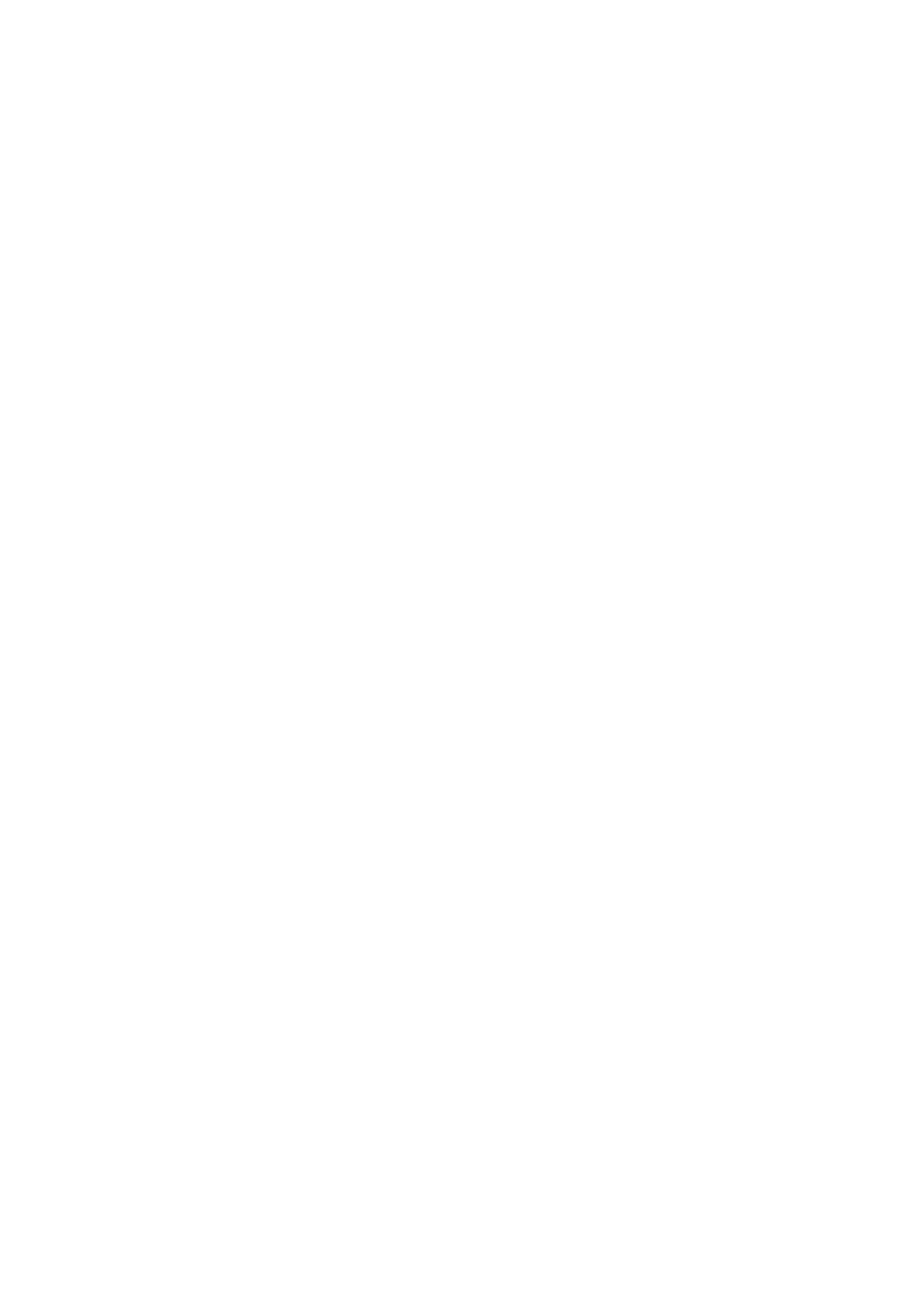#### Contents

| 1                                |                                                               |    |
|----------------------------------|---------------------------------------------------------------|----|
| 2                                |                                                               |    |
| 3                                |                                                               |    |
|                                  | <b>Schedule 1—Responses to the Productivity Commission</b>    | 7  |
| Part 1—Parallel importation      |                                                               | 7  |
| Copyright Act 1968               |                                                               | 7  |
| Trade Marks Act 1995             |                                                               | 7  |
|                                  | Part 2—PBR in essentially derived varieties                   | 10 |
|                                  | Division 1-Amendments                                         | 10 |
|                                  | Plant Breeder's Rights Act 1994                               | 10 |
|                                  | Division 2-Application of amendments                          | 24 |
|                                  | Part 3—Period to apply for removal of trade marks from        |    |
|                                  | Register for non-use                                          | 25 |
| Trade Marks Act 1995             |                                                               | 25 |
| Part 4—Innovation patents        |                                                               | 26 |
| Patents Act 1990                 |                                                               | 26 |
|                                  | Part 5-Notification of extension of standard patents relating |    |
|                                  | to pharmaceutical substances                                  | 28 |
| Patents Act 1990                 |                                                               | 28 |
| <b>Schedule 2—Other measures</b> |                                                               | 29 |
|                                  | Part 1—Amending trade mark applications—non-legal persons     | 29 |
| Trade Marks Act 1995             |                                                               | 29 |
| Part 2—Written requirements      |                                                               | 30 |
|                                  | Division 1-Amendments                                         | 30 |
| Designs Act 2003                 |                                                               | 30 |
| Patents Act 1990                 |                                                               | 34 |
|                                  | Plant Breeder's Rights Act 1994                               | 35 |
|                                  |                                                               |    |

*No. , 2017 Intellectual Property Laws Amendment (Productivity Commission Response Part 1 and Other Measures) Bill 2017*

*i*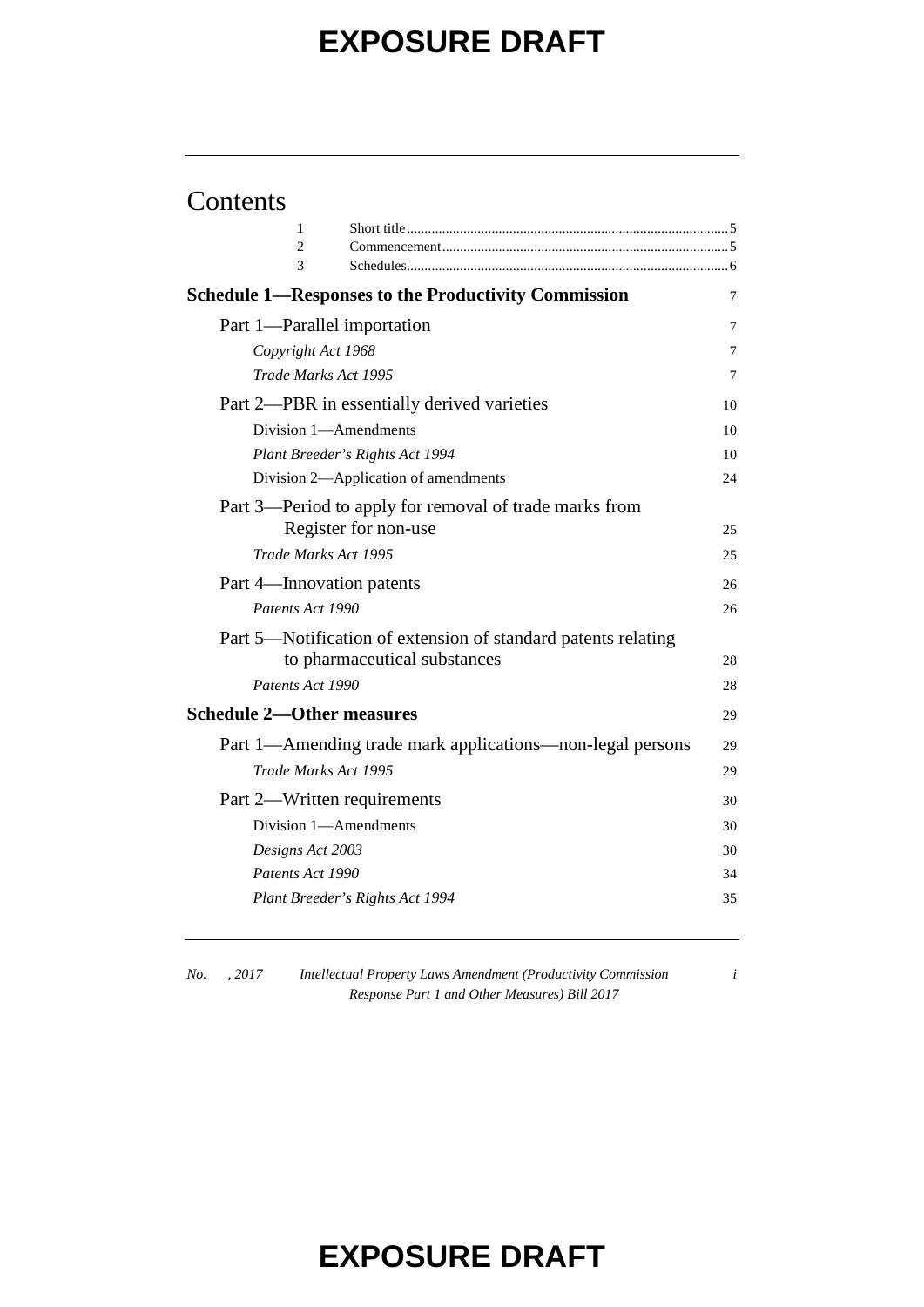| Trade Marks Act 1995                                       | 42  |
|------------------------------------------------------------|-----|
| Division 2—Application and saving provisions               | 43  |
| Part 3—Filing requirements                                 | 45  |
| Division 1-Amendments                                      | 45  |
| Designs Act 2003                                           | 45  |
| Patents Act 1990                                           | 48  |
| Plant Breeder's Rights Act 1994                            | 52  |
| Trade Marks Act 1995                                       | 54  |
| Division 2-Application, saving and transitional provisions | 58  |
| Part 4—Signatures                                          | 61  |
| Patents Act 1990                                           | 61  |
| Part 5—Computerised decision-making                        | 62. |
| Designs Act 2003                                           | 62  |
| Patents Act 1990                                           | 63  |
| Plant Breeder's Rights Act 1994                            | 65  |
| Trade Marks Act 1995                                       | 66  |
| Part 6—Addresses and service of documents                  | 69  |
| Plant Breeder's Rights Act 1994                            | 69  |
| Part 7-Requirements for patent documents                   | 71  |
| Patents Act 1990                                           | 71  |
| Part 8—Unjustified threats of infringement                 | 75  |
| Division 1-Amendments                                      | 75  |
| Designs Act 2003                                           | 75  |
| Olympic Insignia Protection Act 1987                       | 75  |
| Patents Act 1990                                           | 76  |
| Plant Breeder's Rights Act 1994                            | 76  |
| Trade Marks Act 1995                                       | 78  |
| Division 2—Application and saving provisions               | 79  |
| Part 9—Ownership of PBR and entries in the Register        | 81  |
|                                                            |     |

*ii Intellectual Property Laws Amendment (Productivity Commission Response Part 1 and Other Measures) Bill 2017 No. , 2017*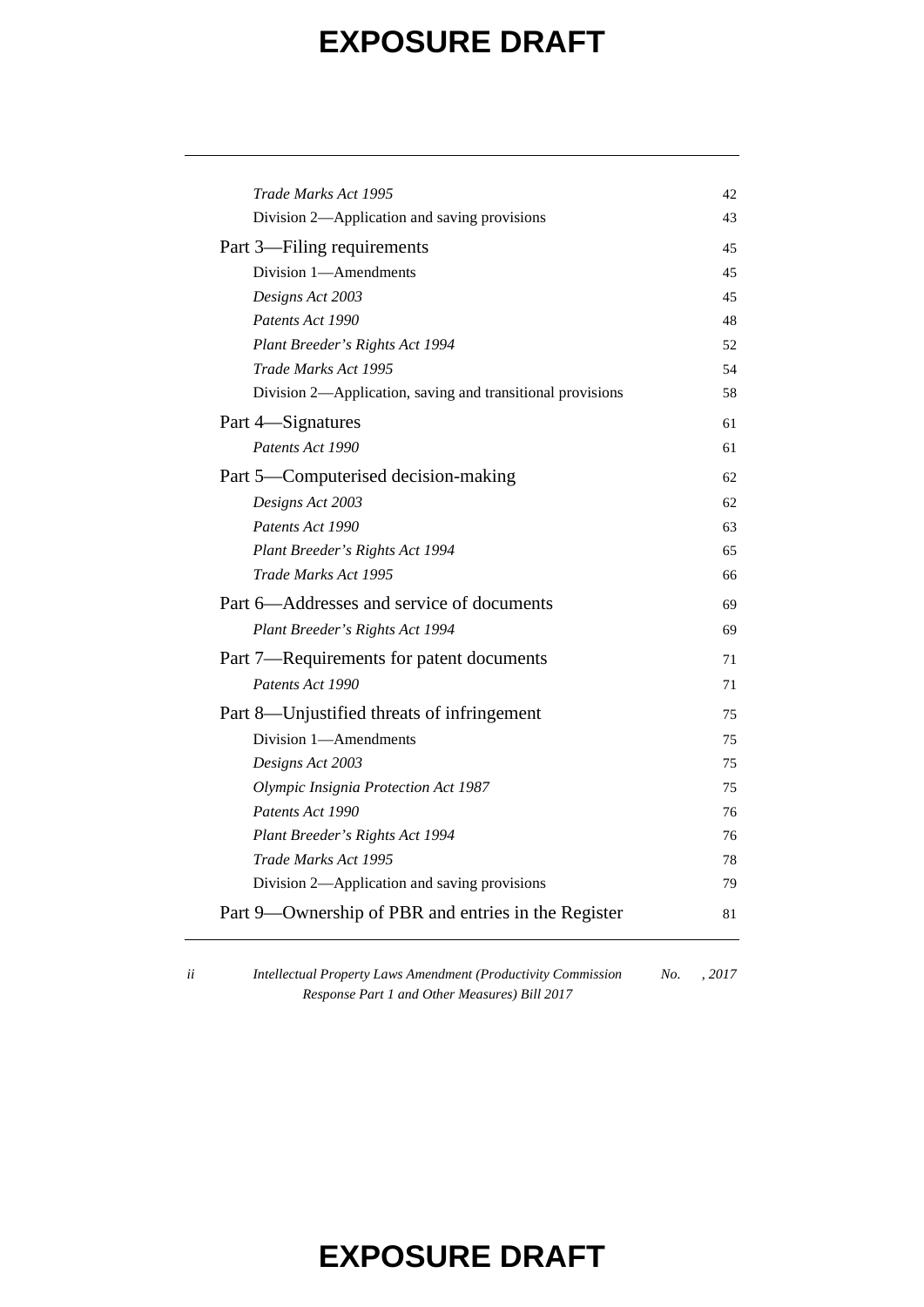| Plant Breeder's Rights Act 1994                               | 81  |
|---------------------------------------------------------------|-----|
| Part 10—Trade mark oppositions                                | 84  |
| Trade Marks Act 1995                                          | 84  |
| Part 11—Further power to award damages under the Plant        |     |
| Breeder's Rights Act                                          | 85  |
| Plant Breeder's Rights Act 1994                               | 85  |
| Part 12—Exclusive licensees in the Plant Breeder's Rights Act | 87  |
| Plant Breeder's Rights Act 1994                               | 87  |
| Part 13—Publishing personal information of registered patent  |     |
| or trade marks attorneys                                      | 90  |
| Division 1—Amendments                                         | 90  |
| Patents Act 1990                                              | 90  |
| Trade Marks Act 1995                                          | 91  |
| Division 2-Application provisions                             | 92  |
| Part 14—Secretary's role in the Plant Breeder's Rights Act    | 93  |
| Plant Breeder's Rights Act 1994                               | 93  |
| Part 15-Seizure notices                                       | 99  |
| Division 1-Amendments                                         | 99  |
| Copyright Act 1968                                            | 99  |
| Olympic Insignia Protection Act 1987                          | 99  |
| Trade Marks Act 1995                                          | 100 |
| Division 2-Application provisions                             | 100 |
| Part 16-Prosecutions                                          | 102 |
| Division 1-Amendments                                         | 102 |
| Patents Act 1990                                              | 102 |
| Trade Marks Act 1995                                          | 102 |
| Division 2-Application provision                              | 103 |
| Part 17—Updating references to Designs Act                    | 104 |
| Olympic Insignia Protection Act 1987                          | 104 |
|                                                               |     |

*No. , 2017 Intellectual Property Laws Amendment (Productivity Commission Response Part 1 and Other Measures) Bill 2017*

*iii*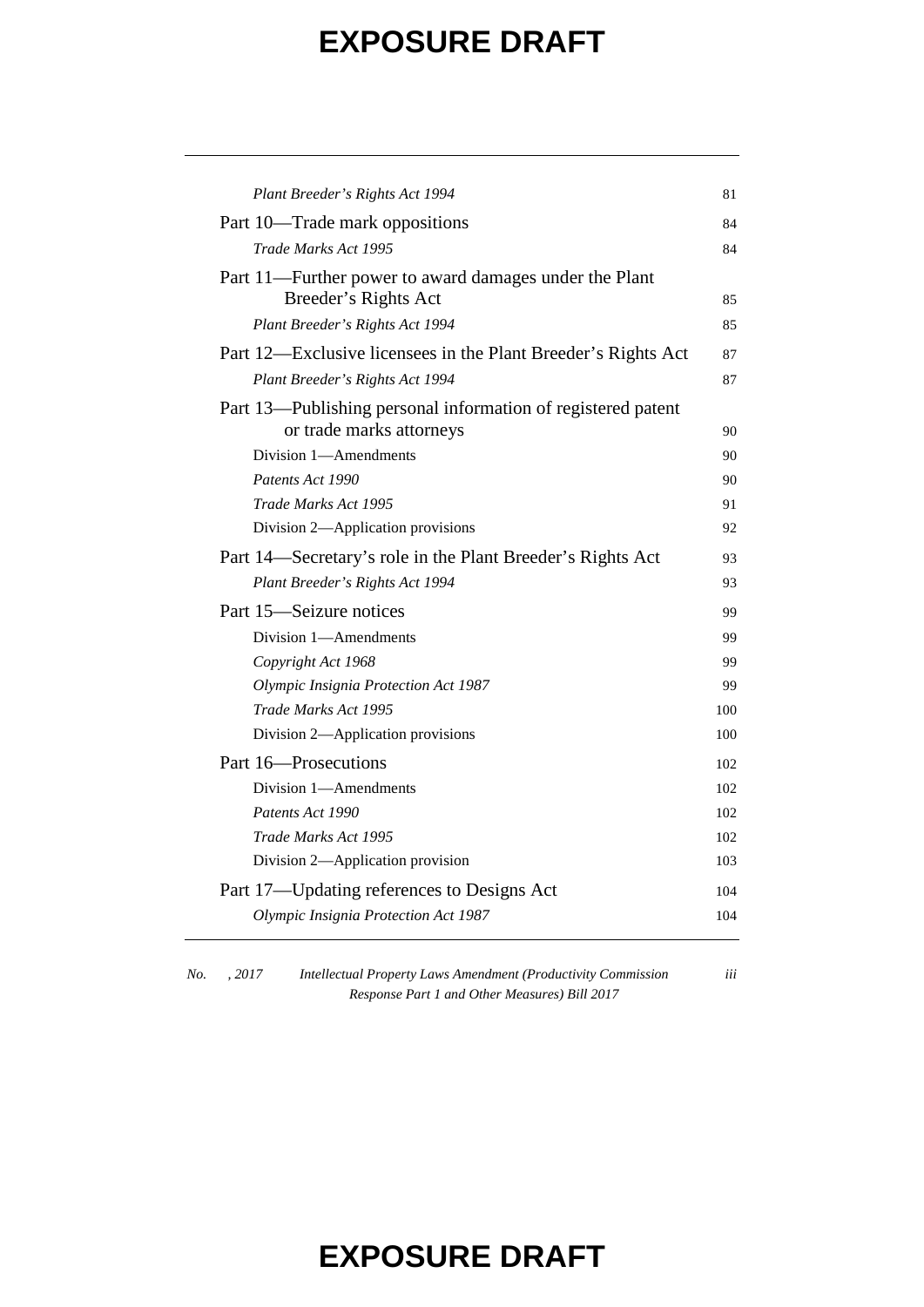| Part 18—Removing certain references to New Zealand         | 106 |
|------------------------------------------------------------|-----|
| Patents Act 1990                                           | 106 |
| Part 19—International Convention for the Protection of New |     |
| Varieties of Plants                                        | 108 |
| Plant Breeder's Rights Act 1994                            | 108 |
| Part 20—Other amendments                                   | 111 |
| Patents Act 1990                                           | 111 |
| Plant Breeder's Rights Act 1994                            | 111 |
| Part 21—Repeals of Acts                                    | 112 |
| Patents Amendment (Patent Cooperation Treaty) Act 1979     | 112 |

*iv Intellectual Property Laws Amendment (Productivity Commission Response Part 1 and Other Measures) Bill 2017 No. , 2017*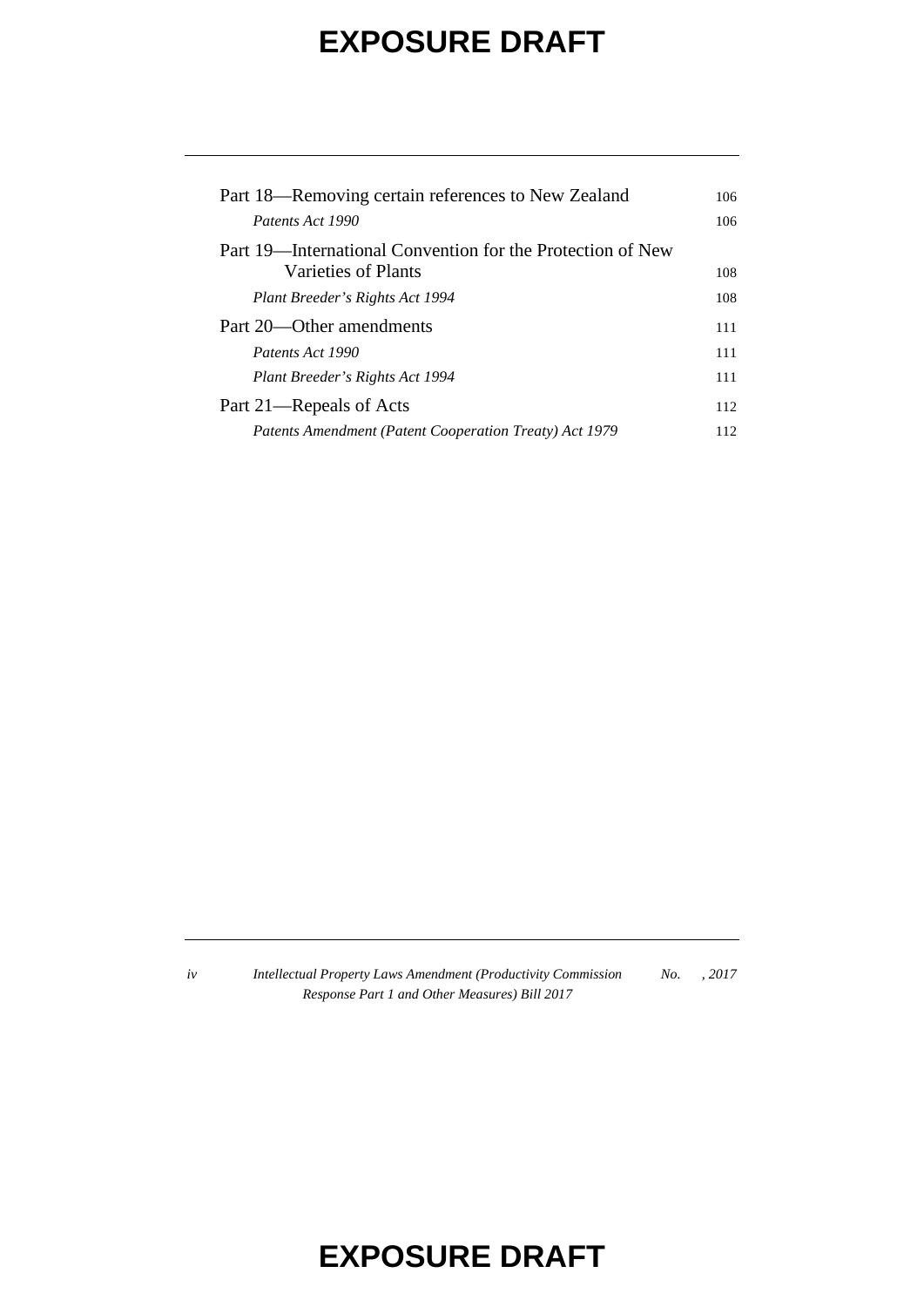| $\mathbf{1}$         |                                                                                                                                                                                                                                   |
|----------------------|-----------------------------------------------------------------------------------------------------------------------------------------------------------------------------------------------------------------------------------|
| $\overline{c}$<br>3  | A Bill for an Act to amend legislation relating to<br>intellectual property, and for related purposes                                                                                                                             |
| 4                    | The Parliament of Australia enacts:                                                                                                                                                                                               |
| 5                    | 1 Short title                                                                                                                                                                                                                     |
| 6<br>8               | This Act is the Intellectual Property Laws Amendment<br>(Productivity Commission Response Part 1 and Other Measures)<br>Act 2017.                                                                                                 |
| 9                    | 2 Commencement                                                                                                                                                                                                                    |
| 10<br>11<br>12<br>13 | (1) Each provision of this Act specified in column 1 of the table<br>commences, or is taken to have commenced, in accordance with<br>column 2 of the table. Any other statement in column 2 has effect<br>according to its terms. |
| 14                   |                                                                                                                                                                                                                                   |

| <b>Commencement information</b>                                                             |                                                                                                                                                                                                                                                   |                     |  |
|---------------------------------------------------------------------------------------------|---------------------------------------------------------------------------------------------------------------------------------------------------------------------------------------------------------------------------------------------------|---------------------|--|
| Column 1                                                                                    | Column 2                                                                                                                                                                                                                                          | Column 3            |  |
| <b>Provisions</b>                                                                           | <b>Commencement</b>                                                                                                                                                                                                                               | <b>Date/Details</b> |  |
| 1. Sections 1 to 3<br>and anything in<br>this Act not<br>elsewhere covered<br>by this table | The day this Act receives the Royal Assent.                                                                                                                                                                                                       |                     |  |
| 2. Schedule 1,<br>Part 1                                                                    | The day after this Act receives the Royal<br>Assent.                                                                                                                                                                                              |                     |  |
| 3. Schedule 1,<br>Parts 2 and 3                                                             | A single day to be fixed by Proclamation.<br>However, if the provisions do not commence<br>within the period of 6 months beginning on<br>the day this Act receives the Royal Assent,<br>they commence on the day after the end of<br>that period. |                     |  |
| 4. Schedule 1,<br>Part 4                                                                    | The day after the end of the period of 12<br>months beginning on the day this Act<br>receives the Royal Assent.                                                                                                                                   |                     |  |

*Response Part 1 and Other Measures) Bill 2017*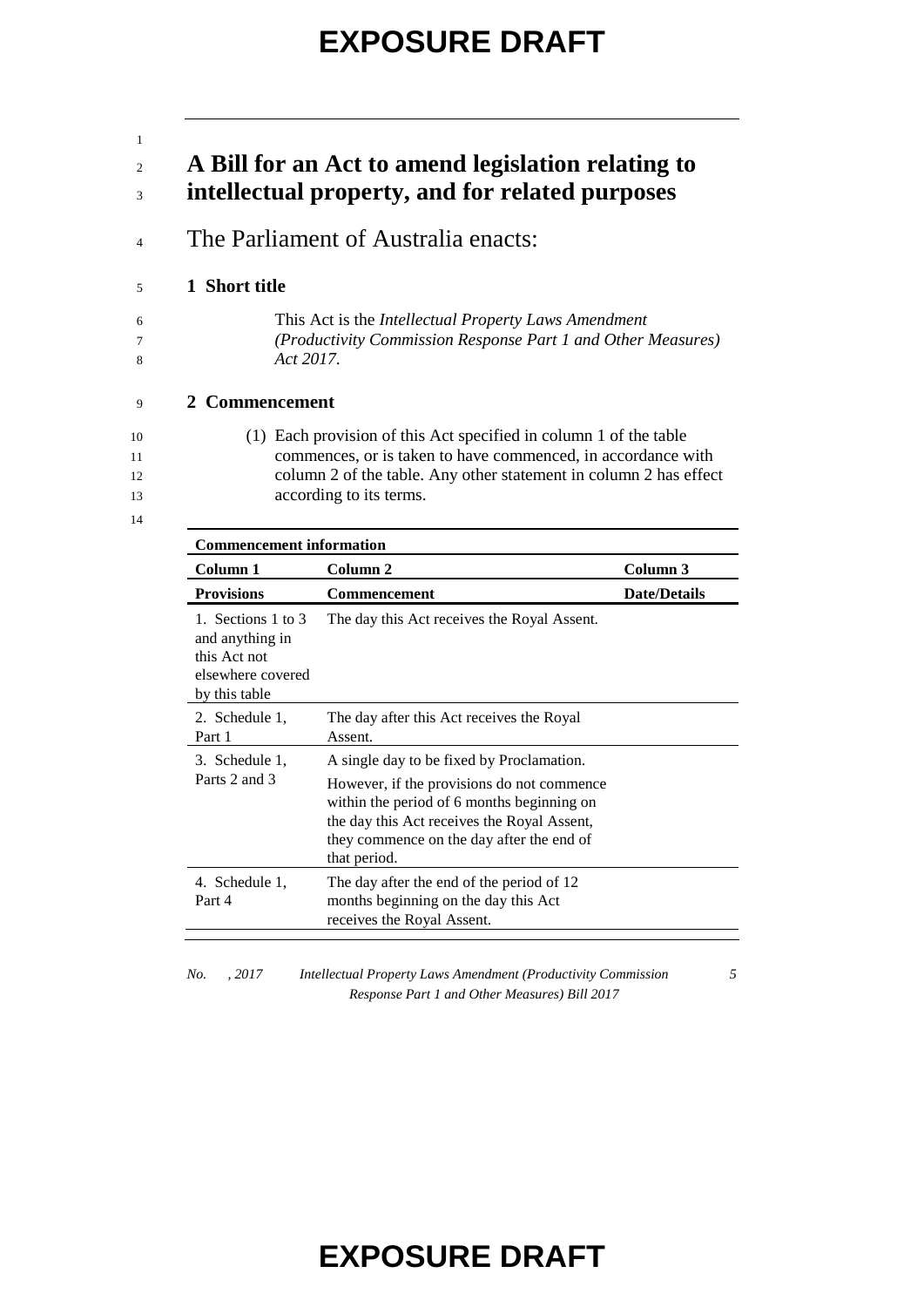| Column <sub>1</sub>               | Column <sub>2</sub>                                                                                                                                                                               | Column <sub>3</sub> |
|-----------------------------------|---------------------------------------------------------------------------------------------------------------------------------------------------------------------------------------------------|---------------------|
| <b>Provisions</b>                 | <b>Commencement</b>                                                                                                                                                                               | <b>Date/Details</b> |
| 5. Schedule 1,<br>Part 5          | The day after this Act receives the Royal<br>Assent.                                                                                                                                              |                     |
| 6. Schedule 2,<br>Part 1          | The day after this Act receives the Royal<br>Assent.                                                                                                                                              |                     |
| 7. Schedule 2,<br>Parts 2 and 3   | At the same time as the provisions covered<br>by table item 3.                                                                                                                                    |                     |
| 8. Schedule 2,<br>Parts 4 and 5   | The day after this Act receives the Royal<br>Assent.                                                                                                                                              |                     |
| 9. Schedule 2,<br>Parts 6 to 12   | At the same time as the provisions covered<br>by table item 3.                                                                                                                                    |                     |
| 10. Schedule 2,<br>Part 13        | The day after this Act receives the Royal<br>Assent.                                                                                                                                              |                     |
| 11. Schedule 2,<br>Part 14        | At the same time as the provisions covered<br>by table item 3.                                                                                                                                    |                     |
| 12. Schedule 2,<br>Parts 15 to 21 | The day after this Act receives the Royal<br>Assent.                                                                                                                                              |                     |
| Note:                             | This table relates only to the provisions of this Act as originally<br>enacted. It will not be amended to deal with any later amendments of<br>this Act.                                          |                     |
|                                   | (2) Any information in column 3 of the table is not part of this Act.<br>Information may be inserted in this column, or information in it<br>may be edited, in any published version of this Act. |                     |
| 3 Schedules                       |                                                                                                                                                                                                   |                     |
|                                   | Legislation that is specified in a Schedule to this Act is amended or<br>repealed as set out in the applicable items in the Schedule                                                              |                     |

10 concerned, and any other item in a Schedule to this Act has effect 11 **according to its terms.** 

*6 Intellectual Property Laws Amendment (Productivity Commission Response Part 1 and Other Measures) Bill 2017 No. , 2017*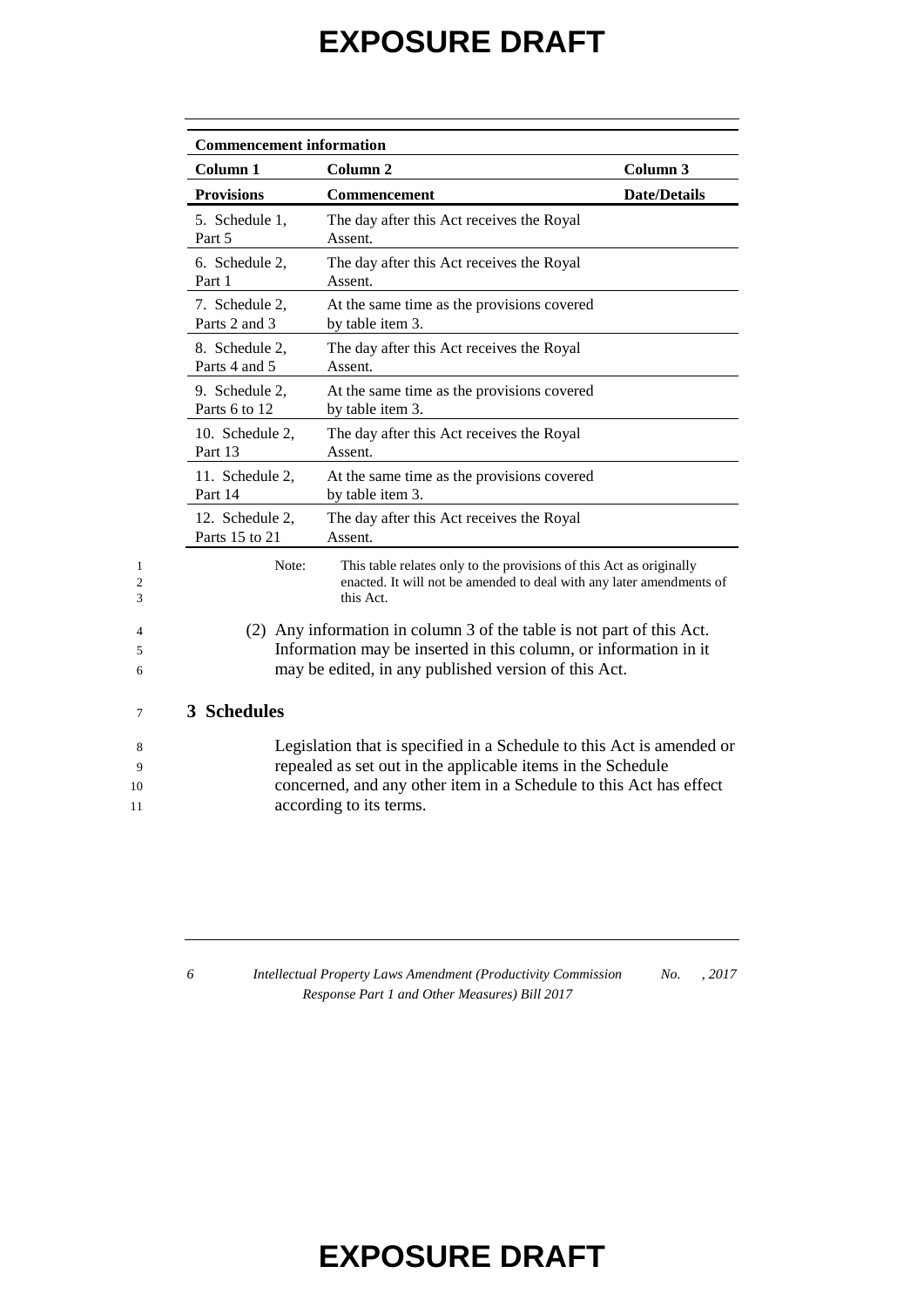Responses to the Productivity Commission **Schedule 1** Parallel importation **Part 1**

| <b>Schedule 1-Responses to the Productivity</b><br><b>Commission</b>                       |
|--------------------------------------------------------------------------------------------|
| <b>Part 1-Parallel importation</b>                                                         |
| Copyright Act 1968                                                                         |
| 1 Section 198A                                                                             |
| Repeal the section.                                                                        |
| <b>Trade Marks Act 1995</b>                                                                |
| 2 After section 122                                                                        |
| Insert:                                                                                    |
| 122A International exhaustion of registered trade mark in relation                         |
| to goods                                                                                   |
| (1) In spite of section 120, a person who uses a registered trade mark                     |
| in relation to goods does not infringe the trade mark if:                                  |
| (a) the goods are:<br>(i) similar to goods in respect of which the trade mark is           |
| registered; or                                                                             |
| (ii) closely related to services in respect of which the trade                             |
| mark is registered; and                                                                    |
| (b) the goods have been put on the market in Australia or a                                |
| foreign country; and<br>(c) at the time of use, it was reasonable for the person to assume |
| the trade mark had been applied to, or in relation to, the                                 |
| goods by, or with the consent of, a person who was, at the                                 |
| time of the application or consent (as the case may be):                                   |
| (i) the registered owner of the trade mark; or                                             |
| (ii) an authorised user of the trade mark; or                                              |
| (iii) a person authorised to use the trade mark by a person                                |
| mentioned in subparagraph (i) or (ii), or with significant                                 |

*No. , 2017 Intellectual Property Laws Amendment (Productivity Commission Response Part 1 and Other Measures) Bill 2017*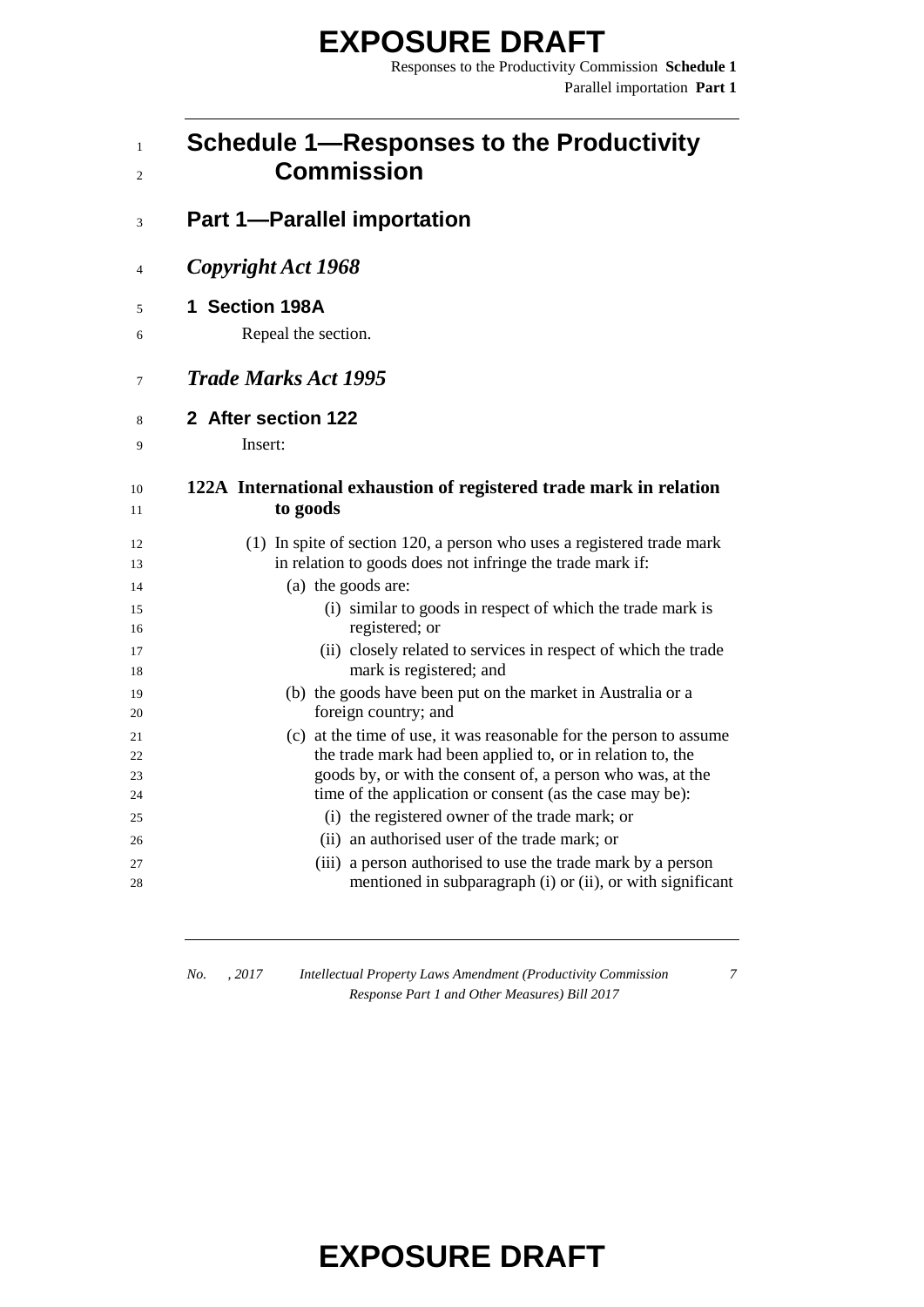**Schedule 1** Responses to the Productivity Commission **Part 1** Parallel importation

| 1<br>2 | influence over the use of the trade mark by such a<br>person; or                                                             |
|--------|------------------------------------------------------------------------------------------------------------------------------|
| 3      | (iv) an associated entity (within the meaning of the                                                                         |
| 4<br>5 | Corporations Act 2001) of a person mentioned in<br>subparagraph (i), (ii) or (iii).                                          |
|        | For goods that are <i>similar</i> , see subsection $14(1)$ .<br>Note:                                                        |
|        | (2) A reference in paragraph $(1)(c)$ to consent to the application of a                                                     |
|        | trade mark to, or in relation to, goods includes, without limitation,<br>a reference to:                                     |
|        | (a) consent subject to a condition (for example, a condition that                                                            |
|        | the goods are to be sold only in a foreign country); and                                                                     |
|        | (b) consent that can be reasonably inferred from the conduct of a                                                            |
|        | person mentioned in subparagraph $(1)(c)(i)$ , $(ii)$ , $(iii)$ or $(iv)$ .                                                  |
|        | (3) In determining whether the first-mentioned person in                                                                     |
|        | subparagraph $(1)(c)(iii)$ was authorised to use the trade mark or had                                                       |
|        | significant influence over its use, disregard how that authority or                                                          |
|        | influence arose, for example:                                                                                                |
|        | (a) whether it arose directly or indirectly; or                                                                              |
|        | (b) whether it arose by way of proprietary interest, contract,<br>arrangement, understanding, a combination of those things, |
|        | or otherwise.                                                                                                                |
|        | 3 Section 123 (heading)                                                                                                      |
|        | Repeal the heading, substitute:                                                                                              |
|        | 123 Services to which registered trade mark has been applied by or                                                           |
|        | with consent of registered owner                                                                                             |
|        | 4 Subsection 123(1)                                                                                                          |
|        | Repeal the subsection.                                                                                                       |
|        | 5 Subsection 123(2)                                                                                                          |
|        |                                                                                                                              |

 *Intellectual Property Laws Amendment (Productivity Commission Response Part 1 and Other Measures) Bill 2017 No. , 2017*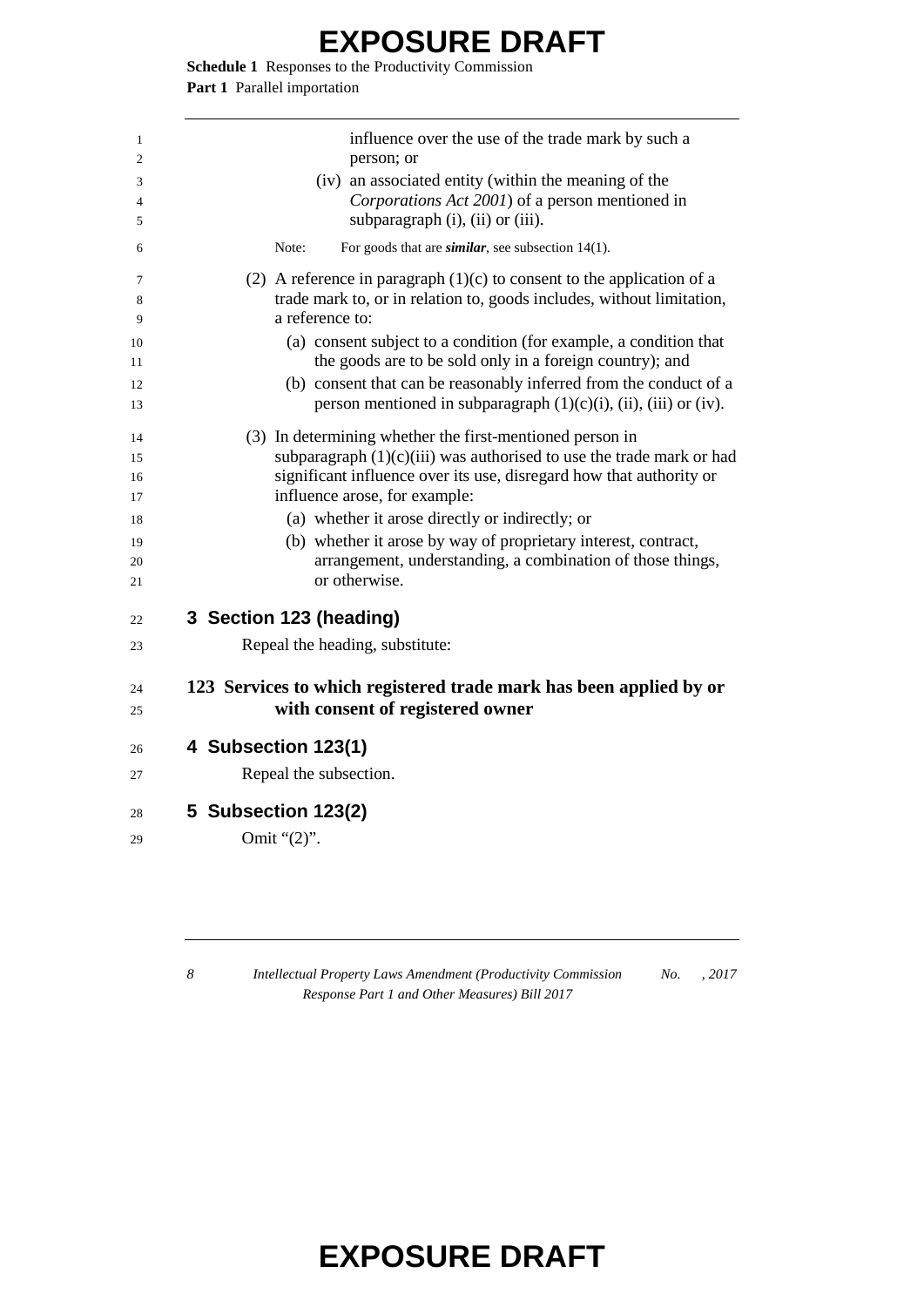Responses to the Productivity Commission **Schedule 1** Parallel importation **Part 1**

#### <sup>1</sup> **6 Application of amendments**

- 2 (1) Despite the repeal of section 198A of the *Copyright Act 1968* by this 3 Part, that section continues to apply in relation to proceedings begun 4 under that Act before the commencement of this item.
- 5 (2) The amendments of the *Trade Marks Act 1995* made by this Part apply 6 in relation to an action for the infringement of a trade mark begun on or 7 after the commencement of this item, even if the infringement of the 8 trade mark is alleged to have occurred before that commencement.

*No. , 2017 Intellectual Property Laws Amendment (Productivity Commission Response Part 1 and Other Measures) Bill 2017*

*9*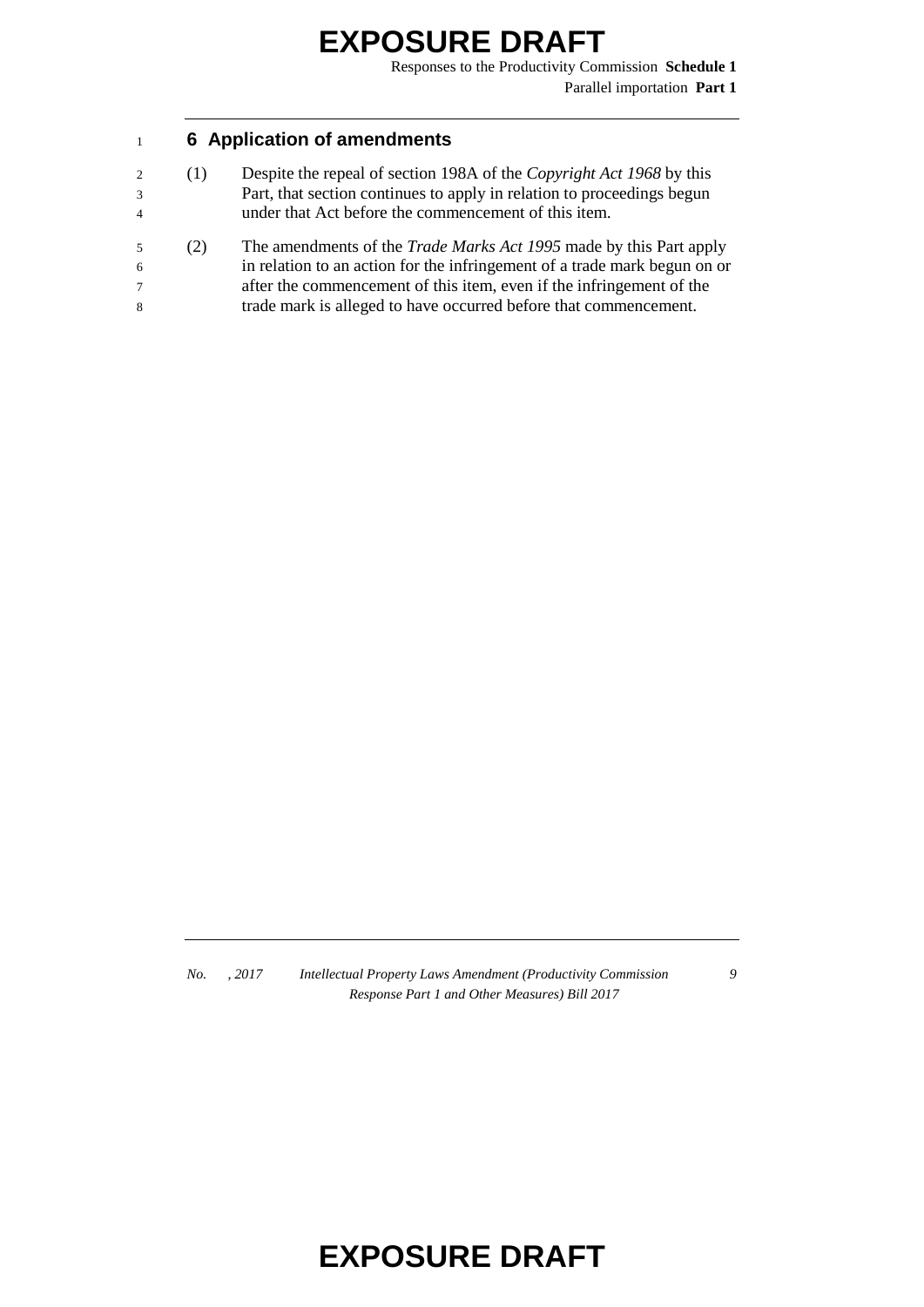**Schedule 1** Responses to the Productivity Commission Part 2 PBR in essentially derived varieties

| Part 2–PBR in essentially derived varieties                                                         |
|-----------------------------------------------------------------------------------------------------|
| <b>Division 1-Amendments</b>                                                                        |
| <b>Plant Breeder's Rights Act 1994</b>                                                              |
| 7 Subsection 3(1)<br>Insert:                                                                        |
| <i>commercial-in-confidence</i> has the meaning given by<br>subsection 41B(6).                      |
| <i>essentially derived</i> , in relation to a plant variety, has the meaning<br>given by section 4. |
| 8 Subsection 3(1) (at the end of the definition of grantee)                                         |
| Add:                                                                                                |
| For declarations of essential derivation, see sections 40 and 41D.<br>Note:                         |
| 9 Section 4 (heading)                                                                               |
| Repeal the heading, substitute:                                                                     |
| 4 Definition of essentially derived                                                                 |
| 10 Section 4                                                                                        |
| Omit "taken to be an essentially derived variety", substitute "an<br>essentially derived variety".  |
| 11 At the end of section 4                                                                          |
| Add:                                                                                                |
| For declarations of essential derivation, see sections 40 and 41D.<br>Note:                         |
| 12 Section 12                                                                                       |
| Repeal the section, substitute:                                                                     |

 *Intellectual Property Laws Amendment (Productivity Commission Response Part 1 and Other Measures) Bill 2017 No. , 2017*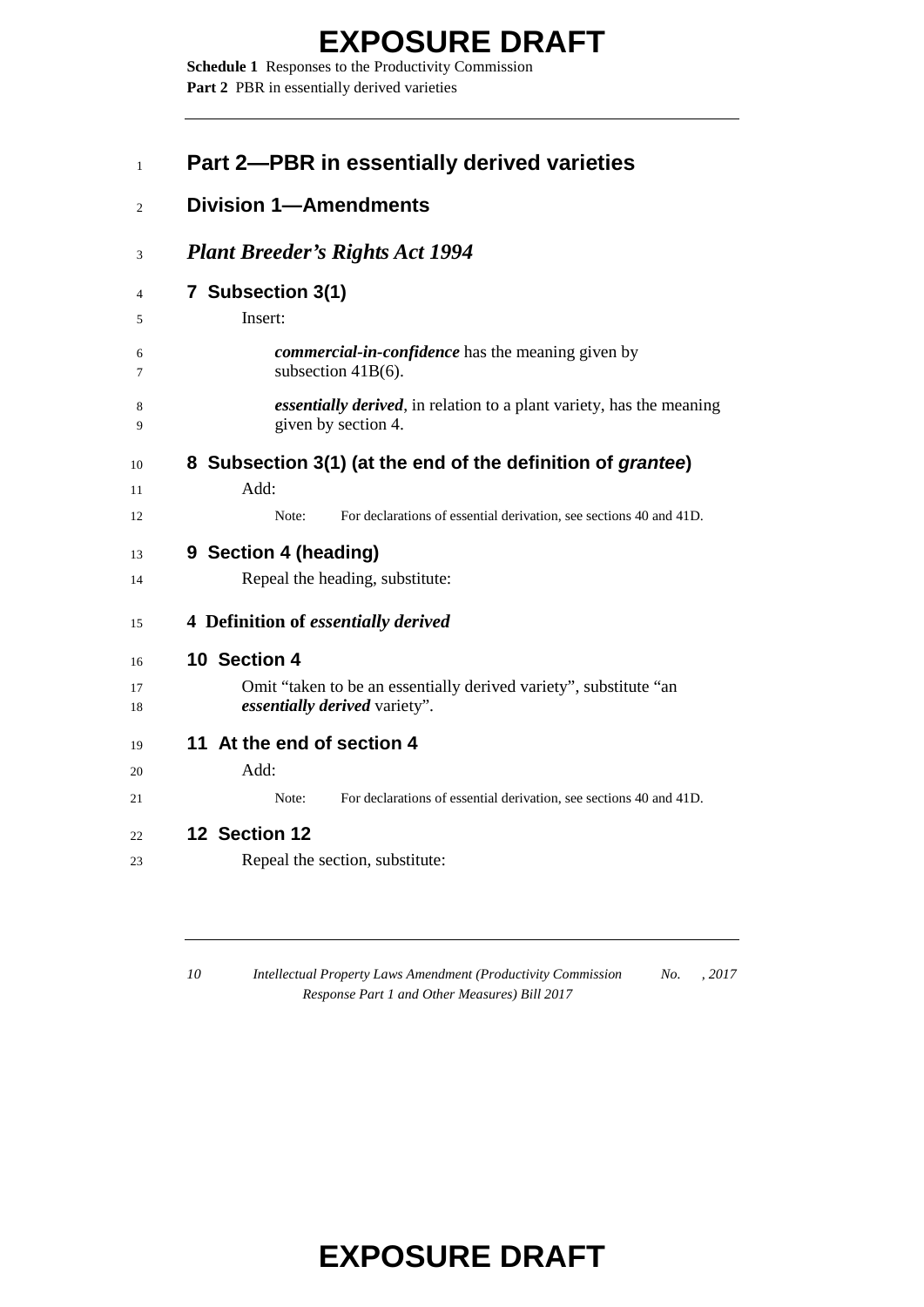Responses to the Productivity Commission **Schedule 1** PBR in essentially derived varieties **Part 2**

|                              | 12 Extension of PBR to cover essentially derived varieties                                                                                                                                                                                                                                                                                                |
|------------------------------|-----------------------------------------------------------------------------------------------------------------------------------------------------------------------------------------------------------------------------------------------------------------------------------------------------------------------------------------------------------|
|                              | Subject to section 23 (exhaustion of PBR), if PBR is granted in a<br>plant variety (the <i>initial variety</i> ), and a declaration is made that<br>another plant variety is essentially derived from the initial variety,<br>the right granted in the initial variety extends, with effect from the<br>date of declaration, to that other plant variety. |
| Note:                        | For declarations of essential derivation, see sections 40 and 41D.                                                                                                                                                                                                                                                                                        |
| 13 Paragraph 22(5)(b)        |                                                                                                                                                                                                                                                                                                                                                           |
| Omit "under section 40".     |                                                                                                                                                                                                                                                                                                                                                           |
|                              | 14 At the end of subsection 22(5)                                                                                                                                                                                                                                                                                                                         |
| Add:                         |                                                                                                                                                                                                                                                                                                                                                           |
| Note:                        | For declarations of essential derivation, see sections 40 and 41D.                                                                                                                                                                                                                                                                                        |
|                              | 15 At the end of subsection 23(2)                                                                                                                                                                                                                                                                                                                         |
| Add:                         |                                                                                                                                                                                                                                                                                                                                                           |
| Note:                        | For declarations of essential derivation to which this subsection<br>applies, see section 40.                                                                                                                                                                                                                                                             |
| 16 Subparagraph 34(4)(b)(ii) |                                                                                                                                                                                                                                                                                                                                                           |
|                              | After "section 41", insert "or 41E (both of which deal with test growing<br>of essentially derived varieties)".                                                                                                                                                                                                                                           |
| 17 Section 40 (heading)      |                                                                                                                                                                                                                                                                                                                                                           |
|                              | Repeal the heading, substitute:                                                                                                                                                                                                                                                                                                                           |
|                              | 40 Essential derivation for PBR-protected varieties—declaration                                                                                                                                                                                                                                                                                           |
|                              | 18 At the end of subsection 40(1)                                                                                                                                                                                                                                                                                                                         |
| Add:                         |                                                                                                                                                                                                                                                                                                                                                           |
| Note 1:                      | If the breeder of the second variety has not applied for, or been<br>granted, PBR in the second variety, the grantee of PBR in the initial<br>variety may apply under section 41A for a declaration that the second<br>variety is essentially derived from the initial variety.                                                                           |
| Note 2:                      | If an application for PBR in the second variety is made after an<br>application is made under section 41A in relation to that variety, the                                                                                                                                                                                                                |

*No. , 2017 Intellectual Property Laws Amendment (Productivity Commission Response Part 1 and Other Measures) Bill 2017*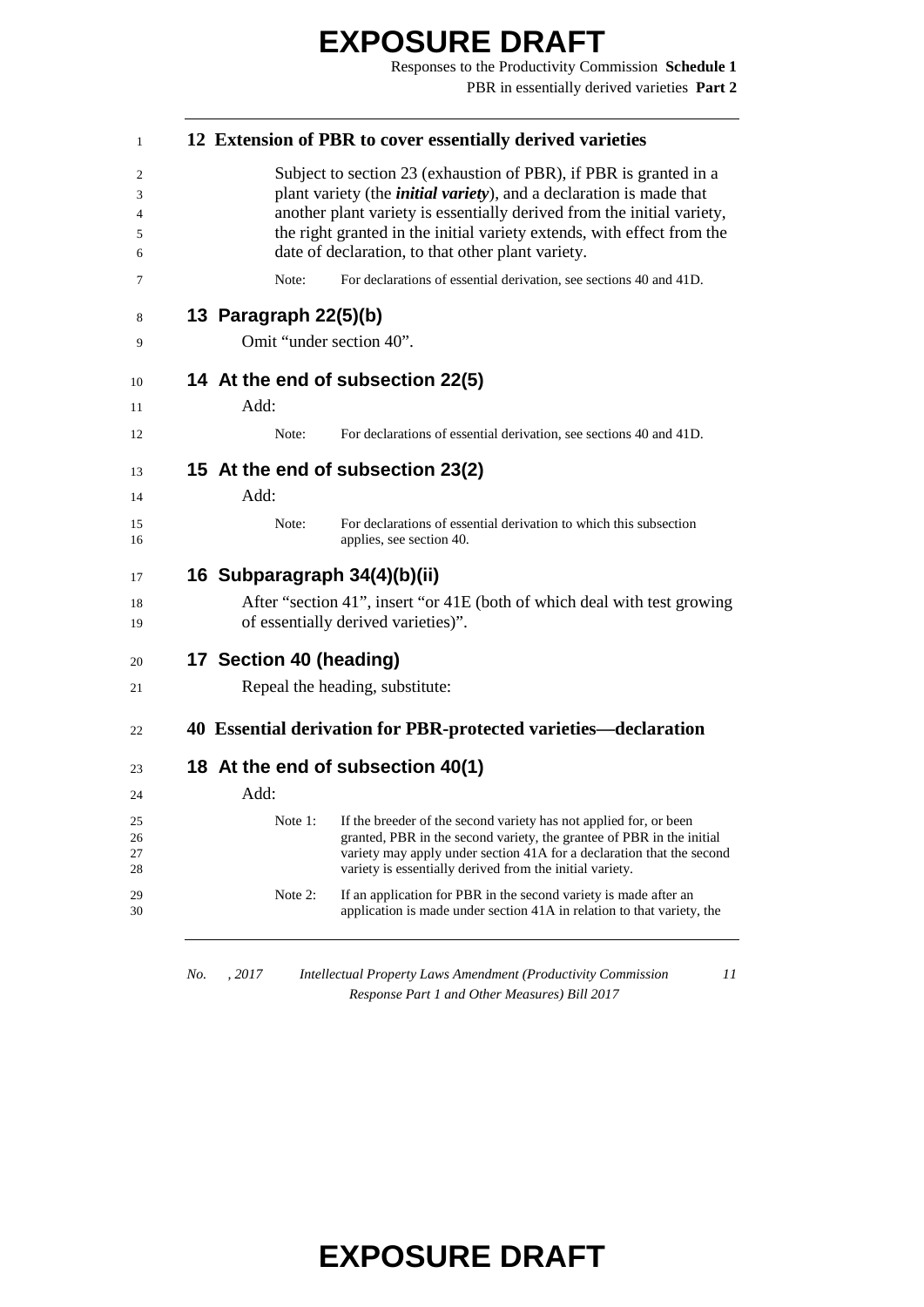**Schedule 1** Responses to the Productivity Commission Part 2 PBR in essentially derived varieties

| application under section 41A may be treated as if it were an<br>application under this section (see section 41F).                                              |
|-----------------------------------------------------------------------------------------------------------------------------------------------------------------|
| 19 Subsection 40(12)                                                                                                                                            |
| After "a declaration", insert "under this section".                                                                                                             |
| 20 At the end of section 40 (before the note)                                                                                                                   |
| Add:                                                                                                                                                            |
| Note $1$ :<br>Section 19 requires the grantee of PBR in a plant variety to take<br>reasonable steps to ensure reasonable public access to the plant<br>variety. |
| 21 Section 40 (note)                                                                                                                                            |
| Omit "Note", substitute "Note 2".                                                                                                                               |
| 22 Section 41 (heading)                                                                                                                                         |
| Repeal the heading, substitute:                                                                                                                                 |
| 41 Essential derivation for PBR-protected varieties—test growing                                                                                                |
| 23 Paragraph 41(1)(a)                                                                                                                                           |
| After "applies", insert "under section 40".                                                                                                                     |
| 24 Subsection 41(5)                                                                                                                                             |
| After "further test growing", insert "under this section".                                                                                                      |
| 25 At the end of Part 3                                                                                                                                         |
| Add:                                                                                                                                                            |
| 41A Essential derivation for non-PBR-protected second varieties-                                                                                                |
| application for declaration                                                                                                                                     |
| Circumstances in which application may be made                                                                                                                  |
| (1) The grantee of PBR in a plant variety (the <i>initial variety</i> ) may                                                                                     |
| apply in writing to the Registrar for a declaration under<br>section 41D that another variety (the <i>second variety</i> ) is essentially                       |
|                                                                                                                                                                 |

 *Intellectual Property Laws Amendment (Productivity Commission Response Part 1 and Other Measures) Bill 2017 No. , 2017*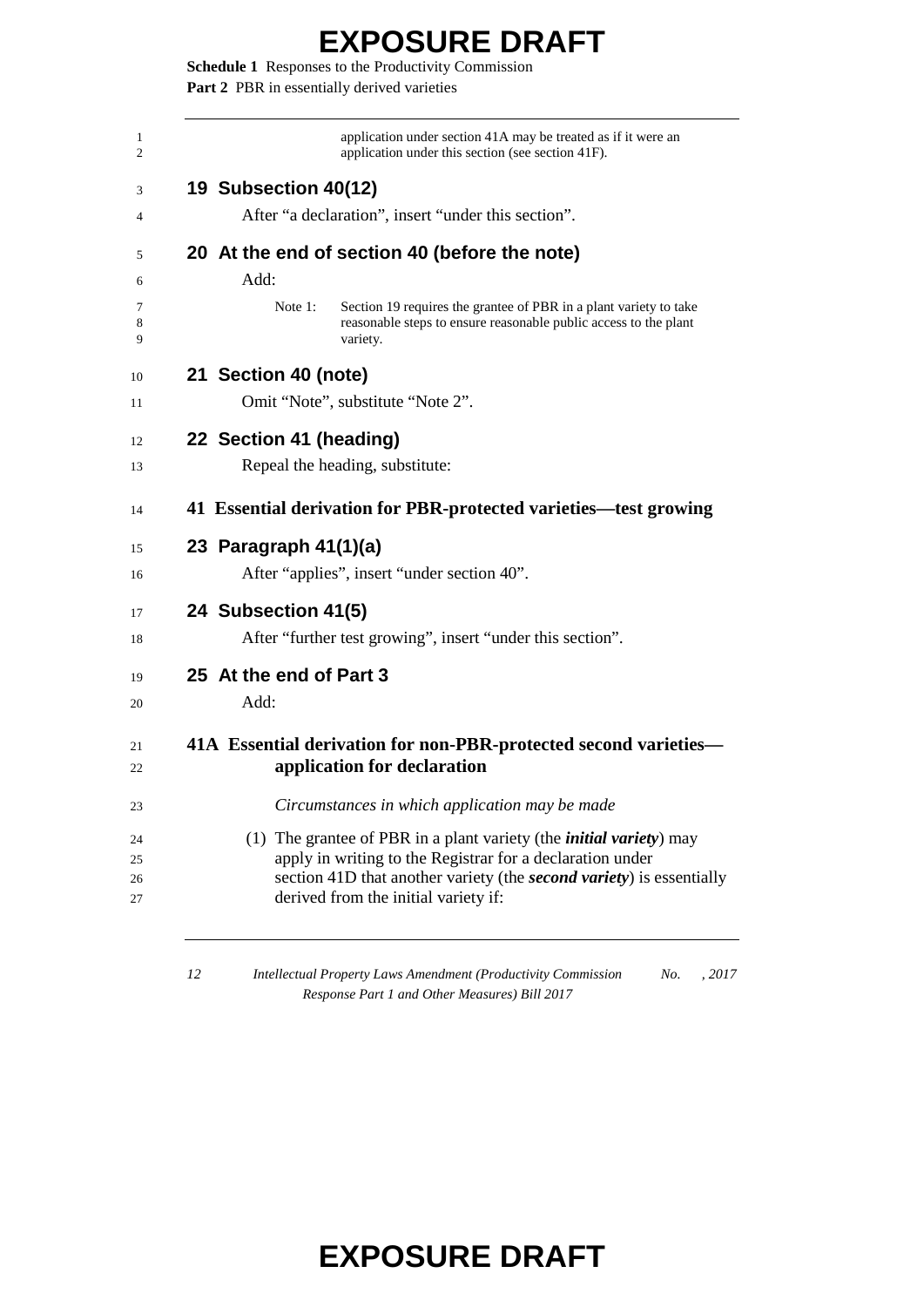Responses to the Productivity Commission **Schedule 1** PBR in essentially derived varieties **Part 2**

|     |        |       | (a) PBR has not been applied for, or granted, in the second<br>variety; and |
|-----|--------|-------|-----------------------------------------------------------------------------|
|     |        |       | (b) the grantee of PBR in the initial variety is satisfied that the         |
|     |        |       | second variety is essentially derived from the initial variety;             |
|     |        |       | and                                                                         |
|     |        |       | (c) the initial variety has not itself been declared (under                 |
|     |        |       | section 40 or 41D) to be essentially derived from another                   |
|     |        |       | variety in which PBR has been granted.                                      |
|     |        | Note: | Before making the application, the grantee must give notice of the          |
|     |        |       | application to the person reasonably believed to be the breeder of the      |
|     |        |       | second variety (see section 41B).                                           |
|     |        |       | Content of application                                                      |
|     |        |       | (2) The application must:                                                   |
|     |        |       | (a) be in the approved form; and                                            |
|     |        |       | (b) be accompanied by such fee (if any) as is prescribed by the             |
|     |        |       | regulations in respect of the application.                                  |
|     |        |       | (3) An application must contain:                                            |
|     |        |       | (a) such information as is required by the form that is relevant to         |
|     |        |       | establishing, on the balance of probabilities, that the second              |
|     |        |       | variety is:                                                                 |
|     |        |       | (i) essentially derived from the initial variety; and                       |
|     |        |       | (ii) a registrable plant variety within the meaning of<br>section 43; and   |
|     |        |       | (b) evidence, in an approved form, that the applicant has                   |
|     |        |       | complied with subsection $41B(1)$ , or that the applicant cannot            |
|     |        |       | comply with that subsection despite taking reasonable steps<br>to do so.    |
|     |        |       | Note:<br>Subsection $41B(1)$ requires the applicant to give the breeder of  |
|     |        |       | the second variety notice of the application.                               |
|     |        |       | 41B Essential derivation for non-PBR-protected varieties—notice             |
|     |        |       | and publication of applications                                             |
|     |        |       | Notice by applicant to second variety breeder                               |
|     |        |       | (1) An applicant under section 41A for a declaration under                  |
|     |        |       | section 41D that a plant variety (the second variety) is essentially        |
|     |        |       |                                                                             |
| No. | , 2017 |       | Intellectual Property Laws Amendment (Productivity Commission<br>13         |

*Response Part 1 and Other Measures) Bill 2017*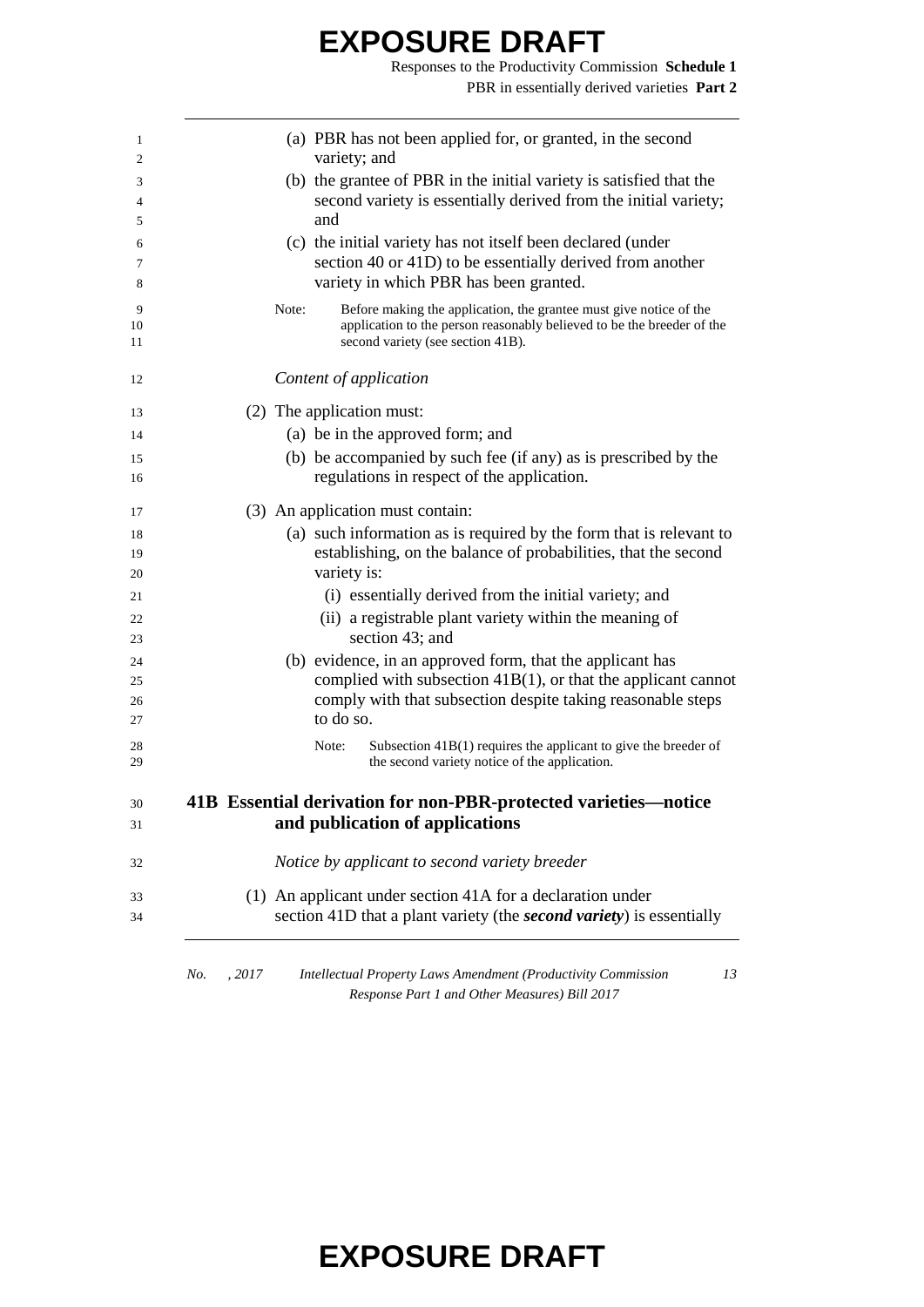**Schedule 1** Responses to the Productivity Commission Part 2 PBR in essentially derived varieties

| 1<br>2<br>3 | derived from another plant variety must, before applying, give the<br>person the applicant reasonably believes to be the breeder of the<br>second variety written notice of the application including: |
|-------------|--------------------------------------------------------------------------------------------------------------------------------------------------------------------------------------------------------|
| 4           | (a) a copy of the application; and                                                                                                                                                                     |
| 5           | (b) any information about the applicant and the application, and                                                                                                                                       |
| 6<br>7      | any related information, prescribed by regulations made for<br>the purposes of this paragraph.                                                                                                         |
| 8           | (2) The Registrar must refuse to consider an application under                                                                                                                                         |
| 9           | section 41A if satisfied that the applicant has failed to comply with                                                                                                                                  |
| 10          | subsection (1) of this section, unless the Registrar is satisfied that                                                                                                                                 |
| 11<br>12    | the applicant, after taking reasonable steps, cannot comply with<br>that subsection.                                                                                                                   |
| 13<br>14    | A decision under this subsection is reviewable by the AAT under<br>Note:<br>section 77.                                                                                                                |
| 15          | Publication of notification of application                                                                                                                                                             |
| 16          | (3) As soon as practicable after an application under section 41A is                                                                                                                                   |
| 17          | made, the Registrar must publish a notification of the application in                                                                                                                                  |
| 18          | the Plant Varieties Journal including information about the                                                                                                                                            |
| 19          | applicant and the application, and any related information,                                                                                                                                            |
| 20          | prescribed by regulations made for the purposes of this subsection.                                                                                                                                    |
| 21          | (4) At any time or times before making a decision on the application,                                                                                                                                  |
| 22          | the Registrar may publish further notification of the application in                                                                                                                                   |
| 23          | the Plant Varieties Journal, including information (or updated                                                                                                                                         |
| 24          | information) about the matters prescribed by regulations made for                                                                                                                                      |
| 25          | the purposes of subsection (3).                                                                                                                                                                        |
| 26          | (5) However, the Registrar must not publish any information in a                                                                                                                                       |
| 27          | notification under subsection $(3)$ or $(4)$ if the Registrar is satisfied                                                                                                                             |
| 28          | that the information is commercial-in-confidence.                                                                                                                                                      |
| 29<br>30    | A decision not to publish information for this reason is reviewable by<br>Note:<br>the AAT under section 77.                                                                                           |
| 31          | $(6)$ Information is <i>commercial-in-confidence</i> if the applicant                                                                                                                                  |
| 32          | demonstrates to the Registrar that:                                                                                                                                                                    |
| 33          | (a) release of the information would cause competitive detriment                                                                                                                                       |
| 34          | to the applicant; and                                                                                                                                                                                  |
| 35          | (b) the information is not in the public domain; and                                                                                                                                                   |

 *Intellectual Property Laws Amendment (Productivity Commission Response Part 1 and Other Measures) Bill 2017 No. , 2017*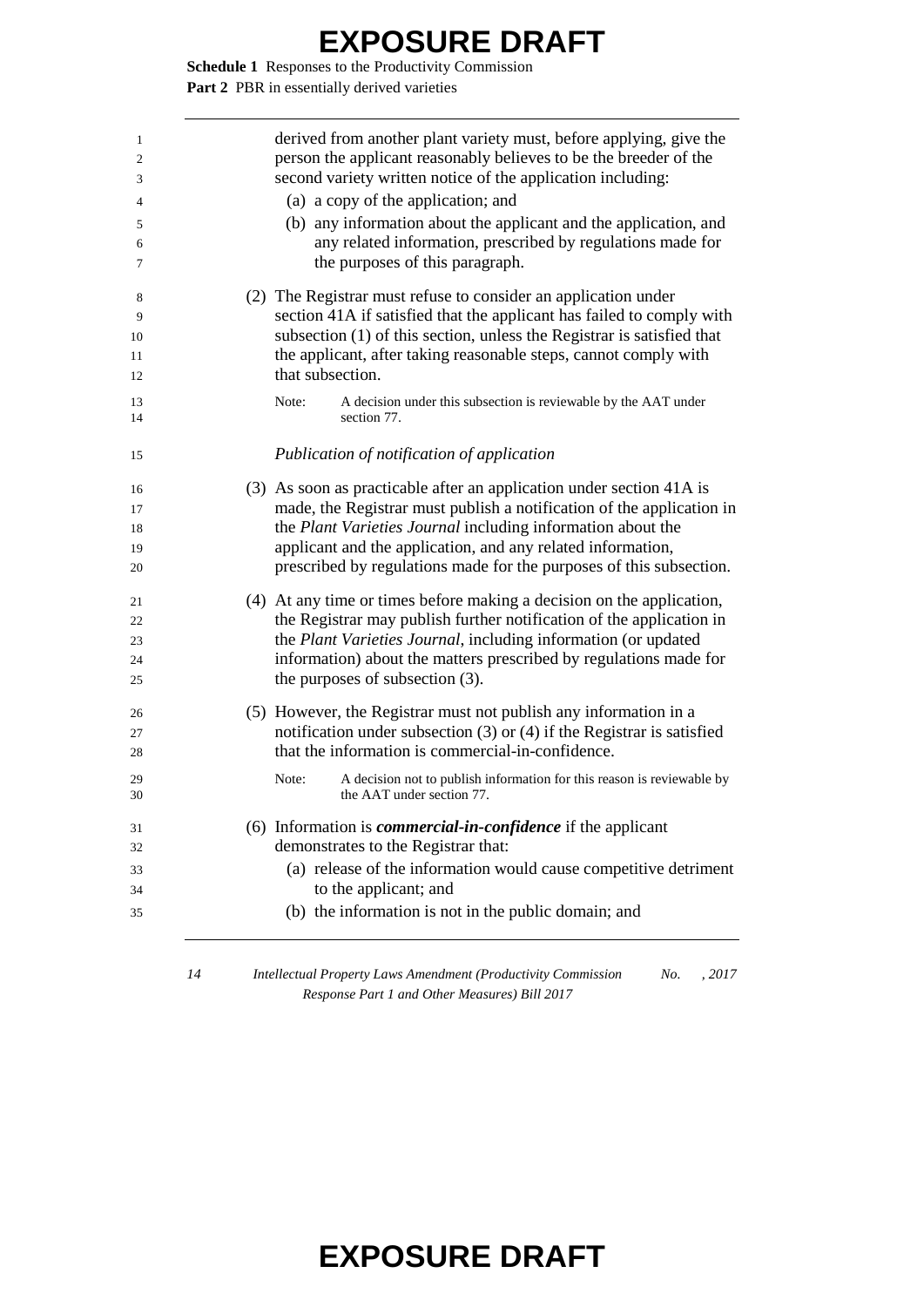Responses to the Productivity Commission **Schedule 1** PBR in essentially derived varieties **Part 2**

| 1<br>2         | (c) the information is not required to be disclosed under another<br>Australian law; and                                               |
|----------------|----------------------------------------------------------------------------------------------------------------------------------------|
| 3              | (d) the information is not readily discoverable.                                                                                       |
| $\overline{4}$ | 41C Essential derivation for non-PBR-protected varieties-                                                                              |
| 5              | opportunity to be heard                                                                                                                |
| 6              | Opportunity to be heard for interested persons                                                                                         |
| 7              | (1) Before making a decision in relation to an application under                                                                       |
| 8              | section 41A for a declaration under section 41D that a plant variety                                                                   |
| 9              | (the second variety) is essentially derived from another plant                                                                         |
| 10<br>11       | variety, the Registrar must give an opportunity to be heard under<br>this section to a person (an <i>interested person</i> ) claiming: |
| 12             | (a) to be the breeder of the second variety; or                                                                                        |
| 13             | (b) to have another interest in the second variety.                                                                                    |
| 14             | (2) Subsection (1) only applies if, within 2 months after notification of                                                              |
| 15             | the application is last published in the Plant Varieties Journal, the                                                                  |
| 16             | interested person gives the Registrar an address for service in                                                                        |
| 17             | Australia or New Zealand.                                                                                                              |
| 18             | Information given in accordance with the opportunity to be heard                                                                       |
| 19             | (3) For the purposes of section 41D, information is given by an                                                                        |
| 20             | interested person in accordance with the person's opportunity to be                                                                    |
| 21             | heard if the information is given in accordance with regulations                                                                       |
| 22             | prescribed for the purposes of this subsection.                                                                                        |
| 23             | $(4)$ Regulations made for the purposes of subsection $(3)$ may, without                                                               |
| 24             | limiting that subsection, include reasonable requirements in                                                                           |
| 25             | relation to the following:                                                                                                             |
| 26             | (a) the giving of written information at the request of the                                                                            |
| 27             | Registrar;                                                                                                                             |
| 28<br>29       | (b) the giving of oral information at a hearing convened by the<br>Registrar;                                                          |
| 30             | (c) when, where and in what circumstances such a hearing may                                                                           |
| 31             | be convened;                                                                                                                           |
| 32<br>33       | (d) the practice and procedure for any such hearings, including<br>provision for the Registrar to determine such practice and          |
|                |                                                                                                                                        |

*No. , 2017 Intellectual Property Laws Amendment (Productivity Commission Response Part 1 and Other Measures) Bill 2017*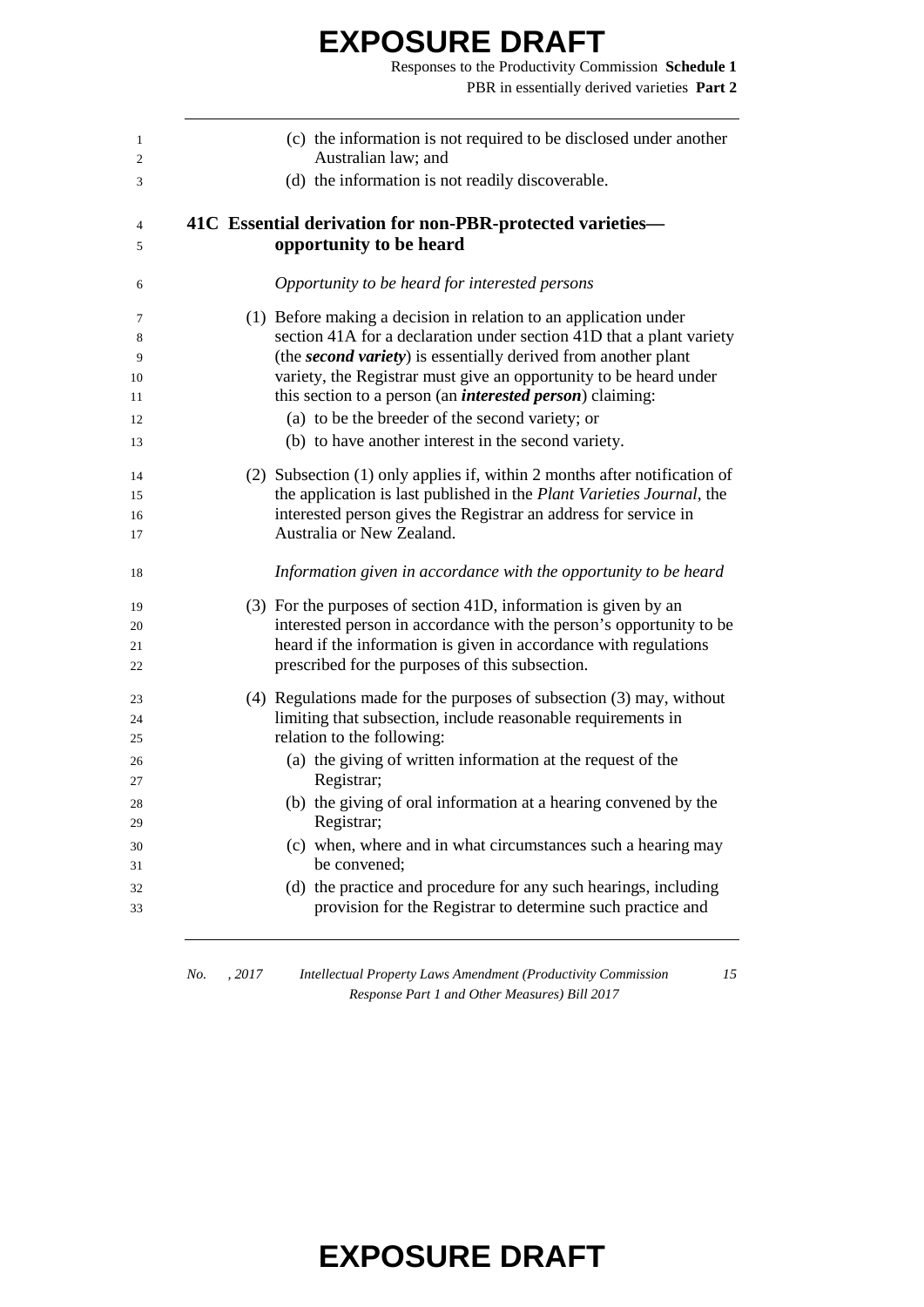**Schedule 1** Responses to the Productivity Commission Part 2 PBR in essentially derived varieties

| 1              | procedure (whether generally or in relation to a particular<br>hearing);                                                                                                                              |  |
|----------------|-------------------------------------------------------------------------------------------------------------------------------------------------------------------------------------------------------|--|
| 2              |                                                                                                                                                                                                       |  |
| 3<br>4         | (e) the payment of any fees that are prescribed by the regulations<br>in relation to the opportunity to be heard.                                                                                     |  |
| 5              | Interested person declines the opportunity to be heard                                                                                                                                                |  |
| 6<br>7         | (5) For the purposes of section 41D, an interested person declines the<br>opportunity to be heard if the person:                                                                                      |  |
| 8<br>9         | (a) gives the Registrar notice that the person does not want to be<br>heard; or                                                                                                                       |  |
| 10<br>11       | (b) fails to give any information in accordance with the person's<br>opportunity to be heard under subsection (3).                                                                                    |  |
| 12             | 41D Essential derivation for non-PBR-protected varieties-                                                                                                                                             |  |
| 13             | declaration                                                                                                                                                                                           |  |
| 14             | Making the decision                                                                                                                                                                                   |  |
| 15             | (1) On an application under section 41A for a declaration under this                                                                                                                                  |  |
| 16             | section that a plant variety (the <i>second variety</i> ) is essentially                                                                                                                              |  |
| 17<br>18       | derived from another plant variety (the <i>initial variety</i> ), the<br>Registrar may:                                                                                                               |  |
| 19<br>20       | (a) declare in writing that the second variety is essentially<br>derived from the initial variety; or                                                                                                 |  |
| 21             | (b) refuse to make such a declaration.                                                                                                                                                                |  |
| 22<br>23       | Note 1:<br>A decision under this section is reviewable by the AAT under<br>section 77.                                                                                                                |  |
| 24<br>25<br>26 | Note $2$ :<br>The Registrar must refuse to make a declaration under this section if<br>the applicant fails to comply with a requirement under<br>paragraph $41E(3)(a)$ in relation to a test growing. |  |
| 27             | Note $3$ :<br>The Registrar must not make a decision under this section if an                                                                                                                         |  |
| 28<br>29       | application for PBR in the second variety is made under section 24<br>(see section 41F).                                                                                                              |  |
| 30<br>31       | (2) The Registrar must make a declaration under subsection (1) if, and<br>only if:                                                                                                                    |  |
|                | (a) he or she is satisfied on the balance of probabilities that the                                                                                                                                   |  |
| 32<br>33       | second variety is:                                                                                                                                                                                    |  |

 *Intellectual Property Laws Amendment (Productivity Commission Response Part 1 and Other Measures) Bill 2017 No. , 2017*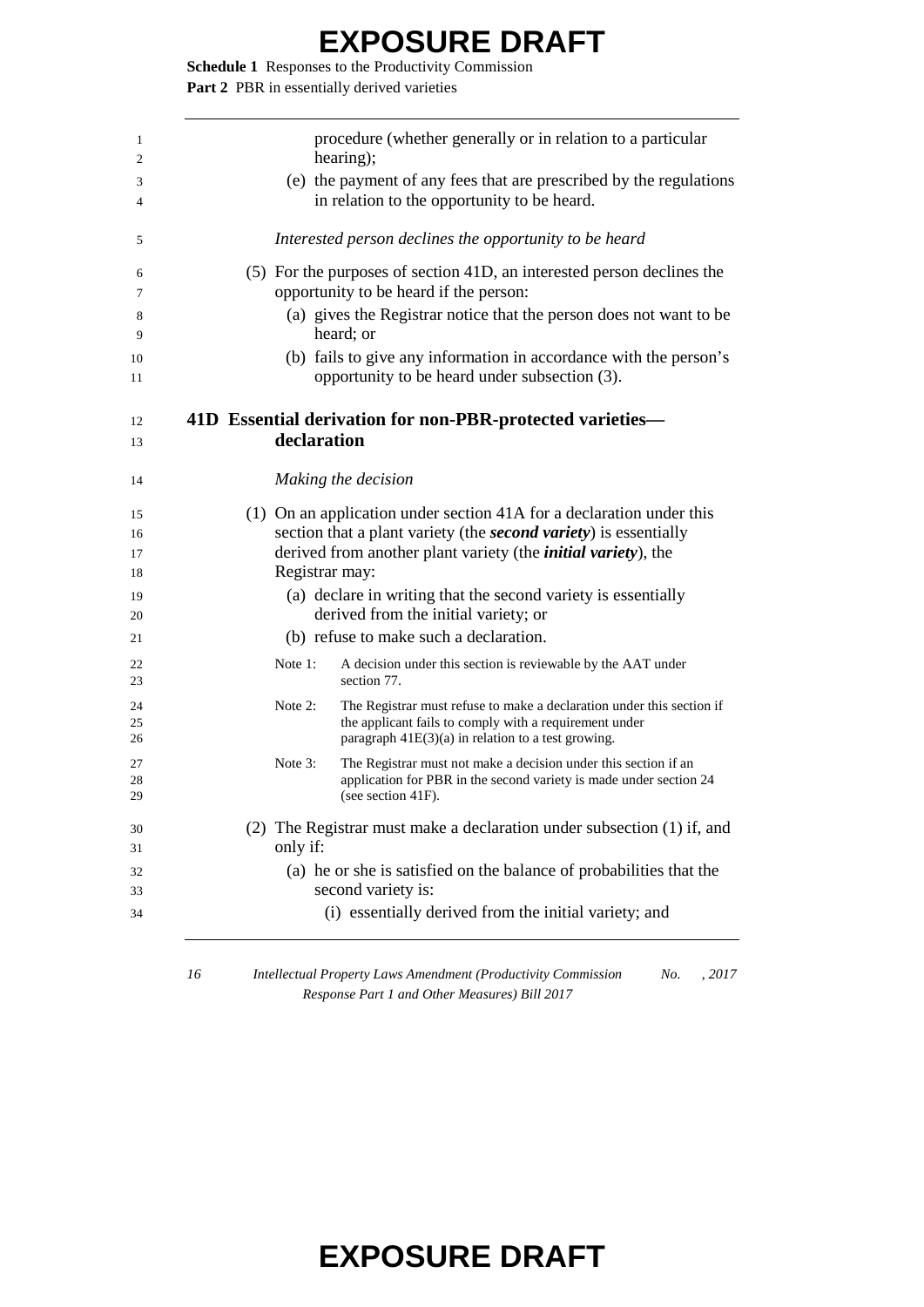Responses to the Productivity Commission **Schedule 1** PBR in essentially derived varieties **Part 2**

| 1<br>2   | (ii) a registrable plant variety within the meaning of<br>section 43; and                   |
|----------|---------------------------------------------------------------------------------------------|
|          | (b) the initial variety is not itself declared (under section 40 or                         |
| 3<br>4   | this section) to be essentially derived from another plant                                  |
| 5        | variety.                                                                                    |
| 6        | $(3)$ In deciding whether to make a declaration under subsection $(1)$ , the                |
| 7        | Registrar must consider the following:                                                      |
| 8        | (a) the information in the application;                                                     |
| 9        | (b) any information given by an interested person in accordance                             |
| 10       | with the person's opportunity to be heard under<br>subsection $41C(3)$ ;                    |
| 11       |                                                                                             |
| 12<br>13 | (c) any information obtained in a test growing conducted in<br>accordance with section 41E; |
| 14       | (d) any other relevant information.                                                         |
| 15       | Note:<br>The opportunity to be heard under section 41C only extends to persons              |
| 16       | who give the Registrar an address for service in Australia or New                           |
| 17       | Zealand within 2 months after notification of the application is last                       |
| 18       | published in the Plant Varieties Journal (see subsection 41C(2)).                           |
| 19       | (4) For the purposes of making the decision, the Registrar may draw                         |
| 20       | an inference that is unfavourable to the interests of an interested                         |
| 21       | person (within the meaning of section 41C) if the person:                                   |
| 22       | (a) has not given the Registrar an address for service in                                   |
| 23       | accordance with subsection $41C(2)$ ; or                                                    |
| 24       | (b) declines the opportunity to be heard under subsection $41C(5)$ .                        |
| 25       | Time for making decision                                                                    |
| 26       | (5) The Registrar must not make a decision in relation to the                               |
| 27       | application before:                                                                         |
| 28       | (a) the day that is 2 months after the day the latest notice in                             |
| 29       | relation to the application is published under                                              |
| 30       | subsection $41B(3)$ or (4); or                                                              |
| 31       | (b) if any interested person gives the Registrar an address for                             |
| 32       | service in accordance with subsection $41C(2)$ within the                                   |
| 33       | period mentioned in paragraph (a)—the earlier of:                                           |
| 34       | (i) the latest time the person may give the Registrar                                       |
| 35       | information in accordance with the person's opportunity                                     |
| 36       | to be heard under subsection $41C(3)$ ; and                                                 |

*No. , 2017 Intellectual Property Laws Amendment (Productivity Commission Response Part 1 and Other Measures) Bill 2017*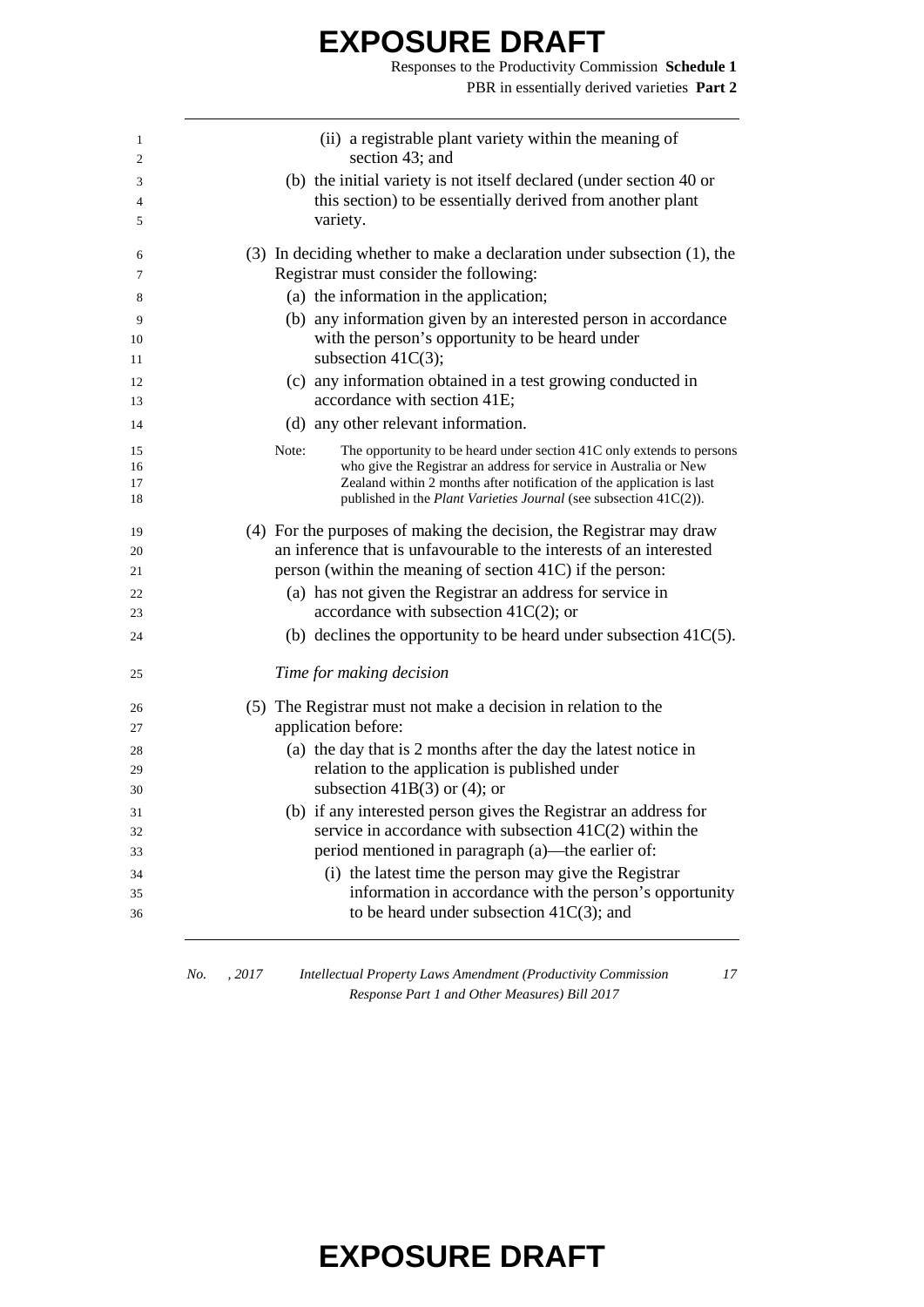**Schedule 1** Responses to the Productivity Commission Part 2 PBR in essentially derived varieties

|    | (ii) the time (if any) the person declines the opportunity to<br>be heard by giving notice to the Registrar under<br>paragraph $41C(5)(a)$ . |
|----|----------------------------------------------------------------------------------------------------------------------------------------------|
|    | Notification of decision                                                                                                                     |
|    | $(6)$ If the Registrar makes a decision under subsection $(1)$ , the                                                                         |
|    | Registrar must give notification of the decision to:                                                                                         |
|    | (a) the applicant; and                                                                                                                       |
|    | (b) any interested person who has given the Registrar an address<br>for service in accordance with subsection $41C(2)$ .                     |
|    | (7) A notification under subsection (6) must include:                                                                                        |
|    | (a) a statement of reasons for the decision; and                                                                                             |
|    | (b) a statement to the effect that, subject to the AAT Act,                                                                                  |
|    | application may be made to the AAT for review of the                                                                                         |
|    | decision to which the notice relates by or on behalf of a                                                                                    |
|    | person or persons whose interests are affected by the<br>decision.                                                                           |
|    |                                                                                                                                              |
|    | Effect of declaration—reasonable public access                                                                                               |
|    | (8) While a declaration under this section that the second variety is                                                                        |
|    | essentially derived from the initial variety remains in force,                                                                               |
|    | section 19 applies in relation to the second variety as if the                                                                               |
|    | reference in subsection $19(4)$ to 2 years after the grant of PBR were<br>a reference to 2 years after the declaration was made.             |
|    | Section 19 requires the grantee of PBR in a plant variety to take<br>Note:                                                                   |
|    | reasonable steps to ensure reasonable public access to the plant                                                                             |
|    | variety.                                                                                                                                     |
|    | 41E Essential derivation for non-PBR-protected varieties-test                                                                                |
|    | growing                                                                                                                                      |
|    | (1) For the purposes of considering an application under section 41A                                                                         |
|    | for a declaration under section 41D that a plant variety (the second                                                                         |
|    | <i>variety</i> ) is essentially derived from another plant variety (the <i>initial</i>                                                       |
|    | <i>variety</i> ), the Registrar may conduct a test growing or further test                                                                   |
|    | growing to determine whether, on the balance of probabilities, the<br>second variety is:                                                     |
|    | (a) essentially derived from the initial variety; and                                                                                        |
|    |                                                                                                                                              |
| 18 | Intellectual Property Laws Amendment (Productivity Commission<br>No.<br>, 2017                                                               |
|    |                                                                                                                                              |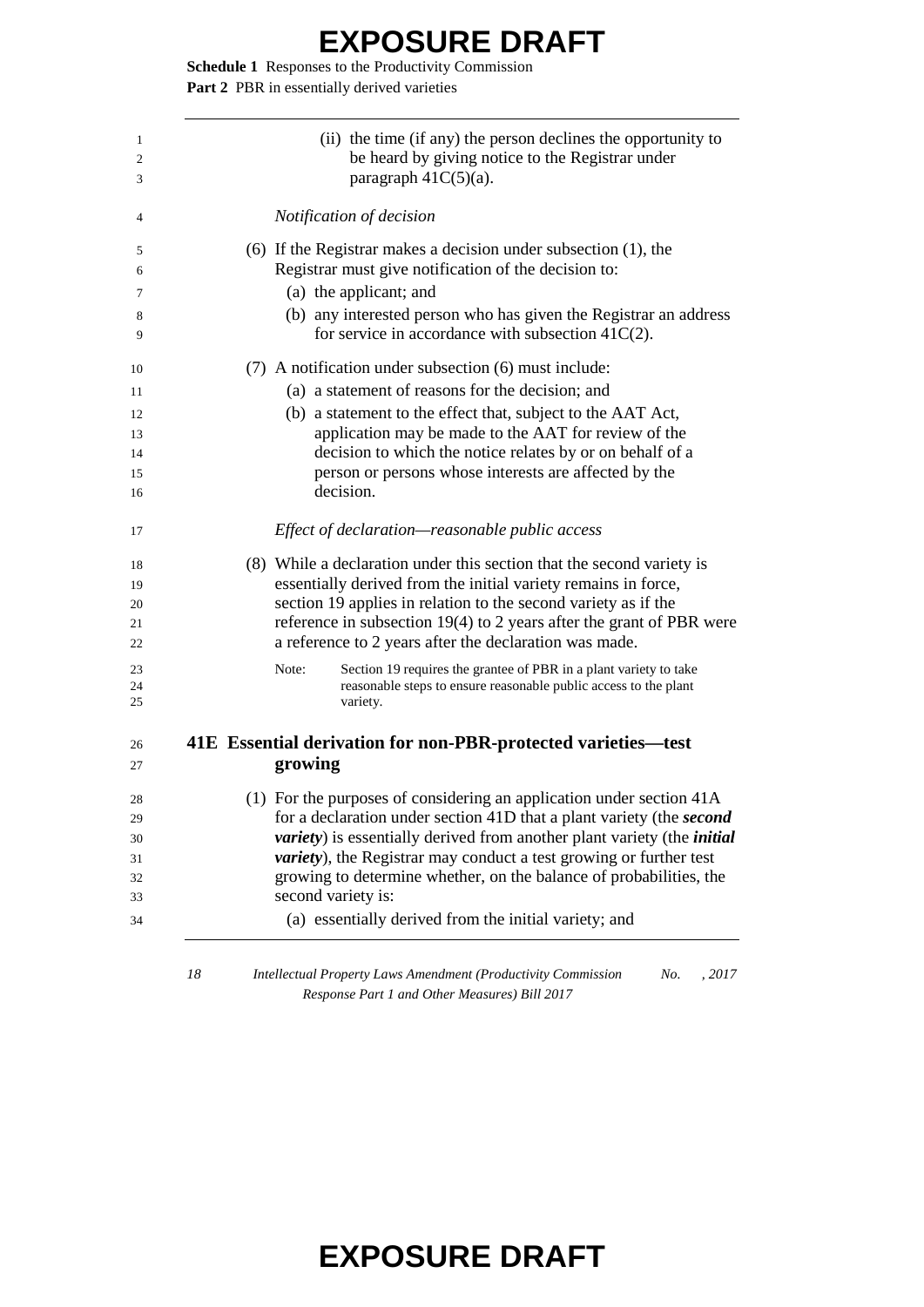Responses to the Productivity Commission **Schedule 1** PBR in essentially derived varieties **Part 2**

| 1        | (b) a registrable plant variety within the meaning of section 43.                                                                    |
|----------|--------------------------------------------------------------------------------------------------------------------------------------|
| 2<br>3   | A decision under this section is reviewable by the AAT under<br>Note:<br>section 77.                                                 |
| 4        | (2) The Registrar must give notification of a decision to conduct a test                                                             |
| 5        | growing to:                                                                                                                          |
| 6        | (a) the grantee of PBR in the initial variety; and                                                                                   |
| 7<br>8   | (b) each interested person (within the meaning of section 41C)<br>who has given the Registrar an address for service in              |
| 9        | accordance with subsection $41C(2)$ .                                                                                                |
| 10<br>11 | (3) To enable the Registrar to arrange a test growing, the notification<br>must require:                                             |
| 12       | (a) the grantee of PBR in the initial variety, within a reasonable                                                                   |
| 13       | period specified in the notification, to supply the Registrar                                                                        |
| 14       | with sufficient plants or sufficient propagating material of                                                                         |
| 15       | plants of the initial variety, and with any necessary                                                                                |
| 16       | information; and                                                                                                                     |
| 17       | (b) each interested person in relation to the second variety,                                                                        |
| 18       | within a reasonable period specified in the notification, to                                                                         |
| 19       | supply the Registrar with sufficient plants or sufficient                                                                            |
| 20<br>21 | propagating material of plants of the second variety, and with<br>any necessary information.                                         |
| 22<br>23 | (4) The notification must include a statement of the effect of<br>subsections $(5)$ to $(8)$ .                                       |
|          |                                                                                                                                      |
| 24       | (5) Despite subsection $41D(2)$ , the Registrar must, under<br>paragraph $41D(1)(b)$ , refuse to make the declaration applied for if |
| 25<br>26 | the grantee of PBR in the initial variety fails to comply with a                                                                     |
| 27       | requirement under paragraph $(3)(a)$ of this section.                                                                                |
| 28       | (6) For the purposes of making a decision under subsection $41D(1)$ in                                                               |
| 29       | relation to the application, the Registrar may draw an inference that                                                                |
| 30       | is unfavourable to the interests of an interested person (within the                                                                 |
| 31       | meaning of section 41C) if the interested person fails to comply                                                                     |
| 32       | with a requirement under paragraph $(3)(b)$ of this section.                                                                         |
| 33       | (7) After completion of the test growing, the Registrar must ensure                                                                  |
| 34<br>35 | that any propagating material of a variety used in, or resulting<br>from, the test growing that is capable of being transported is   |
|          |                                                                                                                                      |

*No. , 2017 Intellectual Property Laws Amendment (Productivity Commission Response Part 1 and Other Measures) Bill 2017*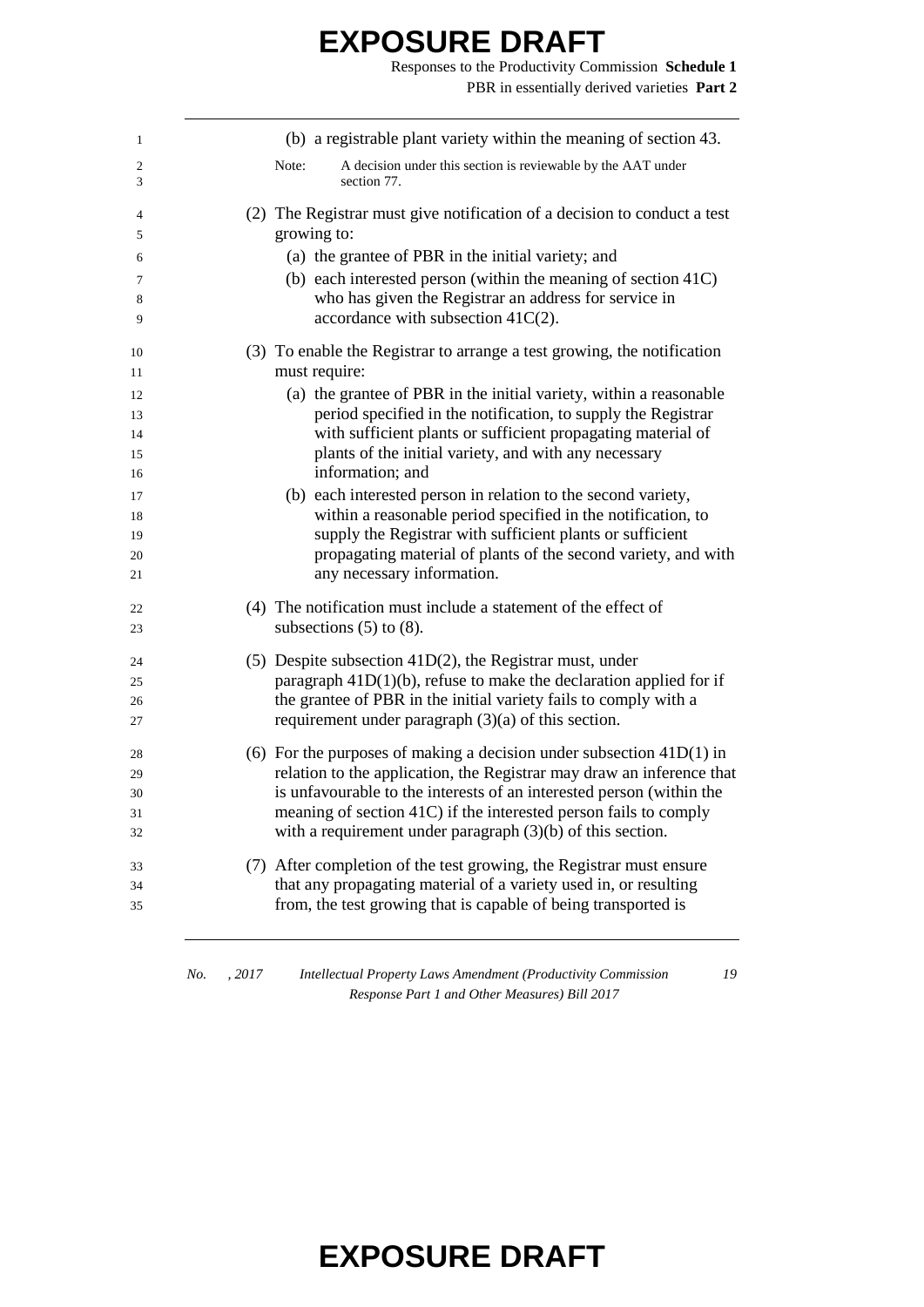**Schedule 1** Responses to the Productivity Commission Part 2 PBR in essentially derived varieties

| delivered to the person by whom propagating material of that<br>variety was supplied for the purpose of the test growing.                                                                                                                                                                                                              |
|----------------------------------------------------------------------------------------------------------------------------------------------------------------------------------------------------------------------------------------------------------------------------------------------------------------------------------------|
| (8) The grantee of the PBR in the first variety must pay all costs<br>associated with the test growing.                                                                                                                                                                                                                                |
| 41F Essential derivation for non-PBR-protected varieties-<br>application lodged for PBR in second variety                                                                                                                                                                                                                              |
| Decision to treat application under section 41A as an application<br>under section 40                                                                                                                                                                                                                                                  |
| (1) The Registrar must decide to treat an application under section 41A<br>for a declaration under section 41D that a plant variety (the second<br><i>variety</i> ) is essentially derived from another variety (the <i>initial</i><br><i>variety</i> ) as an application under section 40 in relation to those plant<br>varieties if: |
| (a) an application for PBR in a plant variety (the $PBR$<br><i>application</i> ) is made under section 24; and                                                                                                                                                                                                                         |
| (b) the Registrar is satisfied that the plant variety in relation to<br>which the PBR application is made is the same as the second<br>variety.                                                                                                                                                                                        |
| Note:<br>Section 40 provides for a declaration that a plant variety (the second<br>variety) is essentially derived from another plant variety (the initial<br>variety) if PBR has been applied for, or granted, in relation to the<br>second variety.                                                                                  |
| Effect of decision                                                                                                                                                                                                                                                                                                                     |
| (2) If the Registrar makes a decision under subsection $(1)$ :<br>(a) the Registrar must not make a decision under section 41D in<br>relation to the application under section 41A (the <i>original</i><br><i>application</i> ); and                                                                                                   |
| (b) the Registrar must treat the application under section 41A as<br>if it were an application (the <i>converted application</i> ) made<br>under section 40 in relation to the initial variety and the<br>second variety, subject to this section.                                                                                     |
|                                                                                                                                                                                                                                                                                                                                        |

 *Intellectual Property Laws Amendment (Productivity Commission Response Part 1 and Other Measures) Bill 2017 No. , 2017*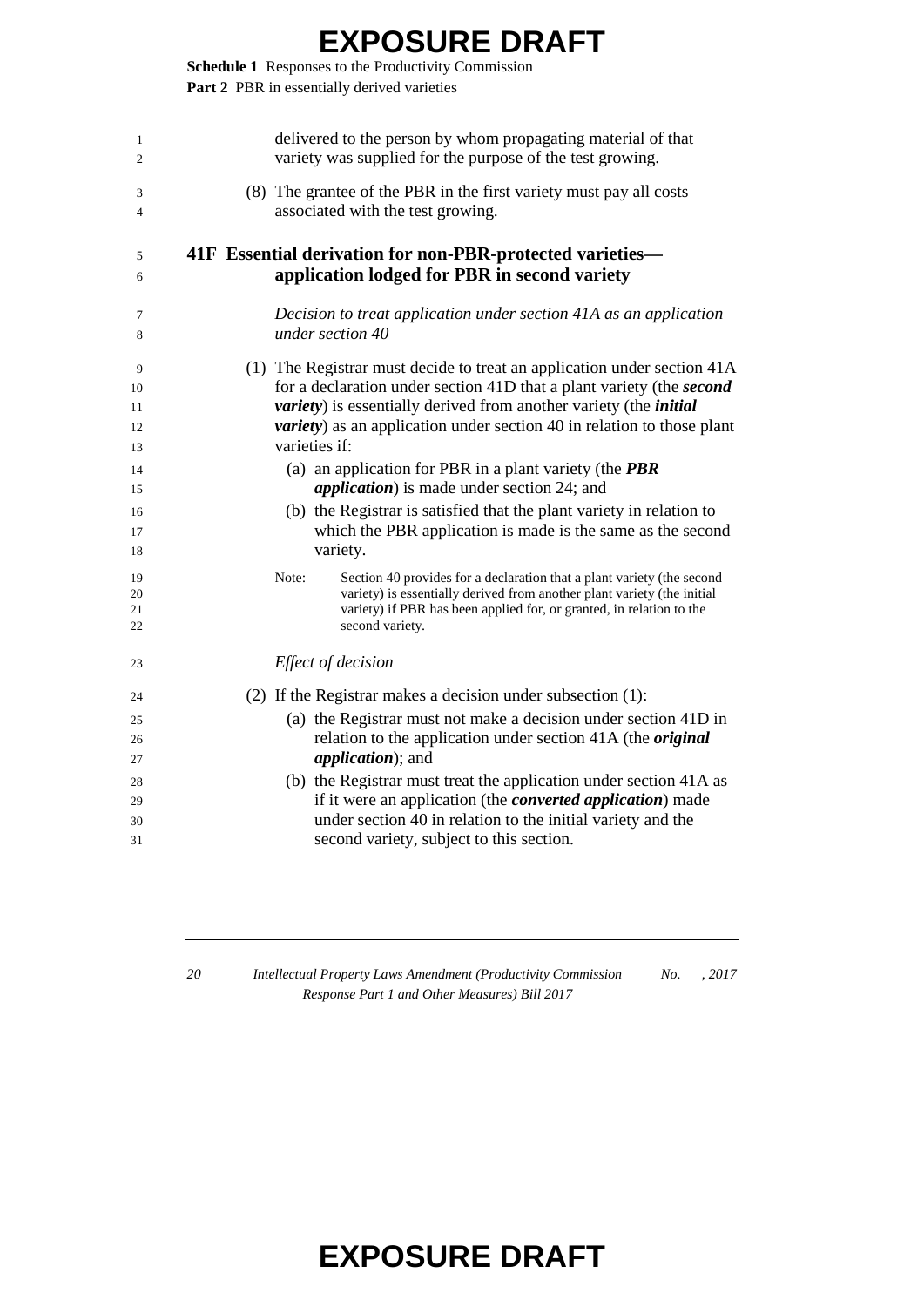Responses to the Productivity Commission **Schedule 1** PBR in essentially derived varieties **Part 2**

| 1  | Notification of decision                                                |
|----|-------------------------------------------------------------------------|
| 2  | (3) The Registrar must give notification of the decision to the         |
| 3  | following persons:                                                      |
| 4  | (a) the grantee of PBR in the initial variety;                          |
| 5  | (b) the applicant for PBR in the second variety;                        |
| 6  | (c) any other person who is an interested person (within the            |
| 7  | meaning of section 41C) in relation to the original                     |
| 8  | application, if the interested person has given the Registrar an        |
| 9  | address for service in accordance with subsection 41C(2).               |
| 10 | $(4)$ A notification under subsection $(3)$ must include:               |
| 11 | (a) a statement of the reasons for the decision, and the effect of      |
| 12 | this section; and                                                       |
| 13 | (b) a statement to the effect that the grantee may provide              |
| 14 | additional information under subsection (7) within 2 months             |
| 15 | after the date of the notification.                                     |
| 16 | (5) The Registrar must publish notice of the decision in the Plant      |
| 17 | Varieties Journal.                                                      |
|    |                                                                         |
| 18 | Relevant information                                                    |
| 19 | (6) Within 2 months after a notification of the Registrar's decision is |
| 20 | given under subsection (3) to the grantee of PBR in the initial         |
| 21 | variety, the grantee may give the Registrar any information that        |
| 22 | would have been required or allowed under subsections 40(4) and         |
| 23 | (5) had the original application been made under section 40.            |
| 24 | (7) For the purpose of making a decision under section 40 in relation   |
| 25 | to the converted application, the Registrar may consider the            |
| 26 | following:                                                              |
| 27 | (a) for the purposes of a decision under subsection $40(7)$ :           |
| 28 | (i) any information in the original application; and                    |
| 29 | (ii) any additional information given in accordance with                |
| 30 | subsection (6) of this section;                                         |
| 31 | (b) for the purposes of a decision under subsection $40(10)$ or         |
| 32 | $(11)$ :                                                                |
|    |                                                                         |

*No. , 2017 Intellectual Property Laws Amendment (Productivity Commission Response Part 1 and Other Measures) Bill 2017*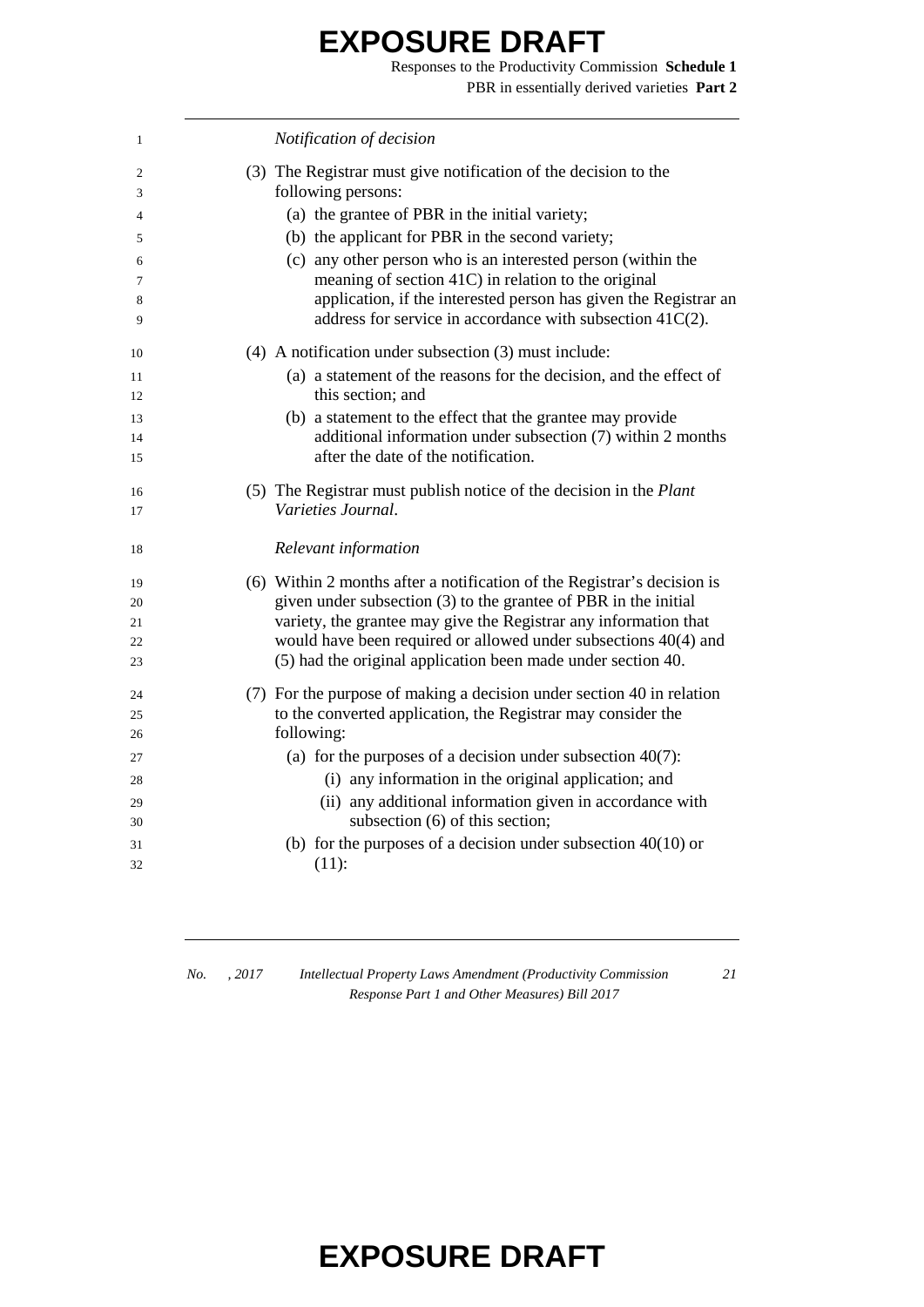**Schedule 1** Responses to the Productivity Commission Part 2 PBR in essentially derived varieties

| (i) any information given by an interested person in<br>accordance with the person's opportunity to be heard<br>under subsection $41C(3)$ ; and<br>(ii) any information obtained in a test growing conducted in<br>accordance with section 41E in relation to the original<br>application; and<br>(iii) any information mentioned in subsection $40(10)$ in<br>relation to the converted application, including<br>information obtained in a test growing conducted in<br>accordance with section 41.<br>Time for making decision<br>(8) The Registrar must not make a decision in relation to the converted<br>application earlier than 2 months after the day the notification is<br>given to the grantee under paragraph (3)(a).<br>26 Paragraph 45(3)(c)<br>Repeal the paragraph, substitute:<br>(c) the other variety is declared to be essentially derived from the<br>initial variety;<br>27 At the end of subsection 45(3) |
|------------------------------------------------------------------------------------------------------------------------------------------------------------------------------------------------------------------------------------------------------------------------------------------------------------------------------------------------------------------------------------------------------------------------------------------------------------------------------------------------------------------------------------------------------------------------------------------------------------------------------------------------------------------------------------------------------------------------------------------------------------------------------------------------------------------------------------------------------------------------------------------------------------------------------------|
|                                                                                                                                                                                                                                                                                                                                                                                                                                                                                                                                                                                                                                                                                                                                                                                                                                                                                                                                    |
|                                                                                                                                                                                                                                                                                                                                                                                                                                                                                                                                                                                                                                                                                                                                                                                                                                                                                                                                    |
|                                                                                                                                                                                                                                                                                                                                                                                                                                                                                                                                                                                                                                                                                                                                                                                                                                                                                                                                    |
|                                                                                                                                                                                                                                                                                                                                                                                                                                                                                                                                                                                                                                                                                                                                                                                                                                                                                                                                    |
|                                                                                                                                                                                                                                                                                                                                                                                                                                                                                                                                                                                                                                                                                                                                                                                                                                                                                                                                    |
|                                                                                                                                                                                                                                                                                                                                                                                                                                                                                                                                                                                                                                                                                                                                                                                                                                                                                                                                    |
|                                                                                                                                                                                                                                                                                                                                                                                                                                                                                                                                                                                                                                                                                                                                                                                                                                                                                                                                    |
|                                                                                                                                                                                                                                                                                                                                                                                                                                                                                                                                                                                                                                                                                                                                                                                                                                                                                                                                    |
|                                                                                                                                                                                                                                                                                                                                                                                                                                                                                                                                                                                                                                                                                                                                                                                                                                                                                                                                    |
|                                                                                                                                                                                                                                                                                                                                                                                                                                                                                                                                                                                                                                                                                                                                                                                                                                                                                                                                    |
| Add:                                                                                                                                                                                                                                                                                                                                                                                                                                                                                                                                                                                                                                                                                                                                                                                                                                                                                                                               |
| For declarations of essential derivation, see sections 40 and 41D.<br>Note:                                                                                                                                                                                                                                                                                                                                                                                                                                                                                                                                                                                                                                                                                                                                                                                                                                                        |
| 28 Subsection 46(2)                                                                                                                                                                                                                                                                                                                                                                                                                                                                                                                                                                                                                                                                                                                                                                                                                                                                                                                |
| Omit "the Secretary makes a declaration that a variety (the <i>derived</i>                                                                                                                                                                                                                                                                                                                                                                                                                                                                                                                                                                                                                                                                                                                                                                                                                                                         |
| <i>variety</i> ) is", substitute "a variety (the <i>derived variety</i> ) is declared to be".                                                                                                                                                                                                                                                                                                                                                                                                                                                                                                                                                                                                                                                                                                                                                                                                                                      |
| 29 At the end of subsections 46(2) and 47(2)                                                                                                                                                                                                                                                                                                                                                                                                                                                                                                                                                                                                                                                                                                                                                                                                                                                                                       |
| Add:                                                                                                                                                                                                                                                                                                                                                                                                                                                                                                                                                                                                                                                                                                                                                                                                                                                                                                                               |
| For declarations of essential derivation, see sections 40 and 41D.<br>Note:                                                                                                                                                                                                                                                                                                                                                                                                                                                                                                                                                                                                                                                                                                                                                                                                                                                        |
| 30 Paragraph 48(2)(c)                                                                                                                                                                                                                                                                                                                                                                                                                                                                                                                                                                                                                                                                                                                                                                                                                                                                                                              |
| Omit "requesting the Secretary to make a declaration under section 40",<br>substitute "applying for a declaration".                                                                                                                                                                                                                                                                                                                                                                                                                                                                                                                                                                                                                                                                                                                                                                                                                |
|                                                                                                                                                                                                                                                                                                                                                                                                                                                                                                                                                                                                                                                                                                                                                                                                                                                                                                                                    |

*Response Part 1 and Other Measures) Bill 2017*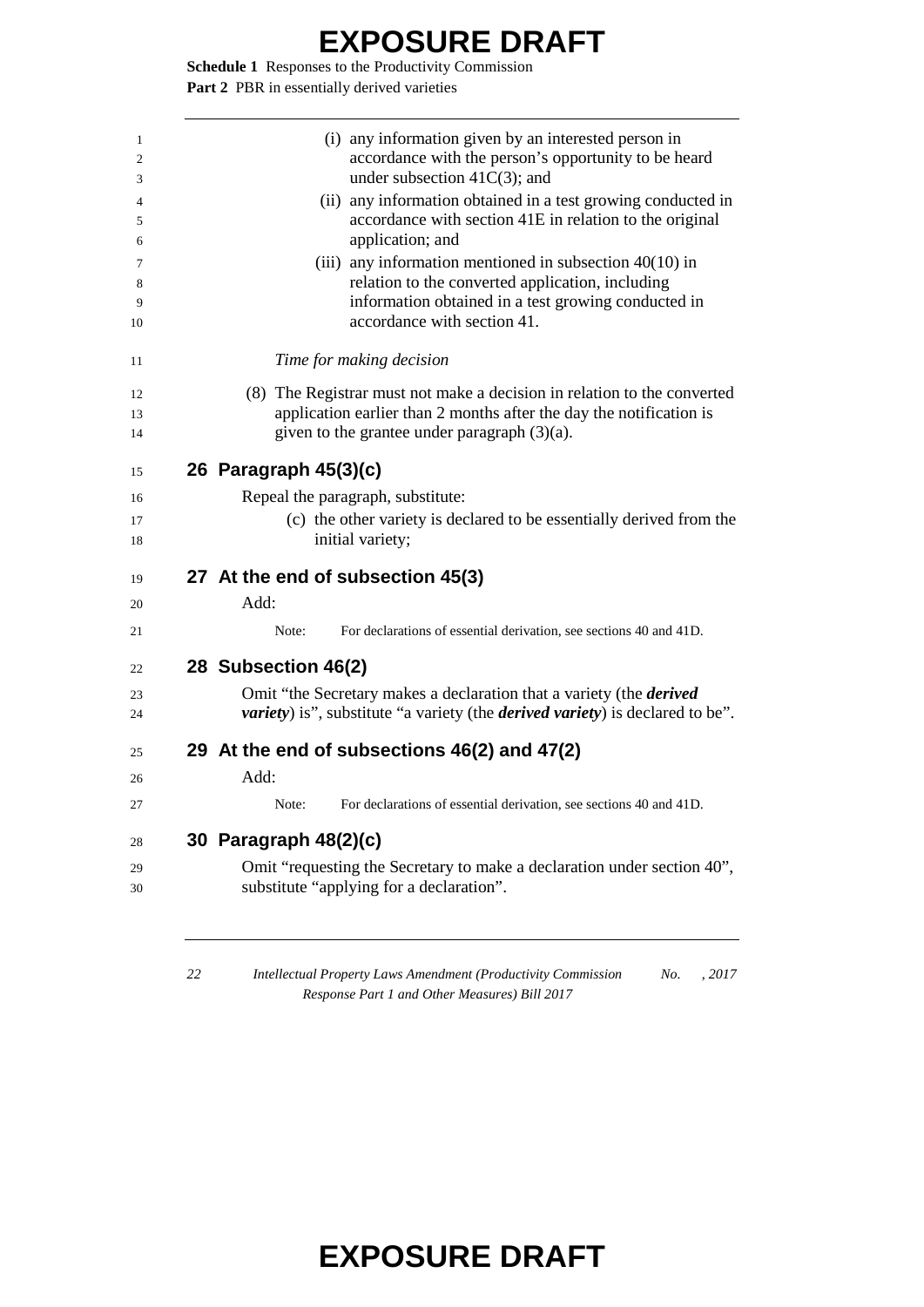Responses to the Productivity Commission **Schedule 1** PBR in essentially derived varieties **Part 2**

|                              | 31 At the end of subsections 48(2), 50(3) and 53(2)                                                                                                                                    |
|------------------------------|----------------------------------------------------------------------------------------------------------------------------------------------------------------------------------------|
| Add:                         |                                                                                                                                                                                        |
| Note:                        | For declarations of essential derivation, see sections 40 and 41D.                                                                                                                     |
|                              | 32 At the end of subsection 75(3) (before the penalty)                                                                                                                                 |
| Add:                         |                                                                                                                                                                                        |
| Note:                        | For declarations of essential derivation, see sections 40 and 41D.                                                                                                                     |
|                              | 33 After subparagraph 77(1)(b)(xiii)                                                                                                                                                   |
| Insert:                      |                                                                                                                                                                                        |
|                              | $(xiiii)$ under subsection $41B(2)$ to refuse to consider an<br>application for a declaration of essential derivation; or                                                              |
|                              | $(xiiib)$ under subsection $41B(5)$ to publish, or not to publish,<br>information in a notification under subsection $41B(3)$ or<br>$(4)$ ; or                                         |
|                              | (xiiic) under section 41D to make, or to refuse to make, a<br>declaration of essential derivation; or                                                                                  |
|                              | (xiiid) under section 41E to conduct, or not to conduct, a test<br>growing; or                                                                                                         |
| 34 Subparagraph 80(2)(a)(ii) |                                                                                                                                                                                        |
|                              | Repeal the subparagraph, substitute:                                                                                                                                                   |
|                              | (ii) fees payable in respect of the making of applications for<br>declarations of essential derivation, the examination of<br>those applications and the making of those declarations, |
|                              | including giving interested persons the opportunity to be                                                                                                                              |
|                              | heard in relation to applications for declarations under<br>section 41D; and                                                                                                           |
|                              | 35 At the end of subsection 80(2)                                                                                                                                                      |
|                              |                                                                                                                                                                                        |
| Add:                         |                                                                                                                                                                                        |

*No. , 2017 Intellectual Property Laws Amendment (Productivity Commission Response Part 1 and Other Measures) Bill 2017*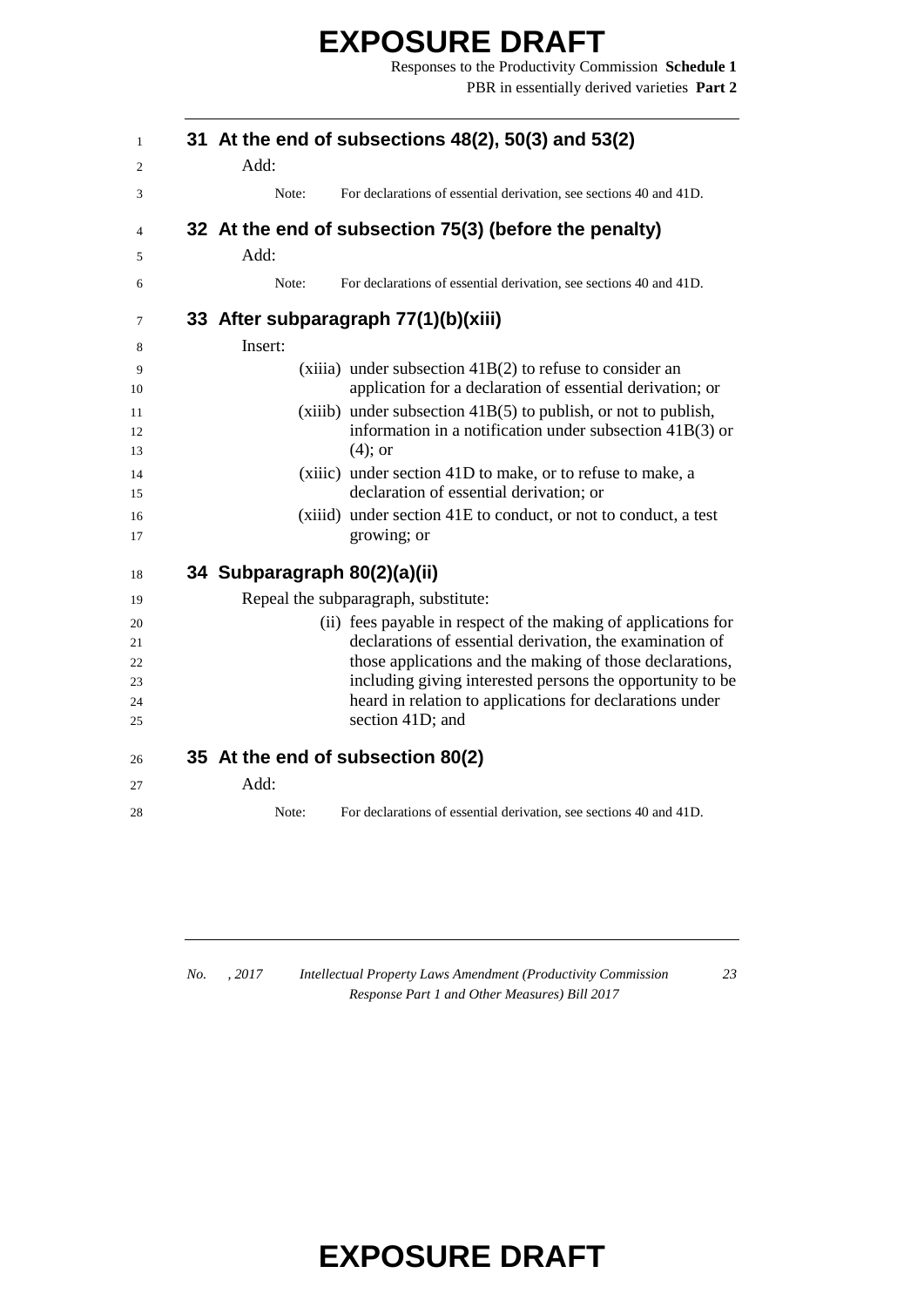**Schedule 1** Responses to the Productivity Commission Part 2 PBR in essentially derived varieties

#### **Division 2—Application of amendments**

#### **36 Application**

- The amendments of the *Plant Breeder's Rights Act 1994* made by
- Division 1 of this Part apply in relation to an application for a
- declaration under section 41D of that Act (as inserted by that Division)
- that a plant variety is essentially derived from another plant variety if
- the application is made on or after the day this item commences,
- whether the first-mentioned variety was bred or derived before, on or
- after that commencement.

 *Intellectual Property Laws Amendment (Productivity Commission Response Part 1 and Other Measures) Bill 2017 No. , 2017*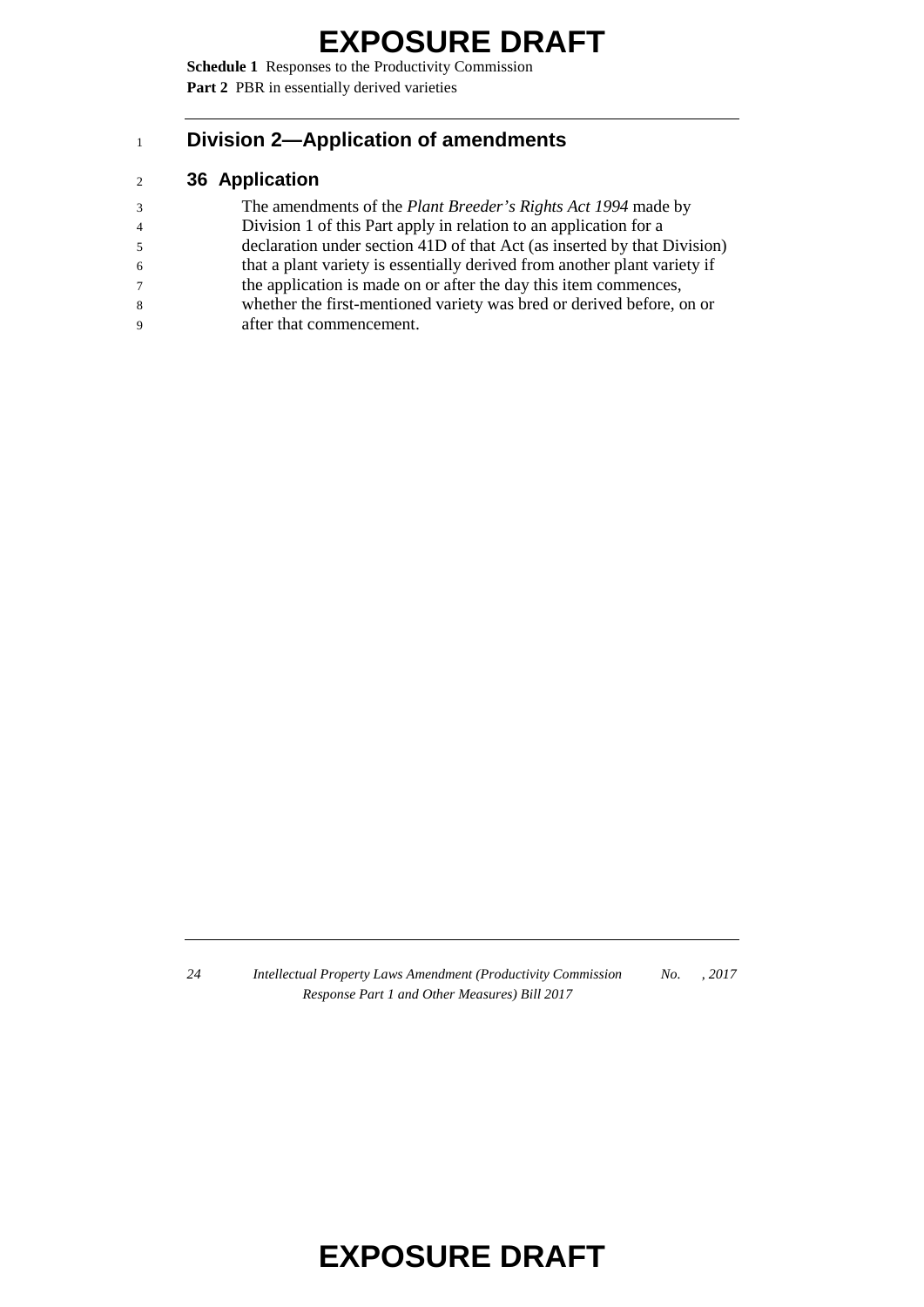Responses to the Productivity Commission **Schedule 1** Period to apply for removal of trade marks from Register for non-use **Part 3**

| <b>Trade Marks Act 1995</b>                                                                                                                                                                                                                                                    |
|--------------------------------------------------------------------------------------------------------------------------------------------------------------------------------------------------------------------------------------------------------------------------------|
| 37 At the end of subsection 92(4)                                                                                                                                                                                                                                              |
| Add:                                                                                                                                                                                                                                                                           |
| Note $3$ :<br>For when the registration of a trade mark is taken to have effect, see<br>sections 72 and 239A.                                                                                                                                                                  |
| 38 Subsection 92(5)                                                                                                                                                                                                                                                            |
| Omit "an application (under subsection $(1)$ or $(3)$ ) to obtain the removal<br>of a trade mark from the Register", substitute "a non-use application".                                                                                                                       |
| 39 Section 93                                                                                                                                                                                                                                                                  |
| Repeal the section, substitute:                                                                                                                                                                                                                                                |
| 93 Time for making application                                                                                                                                                                                                                                                 |
| (1) A non-use application on the ground mentioned in<br>paragraph $92(4)(a)$ may be made at any time after the filing date in<br>respect of the application for the registration of the trade mark.                                                                            |
| Note:<br>For <i>filing date</i> see section 6.                                                                                                                                                                                                                                 |
| (2) A non-use application on the ground mentioned in<br>paragraph $92(4)(b)$ may only be made after a period of 3 years<br>beginning from the date the particulars of the trade mark were<br>entered into the Register under section 69.                                       |
| Note:<br>The registration of a trade mark is taken to have effect earlier than the<br>date the particulars of the trade mark are entered into the Register (see<br>sections 72 and 239A).                                                                                      |
| <b>40 Application of amendments</b>                                                                                                                                                                                                                                            |
| Section 93 of the Trade Marks Act 1995, as substituted by this Part,<br>applies to a non-use application in relation to a trade mark if the filing<br>date in respect of the application for the registration of the trade mark is<br>on or after the day this item commences. |

*No. , 2017 Intellectual Property Laws Amendment (Productivity Commission Response Part 1 and Other Measures) Bill 2017*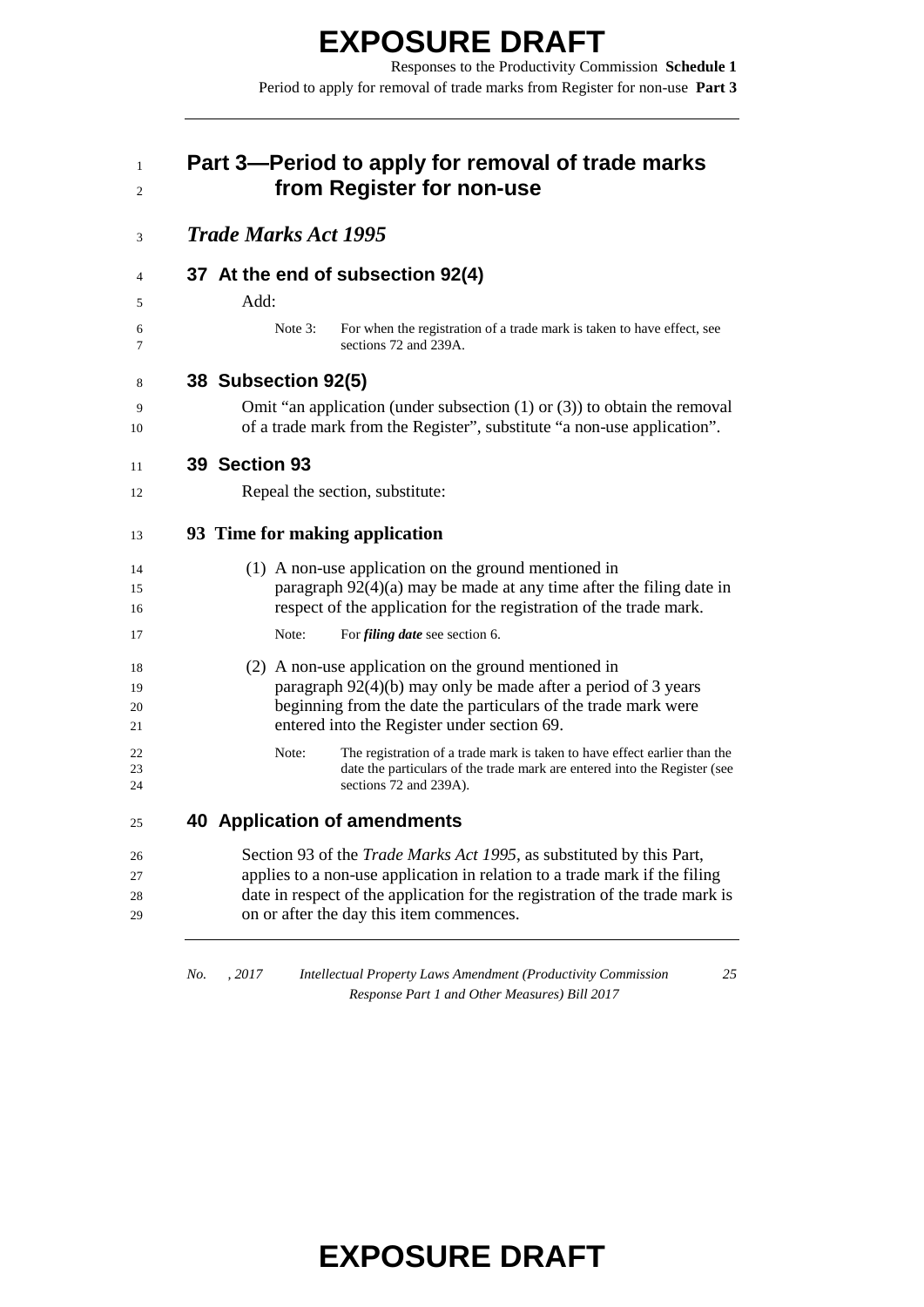**Schedule 1** Responses to the Productivity Commission **Part 4** Innovation patents

| <b>Patents Act 1990</b>     |                                                                                                                                                                    |
|-----------------------------|--------------------------------------------------------------------------------------------------------------------------------------------------------------------|
|                             |                                                                                                                                                                    |
|                             | 41 Section 3 (list of definitions)                                                                                                                                 |
| Insert "priority date".     |                                                                                                                                                                    |
| 42 At the end of section 52 |                                                                                                                                                                    |
| Add:                        |                                                                                                                                                                    |
| commences.                  | (3) It is a requirement of the formalities check that the date of the<br>patent (if granted) would be a date before the day this subsection                        |
| Note 1:                     | This subsection was inserted by the <i>Intellectual Property Laws</i><br>Amendment (Productivity Commission Response Part 1 and Other<br>Measures) Act 2017.       |
| Note 2:                     | For the date of the patent, see section 65 and regulations made for the<br>purposes of paragraph 65(b).                                                            |
| Note 3:                     | Other requirements of the formalities check are specified in<br>regulations made for the purposes of paragraph 228(2)(ha).                                         |
| 43 Subsection 43(2)         |                                                                                                                                                                    |
|                             | Omit "priority date", substitute "priority date".                                                                                                                  |
|                             | 44 After paragraph 101B(2)(h)                                                                                                                                      |
| Insert:                     |                                                                                                                                                                    |
|                             | (ha) each claim in the complete specification has a priority date<br>that is before the day this paragraph commences; and                                          |
|                             | 45 At the end of subsection 101B(2)                                                                                                                                |
| Add:                        |                                                                                                                                                                    |
| Note:                       | Paragraph 101B(2)(ha) was inserted by the <i>Intellectual Property Laws</i><br>Amendment (Productivity Commission Response Part 1 and Other<br>Measures) Act 2017. |
|                             |                                                                                                                                                                    |

 *Intellectual Property Laws Amendment (Productivity Commission Response Part 1 and Other Measures) Bill 2017 No. , 2017*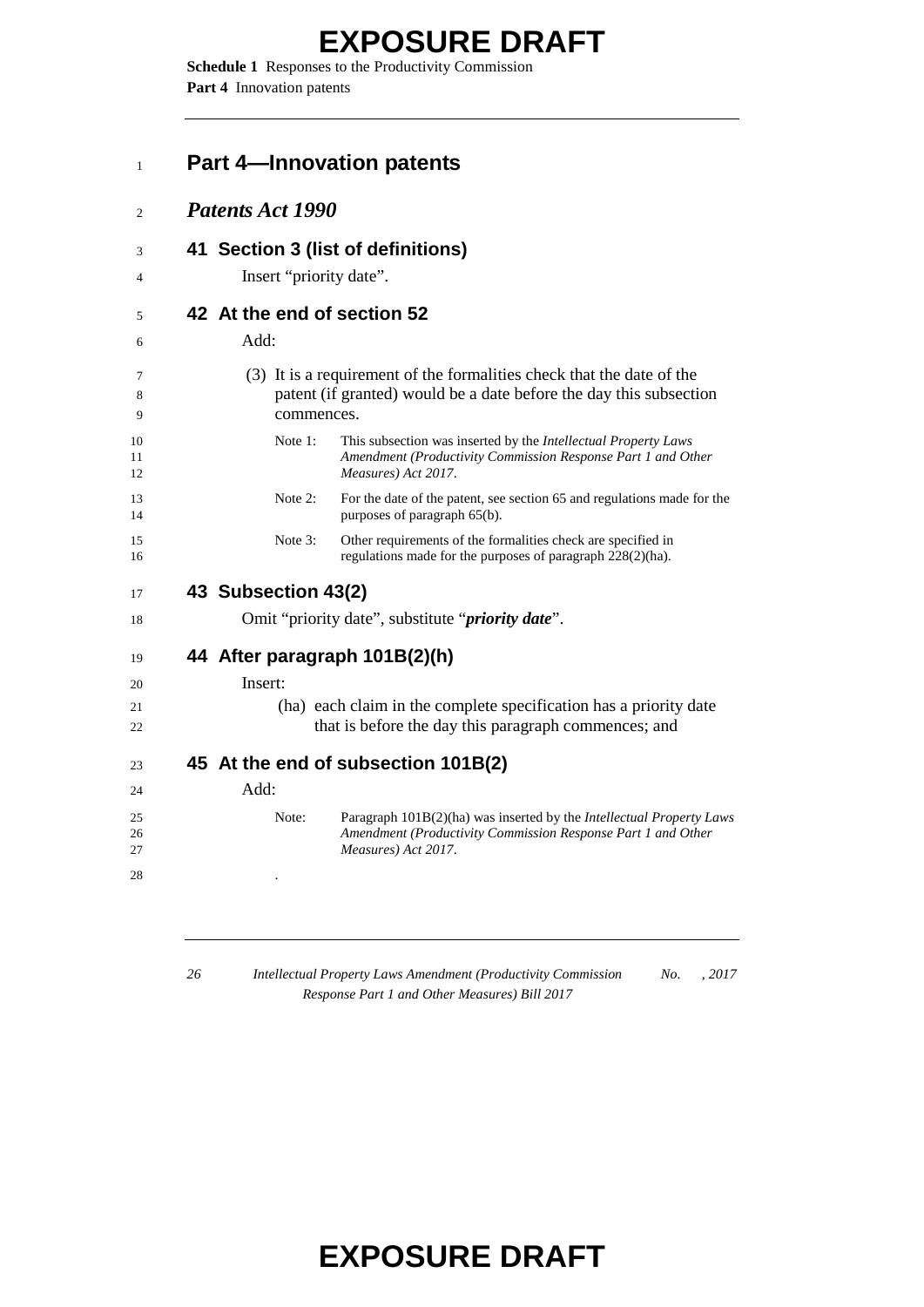Responses to the Productivity Commission **Schedule 1** Innovation patents **Part 4**

| 1  |               | 46 After subparagraph 101E(1)(a)(viii)                                      |
|----|---------------|-----------------------------------------------------------------------------|
| 2  | Insert:       |                                                                             |
| 3  |               | (viiia) each claim in the complete specification has a priority             |
| 4  |               | date that is before the day paragraph $101B(2)(ha)$                         |
| 5  |               | commences;                                                                  |
| 6  |               | 47 At the end of subsection 101E(1)                                         |
| 7  | Add:          |                                                                             |
| 8  | Note:         | Paragraph 101B(2)(ha) was inserted by the <i>Intellectual Property Laws</i> |
| 9  |               | Amendment (Productivity Commission Response Part 1 and Other                |
| 10 |               | Measures) Act 2017.                                                         |
| 11 | 48 Schedule 1 |                                                                             |
| 12 | Insert:       |                                                                             |
| 13 |               | <i>priority date</i> has the meaning given by subsection $43(2)$ .          |

*No. , 2017 Intellectual Property Laws Amendment (Productivity Commission Response Part 1 and Other Measures) Bill 2017*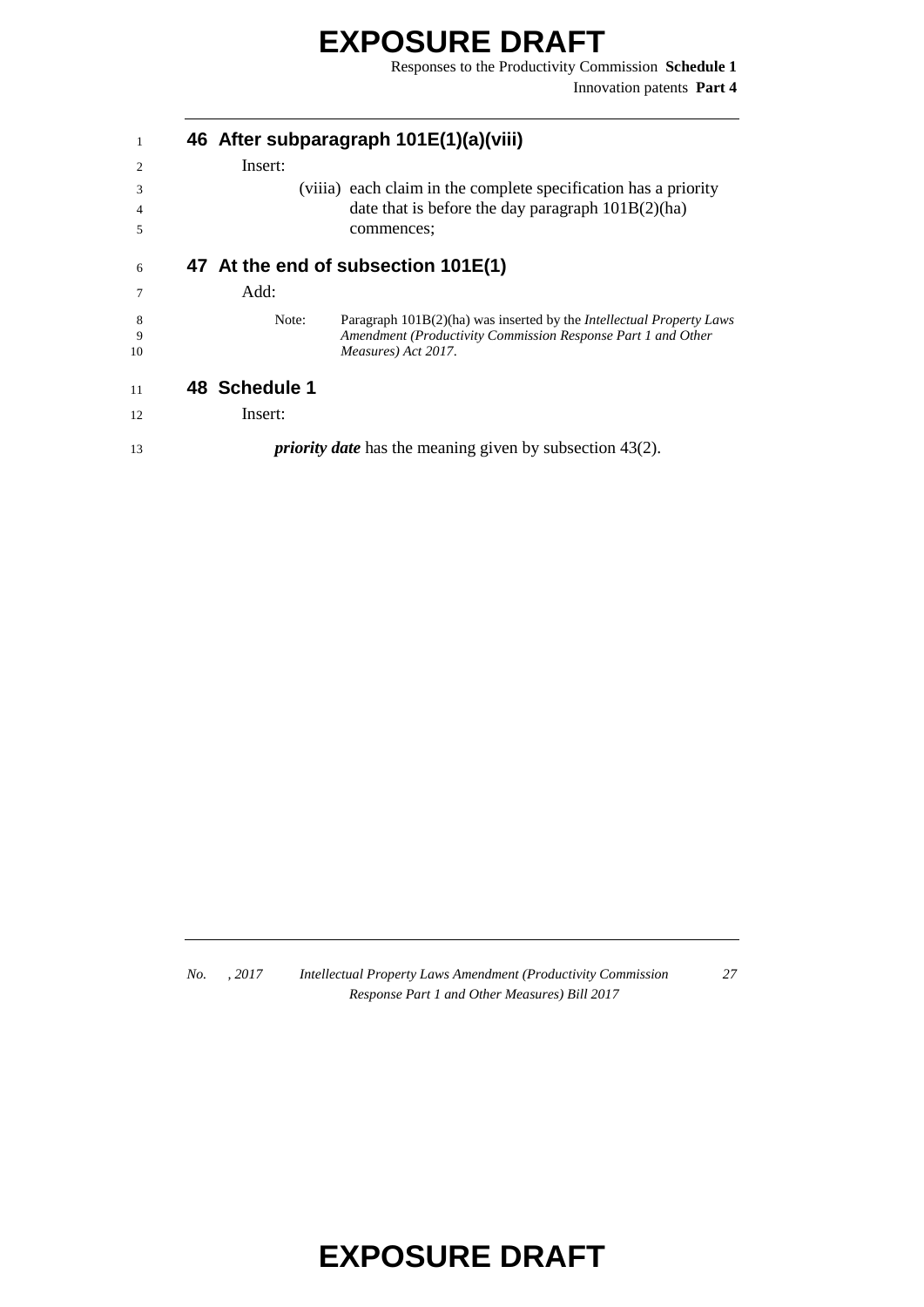**Schedule 1** Responses to the Productivity Commission Part 5 Notification of extension of standard patents relating to pharmaceutical substances

#### <sup>1</sup> **Part 5—Notification of extension of standard patents**  <sup>2</sup> **relating to pharmaceutical substances**

- <sup>3</sup> *Patents Act 1990*
- <sup>4</sup> **49 Section 76A**
- 5 Repeal the section.

*28 Intellectual Property Laws Amendment (Productivity Commission Response Part 1 and Other Measures) Bill 2017 No. , 2017*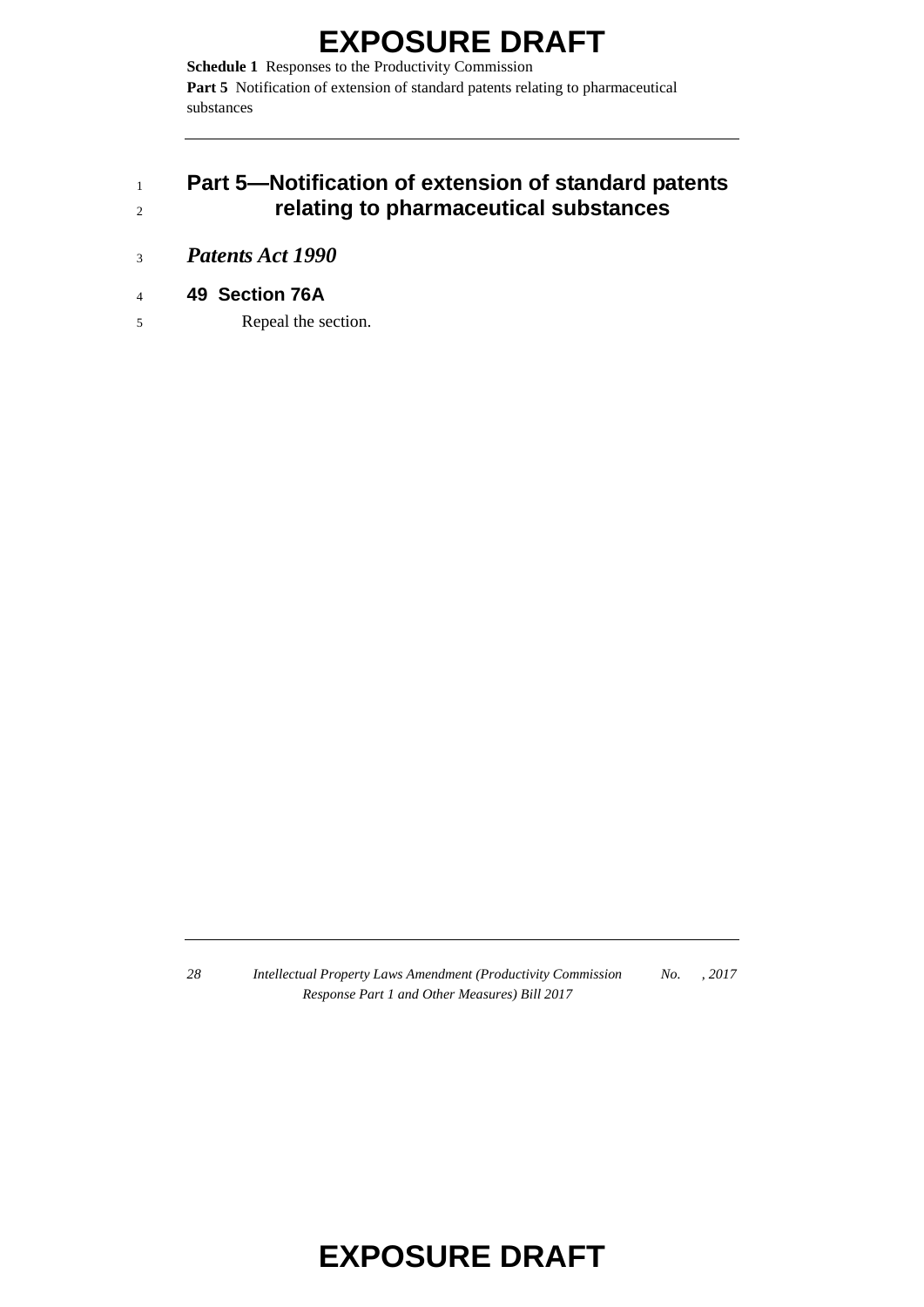Other measures **Schedule 2** Amending trade mark applications—non-legal persons **Part 1**

#### **Schedule 2—Other measures**

#### **Part 1—Amending trade mark applications— non-legal persons**

*Trade Marks Act 1995*

#### **1 At the end of section 65**

#### Add:

 (8) Without limiting subsection (7), if the application specifies an applicant without legal personality, an amendment may be made under that subsection to change the reference to the specified applicant to a reference to a person with legal personality if that person can be identified as having made the application.

*No. , 2017 Intellectual Property Laws Amendment (Productivity Commission Response Part 1 and Other Measures) Bill 2017*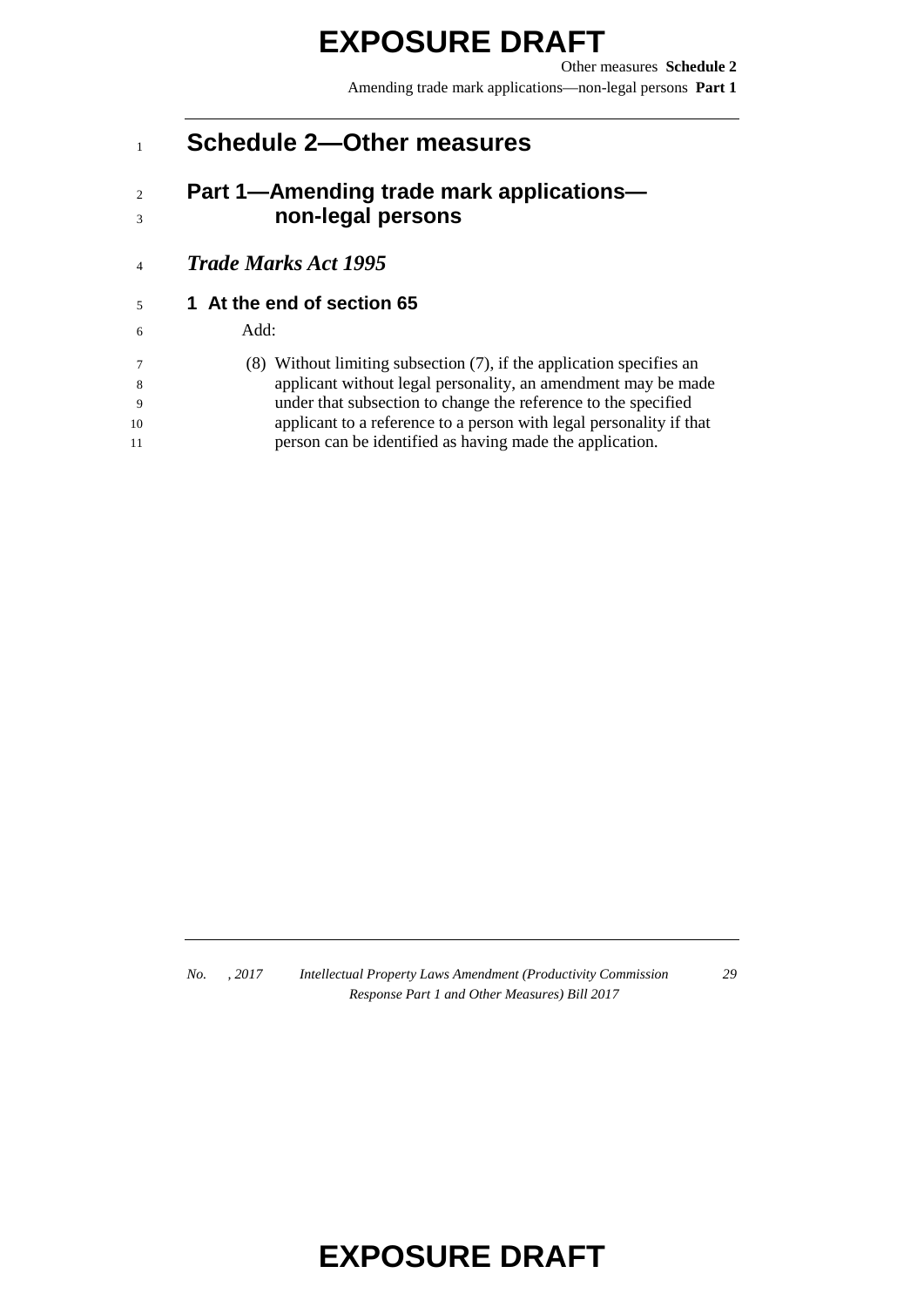**Schedule 2** Other measures Part 2 Written requirements

| <b>Part 2-Written requirements</b>                                                                                                                                        |
|---------------------------------------------------------------------------------------------------------------------------------------------------------------------------|
| <b>Division 1-Amendments</b>                                                                                                                                              |
| Designs Act 2003                                                                                                                                                          |
| 2 Subsection 24(1)                                                                                                                                                        |
| Omit "give a written notice to the applicant stating", substitute ", by<br>notification to the applicant, state".                                                         |
| 3 Subsections 24(2) and (3)                                                                                                                                               |
| Repeal the subsections, substitute:                                                                                                                                       |
| (2) If a purported design application does not meet the minimum filing<br>requirements, the Registrar must notify the applicant to that effect.<br>The notification must: |
| (a) identify each minimum filing requirement that has not been<br>met; and                                                                                                |
| (b) require the applicant to file the additional information<br>required within 2 months, or such other period as is<br>prescribed, from the date of the notification.    |
| (3) If the minimum filing requirements are not met within the period<br>under paragraph $(2)(b)$ , the application is taken never to have been<br>filed.                  |
| 4 Paragraph 33(1)(b)                                                                                                                                                      |
| Omit "a notice", substitute "a notification".                                                                                                                             |
| 5 Subparagraph 33(1)(b)(ii)                                                                                                                                               |
| Omit "the notice", substitute "the notification".                                                                                                                         |
| 6 Section 41                                                                                                                                                              |
| Omit "give a written notice to the applicant stating", substitute "notify"<br>the applicant".                                                                             |
|                                                                                                                                                                           |

 *Intellectual Property Laws Amendment (Productivity Commission Response Part 1 and Other Measures) Bill 2017 No. , 2017*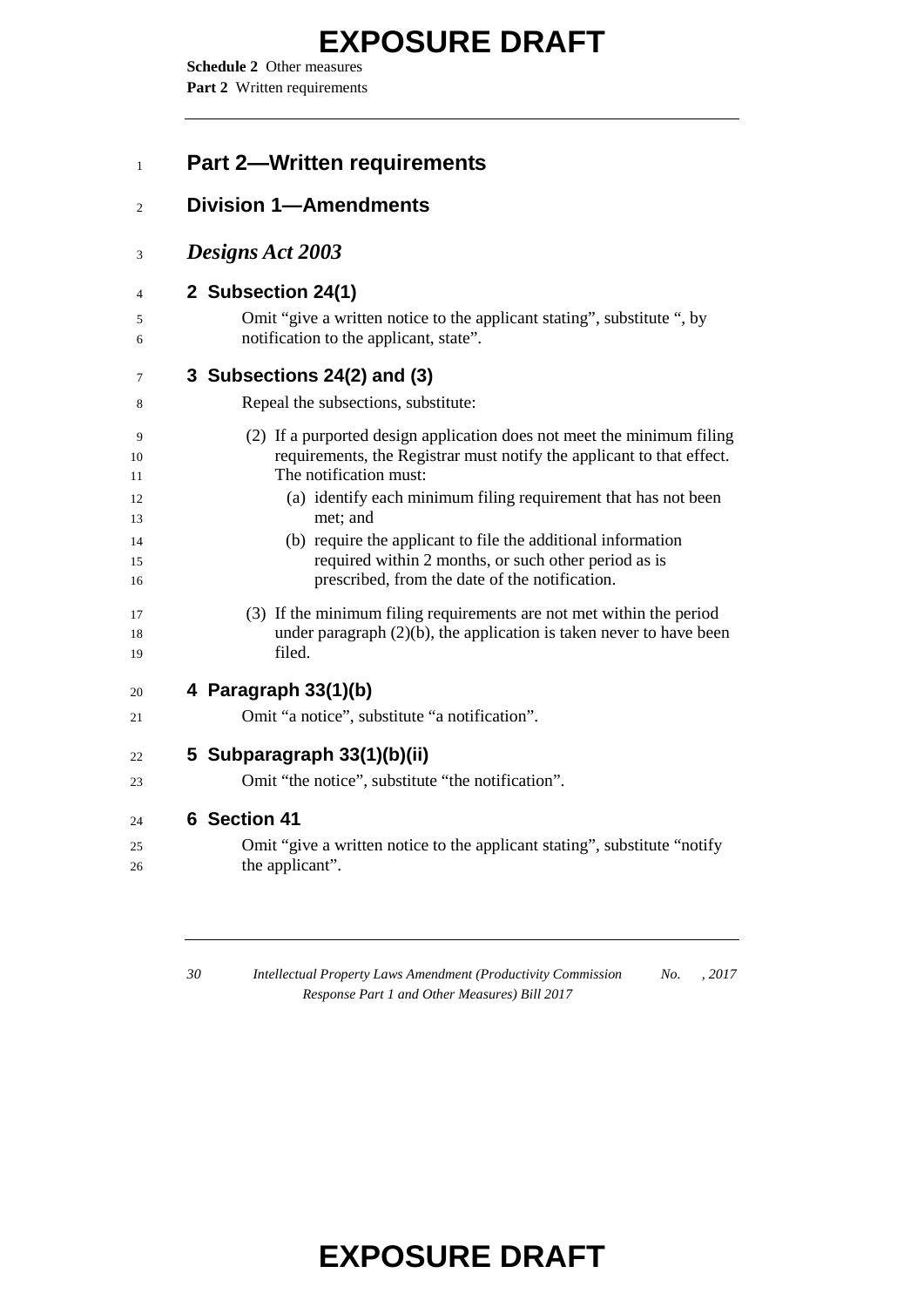Other measures **Schedule 2** Written requirements **Part 2**

| $\mathbf{1}$ | 7 Paragraph 41(a)                                                               |
|--------------|---------------------------------------------------------------------------------|
| 2            | Before "the matters", insert "of".                                              |
| 3            | 8 Subparagraph 41(c)(ii)                                                        |
| 4            | Omit "notice", substitute "notification".                                       |
| 5            | 9 Section 42 (heading)                                                          |
| 6            | Repeal the heading, substitute:                                                 |
| 7            | 42 What happens after Registrar's notification under section 41                 |
| 8            | 10 Subsection 42(1)                                                             |
| 9            | Omit "written notice", substitute "notification".                               |
| 10           | 11 Subsection 42(3)                                                             |
| 11           | Omit "notice", substitute "notification".                                       |
| 12           | 12 Paragraph 42(5)(b)                                                           |
| 13           | Omit "notice", substitute "notification".                                       |
| 14           | 13 Subsection 43(2)                                                             |
| 15           | Omit "a notice", substitute "a notification".                                   |
| 16           | 14 Paragraph 43(2)(b)                                                           |
| 17           | Omit "notice", substitute "notification".                                       |
| 18           | 15 Subsection 43(3)                                                             |
| 19           | Omit "in writing of a refusal under subsection $(1)$ or $(2)$ . The notice      |
| 20<br>21     | must set out", substitute "of a refusal under subsection (1) or (2) and<br>of". |
| 22           | 16 Paragraph 52(3)(a)                                                           |
| 23           | Omit "give the relevant parties a notice stating", substitute "notify the       |
| 24           | relevant parties".                                                              |
|              |                                                                                 |

*No. , 2017 Intellectual Property Laws Amendment (Productivity Commission Response Part 1 and Other Measures) Bill 2017*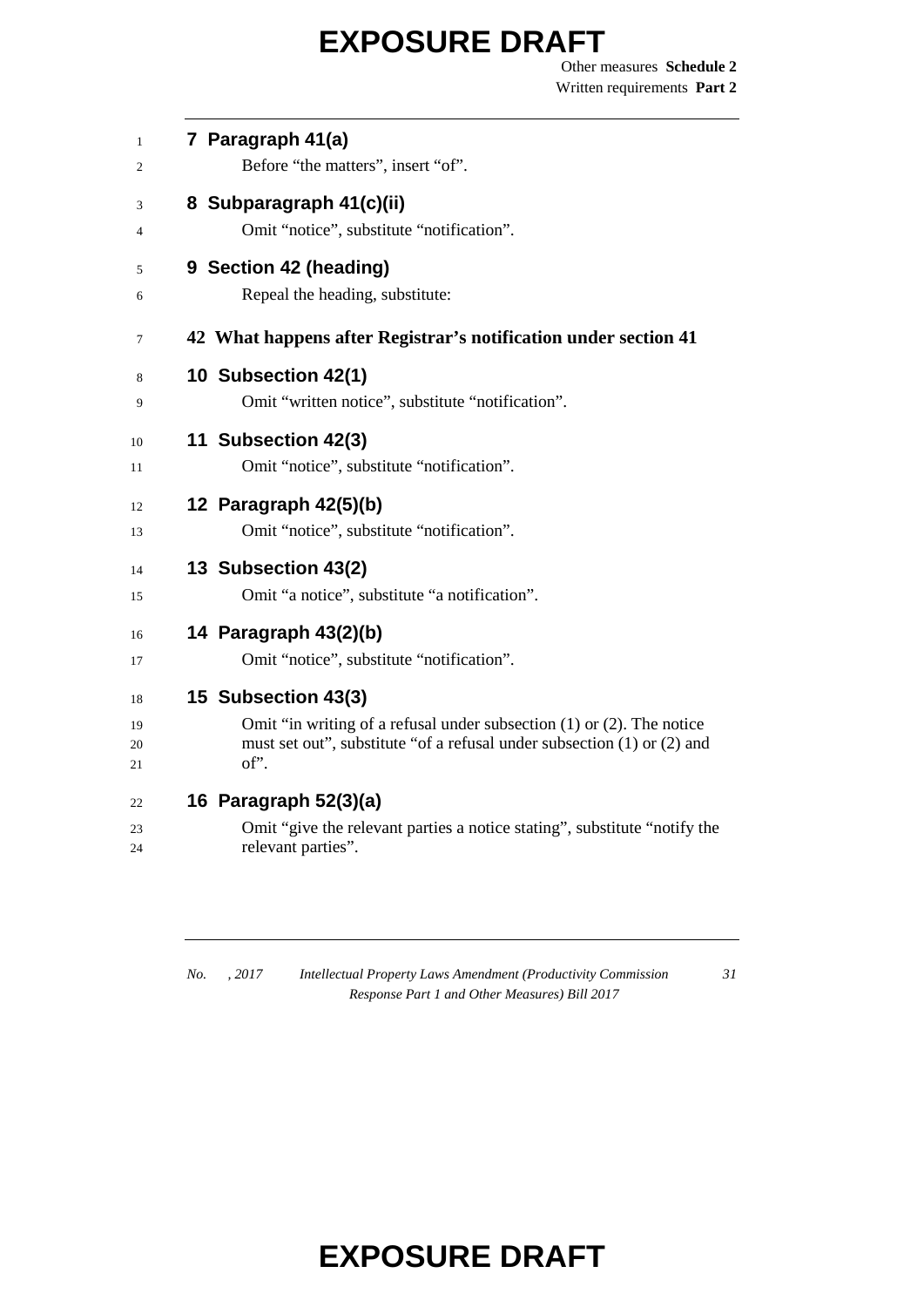**Schedule 2** Other measures Part 2 Written requirements

| $\mathbf{1}$        | 17 Subsection 57(3)                                                                                                                                            |
|---------------------|----------------------------------------------------------------------------------------------------------------------------------------------------------------|
| 2<br>3              | Omit "give a written notice to the applicant stating", substitute "notify"<br>the applicant".                                                                  |
| $\overline{4}$<br>5 | 18 Paragraph 57(3)(a)<br>Before "the matters", insert "of".                                                                                                    |
| 6<br>7              | 19 Subparagraph 57(3)(c)(ii)<br>Omit "notice", substitute "notification".                                                                                      |
| 8<br>9              | 20 Section 58 (heading)<br>Repeal the heading, substitute:                                                                                                     |
| 10                  | 58 What happens after Registrar's notification under section 57                                                                                                |
| 11<br>12            | 21 Subsection 58(1)<br>Omit "written notice", substitute "notification".                                                                                       |
| 13<br>14            | 22 Subsection 58(3)<br>Omit "notice", substitute "notification".                                                                                               |
| 15<br>16            | 23 Paragraph 58(5)(b)<br>Omit "notice", substitute "notification".                                                                                             |
| 17<br>18            | 24 Paragraph 59(1)(a)<br>Omit "notice", substitute "a notification".                                                                                           |
| 19<br>20            | 25 Paragraph 59(1)(b)<br>Omit "notice", substitute "notification".                                                                                             |
| 21<br>22<br>23      | 26 Subsection 59(2)<br>Omit "in writing of a refusal under subsection (1). The notice must set<br>out", substitute "of a refusal under subsection (1) and of". |

 *Intellectual Property Laws Amendment (Productivity Commission Response Part 1 and Other Measures) Bill 2017 No. , 2017*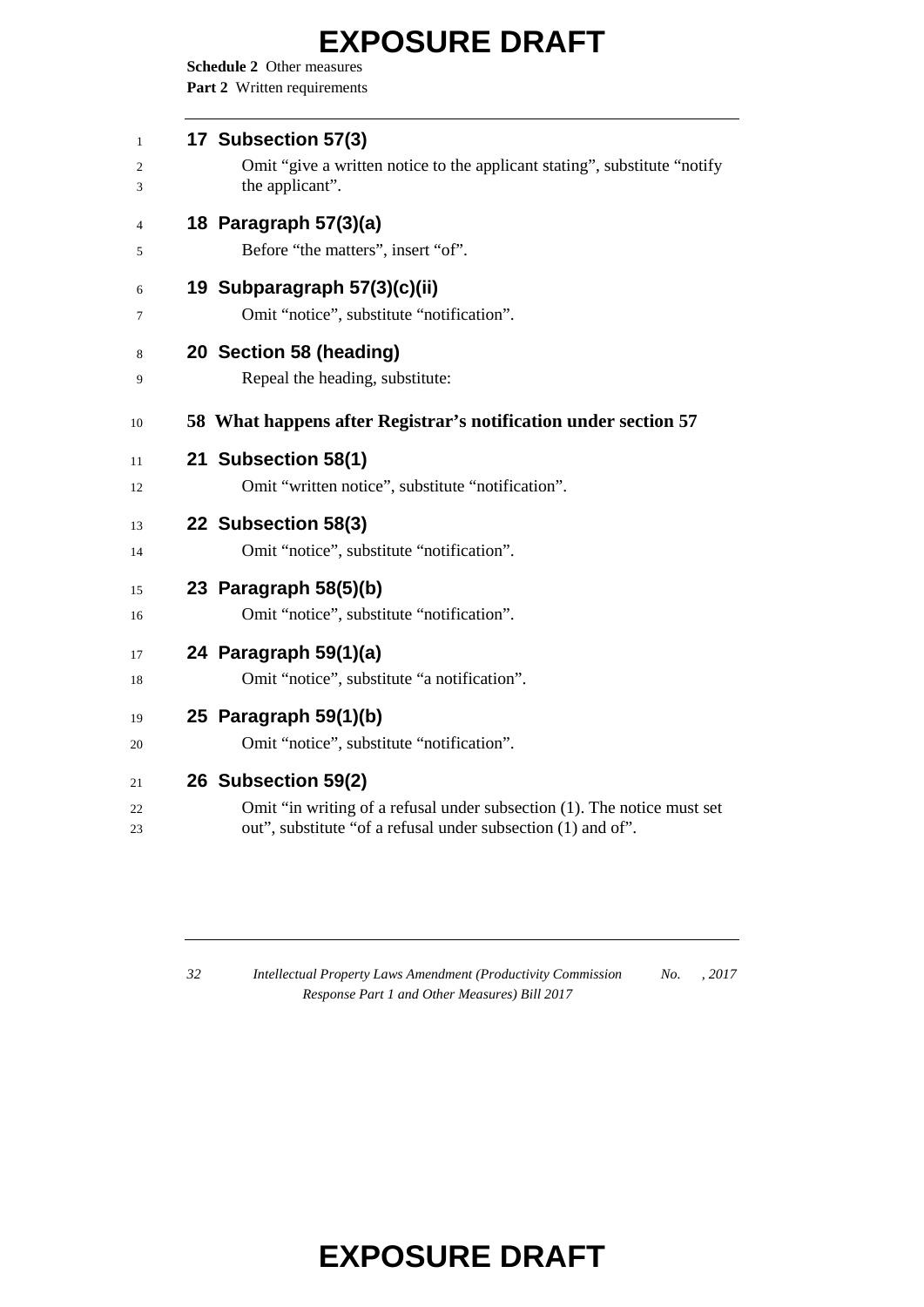| 1              | 27 Subsection 66(2)                                                                                      |
|----------------|----------------------------------------------------------------------------------------------------------|
| 2              | Omit "give written notice to that effect to the registered owner of the                                  |
| 3              | design", substitute "notify the registered owner of the design to that                                   |
| $\overline{4}$ | effect".                                                                                                 |
| 5              | 28 Subsection 67(2)                                                                                      |
| 6<br>7         | Omit "give the relevant parties a notice stating", substitute "notify the<br>relevant parties".          |
| 8              | 29 Paragraph 67(2)(b)                                                                                    |
| 9              | Before "the details", insert "of".                                                                       |
| 10             | 30 Paragraph 68(2)(a)                                                                                    |
| 11             | Omit "give the relevant parties a notice stating", substitute "notify the                                |
| 12             | relevant parties".                                                                                       |
| 13             | 31 Paragraph 69(3)(a)                                                                                    |
| 14             | Omit "inform", substitute "notify".                                                                      |
| 15             | 32 Paragraph 138(2)(a)                                                                                   |
| 16             | Omit "advise", substitute "notify".                                                                      |
| 17             | 33 Before section 145                                                                                    |
| 18             | Insert:                                                                                                  |
| 19             | 144D Notifications by Registrar under this Act or regulations                                            |
| 20             | If under this Act or the regulations the Registrar is required or                                        |
| 21             | permitted:                                                                                               |
| 22             | (a) to notify a person of a matter; or                                                                   |
| 23             | (b) to notify a person that the person is required to do a thing;                                        |
| 24<br>25       | the Registrar may so notify the person by any means of<br>communication (including by electronic means). |
| 26             | Section 145 deals with the service etc. of documents on a person.<br>Note:                               |

*No. , 2017 Intellectual Property Laws Amendment (Productivity Commission Response Part 1 and Other Measures) Bill 2017*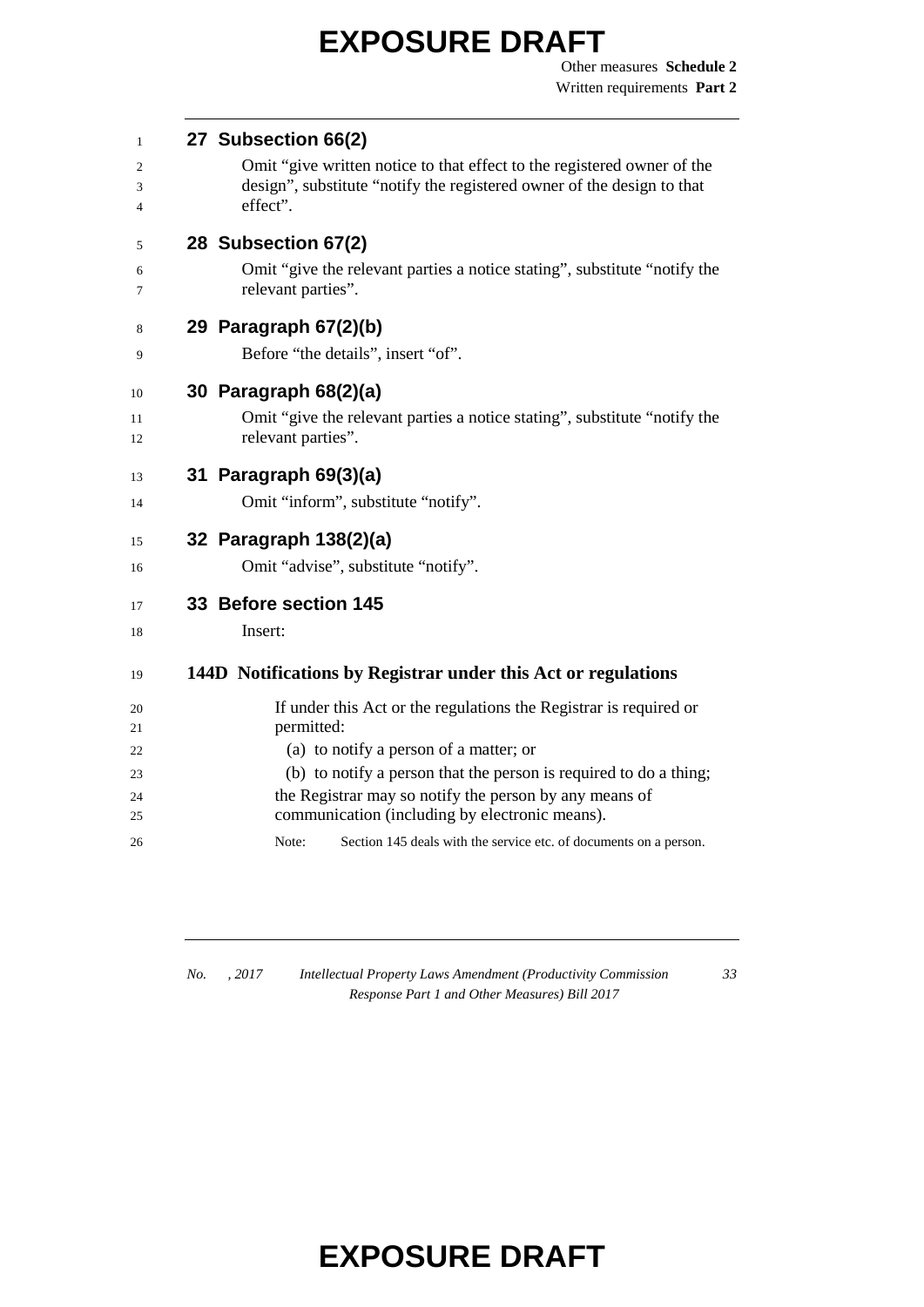**Schedule 2** Other measures Part 2 Written requirements

#### *Patents Act 1990*

| $\overline{2}$ | 34 Subsection 27(2)                                                                                           |
|----------------|---------------------------------------------------------------------------------------------------------------|
| 3              | Repeal the subsection, substitute:                                                                            |
| 4              | (2) The Commissioner must:                                                                                    |
| 5              | (a) notify the applicant for the patent of any matter of which the                                            |
| 6              | Commissioner is notified under subsection (1); and                                                            |
| 7<br>8         | (b) give the applicant for the patent a copy of any document<br>accompanying the notice under subsection (1). |
| 9<br>10        | $(2A)$ Without limiting paragraph $(2)(b)$ , the Commissioner may give the<br>copy by:                        |
| 11<br>12       | (a) making the copy available to the applicant for the patent in an<br>electronic form; and                   |
| 13             | (b) notifying the applicant for the patent that the copy is                                                   |
| 14             | available.                                                                                                    |
| 15             | 35 Subsection 28(4)                                                                                           |
| 16             | Repeal the subsection, substitute:                                                                            |
| 17             | Commissioner must notify patentee of notice given                                                             |
| 18             | (4) The Commissioner must:                                                                                    |
| 19<br>20       | (a) notify the patentee of any matter of which the Commissioner<br>is notified under subsection (1); and      |
| 21<br>22       | (b) give the patentee a copy of any document accompanying the<br>notice under subsection (1).                 |
| 23             | $(4A)$ Without limiting paragraph $(4)(b)$ , the Commissioner may give the                                    |
| 24             | copy by:                                                                                                      |
| 25             | (a) making the copy available to the patentee in an electronic                                                |
| 26             | form; and                                                                                                     |
| 27             | (b) notifying the patentee that the copy is available.                                                        |
| 28             | 36 Paragraph 49(5)(a)                                                                                         |
| 29             | Omit "in writing".                                                                                            |
|                |                                                                                                               |

 *Intellectual Property Laws Amendment (Productivity Commission Response Part 1 and Other Measures) Bill 2017 No. , 2017*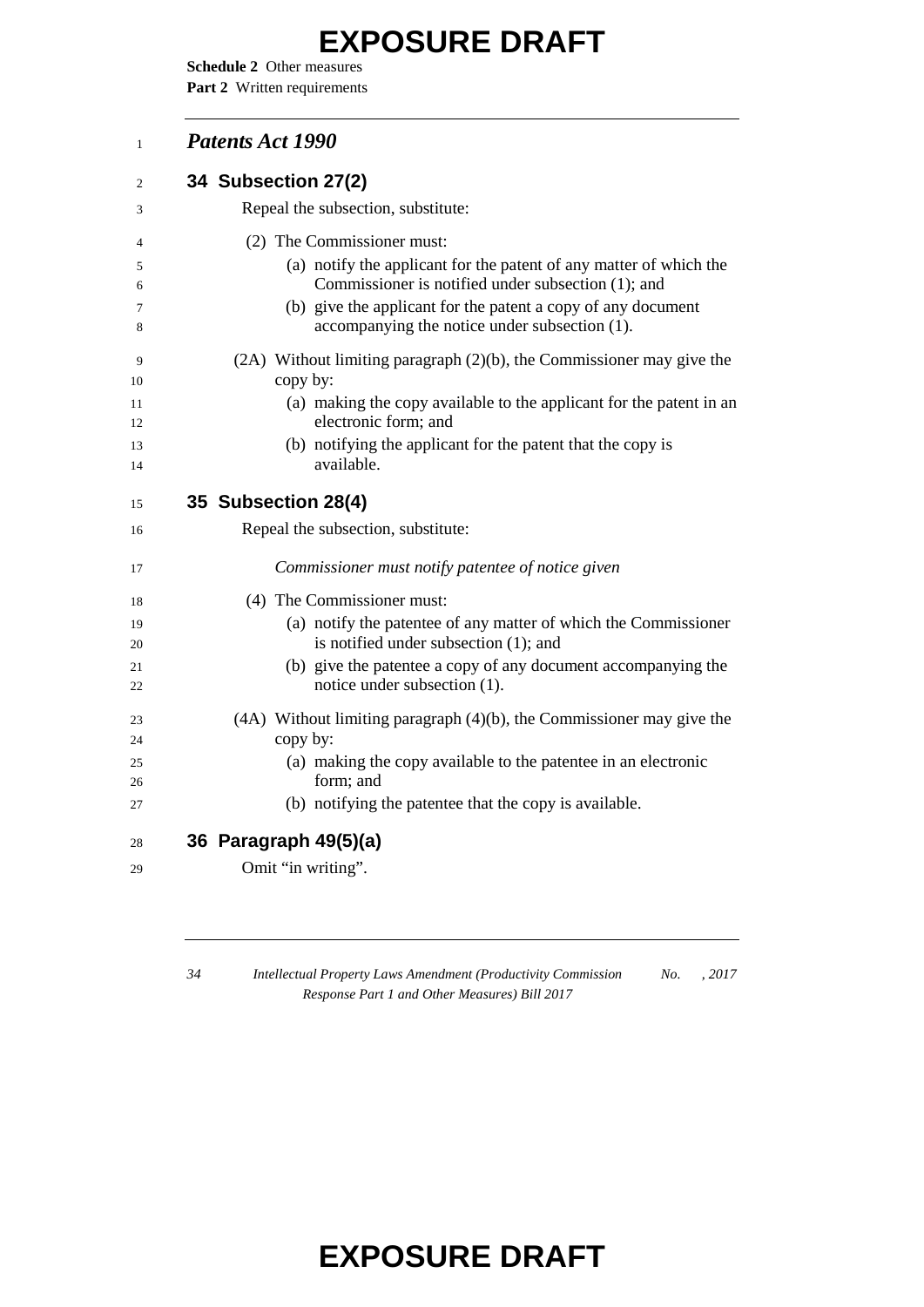Other measures **Schedule 2** Written requirements **Part 2**

| 37 Subsection 49(7)<br>Omit "in writing".                                                                                                                                                                                                                                                  |
|--------------------------------------------------------------------------------------------------------------------------------------------------------------------------------------------------------------------------------------------------------------------------------------------|
| 38 Paragraphs 74(2)(a) and (4)(a)<br>Omit "in writing".                                                                                                                                                                                                                                    |
| 39 Subsection 76(2)<br>Omit "in writing".                                                                                                                                                                                                                                                  |
| 40 Paragraph 101E(1)(a)<br>Omit "in writing".                                                                                                                                                                                                                                              |
| 41 Subsection 101E(3)<br>Repeal the subsection.                                                                                                                                                                                                                                            |
| 42 After section 220<br>Insert:                                                                                                                                                                                                                                                            |
| 220A Notifications by Commissioner under this Act                                                                                                                                                                                                                                          |
| If under this Act the Commissioner is required or permitted:<br>(a) to notify a person of a matter; or<br>(b) to notify a person that the person is required to do a thing;<br>the Commissioner may so notify the person by any means of<br>communication (including by electronic means). |
| A reference to this Act includes the regulations (see Schedule 1).<br>Note 1:<br>Note 2:<br>Section 221 deals with the service etc. of documents on a person.                                                                                                                              |
| <b>Plant Breeder's Rights Act 1994</b>                                                                                                                                                                                                                                                     |
| 43 Subsection 19(6)                                                                                                                                                                                                                                                                        |
| Omit "give the grantee".                                                                                                                                                                                                                                                                   |
| 44 Paragraph 19(6)(a)                                                                                                                                                                                                                                                                      |
| Before "a", insert "give the grantee".                                                                                                                                                                                                                                                     |

*No. , 2017 Intellectual Property Laws Amendment (Productivity Commission Response Part 1 and Other Measures) Bill 2017*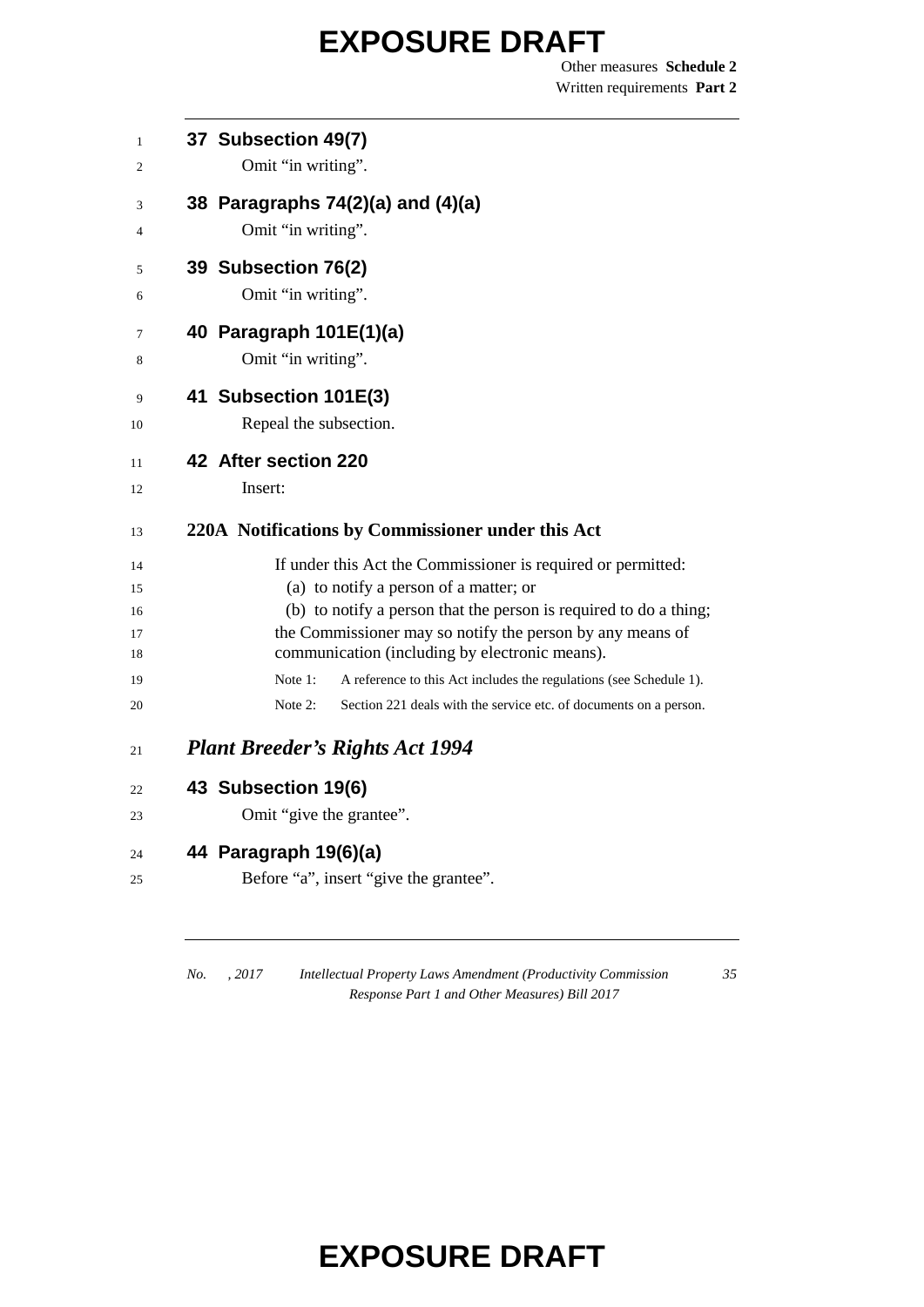**Schedule 2** Other measures Part 2 Written requirements

| 45 Paragraph 19(6)(b)                                                                                                                                                                      |
|--------------------------------------------------------------------------------------------------------------------------------------------------------------------------------------------|
| Omit "a written invitation", substitute "by notification to the grantee,<br>invite the grantee".                                                                                           |
| 46 Paragraph 19(7)(b)                                                                                                                                                                      |
| Omit "give written notice of the decision to the grantee and to the<br>person making the request", substitute "notify the grantee, and the<br>person making the request, of the decision". |
| 47 Subparagraph 19(9)(b)(i)                                                                                                                                                                |
| Omit "given written notice to", substitute "notified".                                                                                                                                     |
| 48 Subsection 21(3)                                                                                                                                                                        |
| Omit "give written notice to the claimant and to the person who was the                                                                                                                    |
| holder before the entry was made, stating that the entry has been made",<br>substitute "notify the claimant, and the person who was the holder                                             |
| before the entry was made, that the entry has been made".                                                                                                                                  |
| 49 Paragraph 21(4)(a)                                                                                                                                                                      |
| Omit "give written notice to", substitute "notify".                                                                                                                                        |
| 50 Subparagraph 21(4)(a)(i)                                                                                                                                                                |
| Omit "telling the claimant".                                                                                                                                                               |
| 51 Subparagraph 21(4)(a)(ii)                                                                                                                                                               |
| Omit "setting out", substitute "of".                                                                                                                                                       |
| 52 Paragraph 21(4)(b)                                                                                                                                                                      |
| Omit "give written notice to", substitute "notify".                                                                                                                                        |
| 53 Subparagraph 21(4)(b)(i)                                                                                                                                                                |
|                                                                                                                                                                                            |
| Omit "setting out", substitute "of the".                                                                                                                                                   |
| 54 Subparagraph 21(4)(b)(ii)                                                                                                                                                               |

 *Intellectual Property Laws Amendment (Productivity Commission Response Part 1 and Other Measures) Bill 2017 No. , 2017*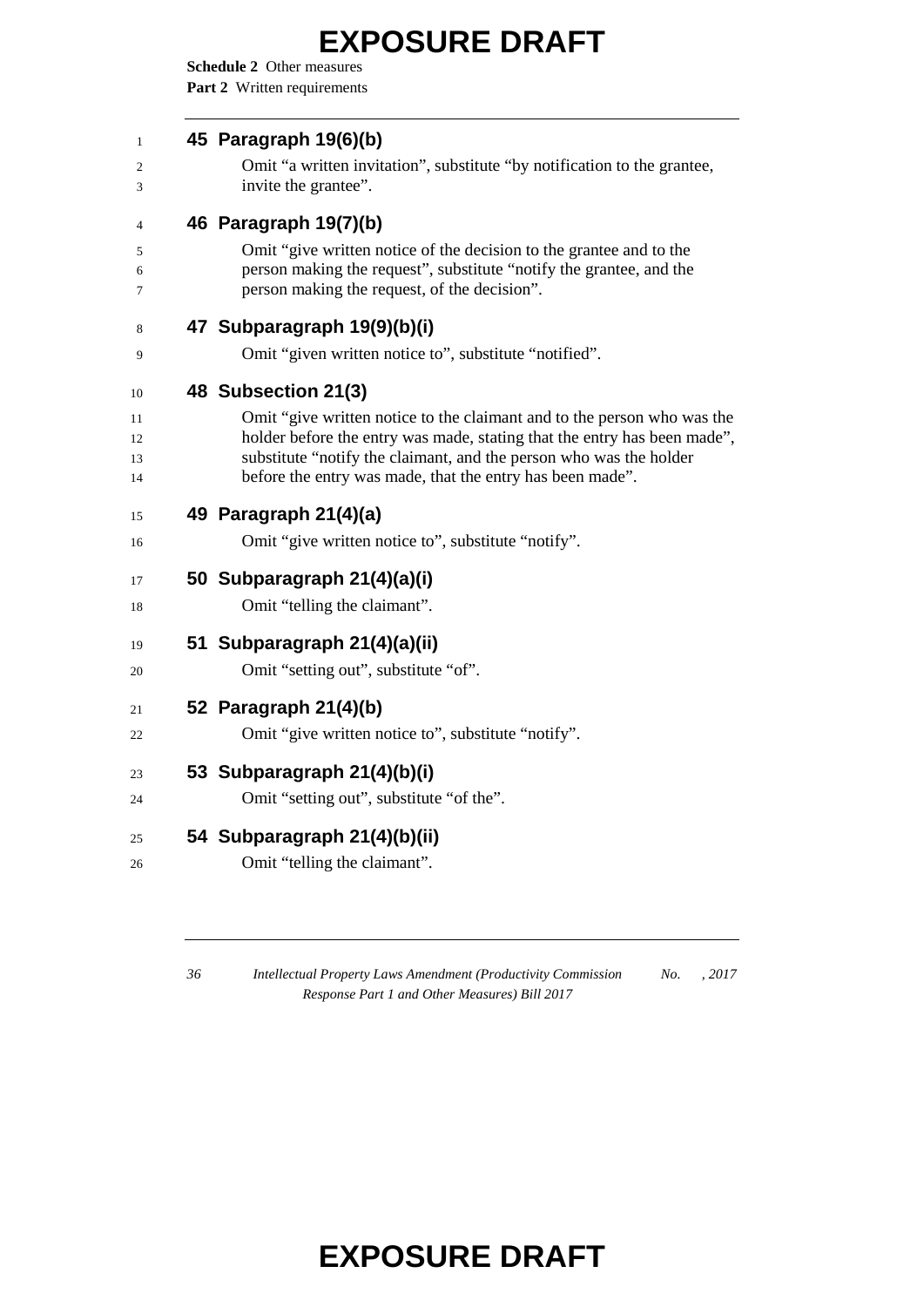Other measures **Schedule 2** Written requirements **Part 2**

| 55 Subparagraph 21(4)(b)(iii)<br>Omit "setting out", substitute "of".                                                             |
|-----------------------------------------------------------------------------------------------------------------------------------|
| 56 Paragraph 30(4)(a)<br>Omit "give written notice to the applicant telling the applicant",<br>substitute "notify the applicant". |
| 57 Paragraph 30(5)(a)<br>Omit "give written notice to the applicant telling the applicant",<br>substitute "notify the applicant". |
| 58 Paragraph 30(5)(a)<br>Omit "setting out", substitute "of".                                                                     |
| 59 Subsection 32(1)<br>Omit "give written notice to", substitute "notify".                                                        |
| 60 Subsection 32(1)<br>Omit "telling the person".                                                                                 |
| 61 Subsection 32(2)<br>Omit "give written notice to", substitute "notify".                                                        |
| 62 Paragraph 32(2)(a)<br>Omit "telling the person".                                                                               |
| 63 Paragraph 32(2)(b)<br>Omit "setting out", substitute "of".                                                                     |
| 64 Subsection 32(3)<br>Omit "give written notice to", substitute "notify".                                                        |
| 65 Paragraph 32(3)(a)<br>Omit "setting out", substitute "of the".                                                                 |
| 66 Paragraph 32(3)(b)                                                                                                             |

*No. , 2017 Intellectual Property Laws Amendment (Productivity Commission Response Part 1 and Other Measures) Bill 2017*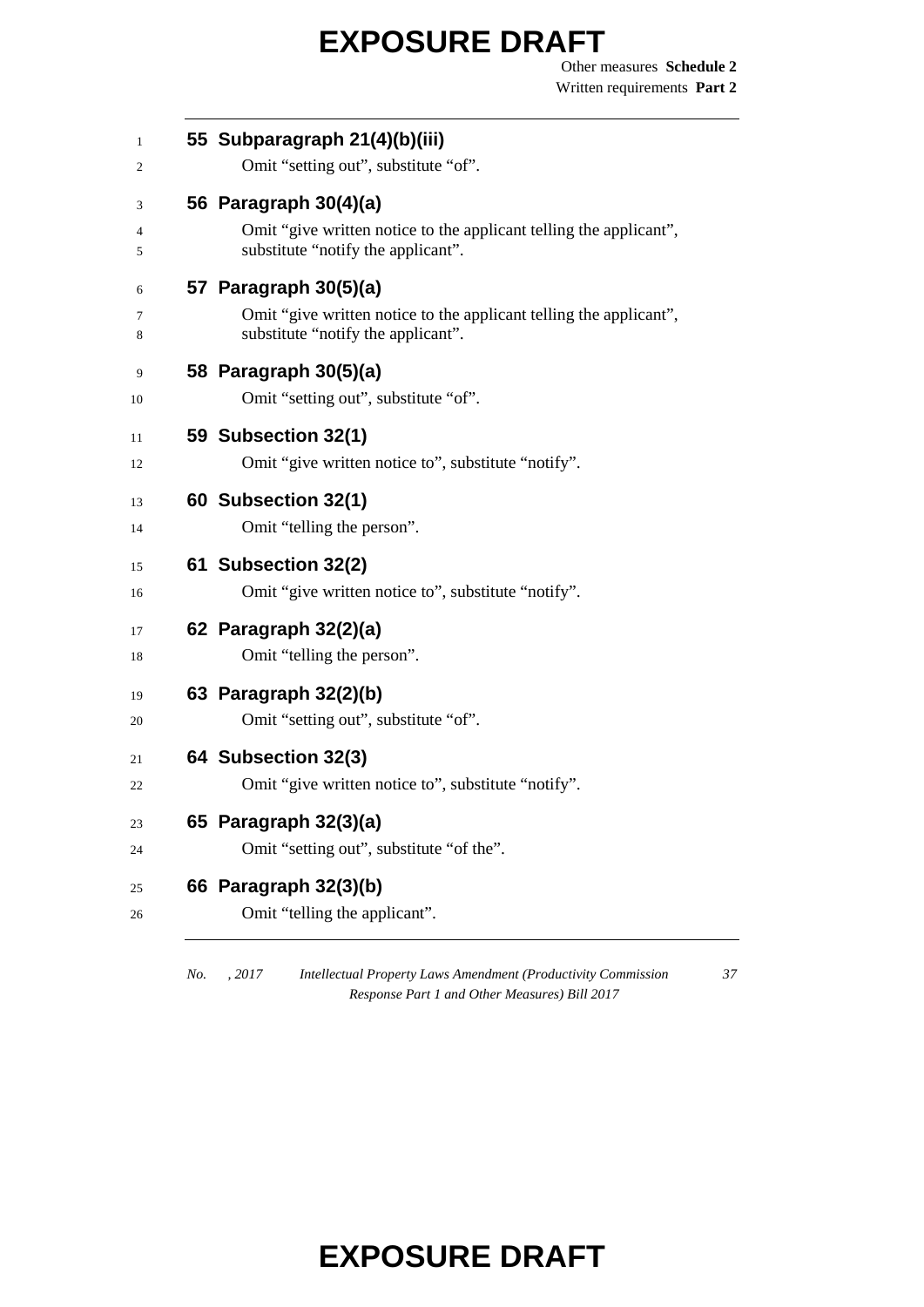**Schedule 2** Other measures Part 2 Written requirements

| 67 Paragraph 32(3)(c)<br>Omit "setting out", substitute "of".                                                        |
|----------------------------------------------------------------------------------------------------------------------|
| 68 Subsection 32(4)<br>Omit "give written notice of", substitute "notify".                                           |
| 69 Paragraphs 37(1)(d) and (e)<br>Omit "give written notice of", substitute "notify".                                |
| 70 Subsection 37(2)<br>Omit "notice", substitute "notification".                                                     |
| 71 Subsection 37(2A)<br>Omit "a notice is sent", substitute "a notification is given".                               |
| 72 Subsection 37(2A)<br>Omit "the requirements of the notice", substitute "the requirements of<br>the notification". |
| 73 Paragraph 37(2A)(a)<br>Omit "of service of the notice", substitute "the notification is given".                   |
| 74 Subsection 37(2B)<br>Omit "notice issued", substitute "notification given".                                       |
| 75 Paragraph 37(2B)(a)<br>Omit "notice", substitute "notification".                                                  |
| 76 Subsection 37(3)<br>Omit "notice", substitute "notification".                                                     |
| 77 Paragraph 39(1)(b)<br>Omit "notice" (wherever occurring), substitute "notification".                              |
| 78 Subsection 39(2)<br>Omit ", in writing,".                                                                         |

 *Intellectual Property Laws Amendment (Productivity Commission No. , 2017 Response Part 1 and Other Measures) Bill 2017*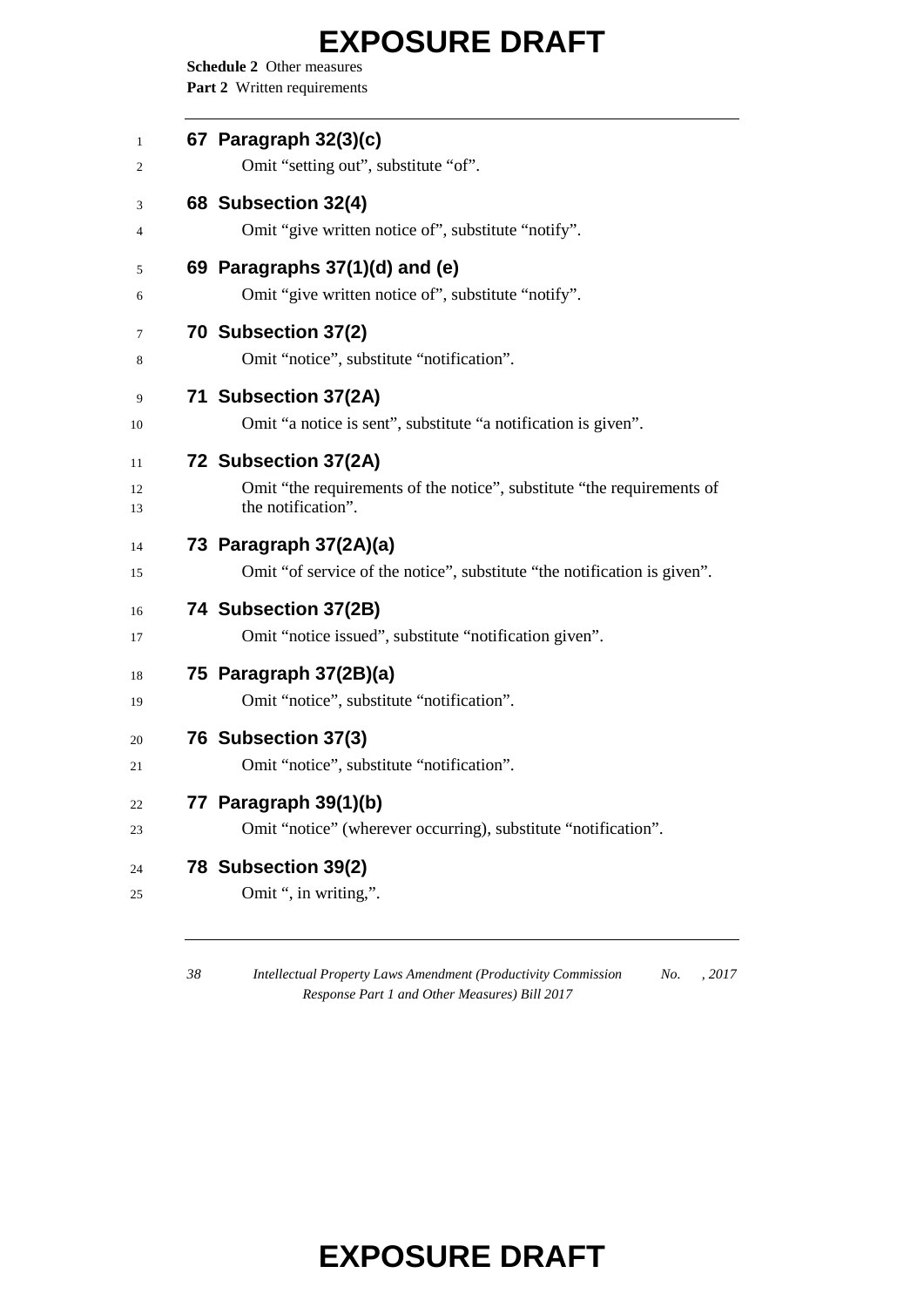Other measures **Schedule 2** Written requirements **Part 2**

| 79 Subsection 39(2)<br>Omit "notice", substitute "notification".                                                                                  |
|---------------------------------------------------------------------------------------------------------------------------------------------------|
| 80 Subsection 39(3)                                                                                                                               |
| Omit "notice" (wherever occurring), substitute "notification".                                                                                    |
| 81 Subsection 40(6)                                                                                                                               |
| Omit "refuse to declare the second variety essentially derived from".                                                                             |
| 82 Paragraph 40(6)(a)                                                                                                                             |
| Before "the", insert "refuse to declare the second variety essentially<br>derived from".                                                          |
| 83 Paragraph 40(6)(b)                                                                                                                             |
| Omit "inform the applicant for the declaration in writing, to that effect,                                                                        |
| and give the applicant", substitute "notify the applicant for the<br>declaration of the decision and of the".                                     |
| 84 Paragraphs 40(8)(a) and (b)                                                                                                                    |
| Omit "inform", substitute "notify".                                                                                                               |
| 85 Paragraph 40(8)(b)                                                                                                                             |
| Omit "informed", substitute "notified".                                                                                                           |
| 86 Subsection 40(9)                                                                                                                               |
| Omit "inform the applicant, in writing, to that effect, and give the<br>applicant", substitute "notify the applicant of the decision and of the". |
| 87 Paragraph 40(10)(e)                                                                                                                            |
| Omit "by notice in writing given to", substitute "notify".                                                                                        |
| 88 Paragraph 40(10)(e)                                                                                                                            |
| Omit ", tell that grantee".                                                                                                                       |
|                                                                                                                                                   |
| 89 Paragraph 40(10)(f)                                                                                                                            |

*Response Part 1 and Other Measures) Bill 2017*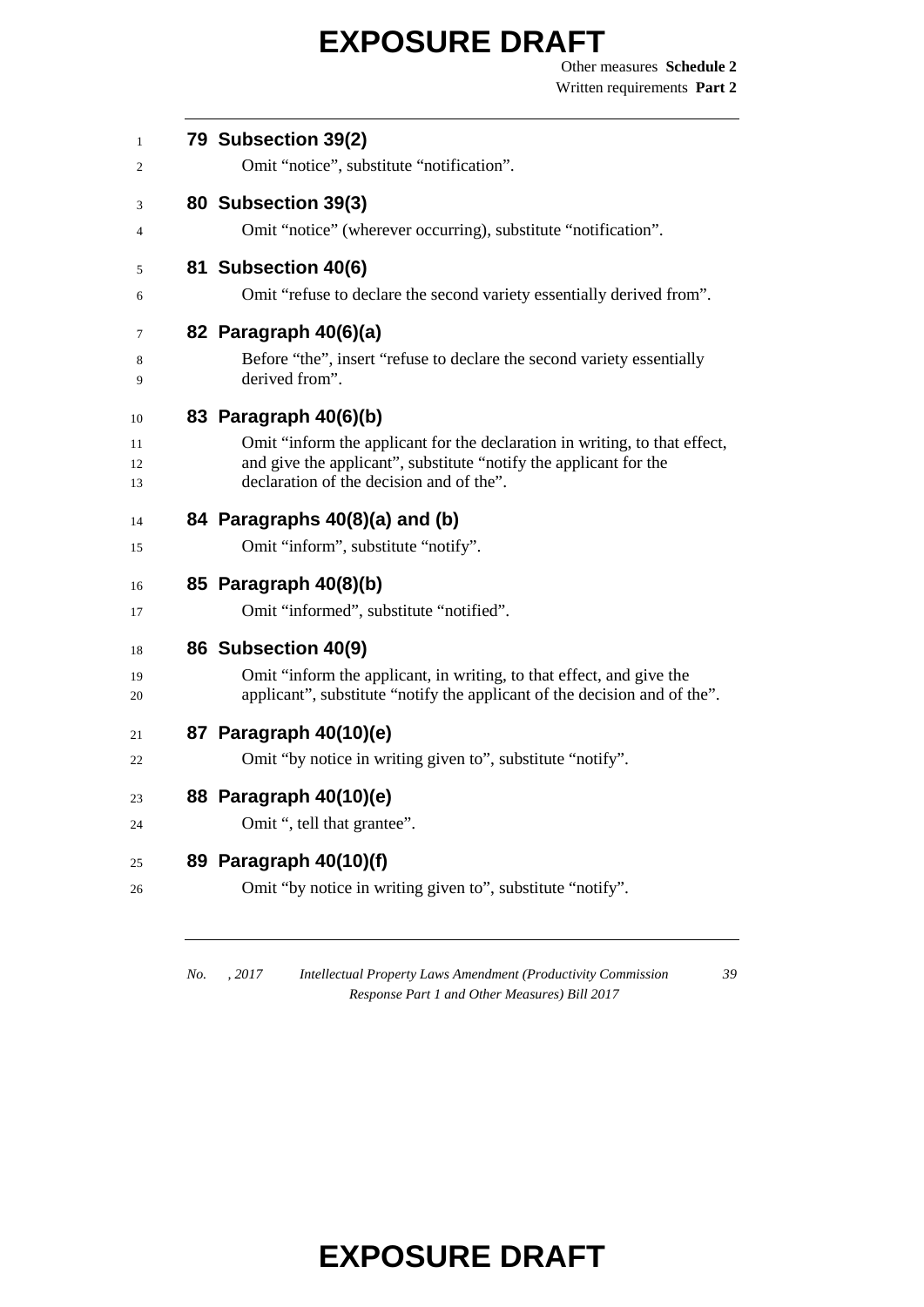**Schedule 2** Other measures Part 2 Written requirements

| 90 Paragraph 40(10)(f)                                                                                                                         |
|------------------------------------------------------------------------------------------------------------------------------------------------|
| Omit ", tell that grantee of the declaration and set out", substitute "of<br>the declaration and of".                                          |
| 91 Paragraph 40(11)(a)                                                                                                                         |
| Omit "by notice in writing given to", substitute "notify".                                                                                     |
| 92 Paragraph 40(11)(a)                                                                                                                         |
| Omit ", tell that grantee that he or she is so satisfied and set out",<br>substitute "that he or she is so satisfied and of".                  |
| 93 Paragraph 40(11)(b)                                                                                                                         |
| Omit "by notice in writing given to", substitute "notify".                                                                                     |
| 94 Paragraph 40(11)(b)                                                                                                                         |
| Omit ", tell that grantee".                                                                                                                    |
| 95 Subsection 41(1)                                                                                                                            |
| Omit "give notice of", substitute "notify".                                                                                                    |
| 96 Subsection 41(2)                                                                                                                            |
| Omit "notice", substitute "notification".                                                                                                      |
| 97 Subsection 41(5)                                                                                                                            |
| Omit "subsection $40(8)$ has effect as if the reference in that subsection                                                                     |
| to 30 days after being so informed were a reference to 30 days after<br>being informed", substitute "paragraph $40(8)(b)$ has effect as if the |
| reference in that paragraph to 30 days after being so notified were a                                                                          |
| reference to 30 days after being notified".                                                                                                    |
| 98 Subsection 44(12)                                                                                                                           |
| Omit "give written notice to", substitute "notify".                                                                                            |
| 99 Paragraph 44(12)(a)                                                                                                                         |
| Omit "telling the applicant".                                                                                                                  |

 *Intellectual Property Laws Amendment (Productivity Commission Response Part 1 and Other Measures) Bill 2017 No. , 2017*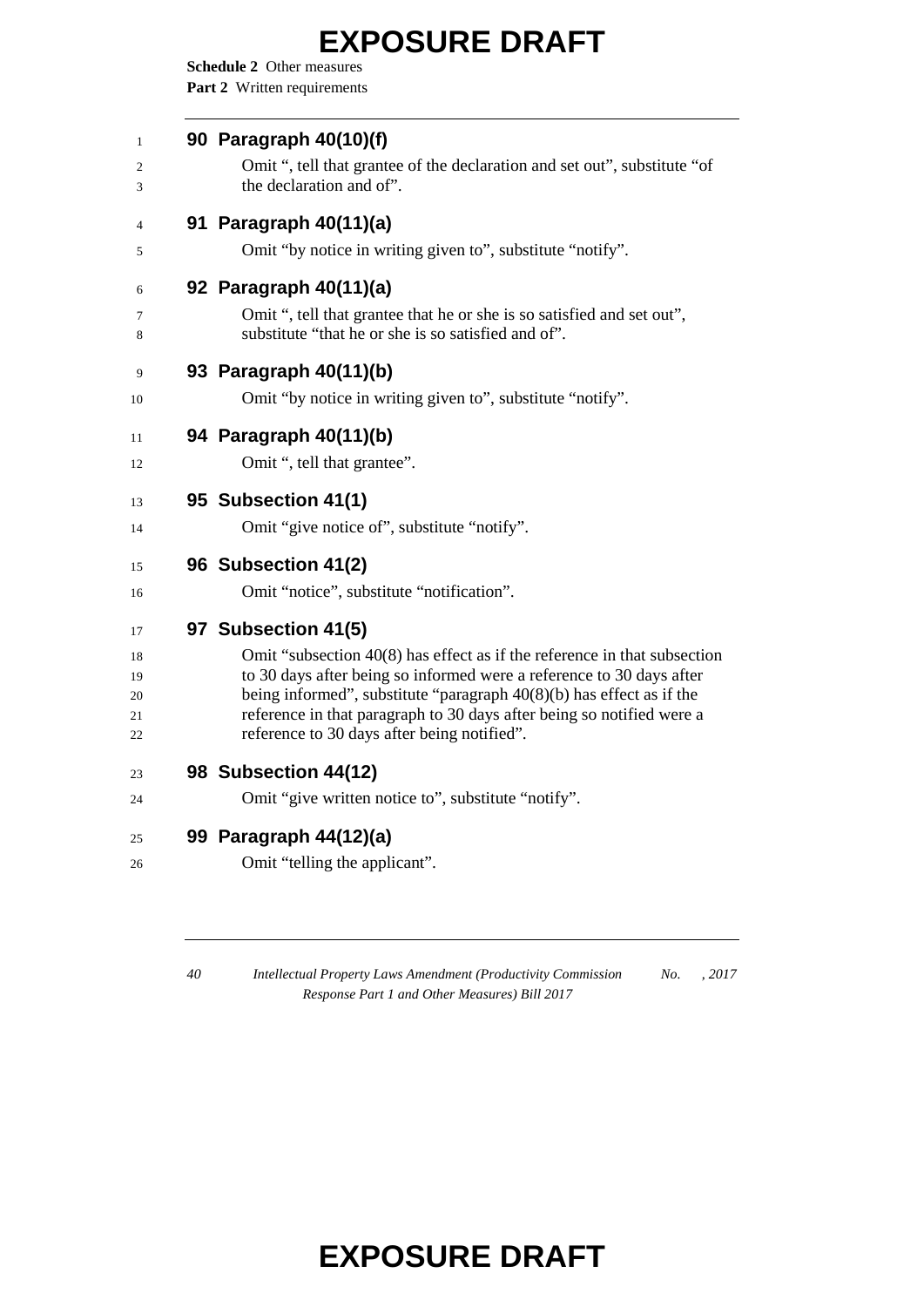Other measures **Schedule 2** Written requirements **Part 2**

| 1                   | 100 Paragraph 44(12)(b)                                                                                                                                                                                                                                                |
|---------------------|------------------------------------------------------------------------------------------------------------------------------------------------------------------------------------------------------------------------------------------------------------------------|
| 2                   | Omit "setting out", substitute "of".                                                                                                                                                                                                                                   |
| 3                   | 101 Paragraph 50(2)(aa)                                                                                                                                                                                                                                                |
| 4                   | Omit "notice", substitute "notification".                                                                                                                                                                                                                              |
| 5                   | 102 Subsection 50(3)                                                                                                                                                                                                                                                   |
| 6<br>7<br>8         | Omit "by notice given to the grantee of the right that has been revoked<br>or of the right that is affected by the giving of the declaration of<br>essential derivation, tell that grantee of the decision and set out the                                             |
| 9<br>10<br>11<br>12 | reasons for the revocation", substitute "notify the decision, and the<br>reasons for the decision, to the grantee of the right that has been<br>revoked or to the grantee of the right that was affected by the giving of<br>the declaration of essential derivation". |
| 13                  | 103 Subsection 50(10)                                                                                                                                                                                                                                                  |
| 14                  | Omit "by notice in writing to", substitute "notify".                                                                                                                                                                                                                   |
| 15                  | 104 Subsection 50(10)                                                                                                                                                                                                                                                  |
| 16<br>17            | Omit ", tell the person of the decision and set out", substitute "of the<br>decision and of".                                                                                                                                                                          |
| 18                  | 105 After section 72                                                                                                                                                                                                                                                   |
| 19                  | Insert:                                                                                                                                                                                                                                                                |
| 20                  | 72A Notifications by Registrar under this Act or regulations                                                                                                                                                                                                           |
| 21<br>22            | If under this Act or the regulations the Registrar is required or<br>permitted:                                                                                                                                                                                        |
| 23                  | (a) to notify a person of a matter; or                                                                                                                                                                                                                                 |
| 24                  | (b) to notify a person that the person is required to do a thing;                                                                                                                                                                                                      |
| 25                  | the Registrar may so notify the person by any means of                                                                                                                                                                                                                 |
| 26                  | communication (including by electronic means).                                                                                                                                                                                                                         |
| 27                  | Note:<br>Section 73 deals with the service etc. of documents on a person.                                                                                                                                                                                              |
| 28                  | 106 Subparagraph 77(1)(b)(xi)                                                                                                                                                                                                                                          |
| 29                  | Omit "issue a notice", substitute "give a notification".                                                                                                                                                                                                               |
|                     |                                                                                                                                                                                                                                                                        |

*No. , 2017 Intellectual Property Laws Amendment (Productivity Commission Response Part 1 and Other Measures) Bill 2017*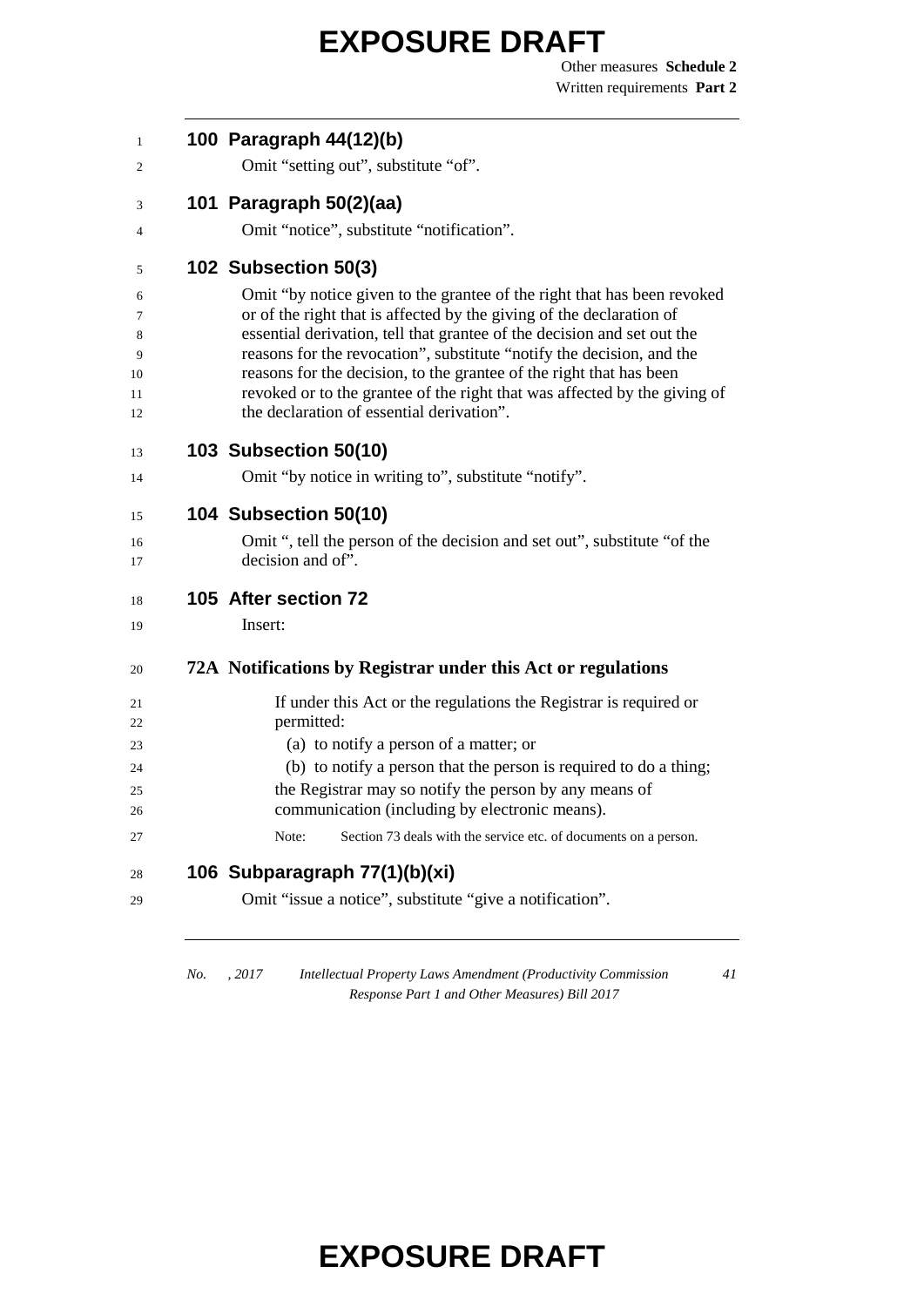**Schedule 2** Other measures Part 2 Written requirements

| 1      | <b>Trade Marks Act 1995</b>                |
|--------|--------------------------------------------|
| 2      | 107 Section 34 (heading)                   |
| 3      | Repeal the heading, substitute:            |
| 4      | 34 Notification of decision                |
| 5      | 108 Paragraph 34(a)                        |
| 6      | Omit "in writing".                         |
| $\tau$ | 109 Subsection 77(2)                       |
| 8      | Omit "notice", substitute "notification".  |
| 9      | 110 Section 80C (heading)                  |
| 10     | Repeal the heading, substitute:            |
| 11     | <b>80C</b> Notification about renewal      |
| 12     | 111 Subsection 80E(2)                      |
| 13     | Omit "notice", substitute "notification".  |
| 14     | 112 Subsection 84A(4)                      |
| 15     | Omit "notice", substitute "notification".  |
| 16     | 113 Subsection 84A(4)                      |
| 17     | Omit "in accordance with the regulations". |
| 18     | 114 Subsection 95(1)                       |
| 19     | Omit "notice", substitute "a copy".        |
| 20     | 115 Section 111 (heading)                  |
| 21     | Repeal the heading, substitute:            |

 *Intellectual Property Laws Amendment (Productivity Commission Response Part 1 and Other Measures) Bill 2017 No. , 2017*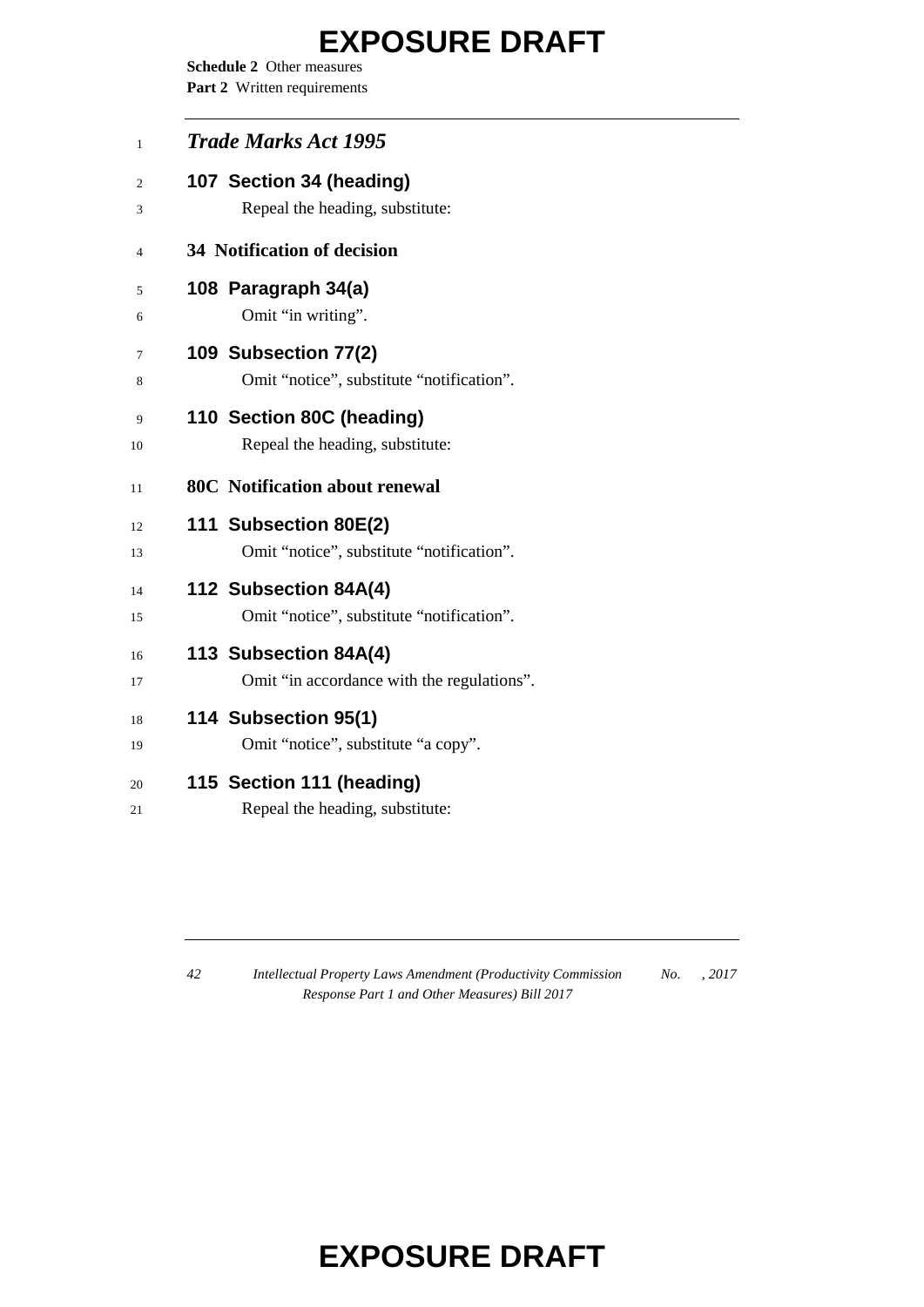| $\mathbf{1}$<br>2 |     | 111 Notification of application to be given to person recorded as<br>claiming interest in trade mark etc.                                    |  |  |  |
|-------------------|-----|----------------------------------------------------------------------------------------------------------------------------------------------|--|--|--|
| 3                 |     | 116 Paragraph 176(3)(a)                                                                                                                      |  |  |  |
| 4                 |     | Repeal the paragraph, substitute:                                                                                                            |  |  |  |
| 5<br>6            |     | (a) notify the applicant of the Registrar's decision under this<br>section; and                                                              |  |  |  |
| 7                 |     | 117 Paragraph 202(e)                                                                                                                         |  |  |  |
| 8                 |     | Omit ", as he or she considers fit,".                                                                                                        |  |  |  |
| 9                 |     | 118 After section 214                                                                                                                        |  |  |  |
| 10                |     | Insert:                                                                                                                                      |  |  |  |
| 11                |     | 214A Notifications by Registrar under this Act                                                                                               |  |  |  |
| 12                |     | If under this Act the Registrar is required or permitted:                                                                                    |  |  |  |
| 13                |     | (a) to notify a person of a matter; or                                                                                                       |  |  |  |
| 14                |     | (b) to notify a person that the person is required to do a thing;                                                                            |  |  |  |
| 15<br>16          |     | the Registrar may so notify the person by any means of<br>communication (including by electronic means).                                     |  |  |  |
| 17                |     | Note 1:<br>A reference to this Act includes the regulations (see section 6).                                                                 |  |  |  |
| 18                |     | Note 2:<br>Section 215 deals with the service etc. of documents on a person.                                                                 |  |  |  |
| 19                |     | Division 2-Application and saving provisions                                                                                                 |  |  |  |
| 20                |     | 119 Designs                                                                                                                                  |  |  |  |
| 21                | (1) | The amendments of sections 24, 33, 41, 42, 43, 52, 57, 58, 59, 66, 67,                                                                       |  |  |  |
| 22                |     | 68, 69 and 138 of the <i>Designs Act 2003</i> made by this Part apply in                                                                     |  |  |  |
| 23                |     | relation to notifications occurring on or after the commencement of this                                                                     |  |  |  |
| 24                |     | item.                                                                                                                                        |  |  |  |
| 25                | (2) | The Designs Act 2003, as in force immediately before the                                                                                     |  |  |  |
| 26                |     | commencement of this item, continues to apply on and after that                                                                              |  |  |  |
| 27                |     | commencement in relation to a notice given under subsection 24(1) or                                                                         |  |  |  |
| 28<br>29          |     | (2), section 41, paragraph $52(3)(a)$ , subsection $57(3)$ , 66(2) or 67(2) or<br>paragraph $68(2)(a)$ of that Act before that commencement. |  |  |  |
|                   |     |                                                                                                                                              |  |  |  |

*No. , 2017 Intellectual Property Laws Amendment (Productivity Commission Response Part 1 and Other Measures) Bill 2017*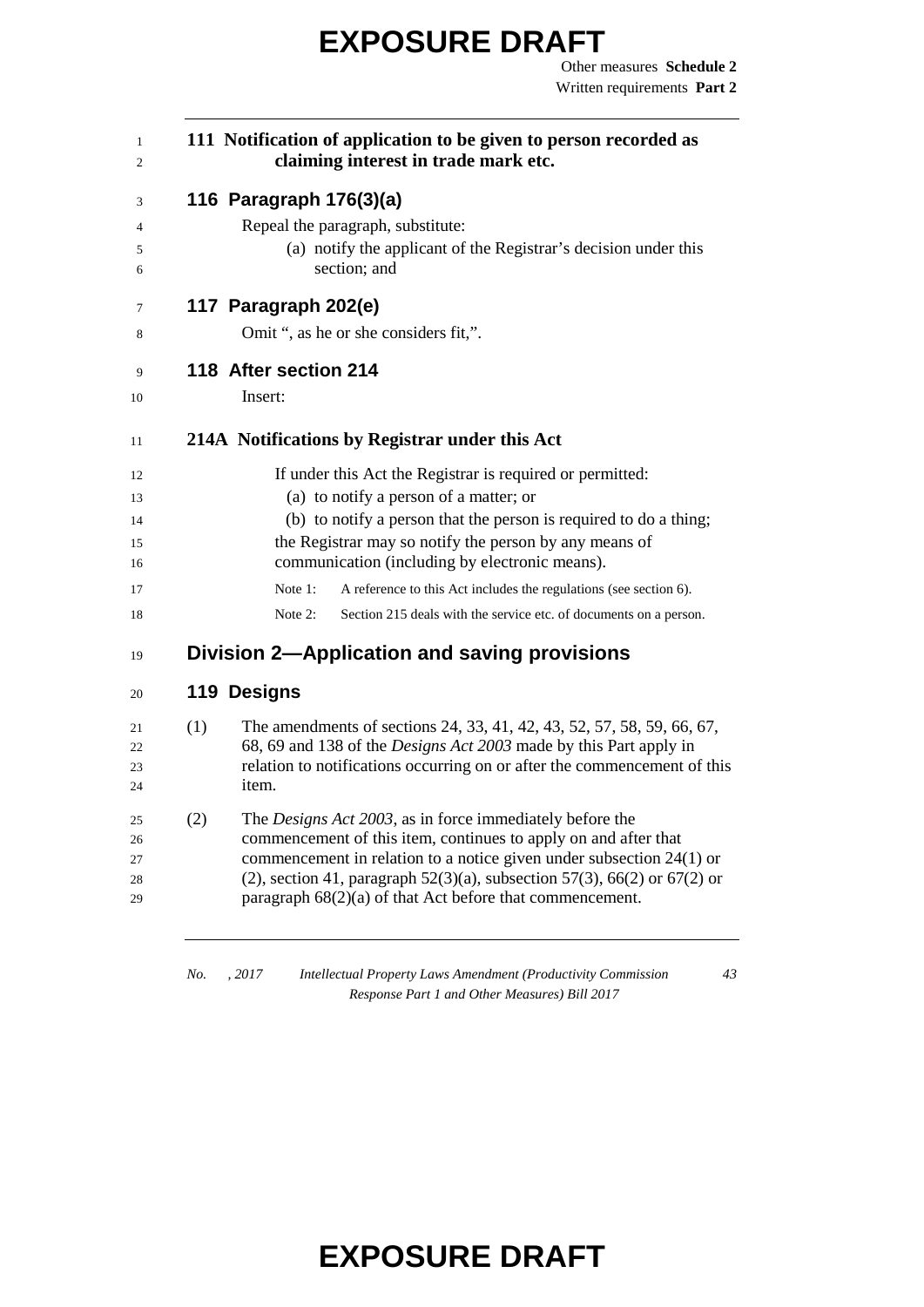**Schedule 2** Other measures **Part 2** Written requirements

#### **120 Patents**

 The amendments of sections 27, 28, 49, 74 and 76 of the *Patents Act 1990* made by this Part apply in relation to notifications occurring on or after the commencement of this item.

#### **121 Plant breeder's rights**

- (1) The amendment of paragraph 19(6)(b) of the *Plant Breeder's Rights Act 1994* made by this Part applies in relation to invitations made on or after the commencement of this item.
- (2) The amendments of paragraph 19(7)(b), subparagraph 19(9)(b)(i) and sections 21, 30, 32, 37, 39, 40, 41, 44 and 50 of the *Plant Breeder's Rights Act 1994* made by this Part apply in relation to notifications occurring on or after the commencement of this item.
- (3) The *Plant Breeder's Rights Act 1994*, as in force immediately before the commencement of this item, continues to apply on and after that commencement in relation to a notice given under paragraph 19(7)(b), subparagraph 19(9)(b)(i), subsection 21(3), paragraph 21(4)(a) or (b) or 30(4)(a) or (5)(a), subsection 32(1), (2), (3) or (4), section 37, 18 subsection 39(2), paragraph 40(10)(e) or (f) or (11)(a) or (b) or subsection 41(1), 44(12) or 50(3) or (10) of that Act before that commencement.
- **122 Trade marks**
- (1) The amendments of sections 34, 77, 80E, 84A, 176 and 202 of the *Trade Marks Act 1995* made by this Part apply in relation to notifications occurring on or after the commencement of this item.
- (2) The *Trade Marks Act 1995*, as in force immediately before the commencement of this item, continues to apply on and after that commencement in relation to a notice given under subsection 77(2), 28 80E(2) or  $84A(4)$  or paragraph  $176(3)(a)$  of that Act before that commencement.

 *Intellectual Property Laws Amendment (Productivity Commission Response Part 1 and Other Measures) Bill 2017 No. , 2017*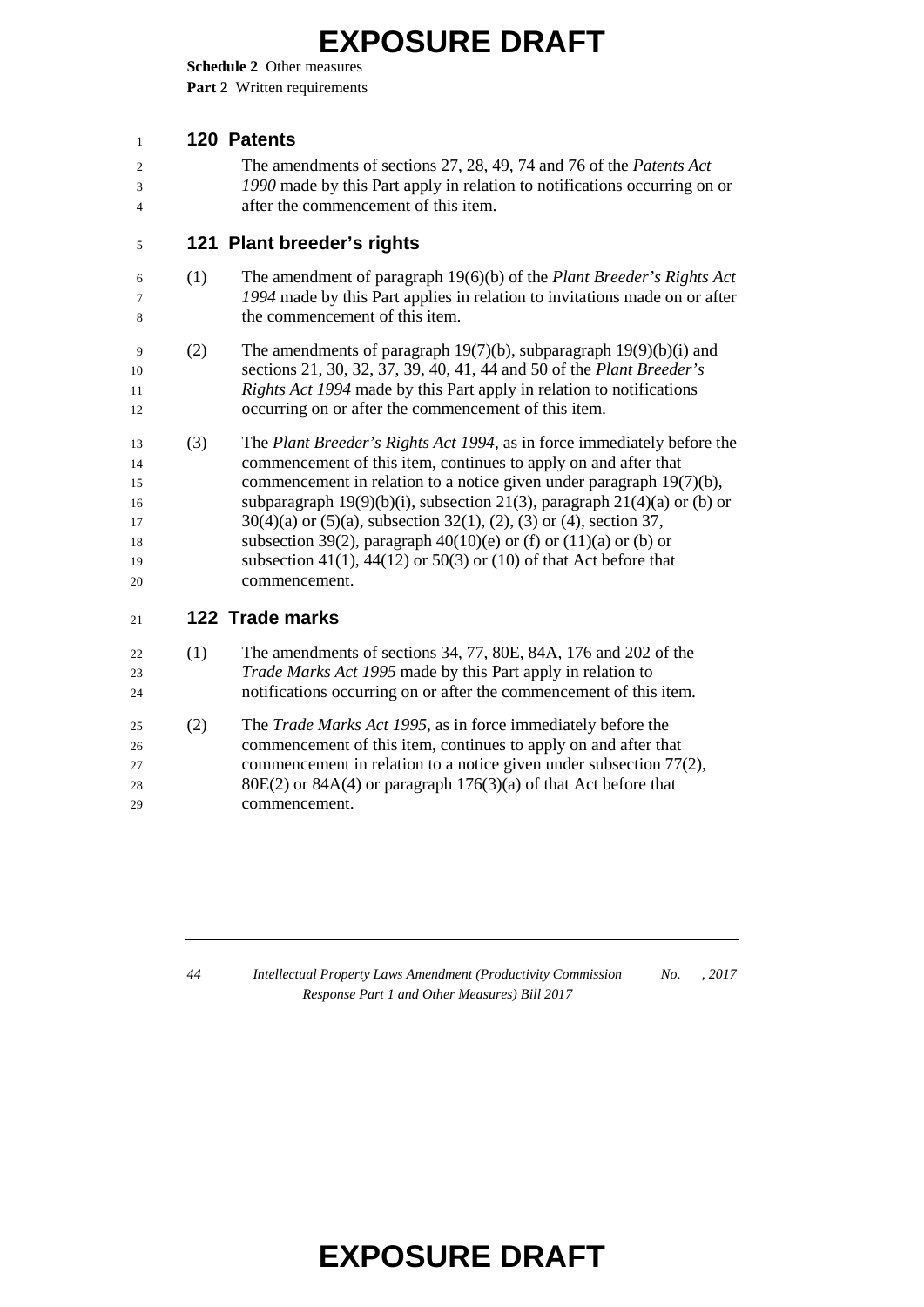Other measures **Schedule 2** Filing requirements **Part 3**

| <b>Part 3-Filing requirements</b>                                                                                                                                                                                                               |
|-------------------------------------------------------------------------------------------------------------------------------------------------------------------------------------------------------------------------------------------------|
| <b>Division 1-Amendments</b>                                                                                                                                                                                                                    |
| Designs Act 2003                                                                                                                                                                                                                                |
| 123 Section 5<br>Insert:                                                                                                                                                                                                                        |
| <i>preferred means:</i><br>(a) in relation to filing a document with the Designs Office—<br>means the means specified under subsection $144A(4)$ ; or<br>(b) in relation to paying a fee—means the means specified under<br>subsection 130A(4). |
| 124 After subsection 69(2)<br>Insert:                                                                                                                                                                                                           |
| (2A) A person must not provide to the Registrar material in the form of<br>a physical article, other than a document, unless the Registrar has<br>given the person an approval to do so.                                                        |
| (2B) If a person provides material to the Registrar under subsection (1),<br>the material may be accompanied by evidence, in the form of a<br>declaration, of the publication of the material.                                                  |
| Note:<br>The regulations deal with the making of declarations.                                                                                                                                                                                  |
| 125 After subsection 130(2)<br>Insert:                                                                                                                                                                                                          |
| (2A) Without limiting subsection (1), different fees may be prescribed<br>for filing a document with the Designs Office according to the<br>means by which the document is filed.                                                               |
| (2B) Without limiting subsection (1), different amounts of a fee may be                                                                                                                                                                         |

*No. , 2017 Intellectual Property Laws Amendment (Productivity Commission Response Part 1 and Other Measures) Bill 2017*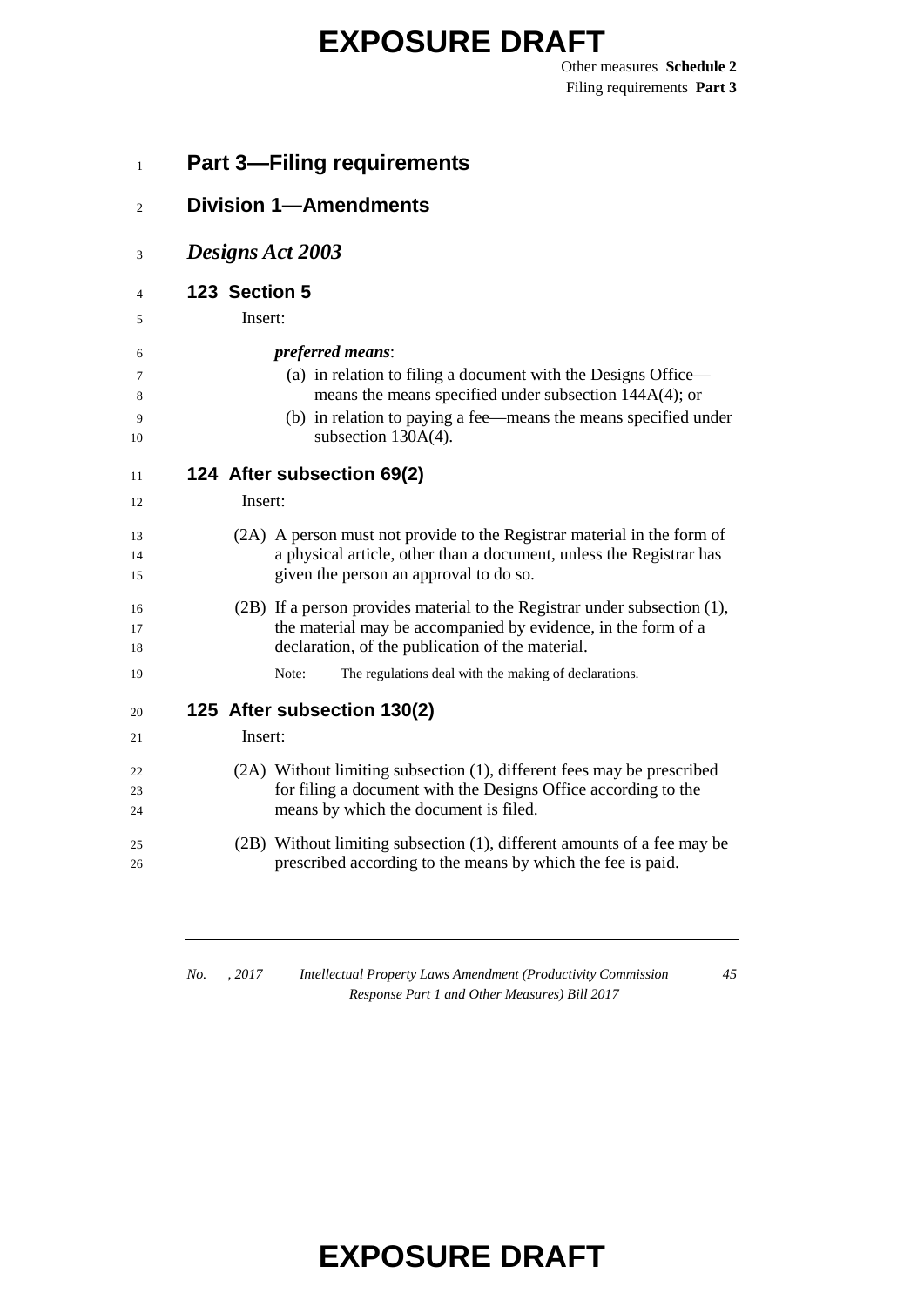**Schedule 2** Other measures Part 3 Filing requirements

|                        | Means of paying fee                                                                                                                                                      |
|------------------------|--------------------------------------------------------------------------------------------------------------------------------------------------------------------------|
|                        | (2C) A fee must be paid by a means determined in an instrument under<br>subsection $130A(1)$ .                                                                           |
|                        | Fees payable in accordance with the regulations                                                                                                                          |
|                        | 126 Before subsection 130(4)                                                                                                                                             |
| Insert:                |                                                                                                                                                                          |
|                        | Consequences of failure to pay fee                                                                                                                                       |
|                        | 127 At the end of Part 2 of Chapter 11                                                                                                                                   |
| Add:                   |                                                                                                                                                                          |
|                        | 130A Approved means of paying a fee                                                                                                                                      |
|                        | (1) For the purposes of subsection $130(2C)$ , the Registrar may, by<br>writing, determine one or more means for paying a fee.                                           |
|                        | (2) The means may be an electronic means or any other means.                                                                                                             |
|                        | (3) The Registrar must publish a notice, in accordance with the<br>regulations, setting out the determination.                                                           |
|                        | $(4)$ The Registrar may, in a determination under subsection $(1)$ , specify<br>that one or more means for paying a fee are preferred means.                             |
|                        | Under the regulations, the amount of a fee may be reduced for paying<br>Note:<br>the fee by preferred means.                                                             |
|                        | $(5)$ A determination under subsection $(1)$ is not a legislative<br>instrument.                                                                                         |
| <b>128 Section 144</b> |                                                                                                                                                                          |
|                        | Repeal the section, substitute:                                                                                                                                          |
|                        | 144 Filing of documents                                                                                                                                                  |
|                        | For the purposes of this Act and the regulations, a document may<br>be filed with the Designs Office by a means determined in an<br>instrument under subsection 144A(1). |
| 46                     | Intellectual Property Laws Amendment (Productivity Commission<br>No.<br>, 2017                                                                                           |

*Response Part 1 and Other Measures) Bill 2017*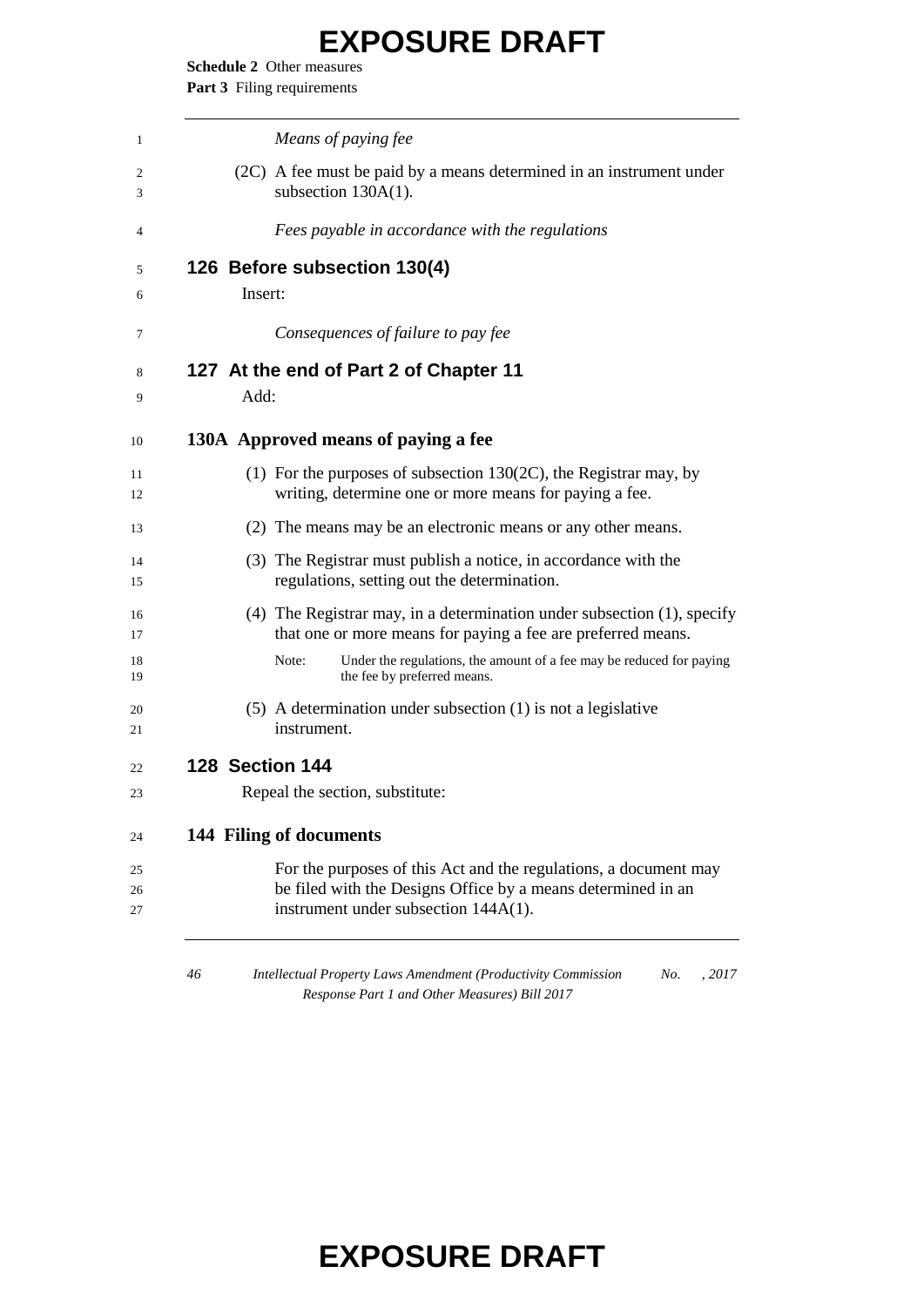Other measures **Schedule 2** Filing requirements **Part 3**

| 1              |  | 144A Approved means of filing documents                                                                                                                                 |
|----------------|--|-------------------------------------------------------------------------------------------------------------------------------------------------------------------------|
| 2<br>3<br>4    |  | (1) For the purposes of section 144, the Registrar may, by writing,<br>determine one or more means for filing a document with the<br>Designs Office.                    |
| 5              |  | (2) The means may be an electronic means or any other means.                                                                                                            |
| 6<br>7         |  | (3) The Registrar must publish a notice, in accordance with the<br>regulations, setting out the determination.                                                          |
| 8<br>9<br>10   |  | (4) The Registrar may, in a determination under subsection (1), specify<br>that one or more means for filing a document with the Designs<br>Office are preferred means. |
| 11<br>12       |  | Under the regulations, reduced fees may be payable for filing a<br>Note:<br>document by preferred means.                                                                |
| 13<br>14       |  | $(5)$ A determination under subsection $(1)$ is not a legislative<br>instrument.                                                                                        |
| 15             |  | 144B Directions by Registrar for filing of documents                                                                                                                    |
| 16<br>17       |  | (1) The Registrar may, by writing, give a direction specifying the form<br>in which a document is to be filed under this Act or the regulations.                        |
| 18             |  | See also paragraph 149(2)(aa) (about regulations).<br>Note:                                                                                                             |
| 19<br>20       |  | (2) Subsection (1) does not apply in relation to a document that is<br>required, under the regulations, to be in an approved form.                                      |
| 21<br>22       |  | (3) The Registrar must publish a notice, in accordance with the<br>regulations, setting out the direction.                                                              |
| 23             |  | $(4)$ A direction under subsection $(1)$ is not a legislative instrument.                                                                                               |
| 24             |  | 144C Directions by Registrar for filing of evidence                                                                                                                     |
| 25<br>26<br>27 |  | (1) The Registrar may, by writing, give a direction in relation to the<br>filing of evidence in connection with a matter arising under this<br>Act or the regulations.  |
| 28             |  | Note:<br>See also paragraph 149(2)(ab) (about regulations).                                                                                                             |
|                |  |                                                                                                                                                                         |

*No. , 2017 Intellectual Property Laws Amendment (Productivity Commission Response Part 1 and Other Measures) Bill 2017*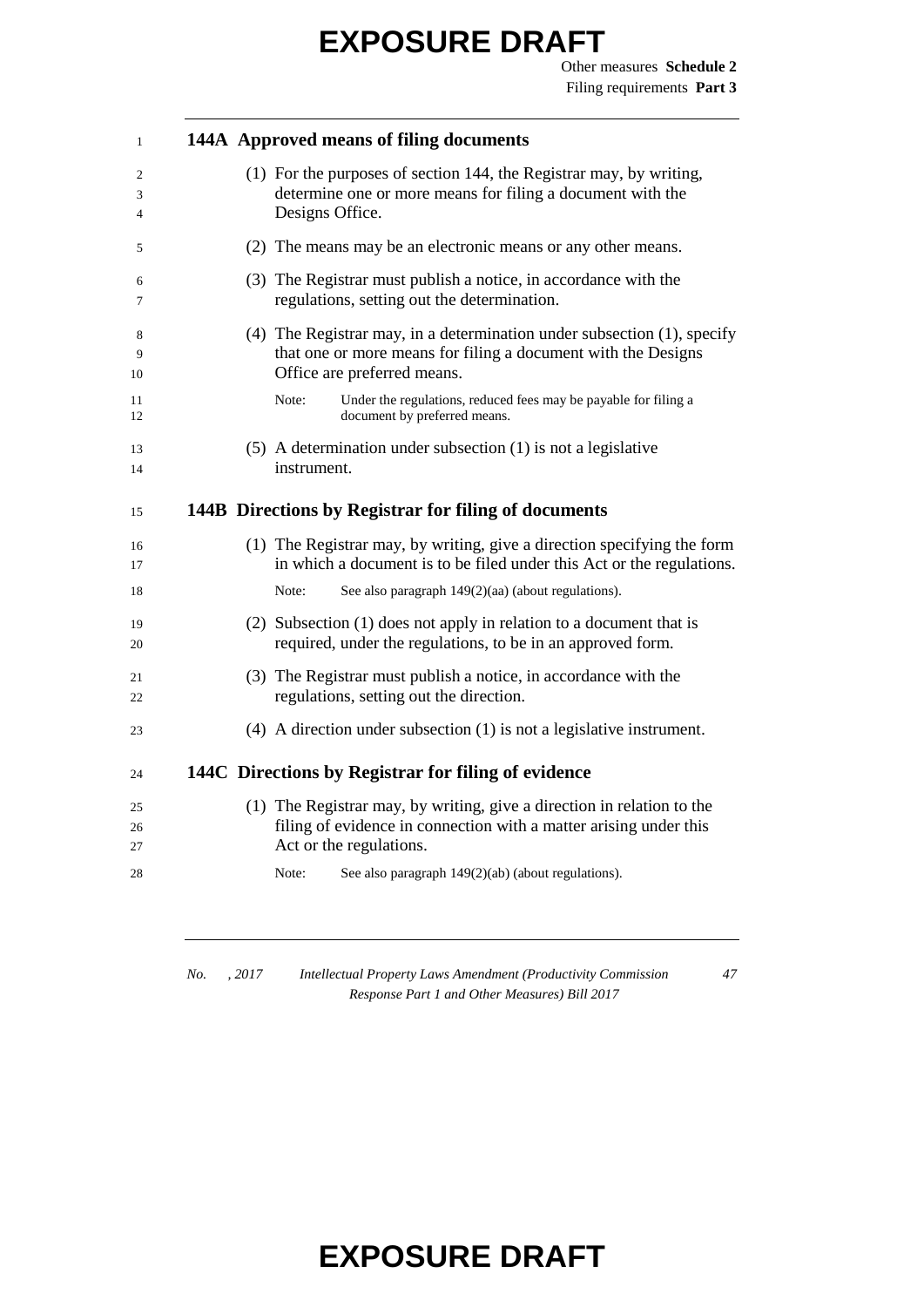**Schedule 2** Other measures

Part 3 Filing requirements

| 1  | (2) Without limiting subsection (1), a direction under that subsection       |
|----|------------------------------------------------------------------------------|
| 2  | may relate to the following:                                                 |
| 3  | (a) the number of copies of evidence to be filed;                            |
| 4  | (b) the form in which evidence is to be filed (including the                 |
| 5  | circumstances in which physical articles, other than                         |
| 6  | documents, are or are not permitted to be filed);                            |
| 7  | (c) the means by which evidence is to be filed.                              |
| 8  | (3) Without limiting paragraph $(2)(b)$ , a direction under subsection $(1)$ |
| 9  | may require that evidence in writing be in the form of a                     |
| 10 | declaration.                                                                 |
| 11 | (4) This section does not apply in relation to the provision of material     |
| 12 | under section 69 (about material relating to whether a registered            |
| 13 | design is new or distinctive).                                               |
| 14 | (5) The Registrar must publish a notice, in accordance with the              |
| 15 | regulations, setting out a direction under subsection (1).                   |
| 16 | $(6)$ A direction under subsection $(1)$ is not a legislative instrument.    |
| 17 | 129 Before paragraph 149(2)(a)                                               |
| 18 | Insert:                                                                      |
| 19 | (aa) making provision for and in relation to the following:                  |
| 20 | (i) the requirements for filing a document under this Act or                 |
| 21 | the regulations (including the requirement that the                          |
| 22 | document must be in the form (if any) specified in a                         |
| 23 | direction under section 144B);                                               |
| 24 | (ii) the consequences of a document not being in                             |
| 25 | accordance with an approved form or not complying                            |
| 26 | with the requirements referred to in subparagraph (i);                       |
| 27 | and                                                                          |
| 28 | (ab) making provision for and in relation to the consequences of             |
| 29 | not complying with a direction under section 144C; and                       |
|    |                                                                              |
| 30 | <b>Patents Act 1990</b>                                                      |
| 31 |                                                                              |
| 32 | 130 Section 3 (list of definitions)<br>Insert "preferred means".             |

 *Intellectual Property Laws Amendment (Productivity Commission Response Part 1 and Other Measures) Bill 2017 No. , 2017*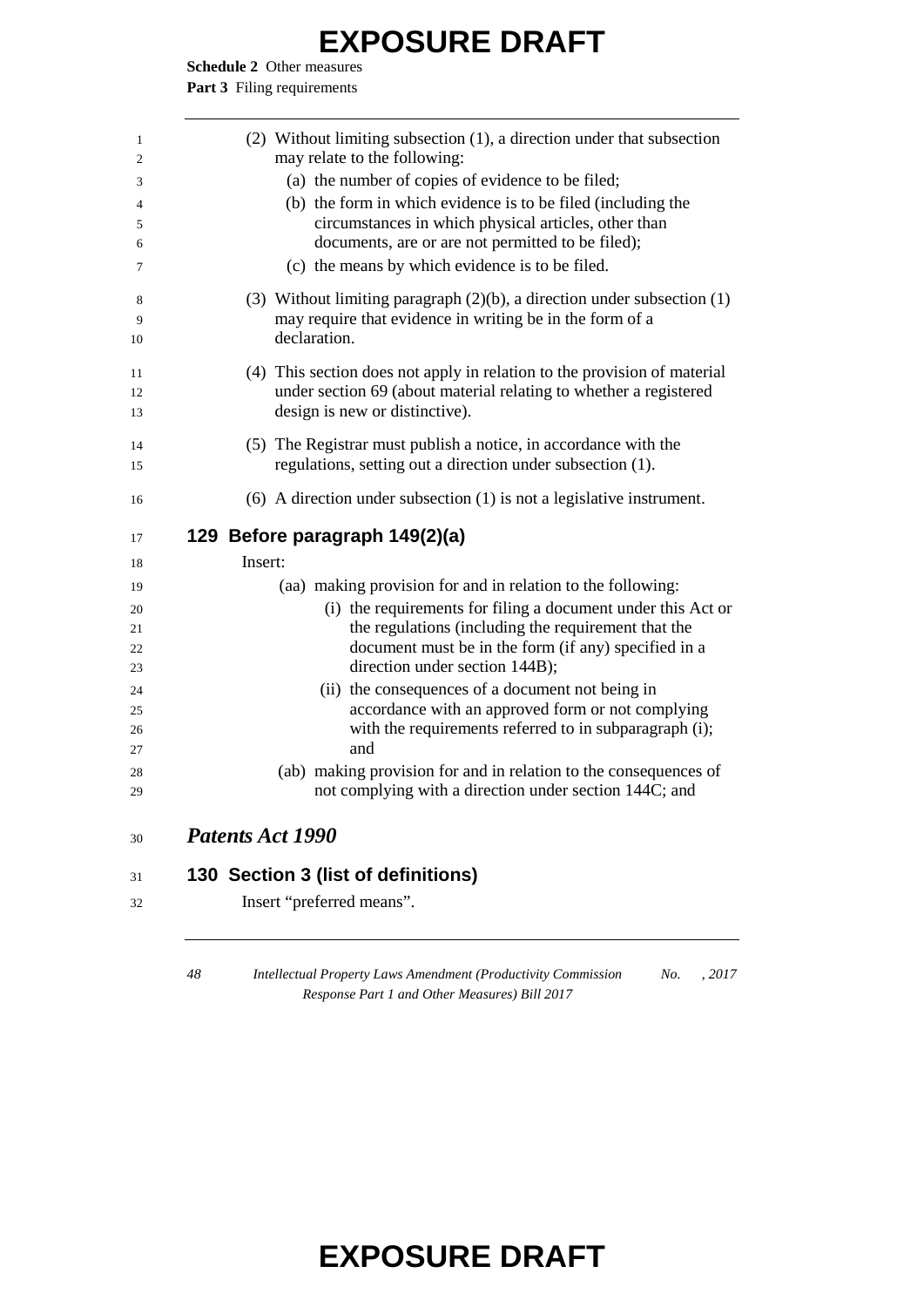Other measures **Schedule 2** Filing requirements **Part 3**

| <b>131 Section 214</b>                                                                                                                                                       |
|------------------------------------------------------------------------------------------------------------------------------------------------------------------------------|
| Repeal the section, substitute:                                                                                                                                              |
| 214 Filing of documents                                                                                                                                                      |
| For the purposes of this Act, a document may be filed with the<br>Patent Office by a means determined in an instrument under<br>subsection $214A(1)$ .                       |
| 132 After section 214                                                                                                                                                        |
| Insert:                                                                                                                                                                      |
| 214A Approved means of filing documents                                                                                                                                      |
| (1) For the purposes of section 214, the Commissioner may, by<br>writing, determine one or more means for filing a document with<br>the Patent Office.                       |
| (2) The means may be an electronic means or any other means.                                                                                                                 |
| (3) The Commissioner must publish a notice in the Official Journal<br>setting out the determination.                                                                         |
| (4) The Commissioner may, in a determination under subsection $(1)$ ,<br>specify that one or more means for filing a document with the<br>Patent Office are preferred means. |
| Note:<br>Under the regulations, reduced fees may be payable for filing a<br>document by preferred means.                                                                     |
| $(5)$ A determination under subsection $(1)$ is not a legislative<br>instrument.                                                                                             |
| 133 Before section 215                                                                                                                                                       |
| Insert:                                                                                                                                                                      |
| 214B Directions by Commissioner for filing of documents                                                                                                                      |
| (1) The Commissioner may, by writing, give a direction specifying the<br>form in which a document is to be filed under this Act.                                             |
| A reference to this Act includes the regulations (see Schedule 1).<br>Note 1:                                                                                                |

*No. , 2017 Intellectual Property Laws Amendment (Productivity Commission Response Part 1 and Other Measures) Bill 2017*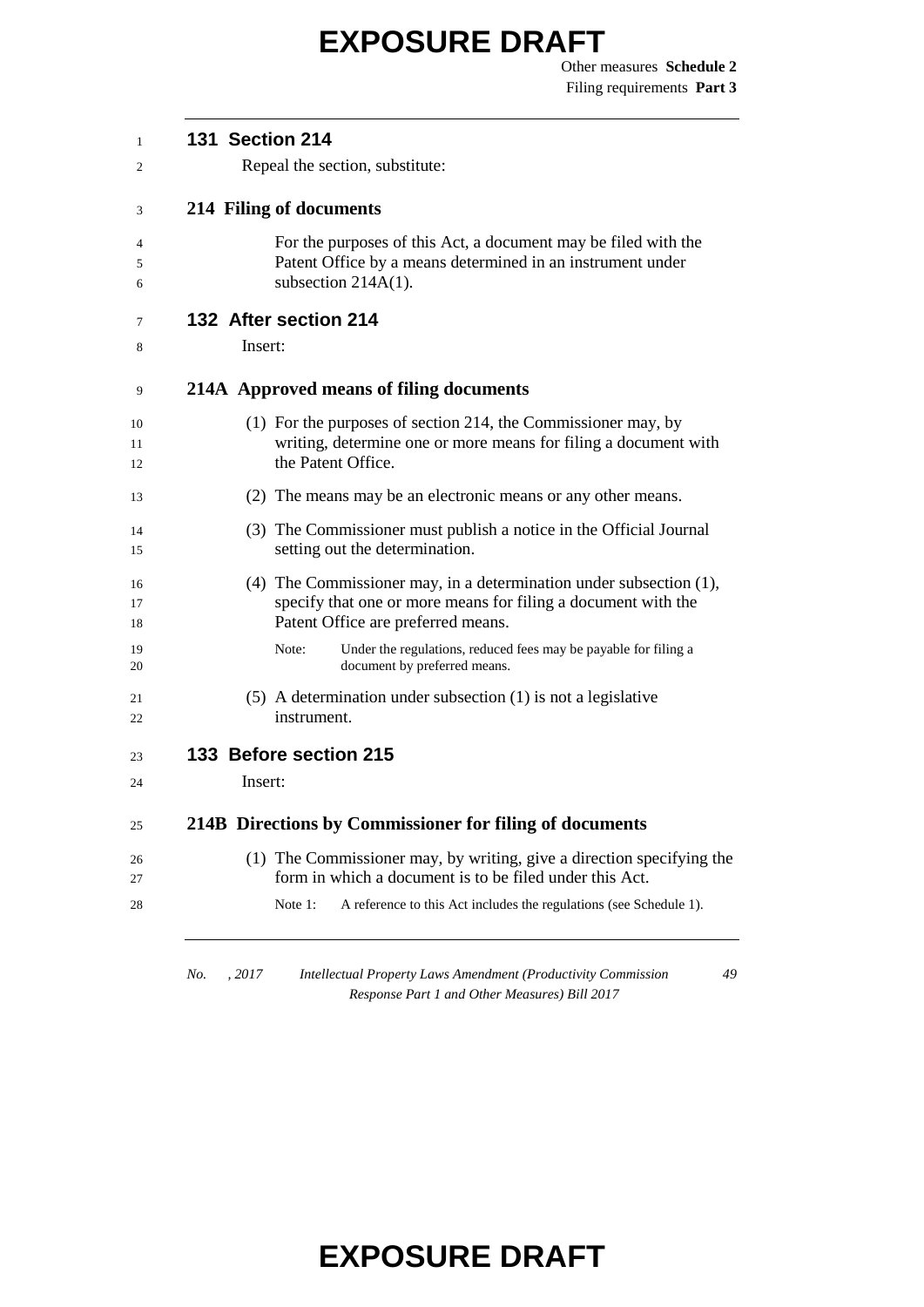**Schedule 2** Other measures Part 3 Filing requirements

|         | See also paragraph 228(2)(ba) (about regulations).<br>Note $2$ :                                                                                                                                                               |
|---------|--------------------------------------------------------------------------------------------------------------------------------------------------------------------------------------------------------------------------------|
|         | (2) Subsection (1) does not apply in relation to a document that is<br>required to be in an approved form.                                                                                                                     |
|         | (3) The Commissioner must publish a notice in the Official Journal<br>setting out the direction.                                                                                                                               |
|         | $(4)$ A direction under subsection $(1)$ is not a legislative instrument.                                                                                                                                                      |
|         | 214C Directions by Commissioner for filing of evidence                                                                                                                                                                         |
|         | (1) The Commissioner may, by writing, give a direction in relation to<br>the filing of evidence in connection with a matter arising under this<br>Act.                                                                         |
|         | Note 1:<br>A reference to this Act includes the regulations (see Schedule 1).                                                                                                                                                  |
|         | Note $2$ :<br>See also paragraph 228(2)(bb) (about regulations).                                                                                                                                                               |
|         | $(2)$ Without limiting subsection $(1)$ , a direction under that subsection<br>may relate to the following:                                                                                                                    |
|         | (a) the number of copies of evidence to be filed;<br>(b) the form in which evidence is to be filed (including the<br>circumstances in which physical articles, other than<br>documents, are or are not permitted to be filed); |
|         | (c) the means by which evidence is to be filed.                                                                                                                                                                                |
|         | (3) Without limiting paragraph $(2)(b)$ , a direction under subsection $(1)$<br>may require that evidence in writing be in the form of a<br>declaration.                                                                       |
|         | (4) The Commissioner must publish a notice in the Official Journal<br>setting out a direction under subsection (1).                                                                                                            |
|         | $(5)$ A direction under subsection $(1)$ is not a legislative instrument.                                                                                                                                                      |
|         | 134 After subsection 227(2)                                                                                                                                                                                                    |
| Insert: |                                                                                                                                                                                                                                |
|         | (2A) Without limiting subsection (1), different fees may be prescribed<br>for filing a document with the Patent Office according to the means<br>by which the document is filed.                                               |

*Response Part 1 and Other Measures) Bill 2017*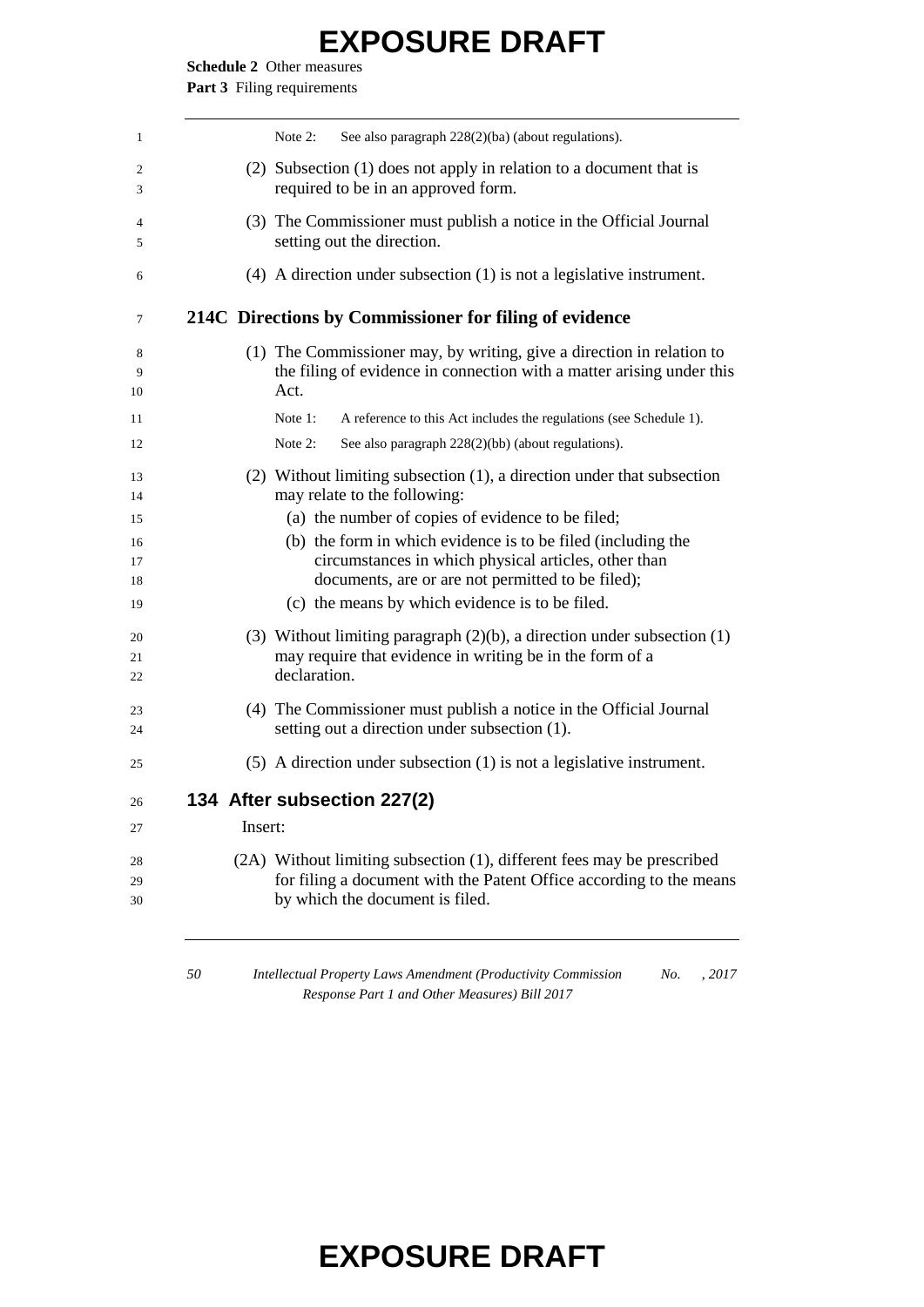| 1<br>2               | (2B) Without limiting subsection (1), different amounts of a fee may be<br>prescribed according to the means by which the fee is paid.                                 |
|----------------------|------------------------------------------------------------------------------------------------------------------------------------------------------------------------|
|                      |                                                                                                                                                                        |
| 3<br>4               | (2C) A fee must be paid by a means determined in an instrument under<br>subsection $227AAA(1)$ .                                                                       |
| 5                    | 135 After section 227                                                                                                                                                  |
| 6                    | Insert:                                                                                                                                                                |
| 7                    | 227AAA Approved means of paying a fee                                                                                                                                  |
| 8<br>9               | (1) For the purposes of subsection $227(2C)$ , the Commissioner may,<br>by writing, determine one or more means for paying a fee.                                      |
| 10                   | (2) The means may be an electronic means or any other means.                                                                                                           |
| 11<br>12             | (3) The Commissioner must publish a notice in the Official Journal<br>setting out the determination.                                                                   |
| 13<br>14<br>15       | $(4)$ The Commissioner may, in a determination under subsection $(1)$ ,<br>specify that one or more means for paying a fee are preferred<br>means.                     |
| 16<br>17             | Note:<br>Under the regulations, the amount of a fee may be reduced for paying<br>the fee by preferred means.                                                           |
| 18<br>19             | $(5)$ A determination under subsection $(1)$ is not a legislative<br>instrument.                                                                                       |
| 20                   | 136 After paragraph 228(2)(b)                                                                                                                                          |
| 21                   | Insert:                                                                                                                                                                |
| 22                   | (ba) making provision for and in relation to the following:                                                                                                            |
| 23                   | (i) the requirements for filing a document under this Act                                                                                                              |
| 24<br>25<br>26       | (including the requirement that the document must be in<br>the form (if any) specified in a direction under<br>section 214B);                                          |
| 27<br>28<br>29<br>30 | (ii) the consequences of a document not being in<br>accordance with an approved form or not complying<br>with the requirements referred to in subparagraph (i);<br>and |
| 31<br>32             | (bb) making provision for and in relation to the consequences of<br>not complying with a direction under section 214C; and                                             |

*No. , 2017 Intellectual Property Laws Amendment (Productivity Commission Response Part 1 and Other Measures) Bill 2017*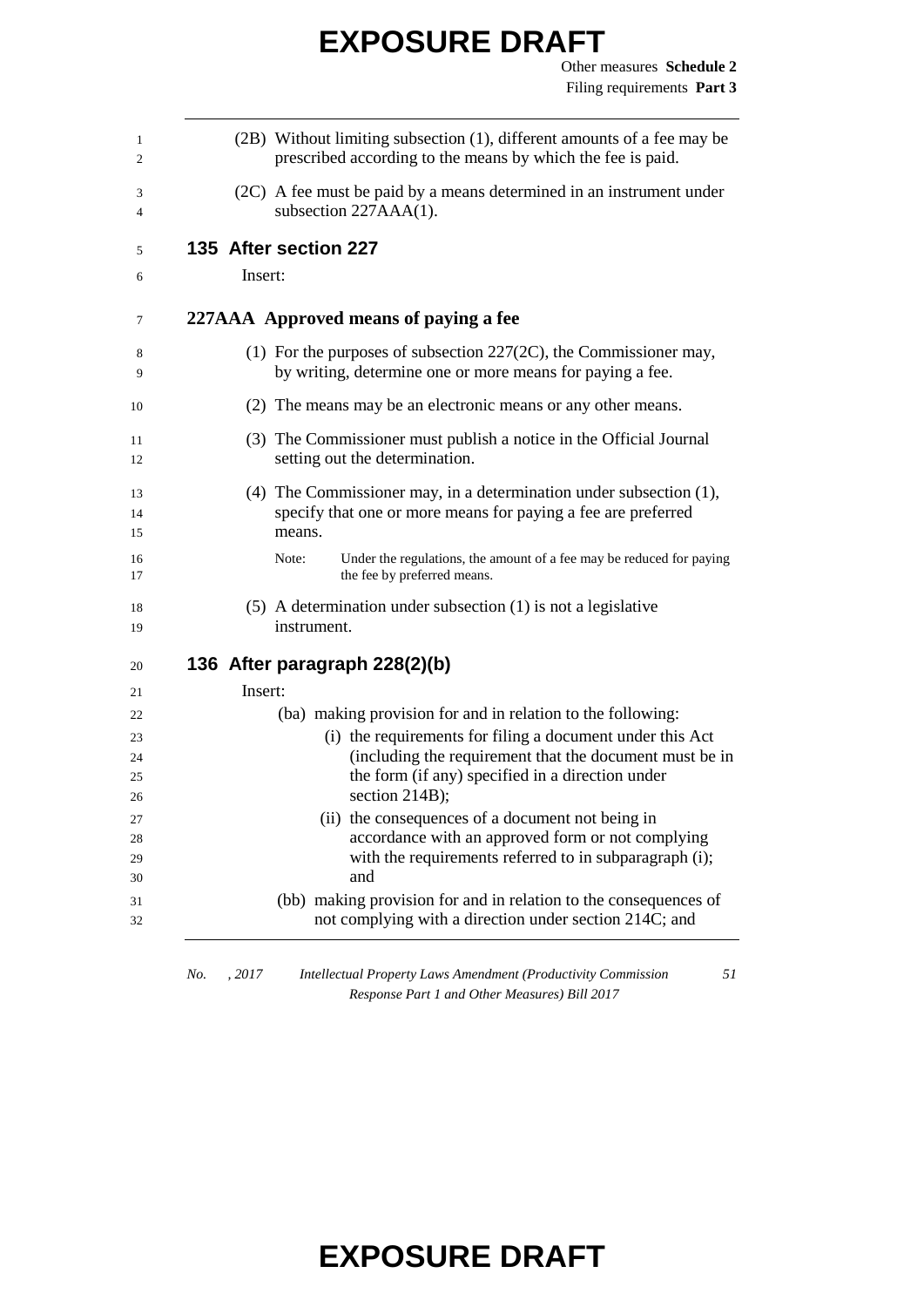**Schedule 2** Other measures Part 3 Filing requirements

| 137 Schedule 1                                                                                                         |
|------------------------------------------------------------------------------------------------------------------------|
| Insert:                                                                                                                |
| <i>preferred means:</i>                                                                                                |
| (a) in relation to filing a document with the Patent Office—<br>means the means specified under subsection 214A(4); or |
| (b) in relation to paying a fee—means the means specified under<br>subsection 227AAA(4).                               |
| <b>Plant Breeder's Rights Act 1994</b>                                                                                 |
| 138 Subsection 3(1)                                                                                                    |
| Insert:                                                                                                                |
| <i>preferred means:</i>                                                                                                |
| (a) in relation to lodging a document with, or giving a document                                                       |
| to, the Registrar-means the means specified under<br>subsection $72C(4)$ ; or                                          |
| (b) in relation to paying a fee—means the means specified under                                                        |
| subsection $80A(4)$ .                                                                                                  |
| 139 Subsection 26(1)                                                                                                   |
| Repeal the subsection, substitute:                                                                                     |
| (1) An application for PBR in a plant variety must be in the approved<br>form.                                         |
| 140 Subsection 34(3)                                                                                                   |
| Repeal the subsection, substitute:                                                                                     |
| (3) The detailed description must be in the approved form.                                                             |
| 141 Subsection 40(4)                                                                                                   |
| Repeal the subsection, substitute:                                                                                     |
| (4) An application for a declaration of essential derivation must:                                                     |
| (a) be in the approved form; and                                                                                       |
| (b) be accompanied by the prescribed fee in respect of the<br>application.                                             |

 *Intellectual Property Laws Amendment (Productivity Commission Response Part 1 and Other Measures) Bill 2017 No. , 2017*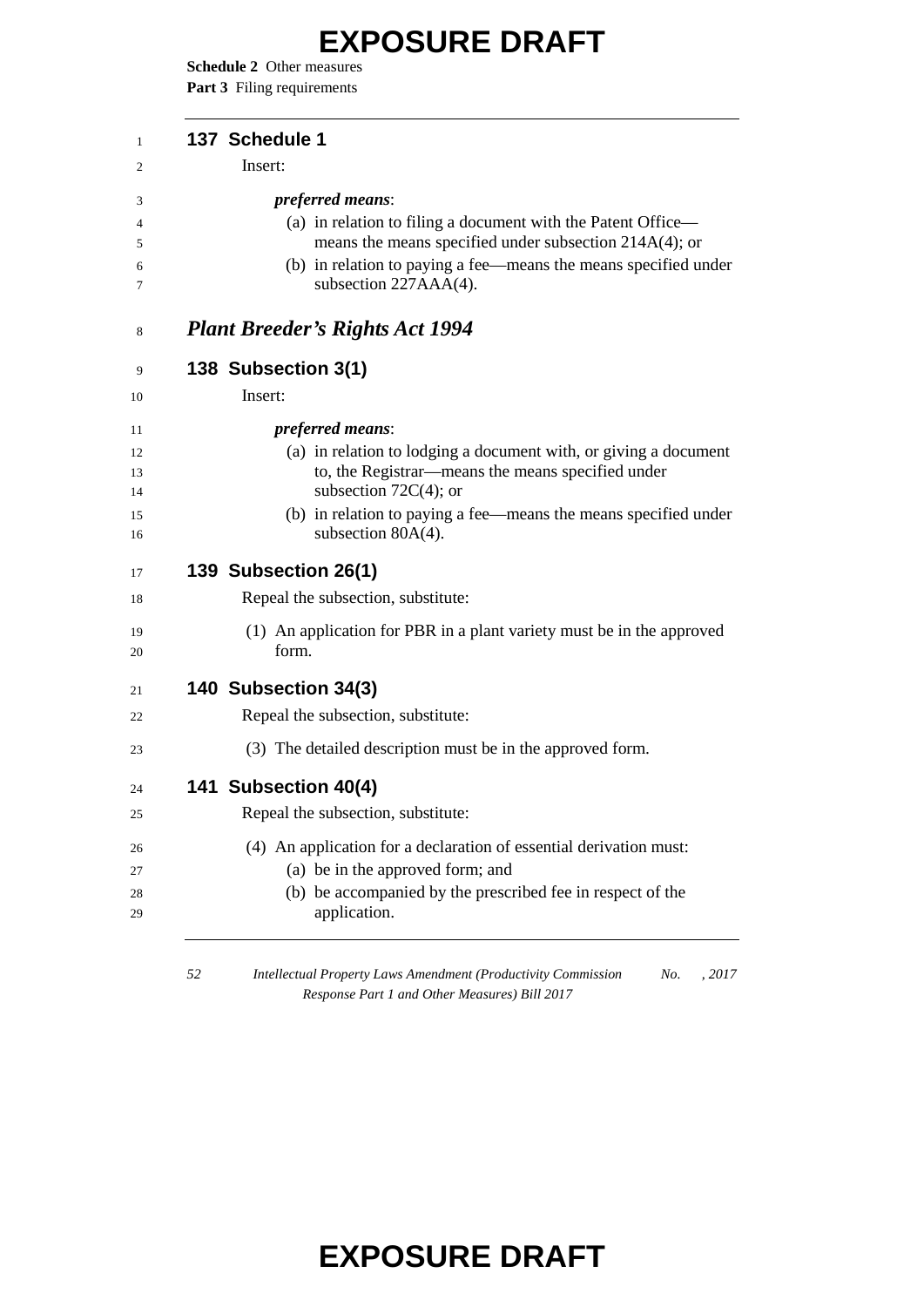| $\mathbf{1}$   | 142 Before section 73                                                                                                                                                                              |
|----------------|----------------------------------------------------------------------------------------------------------------------------------------------------------------------------------------------------|
| 2              | Insert:                                                                                                                                                                                            |
| 3<br>4         | 72B Manner in which documents may be lodged with or given to<br><b>Registrar</b>                                                                                                                   |
| 5<br>6<br>7    | For the purposes of this Act and the regulations, a document may<br>be lodged with, or given to, the Registrar by a means determined in<br>an instrument under subsection $72C(1)$ .               |
| 8              | 72C Approved means of lodging or giving documents                                                                                                                                                  |
| 9<br>10<br>11  | (1) For the purposes of section 72B, the Registrar may, by writing,<br>determine one or more means for lodging a document with, or<br>giving a document to, the Registrar.                         |
| 12             | (2) The means may be an electronic means or any other means.                                                                                                                                       |
| 13             | (3) The Registrar must give public notice setting out the determination.                                                                                                                           |
| 14<br>15<br>16 | $(4)$ The Registrar may, in a determination under subsection $(1)$ , specify<br>that one or more means for lodging a document with, or giving a<br>document to, the Registrar are preferred means. |
| 17<br>18       | Note:<br>Under the regulations, reduced fees may be payable for lodging or<br>giving a document by preferred means.                                                                                |
| 19<br>20       | $(5)$ A determination under subsection $(1)$ is not a legislative<br>instrument.                                                                                                                   |
| 21             | 143 At the end of subparagraph 80(2)(a)(iv)                                                                                                                                                        |
| 22             | Add "and".                                                                                                                                                                                         |
| 23             | 144 After subparagraph 80(2)(a)(iv)                                                                                                                                                                |
| 24             | Insert:                                                                                                                                                                                            |
| 25             | (v) different fees for lodging a document with, or giving a                                                                                                                                        |
| 26             | document to, the Registrar according to the means by                                                                                                                                               |
| 27             | which the document is lodged or given; and<br>(vi) different amounts of a fee according to the means by                                                                                            |
| 28<br>29       | which the fee is paid;                                                                                                                                                                             |
|                |                                                                                                                                                                                                    |

*No. , 2017 Intellectual Property Laws Amendment (Productivity Commission Response Part 1 and Other Measures) Bill 2017*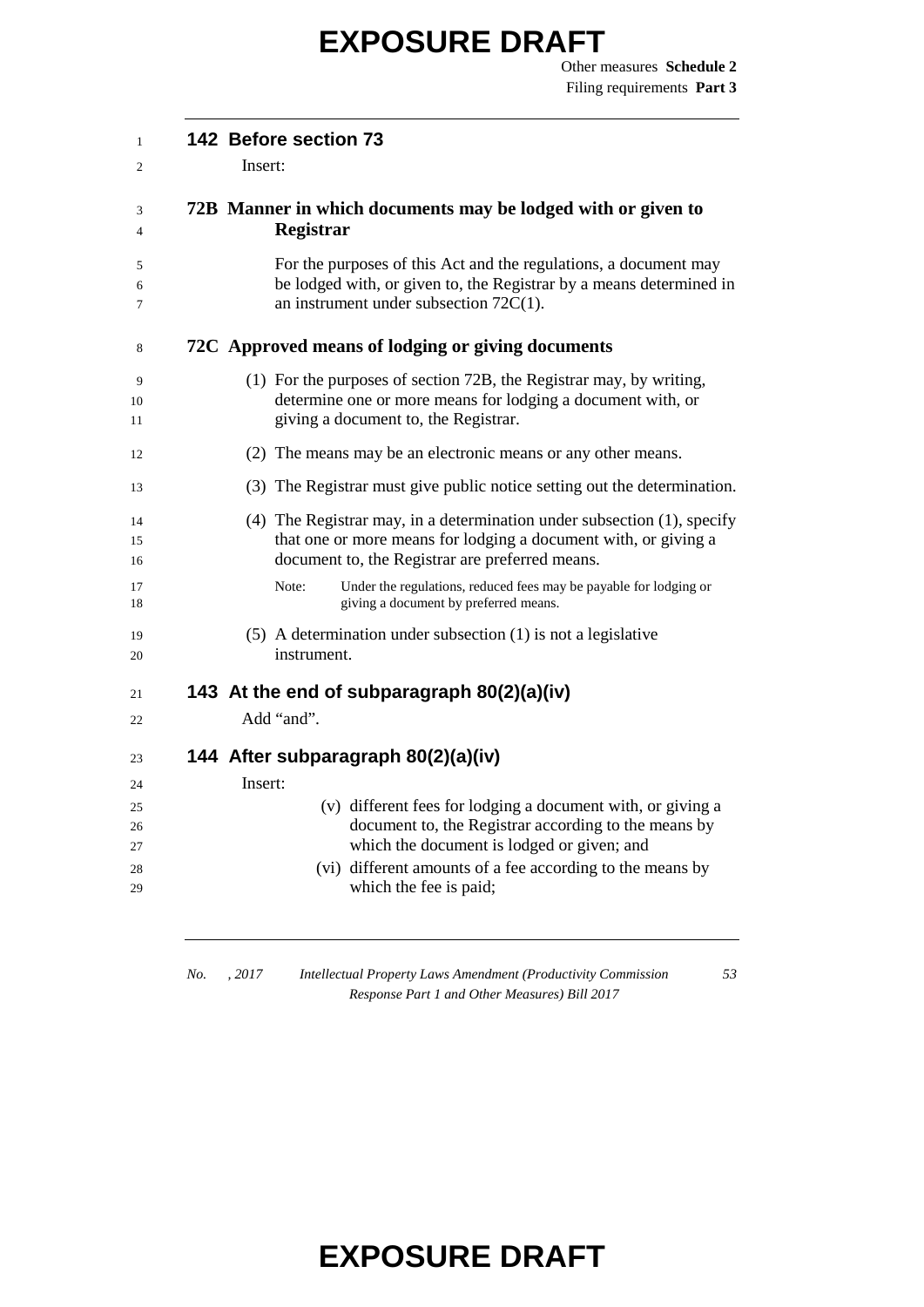**Schedule 2** Other measures Part 3 Filing requirements

| 1<br>2   | 145 Paragraph 80(2)(a)<br>Omit "and the manner of payment of such fees".                                                                |
|----------|-----------------------------------------------------------------------------------------------------------------------------------------|
|          |                                                                                                                                         |
| 3        | 146 At the end of section 80                                                                                                            |
| 4        | Add:                                                                                                                                    |
| 5<br>6   | (3) A fee must be paid by a means determined in an instrument under<br>subsection $80A(1)$ .                                            |
| 7        | 147 At the end of Part 8                                                                                                                |
| 8        | Add:                                                                                                                                    |
| 9        | 80A Approved means of paying a fee                                                                                                      |
| 10<br>11 | (1) For the purposes of subsection $80(3)$ , the Registrar may, by<br>writing, determine one or more means for paying a fee.            |
| 12       | (2) The means may be an electronic means or any other means.                                                                            |
| 13       | (3) The Registrar must give public notice setting out the determination.                                                                |
| 14<br>15 | (4) The Registrar may, in a determination under subsection (1), specify<br>that one or more means for paying a fee are preferred means. |
| 16<br>17 | Under the regulations, the amount of a fee may be reduced for paying<br>Note:<br>the fee by preferred means.                            |
| 18<br>19 | $(5)$ A determination under subsection $(1)$ is not a legislative<br>instrument.                                                        |
| 20       | <b>Trade Marks Act 1995</b>                                                                                                             |
| 21       | 148 Readers guide (list of terms defined in section 6)                                                                                  |
| 22       | Insert "preferred means".                                                                                                               |
| 23       | 149 Subsection 6(1)                                                                                                                     |
| 24       | Insert:                                                                                                                                 |
| 25       | preferred means:                                                                                                                        |
|          |                                                                                                                                         |

 *Intellectual Property Laws Amendment (Productivity Commission Response Part 1 and Other Measures) Bill 2017 No. , 2017*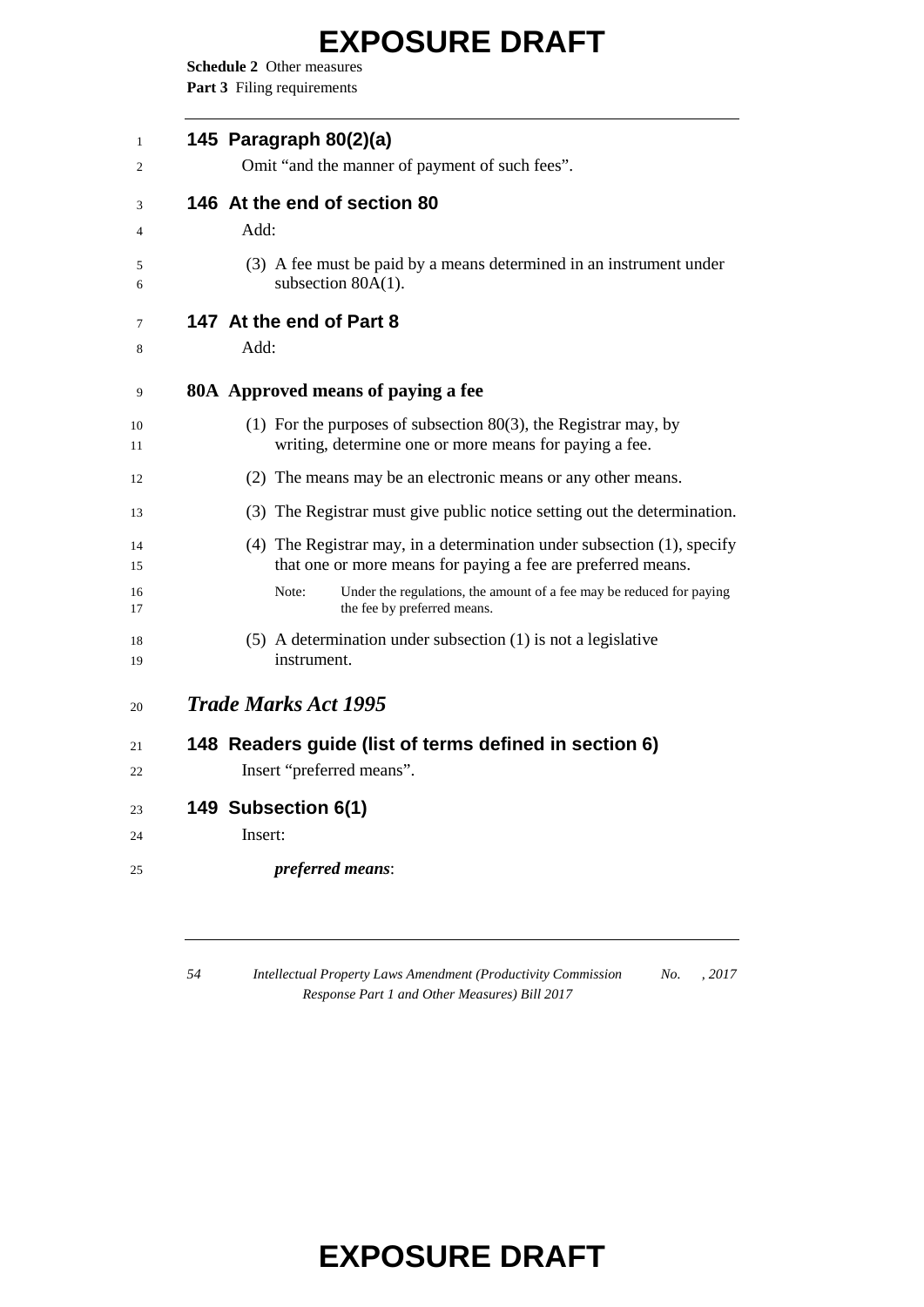Other measures **Schedule 2** Filing requirements **Part 3**

| 1<br>2<br>3<br>4 | (a) in relation to filing a document with the Trade Marks<br>Office—means the means specified under<br>subsection $213A(4)$ ; or<br>(b) in relation to paying a fee—means the means specified under |
|------------------|-----------------------------------------------------------------------------------------------------------------------------------------------------------------------------------------------------|
| 5                | subsection 223AA(4).                                                                                                                                                                                |
| 6                | 150 Paragraph 52(2)(a)                                                                                                                                                                              |
| 7                | Omit "manner and".                                                                                                                                                                                  |
| 8                | 151 Subsection 52A(2)                                                                                                                                                                               |
| 9                | Omit "in the prescribed manner and".                                                                                                                                                                |
| 10               | 152 Paragraph 54A(1)(b)                                                                                                                                                                             |
| 11               | Omit "in the prescribed manner or".                                                                                                                                                                 |
| 12               | 153 Paragraph 96(2)(a)                                                                                                                                                                              |
| 13               | Omit "manner and".                                                                                                                                                                                  |
| 14               | <b>154 Section 213</b>                                                                                                                                                                              |
| 15               | Repeal the section, substitute:                                                                                                                                                                     |
| 16               | 213 Filing of documents                                                                                                                                                                             |
| 17               | For the purposes of this Act, a document may be filed with the                                                                                                                                      |
| 18               | Trade Marks Office by a means determined in an instrument under                                                                                                                                     |
| 19               | subsection $213A(1)$ .                                                                                                                                                                              |
| 20               | 213A Approved means of filing documents                                                                                                                                                             |
| 21               | (1) For the purposes of section 213, the Registrar may, by writing,                                                                                                                                 |
| 22<br>23         | determine one or more means for filing a document with the Trade<br>Marks Office.                                                                                                                   |
| 24               | (2) The means may be an electronic means or any other means.                                                                                                                                        |
| 25               | (3) The Registrar must advertise the determination in the Official                                                                                                                                  |
| 26               | Journal.                                                                                                                                                                                            |

*No. , 2017 Intellectual Property Laws Amendment (Productivity Commission Response Part 1 and Other Measures) Bill 2017*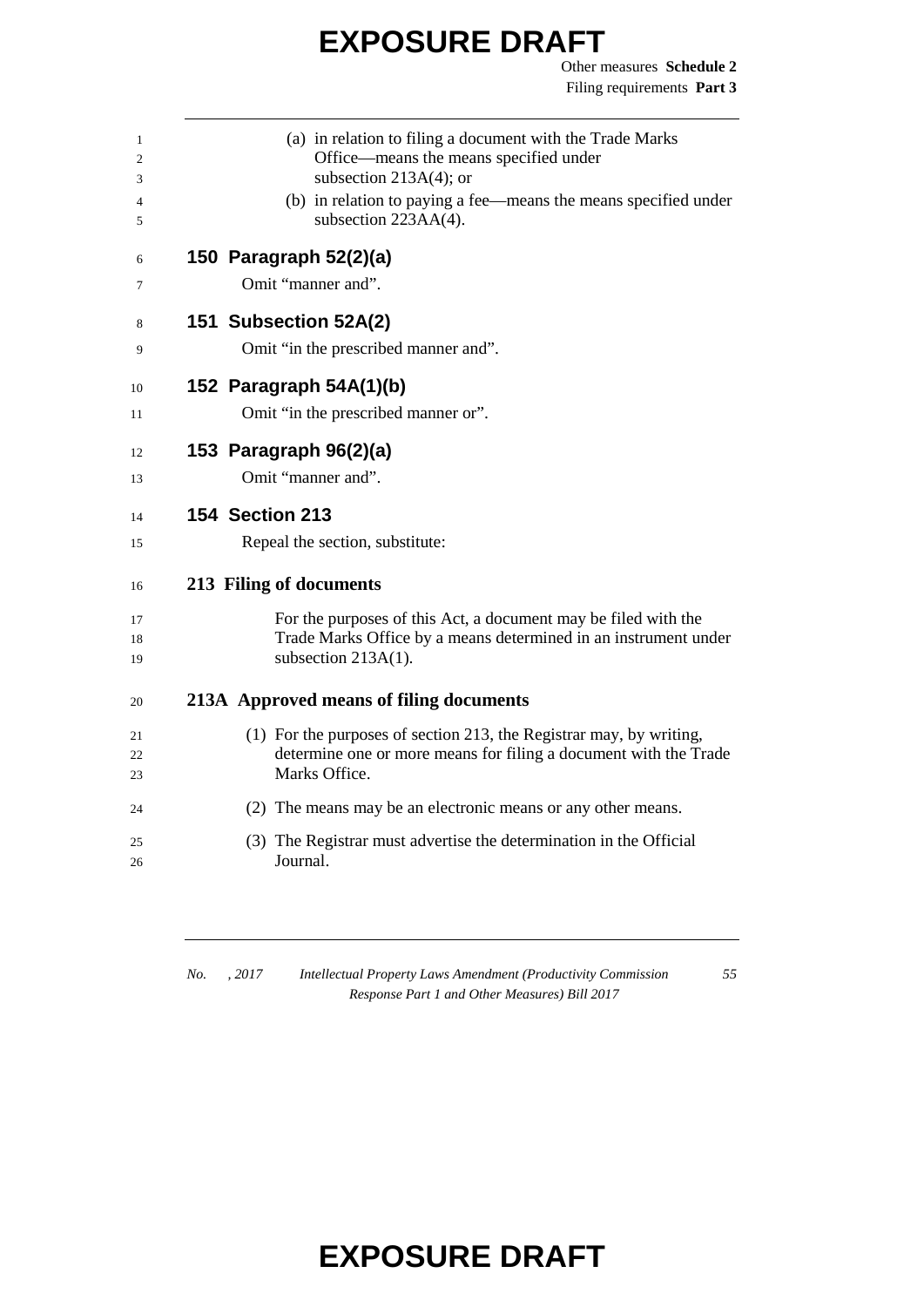**Schedule 2** Other measures

Part 3 Filing requirements

| 1<br>2<br>3          | $(4)$ The Registrar may, in a determination under subsection $(1)$ , specify<br>that one or more means for filing a document with the Trade Marks<br>Office are preferred means.                                               |
|----------------------|--------------------------------------------------------------------------------------------------------------------------------------------------------------------------------------------------------------------------------|
| 4<br>5               | Note:<br>Under the regulations, reduced fees may be payable for filing a<br>document by preferred means.                                                                                                                       |
| 6<br>7               | $(5)$ A determination under subsection $(1)$ is not a legislative<br>instrument.                                                                                                                                               |
| 8                    | 155 Before section 214                                                                                                                                                                                                         |
| 9                    | Insert:                                                                                                                                                                                                                        |
| 10                   | 213B Directions by Registrar for filing of documents                                                                                                                                                                           |
| 11<br>12             | (1) The Registrar may, by writing, give a direction specifying the form<br>in which a document is to be filed under this Act.                                                                                                  |
| 13                   | Note 1:<br>A reference to this Act includes the regulations (see section 6).                                                                                                                                                   |
| 14                   | Note $2$ :<br>See also paragraph 231(2)(ba) (about regulations).                                                                                                                                                               |
| 15<br>16             | (2) Subsection $(1)$ does not apply in relation to a document that is<br>required to be in an approved form.                                                                                                                   |
| 17                   | (3) The Registrar must advertise the direction in the Official Journal.                                                                                                                                                        |
| 18                   | $(4)$ A direction under subsection $(1)$ is not a legislative instrument.                                                                                                                                                      |
| 19                   | 213C Directions by Registrar for filing of evidence                                                                                                                                                                            |
| 20<br>21<br>22       | (1) The Registrar may, by writing, give a direction in relation to the<br>filing of evidence in connection with a matter arising under this<br>Act.                                                                            |
| 23                   | Note $1$ :<br>A reference to this Act includes the regulations (see section 6).                                                                                                                                                |
| 24                   | Note 2:<br>See also paragraph $231(2)(bb)$ (about regulations).                                                                                                                                                                |
| 25<br>26             | (2) Without limiting subsection (1), a direction under that subsection<br>may relate to the following:                                                                                                                         |
| 27<br>28<br>29<br>30 | (a) the number of copies of evidence to be filed;<br>(b) the form in which evidence is to be filed (including the<br>circumstances in which physical articles, other than<br>documents, are or are not permitted to be filed); |

 *Intellectual Property Laws Amendment (Productivity Commission Response Part 1 and Other Measures) Bill 2017 No. , 2017*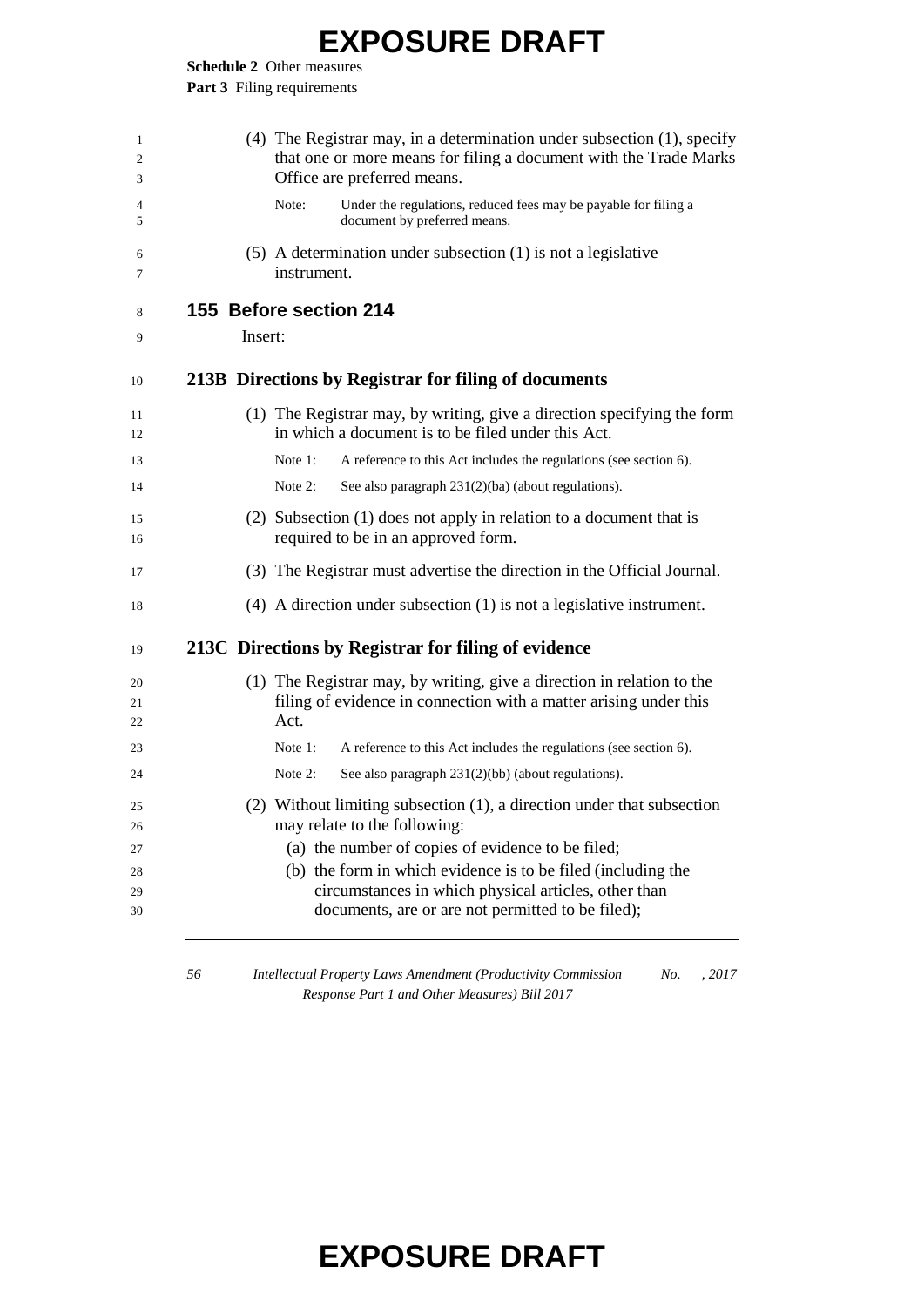|         | (c) the means by which evidence is to be filed.                                                                                                                                       |
|---------|---------------------------------------------------------------------------------------------------------------------------------------------------------------------------------------|
|         | (3) Without limiting paragraph $(2)(b)$ , a direction under subsection $(1)$<br>may require that evidence in writing be in the form of a<br>declaration.                              |
|         | $(4)$ The Registrar must advertise a direction under subsection $(1)$ in the<br>Official Journal.                                                                                     |
|         | $(5)$ A direction under subsection $(1)$ is not a legislative instrument.                                                                                                             |
|         | 156 After subsection 223(2)                                                                                                                                                           |
| Insert: |                                                                                                                                                                                       |
|         | (2A) Without limiting subsection (1), different fees may be prescribed<br>for filing a document with the Trade Marks Office according to the<br>means by which the document is filed. |
|         | (2B) Without limiting subsection (1), different amounts of a fee may be<br>prescribed according to the means by which the fee is paid.                                                |
|         | Means of paying fee                                                                                                                                                                   |
|         | (2C) A fee that must be paid to the Registrar must be paid by a means<br>determined in an instrument under subsection 223AA(1).                                                       |
|         | Consequences of failure to pay fee                                                                                                                                                    |
|         | 157 After section 223                                                                                                                                                                 |
| Insert: |                                                                                                                                                                                       |
|         | 223AA Approved means of paying a fee                                                                                                                                                  |
|         | (1) For the purposes of subsection $223(2C)$ , the Registrar may, by<br>writing, determine one or more means for paying a fee.                                                        |
|         | (2) The means may be an electronic means or any other means.                                                                                                                          |
|         | (3) The Registrar must advertise the determination in the Official<br>Journal.                                                                                                        |
|         | $(4)$ The Registrar may, in a determination under subsection $(1)$ , specify                                                                                                          |

*No. , 2017 Intellectual Property Laws Amendment (Productivity Commission Response Part 1 and Other Measures) Bill 2017*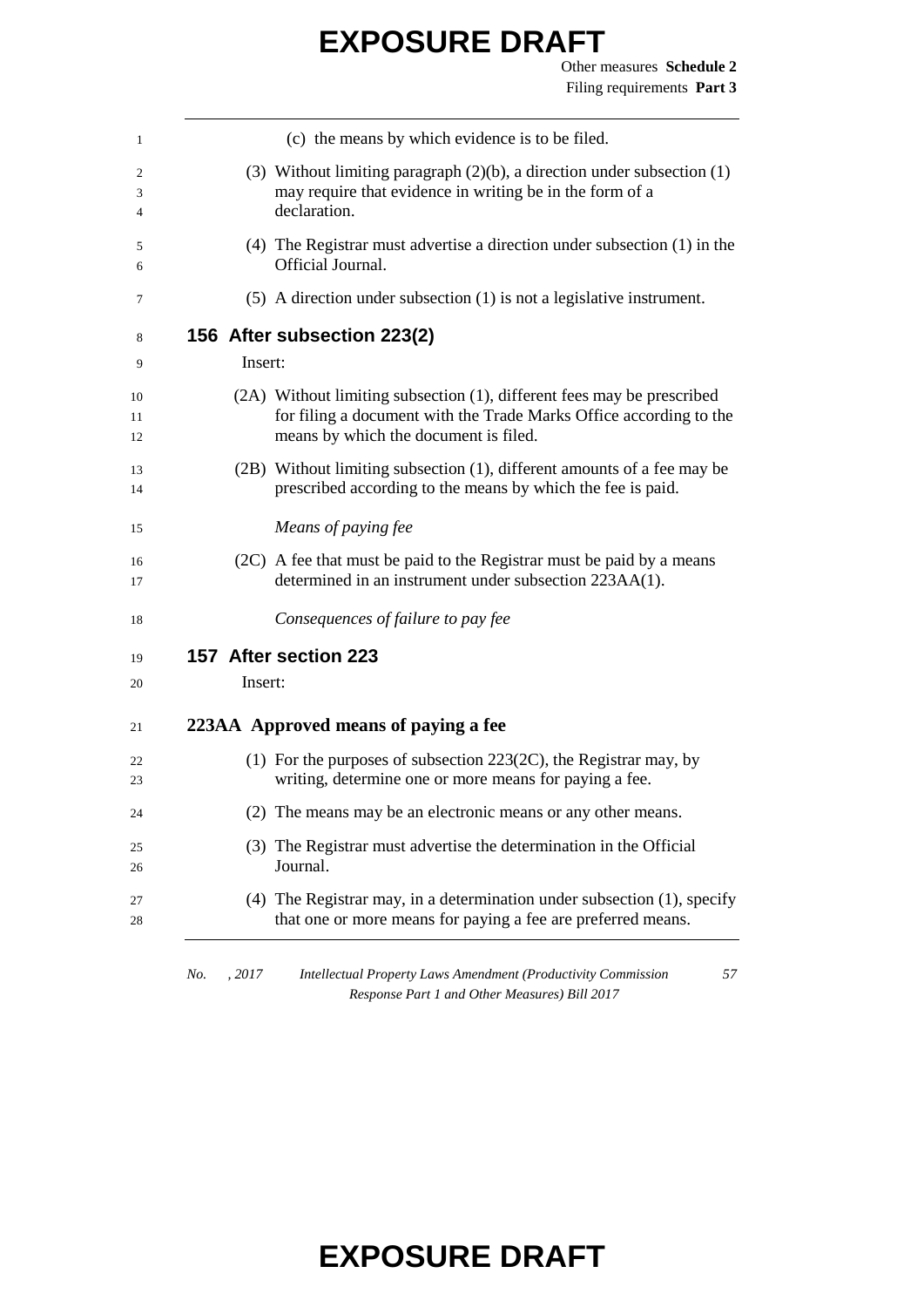**Schedule 2** Other measures

Part 3 Filing requirements

|                   | Note:<br>Under the regulations, the amount of a fee may be reduced for paying<br>the fee by preferred means.                                                                                    |
|-------------------|-------------------------------------------------------------------------------------------------------------------------------------------------------------------------------------------------|
|                   | $(5)$ A determination under subsection $(1)$ is not a legislative<br>instrument.                                                                                                                |
|                   | 158 Before paragraph 231(2)(c)                                                                                                                                                                  |
|                   | Insert:                                                                                                                                                                                         |
|                   | (ba) provide for and in relation to the following:                                                                                                                                              |
|                   | (i) the requirements for filing a document under this Act<br>(including the requirement that the document must be in<br>the form (if any) specified in a direction under<br>section 213B);      |
|                   | (ii) the consequences of a document not being in<br>accordance with an approved form or not complying<br>with the requirements referred to in subparagraph (i);<br>and                          |
|                   | (bb) provide for and in relation to the consequences of not<br>complying with a direction under section 213C; and                                                                               |
|                   |                                                                                                                                                                                                 |
|                   | Division 2—Application, saving and transitional<br>provisions                                                                                                                                   |
|                   | 159 Designs                                                                                                                                                                                     |
|                   | The amendment of section 69 of the <i>Designs Act 2003</i> made by this Part<br>applies in relation to the provision of material to the Registrar on or<br>after the commencement of this item. |
|                   | Subsection 130(2C) of the <i>Designs Act 2003</i> , as inserted by this Part,<br>applies in relation to fees paid on or after the commencement of this<br>item.                                 |
| (1)<br>(2)<br>(3) | Section 144 of the <i>Designs Act 2003</i> , as substituted by this Part, applies<br>in relation to documents filed on or after the commencement of this<br>item.                               |

 *Intellectual Property Laws Amendment (Productivity Commission Response Part 1 and Other Measures) Bill 2017 No. , 2017*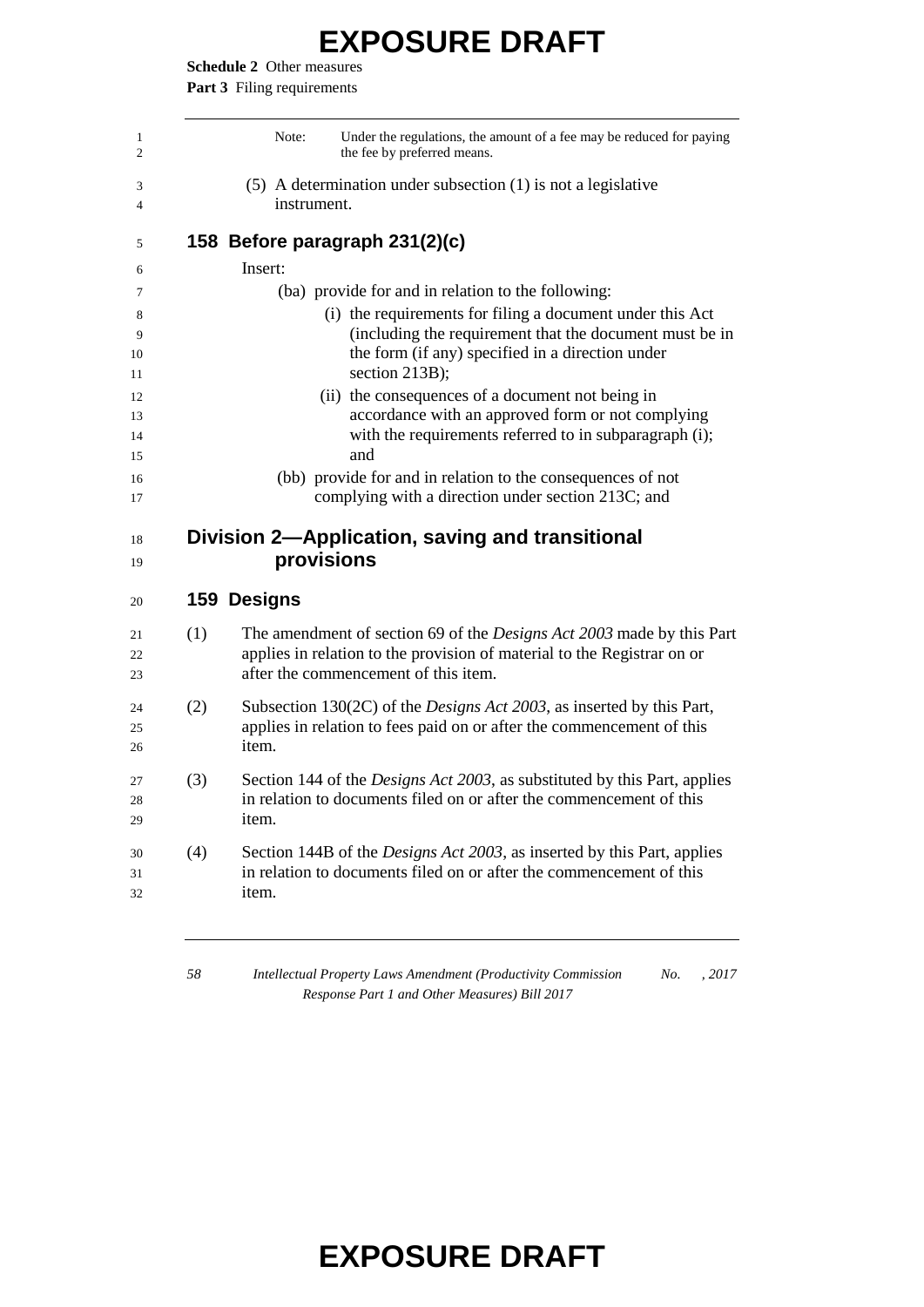(5) Section 144C of the *Designs Act 2003*, as inserted by this Part, applies in relation to evidence filed on or after the commencement of this item.

#### **160 Patents**

- (1) The repeal and substitution of section 214 of the *Patents Act 1990* made by this Part applies in relation to documents filed on or after the commencement of this item.
- (2) Section 214B of the *Patents Act 1990*, as inserted by this Part, applies in relation to documents filed on or after the commencement of this item.
- (3) Section 214C of the *Patents Act 1990*, as inserted by this Part, applies in relation to evidence filed on or after the commencement of this item.
- (4) Subsection 227(2C) of the *Patents Act 1990*, as inserted by this Part, applies in relation to fees paid on or after the commencement of this item.

#### **161 Plant breeder's rights**

- (1) The repeal and substitution of subsection 26(1) of the *Plant Breeder's Rights Act 1994* made by this Part applies in relation to applications made on or after the commencement of this item.
- (2) An approved form that was in effect immediately before the commencement of this item for the purposes of paragraph 26(1)(b) of the *Plant Breeder's Rights Act 1994* continues in force on and after that commencement as if it were an approved form in effect for the purposes of subsection 26(1) of that Act.
- (3) The repeal and substitution of subsection 34(3) of the *Plant Breeder's Rights Act 1994* made by this Part applies in relation to detailed descriptions given on or after the commencement of this item.
- (4) An approved form that was in effect immediately before the commencement of this item for the purposes of paragraph 34(3)(b) of the *Plant Breeder's Rights Act 1994* continues in force on and after that commencement as if it were an approved form in effect for the purposes of subsection 34(3) of that Act.

*No. , 2017 Intellectual Property Laws Amendment (Productivity Commission Response Part 1 and Other Measures) Bill 2017*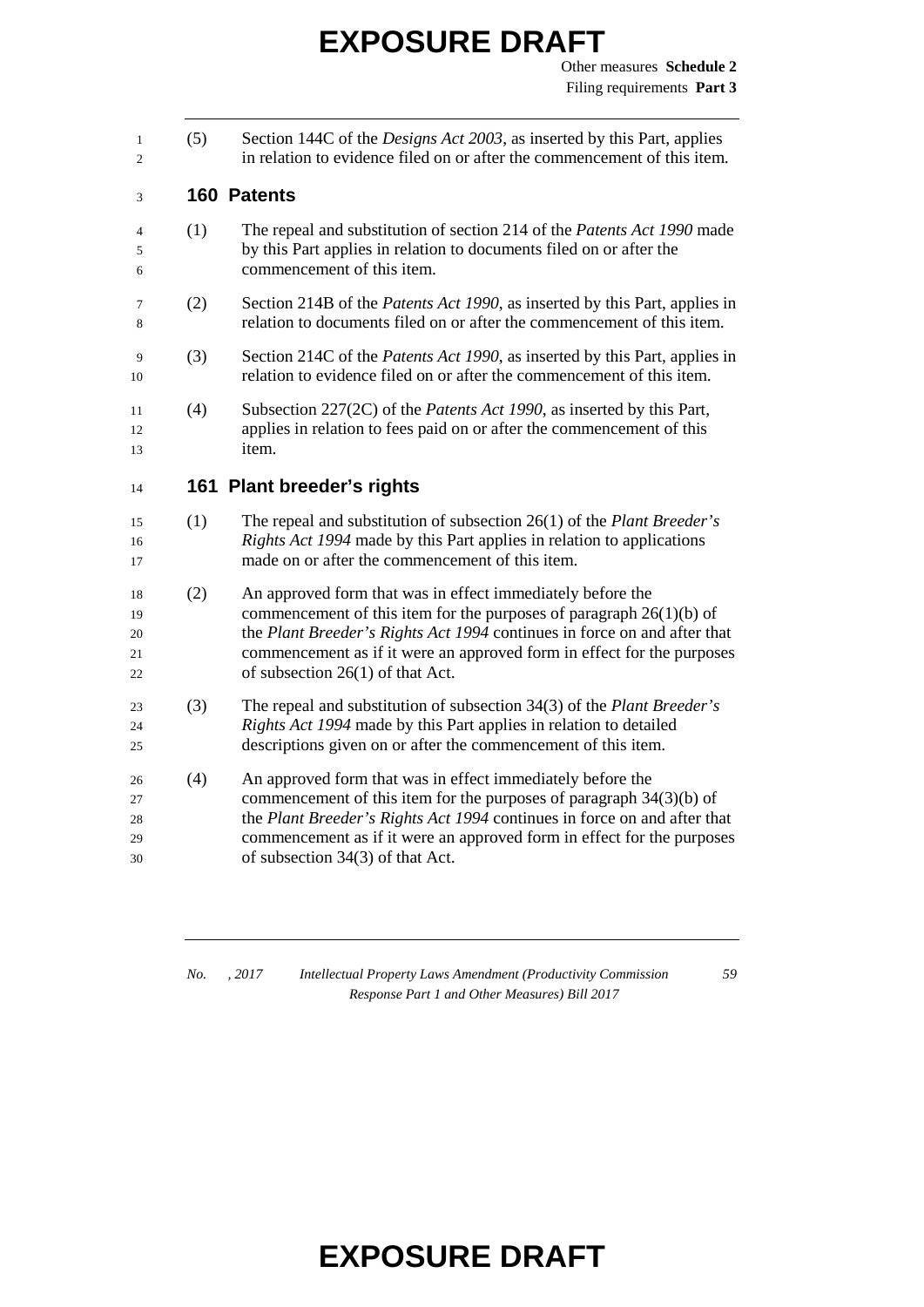**Schedule 2** Other measures

Part 3 Filing requirements

| $\mathbf{1}$<br>2<br>3    | (5) | The repeal and substitution of subsection $40(4)$ of the <i>Plant Breeder's</i><br>Rights Act 1994 made by this Part applies in relation to applications<br>made on or after the commencement of this item.                                                                                                                       |
|---------------------------|-----|-----------------------------------------------------------------------------------------------------------------------------------------------------------------------------------------------------------------------------------------------------------------------------------------------------------------------------------|
| 4<br>5<br>6<br>7<br>8     | (6) | An approved form that was in effect immediately before the<br>commencement of this item for the purposes of paragraph $40(4)(b)$ of<br>the Plant Breeder's Rights Act 1994 continues in force on and after that<br>commencement as if it were an approved form in effect for the purposes<br>of paragraph $40(4)(a)$ of that Act. |
| 9<br>10<br>11<br>12<br>13 | (7) | The repeal and substitution of subsection $40(4)$ of the <i>Plant Breeder's</i><br>Rights Act 1994 made by this Part does not affect the validity of any<br>regulations prescribing a fee for an application under subsection $40(1)$<br>of that Act that were in force immediately before the commencement of<br>this item.      |
| 14<br>15<br>16            | (8) | Section 72B of the <i>Plant Breeder's Rights Act 1994</i> , as inserted by this<br>Part, applies in relation to documents lodged with, or given to, the<br>Registrar on or after the commencement of this item.                                                                                                                   |
| 17<br>18<br>19            | (9) | Subsection 80(3) of the Plant Breeder's Rights Act 1994, as added by<br>this Part, applies in relation to fees paid on or after the commencement<br>of this item.                                                                                                                                                                 |
| 20                        |     | 162 Trade marks                                                                                                                                                                                                                                                                                                                   |
| 21<br>22<br>23            | (1) | Section 213 of the Trade Marks Act 1995, as substituted by this Part,<br>applies in relation to documents filed on or after the commencement of<br>this item.                                                                                                                                                                     |
| 24<br>25<br>26            | (2) | Section 213B of the Trade Marks Act 1995, as inserted by this Part,<br>applies in relation to documents filed on or after the commencement of<br>this item.                                                                                                                                                                       |
| 27<br>28<br>29            | (3) | Section 213C of the Trade Marks Act 1995, as inserted by this Part,<br>applies in relation to evidence filed on or after the commencement of<br>this item.                                                                                                                                                                        |
| 30<br>31<br>32            | (4) | Subsection 223(2C) of the <i>Trade Marks Act 1995</i> , as inserted by this<br>Part, applies in relation to fees paid on or after the commencement of<br>this item.                                                                                                                                                               |
|                           |     |                                                                                                                                                                                                                                                                                                                                   |

 *Intellectual Property Laws Amendment (Productivity Commission Response Part 1 and Other Measures) Bill 2017 No. , 2017*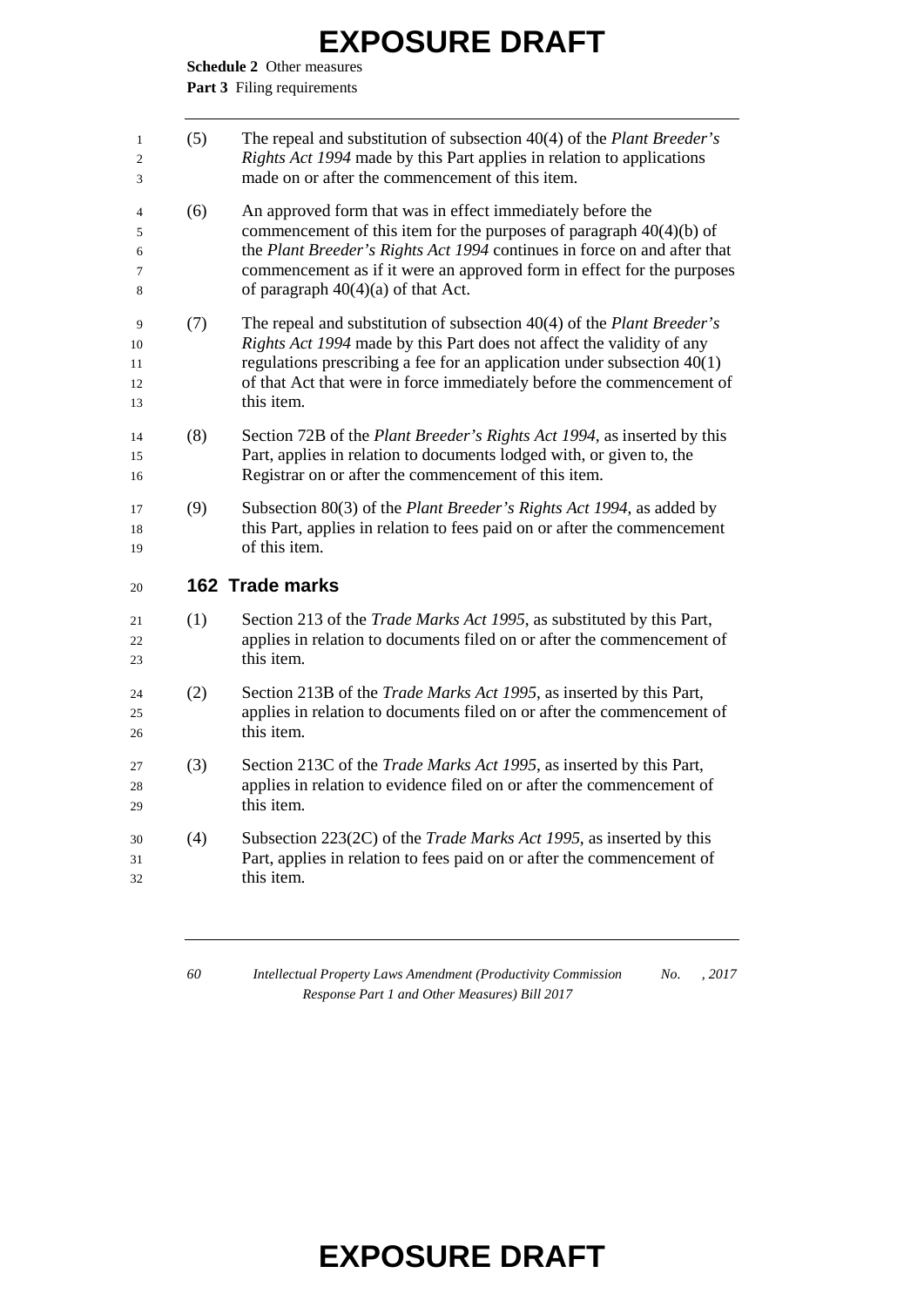Other measures **Schedule 2** Signatures **Part 4**

#### **Part 4—Signatures**

- *Patents Act 1990*
- **163 Paragraph 151(4)(c)**
- Omit "signed by the applicant".

#### **164 Paragraph 176(c)**

Omit "signed by the applicant".

#### **165 Application provision**

| The amendments made by this Part apply in relation to a request |  |  |
|-----------------------------------------------------------------|--|--|
|                                                                 |  |  |

- referred to in paragraph 151(4)(c) or 176(c) of the *Patents Act 1990*
- filed on or after the commencement of this item.

*No. , 2017 Intellectual Property Laws Amendment (Productivity Commission Response Part 1 and Other Measures) Bill 2017*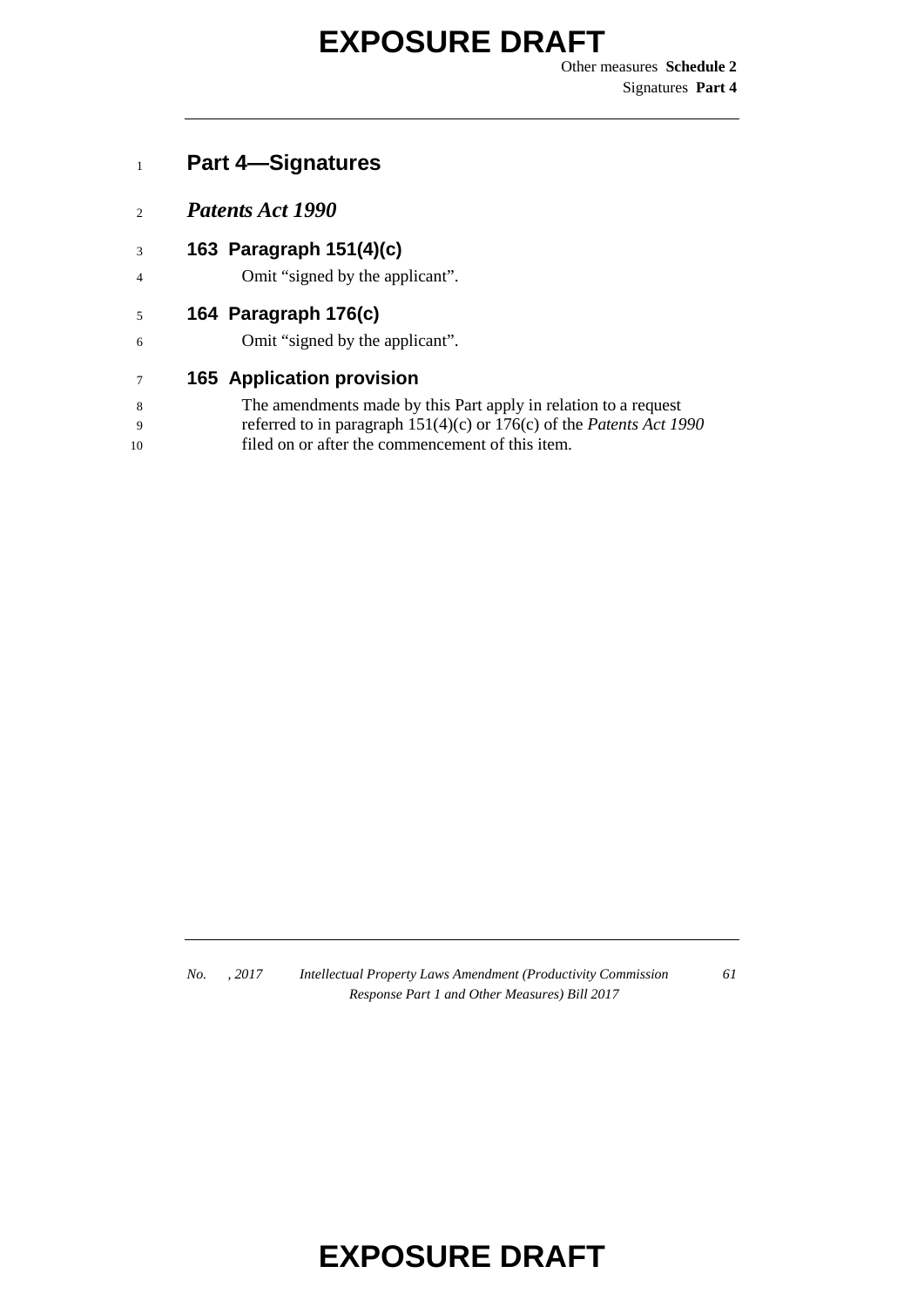**Schedule 2** Other measures Part 5 Computerised decision-making

#### **Part 5—Computerised decision-making**

|  | Designs Act 2003 |  |  |
|--|------------------|--|--|
|--|------------------|--|--|

#### **166 Section 129**

After:

Part 3 contains offence provisions.

insert:

Part 3A deals with computerised decision-making.

#### **167 After Part 3 of Chapter 11**

Insert:

#### **Part 3A—Computerised decision-making**

#### **135A Computerised decision-making**

| 13 | (1) The Registrar may arrange for the use, under the Registrar's       |
|----|------------------------------------------------------------------------|
| 14 | control, of computer programs for any purposes for which the           |
| 15 | Registrar may, or must, under this Act or the regulations:             |
| 16 | (a) make a decision; or                                                |
| 17 | (b) exercise any power or comply with any obligation; or               |
| 18 | (c) do anything else related to making a decision to which             |
| 19 | paragraph (a) applies or related to exercising a power, or             |
| 20 | complying with an obligation, to which paragraph (b)                   |
| 21 | applies.                                                               |
| 22 | (2) For the purposes of this Act and the regulations, the Registrar is |
| 23 | taken to have:                                                         |
| 24 | (a) made a decision; or                                                |
| 25 | (b) exercised a power or complied with an obligation; or               |
|    |                                                                        |

 *Intellectual Property Laws Amendment (Productivity Commission Response Part 1 and Other Measures) Bill 2017 No. , 2017*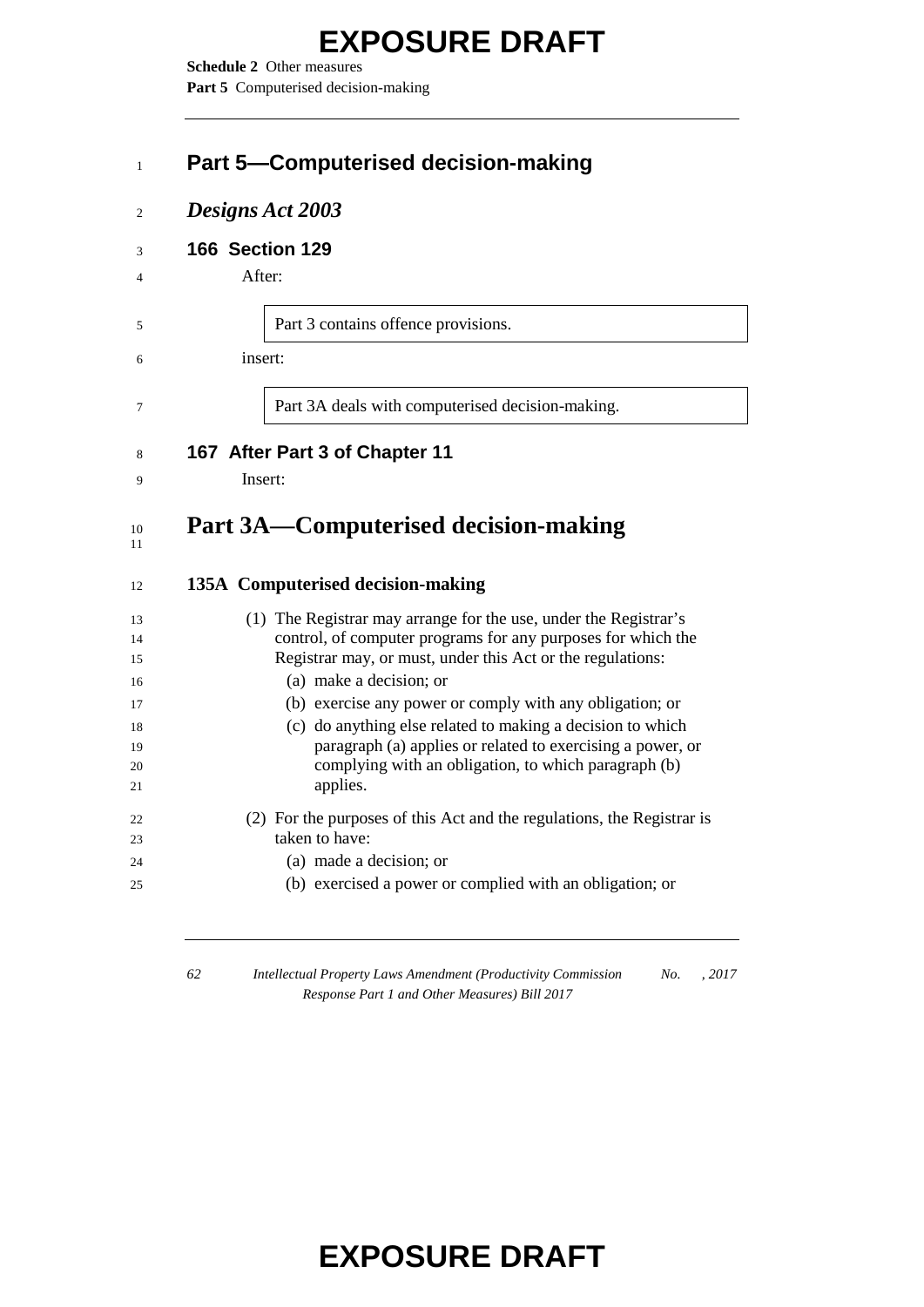| 1<br>2 | (c) done something else related to the making of a decision or<br>the exercise of a power or the compliance with an obligation; |
|--------|---------------------------------------------------------------------------------------------------------------------------------|
| 3      | that was made, exercised, complied with or done by the operation                                                                |
| 4      | of a computer program under an arrangement made under                                                                           |
| 5      | subsection $(1)$ .                                                                                                              |
|        |                                                                                                                                 |
| 6      | Substituted decisions                                                                                                           |
| 7      | (3) The Registrar may substitute a decision for a decision the Registrar                                                        |
| 8      | is taken to have made under paragraph $(2)(a)$ if the Registrar is                                                              |
| 9      | satisfied that the decision made by the operation of the computer                                                               |
| 10     | program is incorrect.                                                                                                           |
| 11     | 168 After subsection 136(1)                                                                                                     |
| 12     | Insert:                                                                                                                         |
|        |                                                                                                                                 |
| 13     | $(1A)$ If:                                                                                                                      |
| 14     | (a) the Registrar is taken to have made a decision (the <i>initial</i>                                                          |
| 15     | <i>decision</i> ) under paragraph $135A(2)(a)$ ; and                                                                            |
| 16     | (b) under subsection $(1)$ of this section, a person may apply to                                                               |
| 17     | the Administrative Appeals Tribunal for review of the initial                                                                   |
| 18     | decision; and                                                                                                                   |
| 19     | (c) the Registrar, under subsection $135A(3)$ , substitutes a                                                                   |
| 20     | decision for the initial decision;                                                                                              |
| 21     | a person may apply to the Administrative Appeals Tribunal for                                                                   |
| 22     | review of the substituted decision.                                                                                             |
| 23     | 169 Subsection 136(2)                                                                                                           |
| 24     | Omit "If a decision mentioned in subsection (1) is made", substitute "If,                                                       |
| 25     | under subsection $(1)$ or $(1A)$ , a person may apply to the Administrative                                                     |
| 26     | Appeals Tribunal for review of a decision".                                                                                     |
| 27     | <b>Patents Act 1990</b>                                                                                                         |
| 28     | 170 After section 223                                                                                                           |
| 29     | Insert:                                                                                                                         |
|        |                                                                                                                                 |

*No. , 2017 Intellectual Property Laws Amendment (Productivity Commission Response Part 1 and Other Measures) Bill 2017*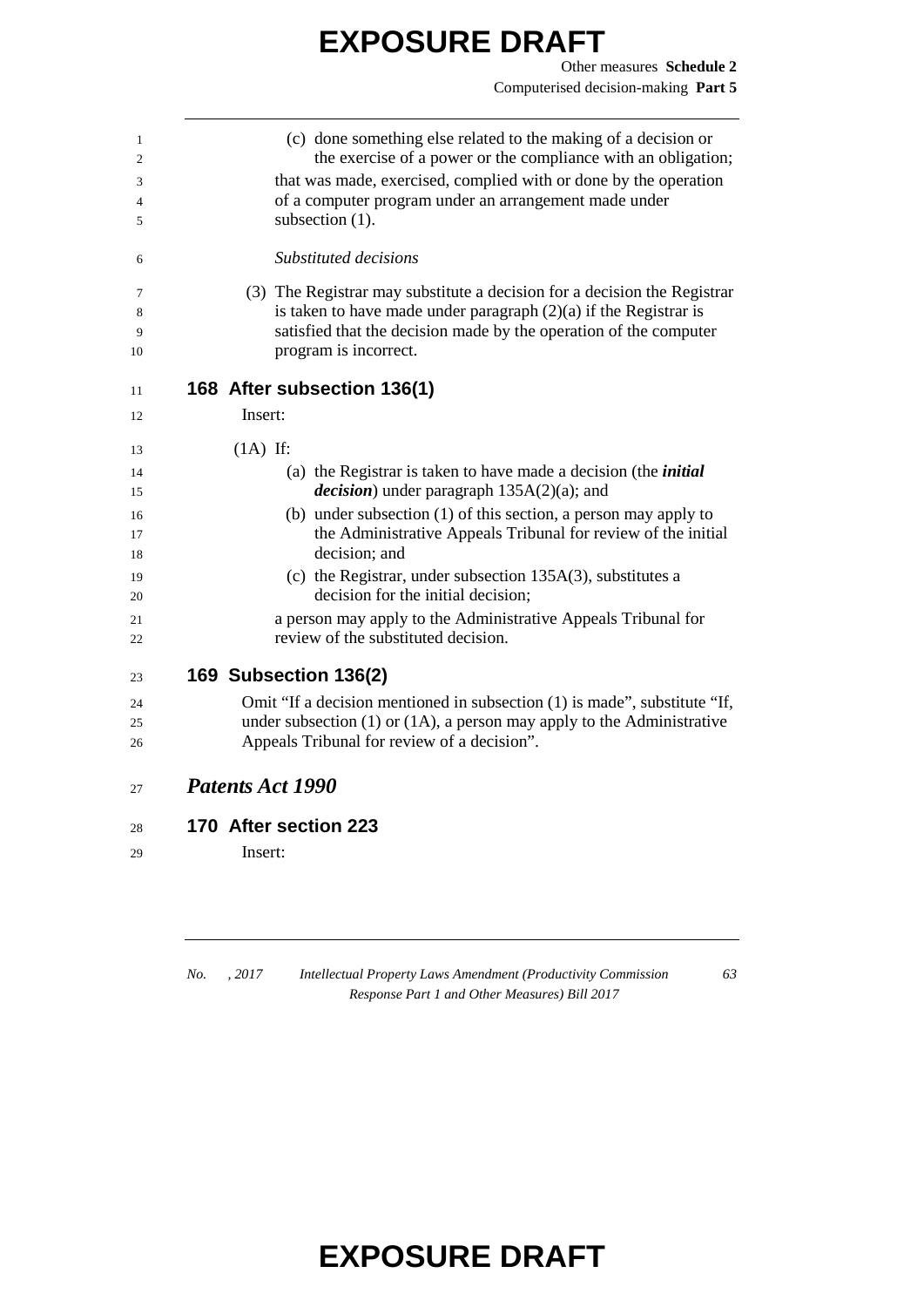**Schedule 2** Other measures

Part 5 Computerised decision-making

| $\mathbf{1}$ | 223A Computerised decision-making                                                                                                 |  |
|--------------|-----------------------------------------------------------------------------------------------------------------------------------|--|
| 2            | (1) The Commissioner may arrange for the use, under the                                                                           |  |
| 3            | Commissioner's control, of computer programs for any purposes                                                                     |  |
| 4            | for which the Commissioner may, or must, under this Act:<br>(a) make a decision; or                                               |  |
| 5<br>6       | (b) exercise any power or comply with any obligation; or                                                                          |  |
| 7            | (c) do anything else related to making a decision to which                                                                        |  |
| 8            | paragraph (a) applies or related to exercising a power, or                                                                        |  |
| 9            | complying with an obligation, to which paragraph (b)                                                                              |  |
| 10           | applies.                                                                                                                          |  |
| 11           | A reference to this Act includes the regulations (see Schedule 1).<br>Note:                                                       |  |
| 12           | (2) For the purposes of this Act, the Commissioner is taken to have:                                                              |  |
| 13           | (a) made a decision; or                                                                                                           |  |
| 14           | (b) exercised a power or complied with an obligation; or                                                                          |  |
| 15           | (c) done something else related to the making of a decision or                                                                    |  |
| 16           | the exercise of a power or the compliance with an obligation;<br>that was made, exercised, complied with or done by the operation |  |
| 17<br>18     | of a computer program under an arrangement made under                                                                             |  |
| 19           | subsection (1).                                                                                                                   |  |
| 20           | Substituted decisions                                                                                                             |  |
| 21           | (3) The Commissioner may substitute a decision for a decision the                                                                 |  |
| 22           | Commissioner is taken to have made under paragraph $(2)(a)$ if the                                                                |  |
| 23<br>24     | Commissioner is satisfied that the decision made by the operation<br>of the computer program is incorrect.                        |  |
|              |                                                                                                                                   |  |
| 25           | 171 After subsection 224(1)                                                                                                       |  |
| 26           | Insert:                                                                                                                           |  |
| 27           | $(1A)$ If:                                                                                                                        |  |
| 28           | (a) the Commissioner is taken to have made a decision (the                                                                        |  |
| 29           | <i>initial decision</i> ) under paragraph $223A(2)(a)$ ; and                                                                      |  |
| 30<br>31     | (b) under subsection (1) of this section, application may be made<br>to the Administrative Appeals Tribunal for review of the     |  |
| 32           | initial decision; and                                                                                                             |  |
|              |                                                                                                                                   |  |

 *Intellectual Property Laws Amendment (Productivity Commission Response Part 1 and Other Measures) Bill 2017 No. , 2017*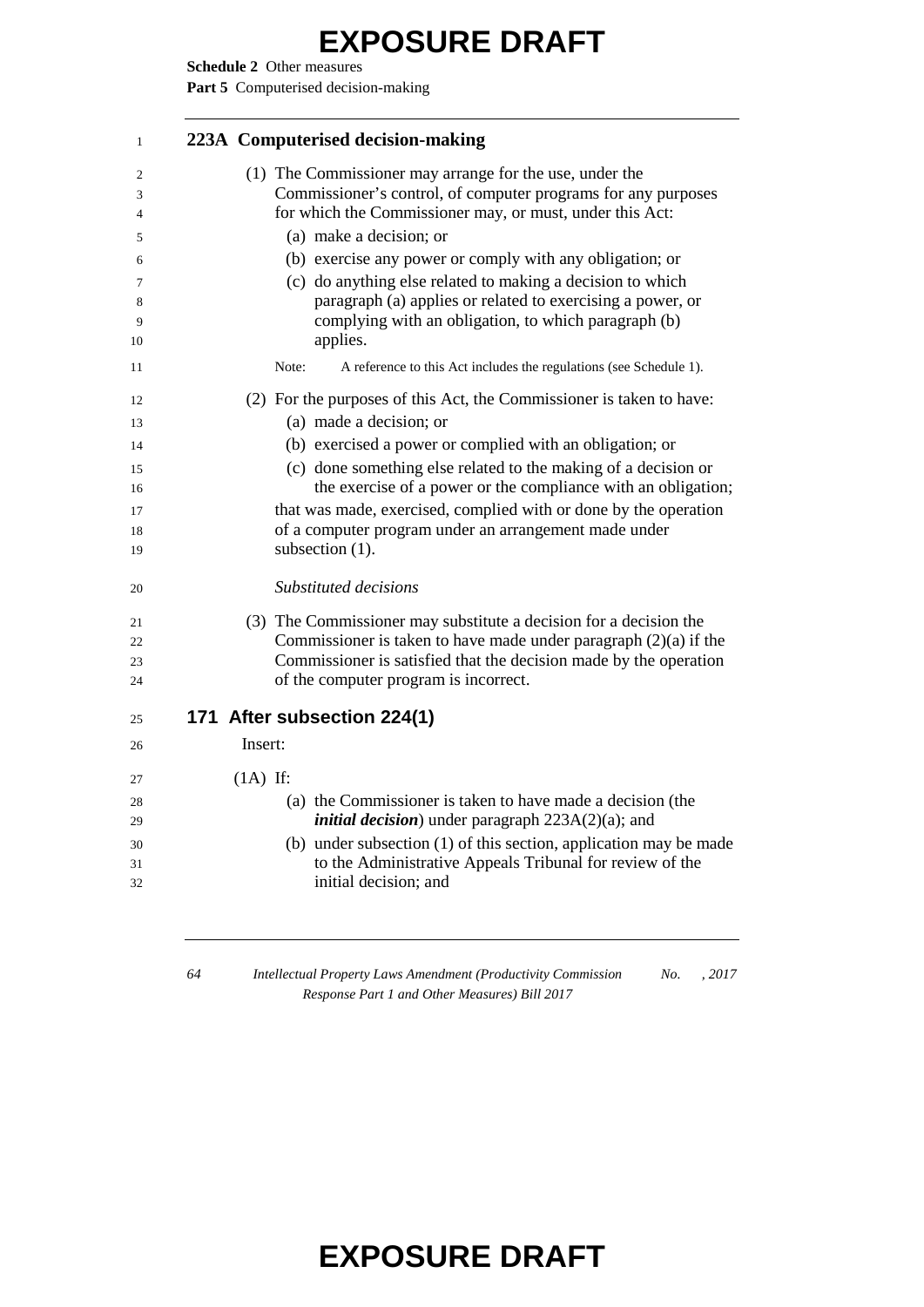(c) the Commissioner, under subsection 223A(3), substitutes a

| $\mathfrak{2}$ | decision for the initial decision;                                                                                            |
|----------------|-------------------------------------------------------------------------------------------------------------------------------|
| 3<br>4         | application may be made to the Administrative Appeals Tribunal<br>for review of the substituted decision.                     |
| 5              | 172 Subsection 224(2)                                                                                                         |
|                |                                                                                                                               |
| 6<br>7         | Omit "Where a person who makes a decision mentioned in<br>subsection (1) gives the person or persons affected by the decision |
| 8              | written notice of the making of the decision", substitute "If, under                                                          |
| 9              | subsection $(1)$ or $(1A)$ , application may be made to the Administrative                                                    |
| 10             | Appeals Tribunal for review of a decision and a written notice of the                                                         |
| 11             | decision is given to a person whose interests are affected by the                                                             |
| 12             | decision".                                                                                                                    |
| 13             | <b>Plant Breeder's Rights Act 1994</b>                                                                                        |
| 14             | 173 After section 76A                                                                                                         |
| 15             | Insert:                                                                                                                       |
| 16             | <b>76B</b> Computerised decision-making                                                                                       |
| 17             | (1) The Registrar may arrange for the use, under the Registrar's                                                              |
| 18             | control, of computer programs for any purposes for which the                                                                  |
| 19             | Registrar may, or must, under this Act or the regulations:                                                                    |
| 20             | (a) make a decision; or                                                                                                       |
| 21             | (b) exercise any power or comply with any obligation; or                                                                      |
| 22             | (c) do anything else related to making a decision to which                                                                    |
| 23             | paragraph (a) applies or related to exercising a power, or                                                                    |
| 24             | complying with an obligation, to which paragraph (b)                                                                          |
| 25             | applies.                                                                                                                      |
| 26             | (2) For the purposes of this Act and the regulations, the Registrar is                                                        |
| 27             | taken to have:                                                                                                                |
| 28             | (a) made a decision; or                                                                                                       |
| 29             | (b) exercised a power or complied with an obligation; or                                                                      |
| 30             | (c) done something else related to the making of a decision or                                                                |
| 31             | the exercise of a power or the compliance with an obligation;                                                                 |
|                |                                                                                                                               |

*No. , 2017 Intellectual Property Laws Amendment (Productivity Commission Response Part 1 and Other Measures) Bill 2017*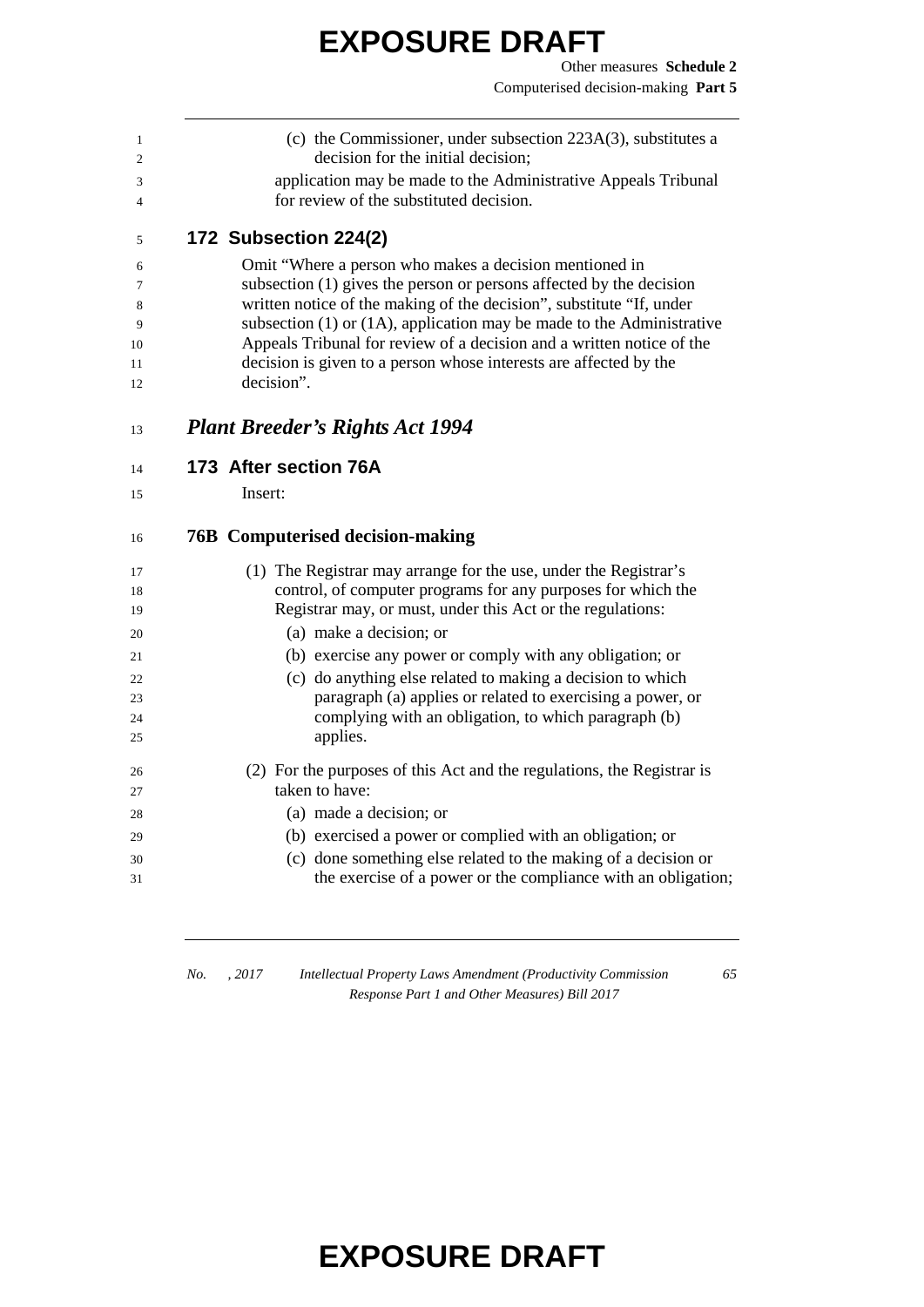**Schedule 2** Other measures

Part 5 Computerised decision-making

| 1<br>2<br>3      | that was made, exercised, complied with or done by the operation<br>of a computer program under an arrangement made under<br>subsection (1).                                                                                                 |
|------------------|----------------------------------------------------------------------------------------------------------------------------------------------------------------------------------------------------------------------------------------------|
| 4                | <i>Substituted decisions</i>                                                                                                                                                                                                                 |
| 5<br>6<br>7<br>8 | (3) The Registrar may substitute a decision for a decision the Registrar<br>is taken to have made under paragraph $(2)(a)$ if the Registrar is<br>satisfied that the decision made by the operation of the computer<br>program is incorrect. |
| 9<br>10          | Note:<br>A substituted decision under subsection (4) may be reviewable by the<br>AAT under section 77.                                                                                                                                       |
| 11               | 174 After subsection 77(1)                                                                                                                                                                                                                   |
| 12               | Insert:                                                                                                                                                                                                                                      |
| 13               | $(1A)$ If:                                                                                                                                                                                                                                   |
| 14<br>15         | (a) the Registrar is taken to have made a decision (the <i>initial</i><br><i>decision</i> ) under paragraph $76B(2)(a)$ ; and                                                                                                                |
| 16<br>17         | (b) under subsection (1) of this section, applications may be<br>made to the AAT for review of the initial decision; and                                                                                                                     |
| 18<br>19         | (c) the Registrar, under subsection $76B(3)$ , substitutes a decision<br>for the initial decision;                                                                                                                                           |
| 20<br>21         | applications may be made to the AAT for review of the substituted<br>decision.                                                                                                                                                               |
| 22               | 175 Subsection 77(2)                                                                                                                                                                                                                         |
| 23               | Omit "for a review of a decision referred to in subsection (1)",                                                                                                                                                                             |
| 24               | substitute "under subsection $(1)$ or $(1A)$ of this section for a review of a                                                                                                                                                               |
| 25               | decision".                                                                                                                                                                                                                                   |
| 26               | 176 Paragraph 77(3)(a)                                                                                                                                                                                                                       |
| 27               | After "subsection (1)", insert "or (1A)".                                                                                                                                                                                                    |
| 28               | <b>Trade Marks Act 1995</b>                                                                                                                                                                                                                  |
| 29               | 177 After Division 2 of Part 21                                                                                                                                                                                                              |
| 30               | Insert:                                                                                                                                                                                                                                      |
|                  |                                                                                                                                                                                                                                              |

 *Intellectual Property Laws Amendment (Productivity Commission Response Part 1 and Other Measures) Bill 2017 No. , 2017*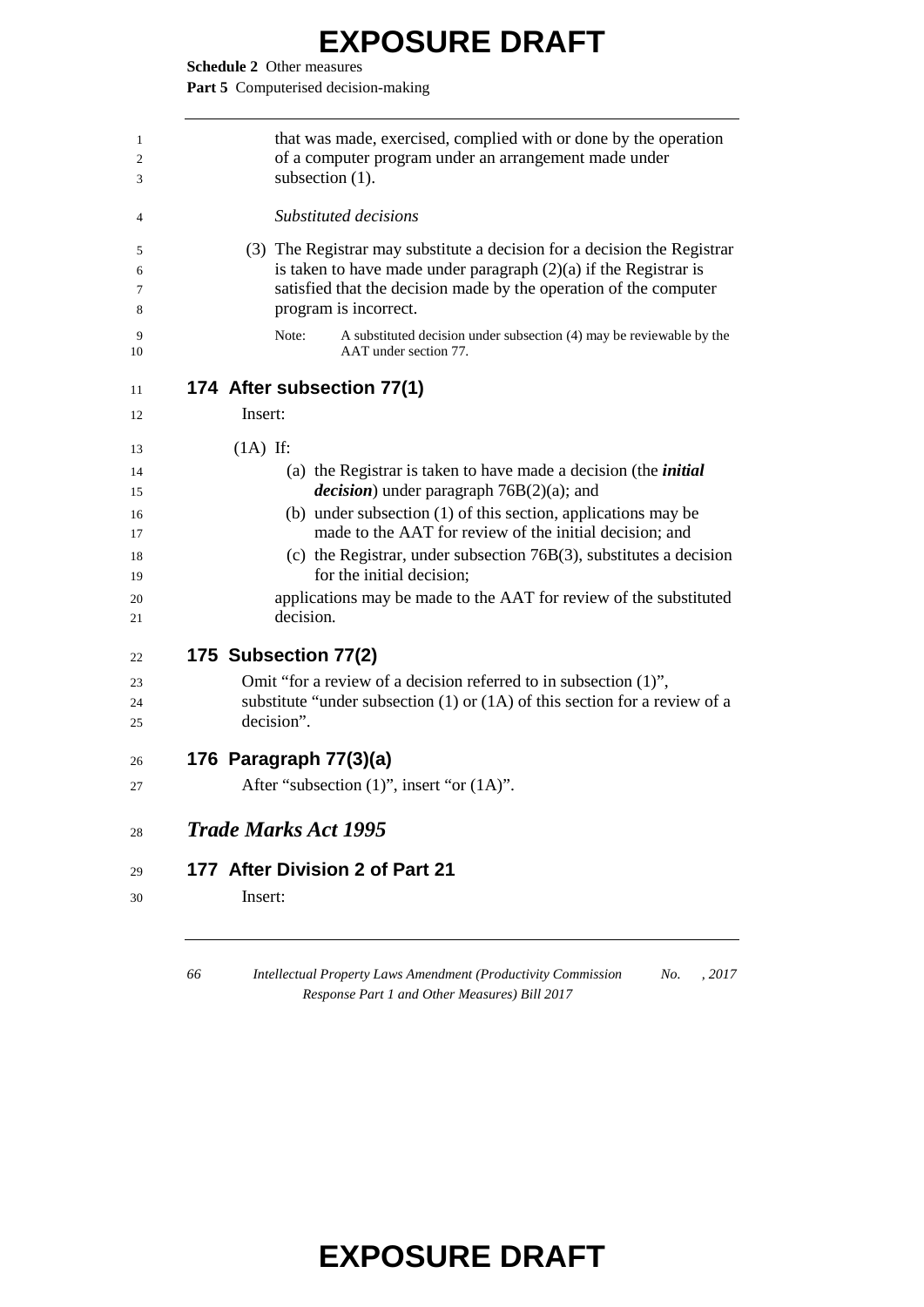#### **Division 2A—Computerised decision-making**

#### **222A Computerised decision-making**

| 3<br>$\overline{4}$ | (1) The Registrar may arrange for the use, under the Registrar's<br>control, of computer programs for any purposes for which the |
|---------------------|----------------------------------------------------------------------------------------------------------------------------------|
| 5                   | Registrar may, or must, under this Act:                                                                                          |
| 6                   | (a) make a decision; or                                                                                                          |
| 7                   | (b) exercise any power or comply with any obligation; or                                                                         |
| 8                   | (c) do anything else related to making a decision to which                                                                       |
| 9                   | paragraph (a) applies or related to exercising a power, or                                                                       |
| 10                  | complying with an obligation, to which paragraph (b)                                                                             |
| 11                  | applies.                                                                                                                         |
| 12                  | Note:<br>A reference to this Act includes the regulations (see section 6).                                                       |
| 13                  | (2) For the purposes of this Act, the Registrar is taken to have:                                                                |
| 14                  | (a) made a decision; or                                                                                                          |
| 15                  | (b) exercised a power or complied with an obligation; or                                                                         |
| 16                  | (c) done something else related to the making of a decision or                                                                   |
| 17                  | the exercise of a power or the compliance with an obligation;                                                                    |
| 18                  | that was made, exercised, complied with or done by the operation                                                                 |
| 19                  | of a computer program under an arrangement made under                                                                            |
| 20                  | subsection (1).                                                                                                                  |
| 21                  | Substituted decisions                                                                                                            |
| 22                  | (3) The Registrar may substitute a decision for a decision the Registrar                                                         |
| 23                  | is taken to have made under paragraph $(2)(a)$ if the Registrar is                                                               |
| 24                  | satisfied that the decision made by the operation of the computer                                                                |
| 25                  | program is incorrect.                                                                                                            |
| 26                  | Review                                                                                                                           |
| 27                  | $(4)$ If:                                                                                                                        |
| 28                  | (a) the Registrar is taken to have made a decision (the <i>initial</i>                                                           |
| 29                  | <i>decision</i> ) under paragraph $(2)(a)$ ; and                                                                                 |
| 30                  | (b) under another provision of this Act, an application may be                                                                   |
| 31                  | made to the Administrative Appeals Tribunal for review of                                                                        |
| 32                  | the initial decision; and                                                                                                        |
|                     |                                                                                                                                  |

*No. , 2017 Intellectual Property Laws Amendment (Productivity Commission Response Part 1 and Other Measures) Bill 2017*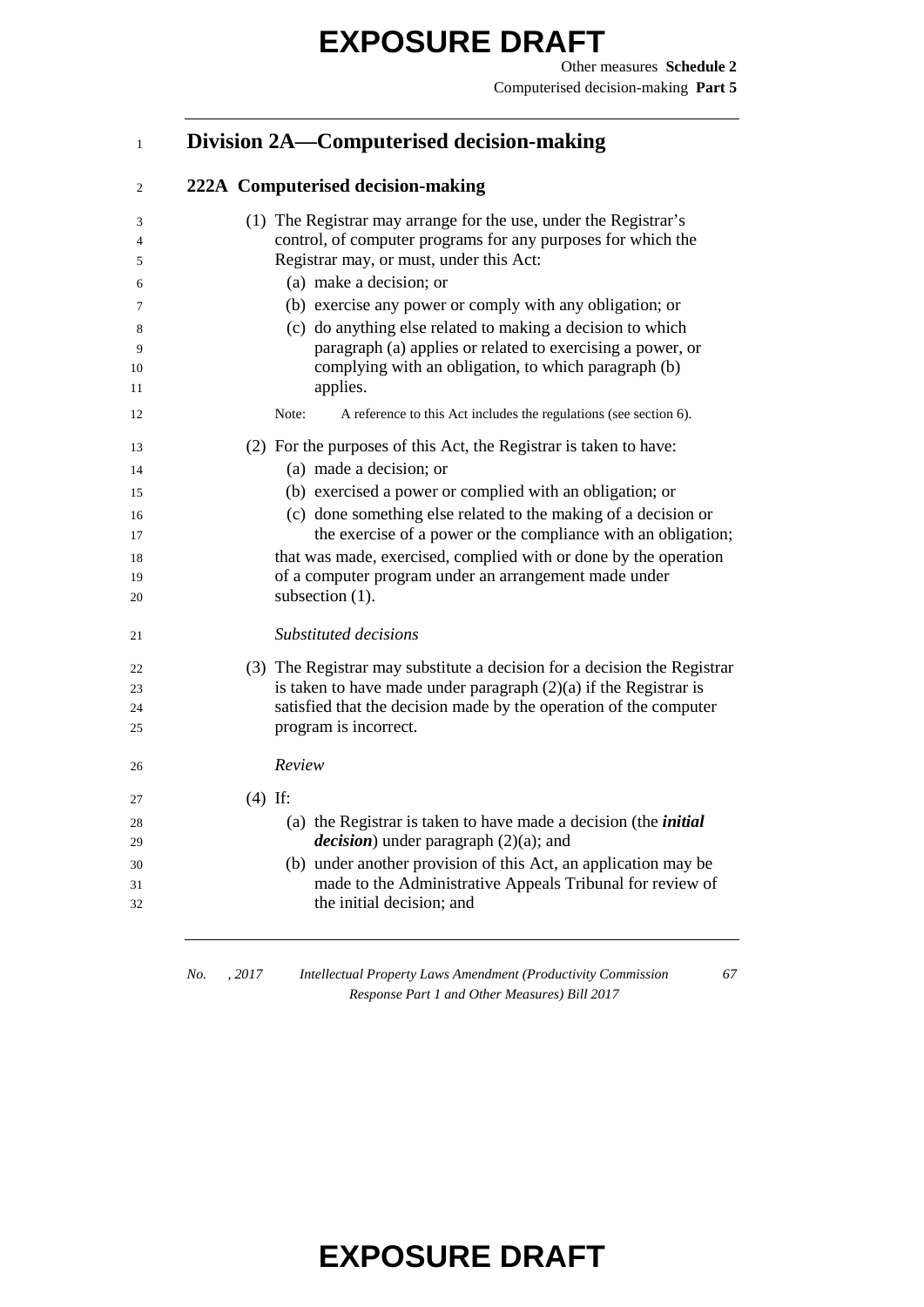**Schedule 2** Other measures

Part 5 Computerised decision-making

| $\overline{1}$ | (c) the Registrar, under subsection $(3)$ , substitutes a decision for |
|----------------|------------------------------------------------------------------------|
| $\overline{2}$ | the initial decision;                                                  |
| $\mathcal{R}$  | an application may be made to the Administrative Appeals               |
| -4             | Tribunal for review of the substituted decision.                       |
|                |                                                                        |

*68 Intellectual Property Laws Amendment (Productivity Commission Response Part 1 and Other Measures) Bill 2017 No. , 2017*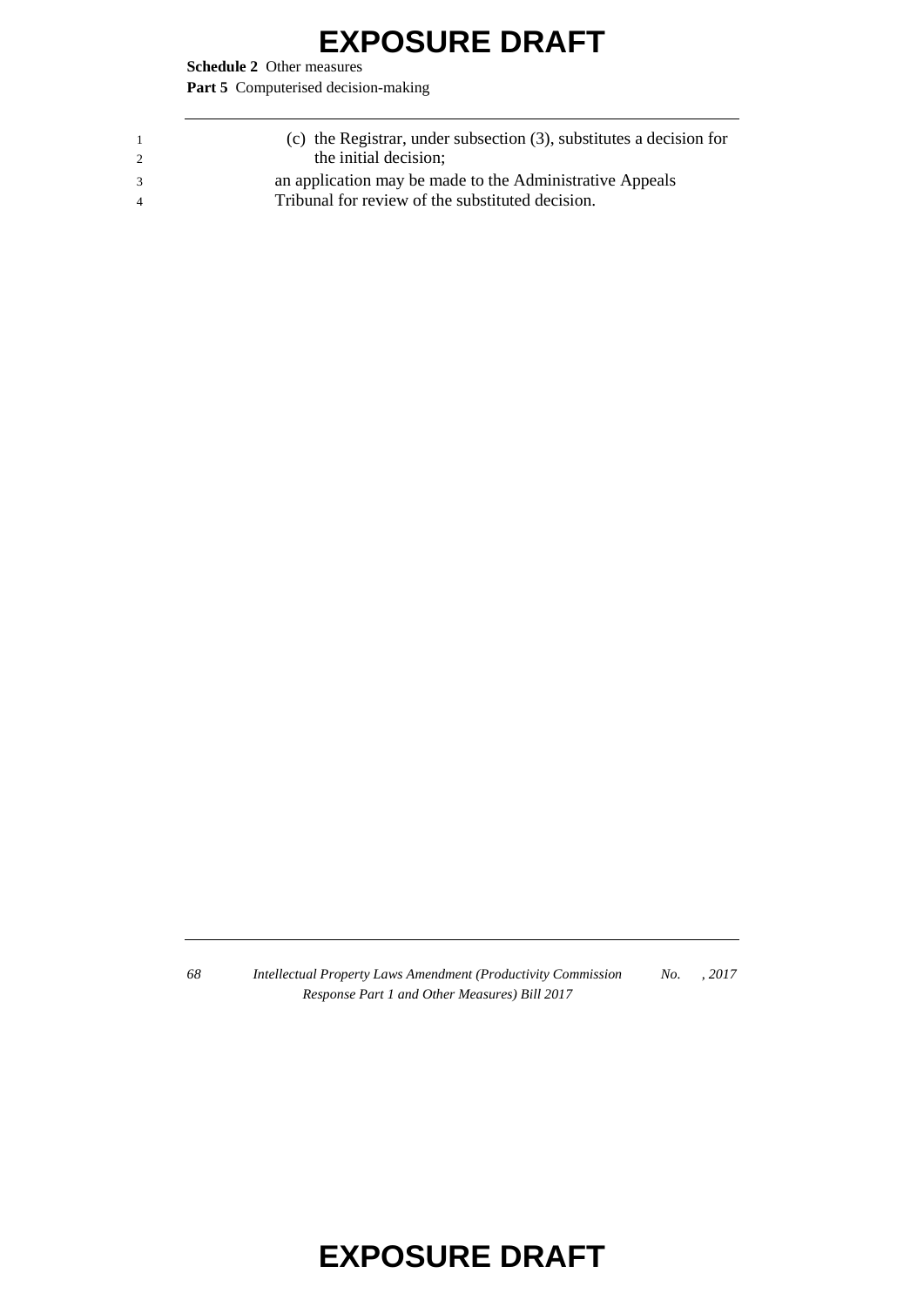|         |                     | Part 6-Addresses and service of documents                                                                                                                                       |
|---------|---------------------|---------------------------------------------------------------------------------------------------------------------------------------------------------------------------------|
|         |                     | <b>Plant Breeder's Rights Act 1994</b>                                                                                                                                          |
|         | 178 Subsection 3(4) |                                                                                                                                                                                 |
|         |                     | Repeal the subsection, substitute:                                                                                                                                              |
|         |                     | (4) Subsection (2) of this section does not apply to a reference to an<br><i>address</i> in subsection 26(2).                                                                   |
|         |                     | 179 At the end of subsection 19(5A)                                                                                                                                             |
| Add:    |                     |                                                                                                                                                                                 |
|         | Note:               | After the time specified in regulations made for the purposes of<br>subsection $3(2)$ , the address may be an electronic address: see<br>subsections $3(2)$ , (5) and (6).      |
|         |                     | 180 Subsection 21(5) (before the note)                                                                                                                                          |
| Insert: |                     |                                                                                                                                                                                 |
|         | Note $1$ :          | After the time specified in regulations made for the purposes of<br>subsection $3(2)$ , the address may be an electronic address: see<br>subsections $3(2)$ , $(5)$ and $(6)$ . |
|         |                     | 181 Subsection 21(5) (note)                                                                                                                                                     |
|         |                     | Omit "Note", substitute "Note 2".                                                                                                                                               |
|         |                     | 182 After subsection 26(1)                                                                                                                                                      |
| Insert: |                     |                                                                                                                                                                                 |
|         |                     | $(1A)$ Without limiting subsection $(1)$ , the approved form must require                                                                                                       |
|         |                     | the inclusion of an address in Australia or New Zealand for service,                                                                                                            |
|         | approved form.      | being an address that is in accordance with the requirements of the                                                                                                             |
|         | Note:               | After the time specified in regulations made for the purposes of                                                                                                                |
|         |                     | subsection $3(2)$ , the address may be an electronic address: see<br>subsections $3(2)$ , $(5)$ and $(6)$ .                                                                     |
|         |                     |                                                                                                                                                                                 |

*No. , 2017 Intellectual Property Laws Amendment (Productivity Commission Response Part 1 and Other Measures) Bill 2017*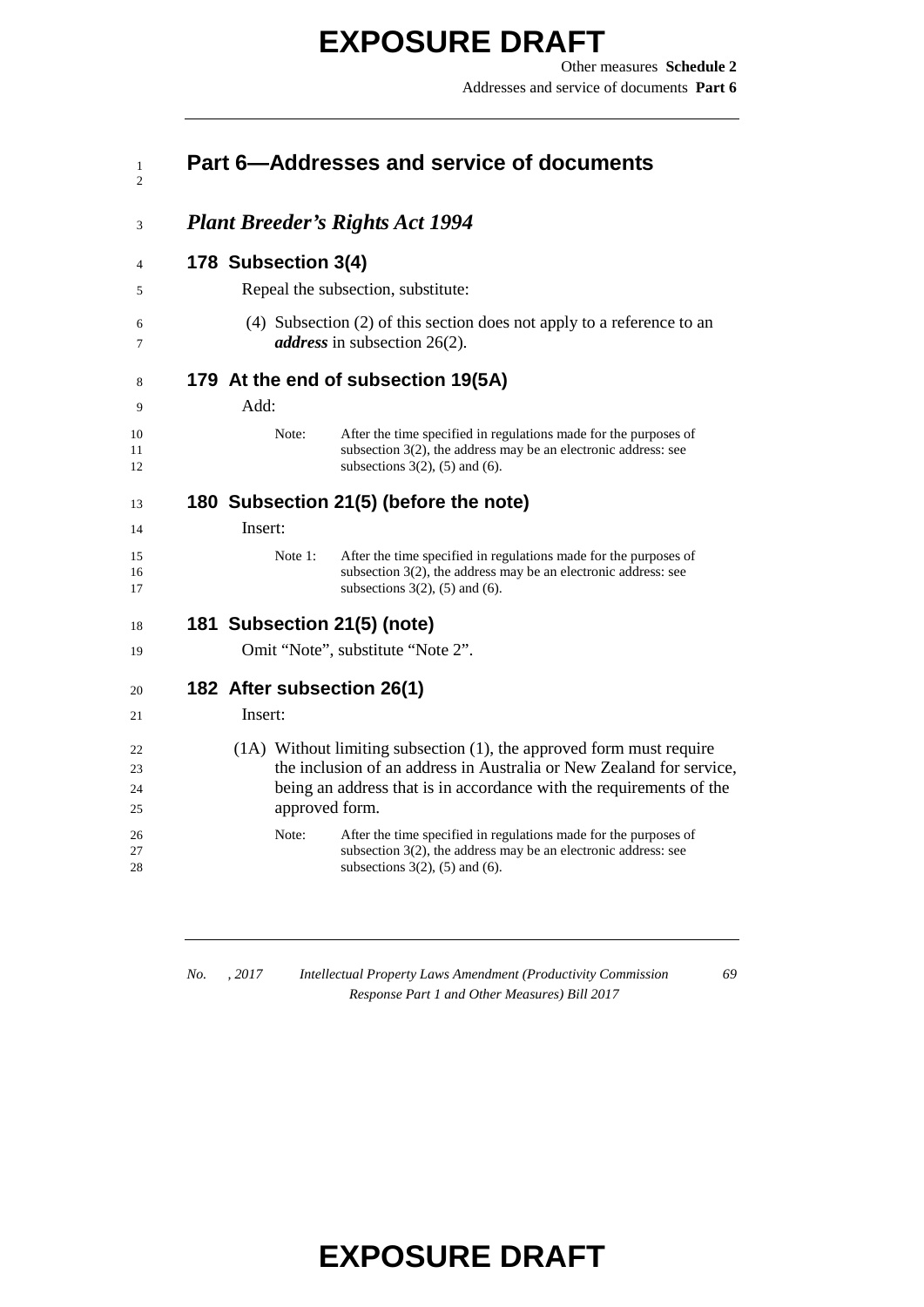**Schedule 2** Other measures

Part 6 Addresses and service of documents

| 183 Subsection 26(3)             |                                                                                                                                                                                 |  |
|----------------------------------|---------------------------------------------------------------------------------------------------------------------------------------------------------------------------------|--|
| Repeal the subsection.           |                                                                                                                                                                                 |  |
| 184 Subsection 31(3)             |                                                                                                                                                                                 |  |
|                                  | Omit "notices", substitute "documents".                                                                                                                                         |  |
|                                  | 185 At the end of subsection 31(3)                                                                                                                                              |  |
| Add:                             |                                                                                                                                                                                 |  |
| Note:                            | After the time specified in regulations made for the purposes of<br>subsection $3(2)$ , the address may be an electronic address: see<br>subsections $3(2)$ , $(5)$ and $(6)$ . |  |
| 186 Subsection 31(4)             |                                                                                                                                                                                 |  |
|                                  | Omit "notices", substitute "documents".                                                                                                                                         |  |
|                                  | 187 At the end of section 73                                                                                                                                                    |  |
| Add:                             |                                                                                                                                                                                 |  |
| Note:                            | After the time specified in regulations made for the purposes of<br>subsection $3(2)$ , the address may be an electronic address: see<br>subsections $3(2)$ , $(5)$ and $(6)$ . |  |
| <b>188 Application provision</b> |                                                                                                                                                                                 |  |
|                                  | The amendments of section 26 of the <i>Plant Breeder's Rights Act 1994</i>                                                                                                      |  |
|                                  | mode by this Dert ennly in relation to enplications for DDD in a plant                                                                                                          |  |

 made by this Part apply in relation to applications for PBR in a plant variety made on or after the commencement of this item.

 *Intellectual Property Laws Amendment (Productivity Commission Response Part 1 and Other Measures) Bill 2017 No. , 2017*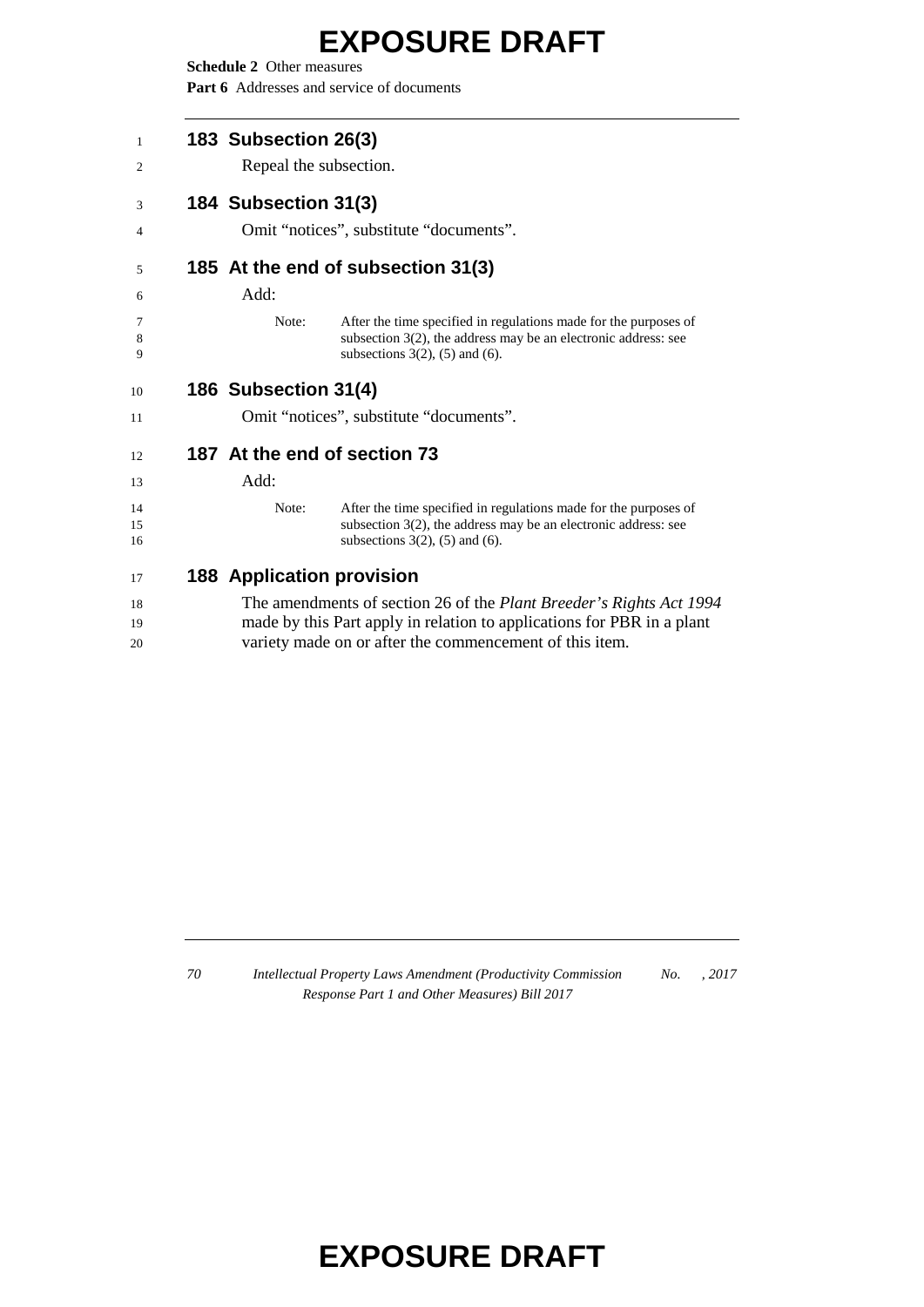#### **Part 7—Requirements for patent documents**

#### *Patents Act 1990*

| 3  | 189 Subsections 29(3) and (4)                                             |
|----|---------------------------------------------------------------------------|
| 4  | Repeal the subsections, substitute:                                       |
| 5  | (3) A patent request in relation to a provisional application must:       |
| 6  | (a) be in the approved form; and                                          |
| 7  | (b) be in English; and                                                    |
| 8  | (c) be accompanied by a provisional specification.                        |
| 9  | (4) The provisional specification referred to in paragraph $(3)(c)$ must: |
| 10 | (a) be in the approved form; and                                          |
| 11 | (b) be in English.                                                        |
| 12 | (4A) A patent request in relation to a complete application must:         |
| 13 | (a) be in the approved form; and                                          |
| 14 | (b) be in English; and                                                    |
| 15 | (c) be accompanied by a complete specification; and                       |
| 16 | (d) comply with the formalities requirements determined in an             |
| 17 | instrument under section 229.                                             |
| 18 | (4B) The complete specification referred to in paragraph $(4A)(c)$ must:  |
| 19 | (a) be in the approved form; and                                          |
| 20 | (b) be in English; and                                                    |
| 21 | (c) comply with the formalities requirements determined in an             |
| 22 | instrument under section 229.                                             |
| 23 | 190 Subsection 29A(2)                                                     |
| 24 | After "drawings", insert ", graphics, photographs".                       |
| 25 | 191 Subsection 40(3A)                                                     |
| 26 | Omit "or drawings", substitute ", drawings, graphics or photographs".     |
|    |                                                                           |

*No. , 2017 Intellectual Property Laws Amendment (Productivity Commission Response Part 1 and Other Measures) Bill 2017*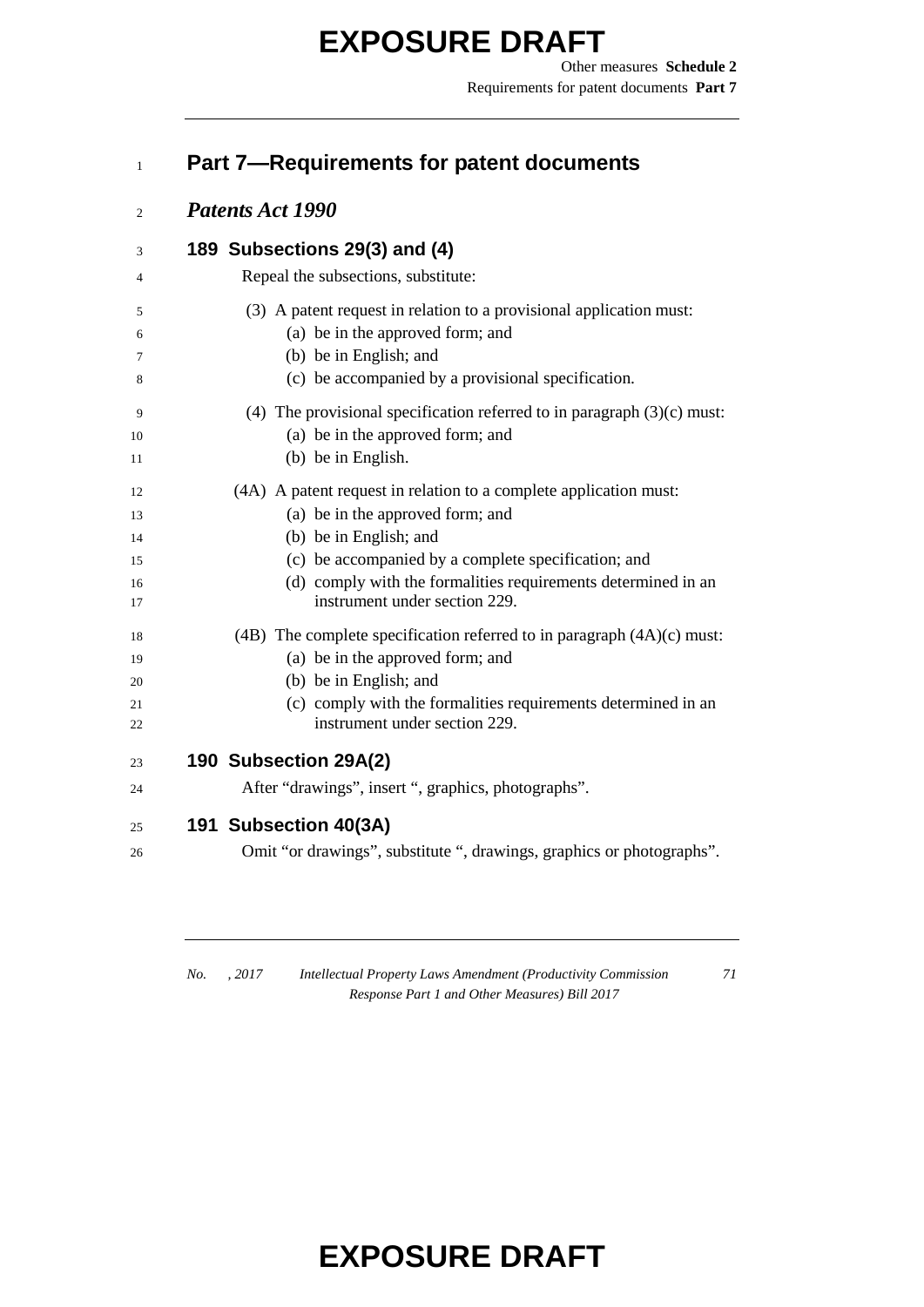**Schedule 2** Other measures

Part 7 Requirements for patent documents

| 192 Paragraph 151(4)(f)<br>Omit "and drawings", substitute ", drawings, graphics and<br>photographs".                                                                                                                                                                                                                                                                                                                                                                                                                              |
|------------------------------------------------------------------------------------------------------------------------------------------------------------------------------------------------------------------------------------------------------------------------------------------------------------------------------------------------------------------------------------------------------------------------------------------------------------------------------------------------------------------------------------|
| 193 Paragraph 176(f)<br>Omit "and drawings", substitute ", drawings, graphics and<br>photographs".                                                                                                                                                                                                                                                                                                                                                                                                                                 |
| 194 Subparagraph 228(2)(ha)(i)<br>After "subsections 18(2) and (3)", insert "and 29(4A) and (4B)".                                                                                                                                                                                                                                                                                                                                                                                                                                 |
| 195 Subparagraph 228(2)(ha)(ii)<br>Omit "the application is in accordance with the requirements of the<br>regulations relating to the preparation of documents for filing",<br>substitute "those formalities requirements are met".                                                                                                                                                                                                                                                                                                |
| 196 Subparagraph 228(2)(i)(i)<br>Omit "the requirements of subsection 29A(5) have been met", substitute<br>"the applicant has complied with subsection 29A(5)".                                                                                                                                                                                                                                                                                                                                                                    |
| 197 Subparagraph 228(2)(i)(ii)<br>Omit "the PCT application is in accordance with those requirements",<br>substitute "those requirements are met".                                                                                                                                                                                                                                                                                                                                                                                 |
| 198 After paragraph 228(2)(i)<br>Insert:<br>(ia) making provision for and in relation to:<br>(i) empowering the Commissioner, in relation to a<br>provisional patent application, to direct the applicant to<br>do such things as are necessary to ensure that the<br>provisional specification complies with the<br>requirements of subsection 29(4); and<br>(ii) the provisional specification being taken not to have<br>been filed if such a direction is not complied with within<br>a time specified in the regulations; and |
| 199 Paragraph 228(2)(j)<br>After "ensure that the", insert "patent request or".                                                                                                                                                                                                                                                                                                                                                                                                                                                    |

 *Intellectual Property Laws Amendment (Productivity Commission Response Part 1 and Other Measures) Bill 2017 No. , 2017*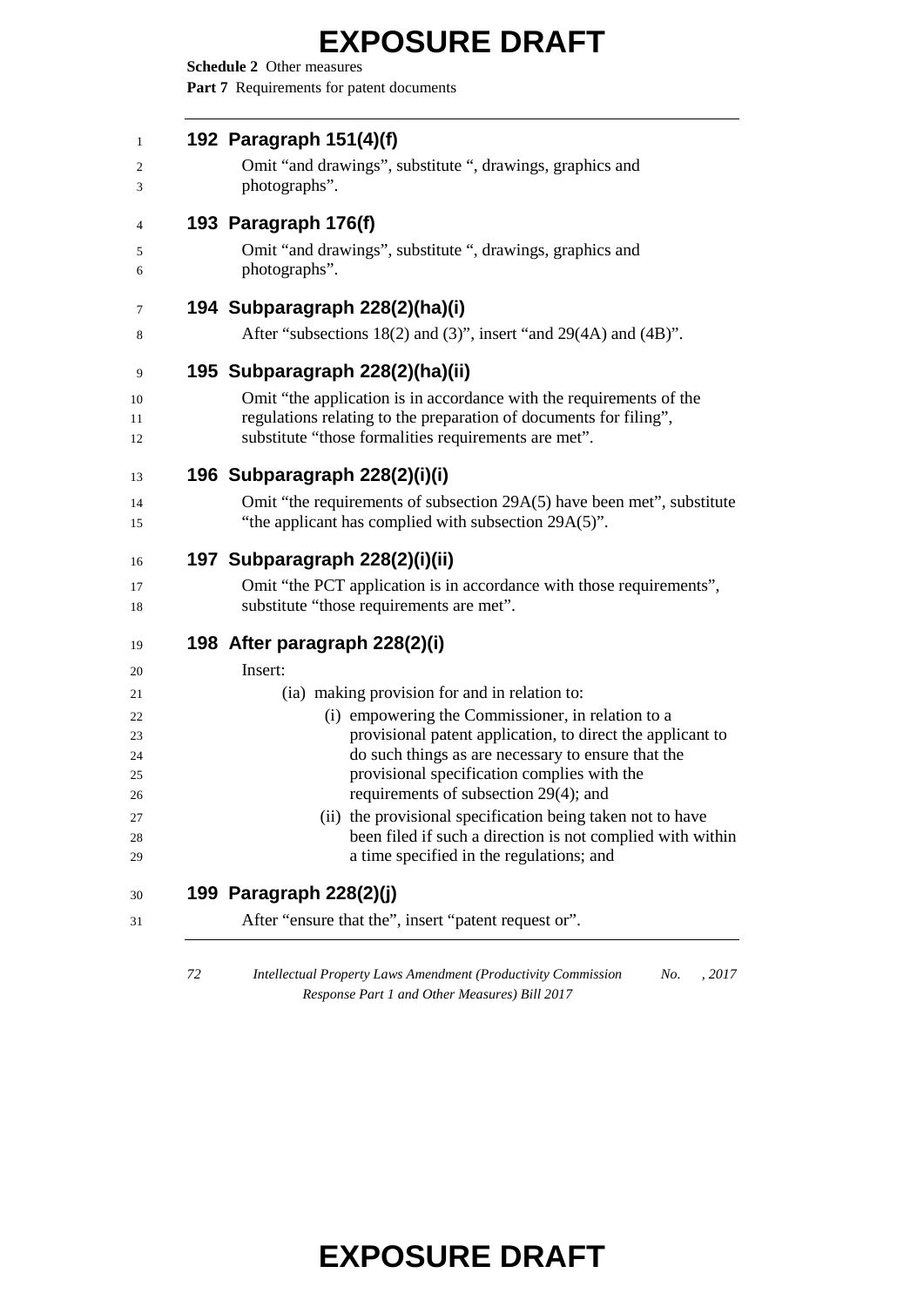| 1              |     | 200 Paragraph 228(2)(j)                                                                                                                                                                               |
|----------------|-----|-------------------------------------------------------------------------------------------------------------------------------------------------------------------------------------------------------|
| 2              |     | Omit "the requirements of the regulations relating to the preparation of                                                                                                                              |
| 3              |     | documents for filing", substitute "the requirements of                                                                                                                                                |
| 4              |     | subsection 29(4A) or $(4B)$ ".                                                                                                                                                                        |
| 5              |     | 201 At the end of Chapter 22                                                                                                                                                                          |
| 6              |     | Add:                                                                                                                                                                                                  |
| 7<br>8         |     | 229 Instrument determining formalities requirements for patent<br>documents                                                                                                                           |
| 9<br>10<br>11  |     | (1) The Commissioner may, by written instrument, determine<br>formalities requirements for the purposes of the following:<br>(a) paragraphs $29(4A)(d)$ and $(4B)(c)$ ;                               |
| 12<br>13       |     | (b) a provision of the regulations, if that provision refers to this<br>section.                                                                                                                      |
| 14<br>15       |     | (2) The Commissioner must publish a notice in the Official Journal<br>setting out the determination.                                                                                                  |
| 16<br>17       |     | $(3)$ A determination under subsection $(1)$ is not a legislative<br>instrument.                                                                                                                      |
| 18             |     | 202 Schedule 1 (definition of specification)                                                                                                                                                          |
| 19<br>20       |     | Omit "and drawings", substitute ", drawings, graphics and<br>photographs".                                                                                                                            |
| 21             |     | 203 Application and transitional provisions                                                                                                                                                           |
| 22<br>23<br>24 | (1) | The amendments of section 29 of the Patents Act 1990 made by this<br>Part apply in relation to patent requests filed under subsection 29(1) of<br>that Act on or after the commencement of this item. |
| 25<br>26       | (2) | An instrument approving a form and in force for the purposes of<br>subsection 29(3) of the <i>Patents Act 1990</i> immediately before the                                                             |
| 27<br>28<br>29 |     | commencement of this item has effect on and after that commencement<br>as if it were an instrument approving that form and in force for the<br>purposes of paragraph $29(3)(a)$ of that Act.          |
| 30<br>31       | (3) | An instrument approving a form and in force for the purposes of<br>subsection 29(4) of the <i>Patents Act 1990</i> immediately before the                                                             |
|                |     |                                                                                                                                                                                                       |

*No. , 2017 Intellectual Property Laws Amendment (Productivity Commission Response Part 1 and Other Measures) Bill 2017*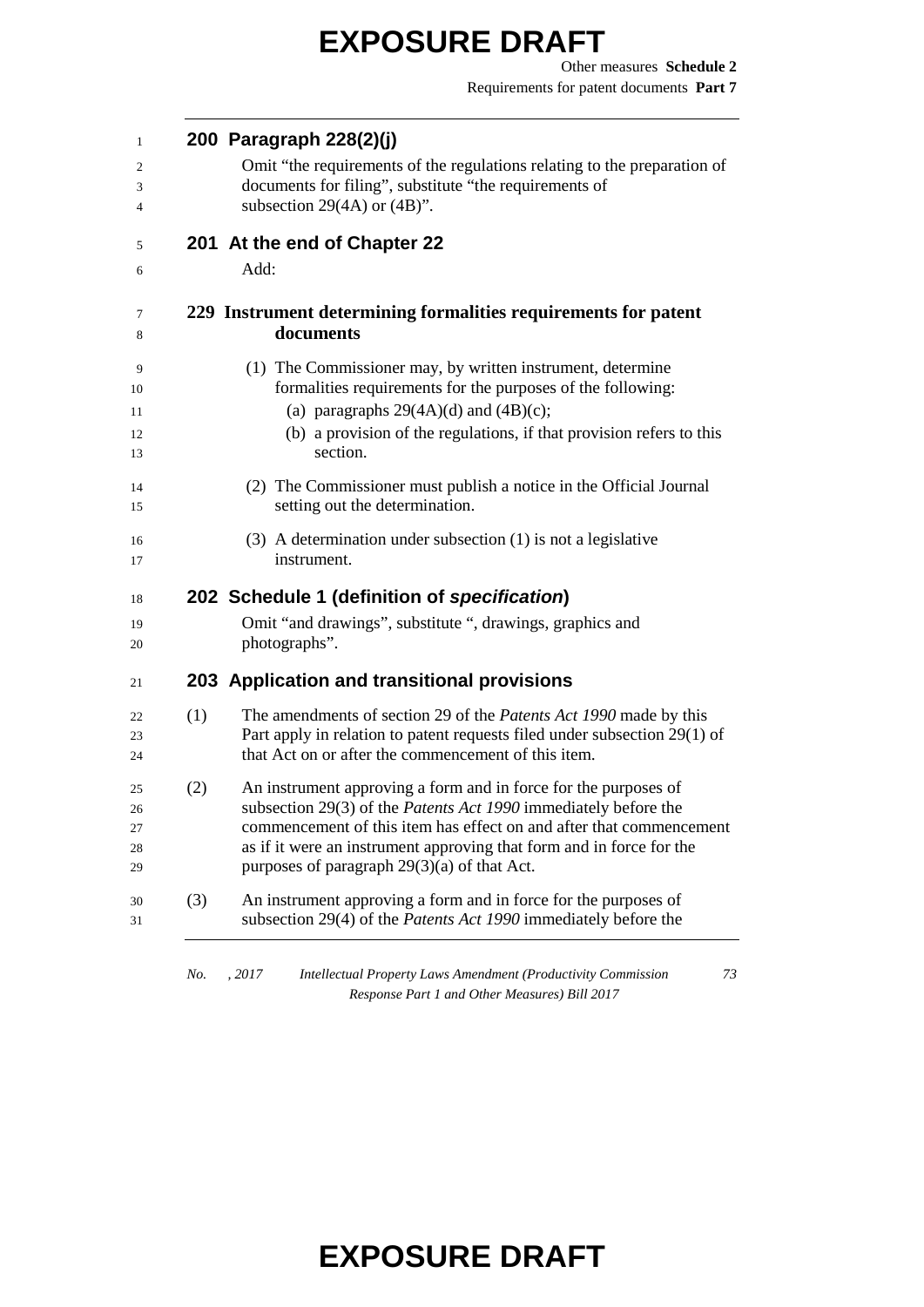**Schedule 2** Other measures

Part 7 Requirements for patent documents

| $\mathbf{1}$<br>$\overline{2}$<br>$\mathcal{R}$ |     | commencement of this item has effect on and after that commencement<br>as if it were an instrument approving that form and in force for the<br>purposes of paragraph $29(4A)(a)$ of that Act. |
|-------------------------------------------------|-----|-----------------------------------------------------------------------------------------------------------------------------------------------------------------------------------------------|
| $\overline{4}$                                  | (4) | An instrument approving a form and in force for the purposes of                                                                                                                               |
| $\overline{\phantom{1}}$                        |     | paragraph 3.2(1)(a) of the Patents Regulations 1991 immediately before                                                                                                                        |
| 6                                               |     | the commencement of this item has effect on and after that                                                                                                                                    |
|                                                 |     | commencement as if it were an instrument approving that form and in                                                                                                                           |
| 8                                               |     | force for the purposes of paragraph $29(4)(a)$ of the <i>Patents Act 1990</i> .                                                                                                               |
| $\mathbf{Q}$                                    | (5) | An instrument approving a form and in force for the purposes of                                                                                                                               |
| 10                                              |     | paragraph $3.2A(2)(a)$ of the <i>Patents Regulations 1991</i> immediately                                                                                                                     |
| 11                                              |     | before the commencement of this item has effect on and after that                                                                                                                             |
| 12                                              |     | commencement as if it were an instrument approving that form and in                                                                                                                           |
| 13                                              |     | force for the purposes of paragraph 29(4B)(a) of the Patents Act 1990.                                                                                                                        |
|                                                 |     |                                                                                                                                                                                               |

 *Intellectual Property Laws Amendment (Productivity Commission Response Part 1 and Other Measures) Bill 2017 No. , 2017*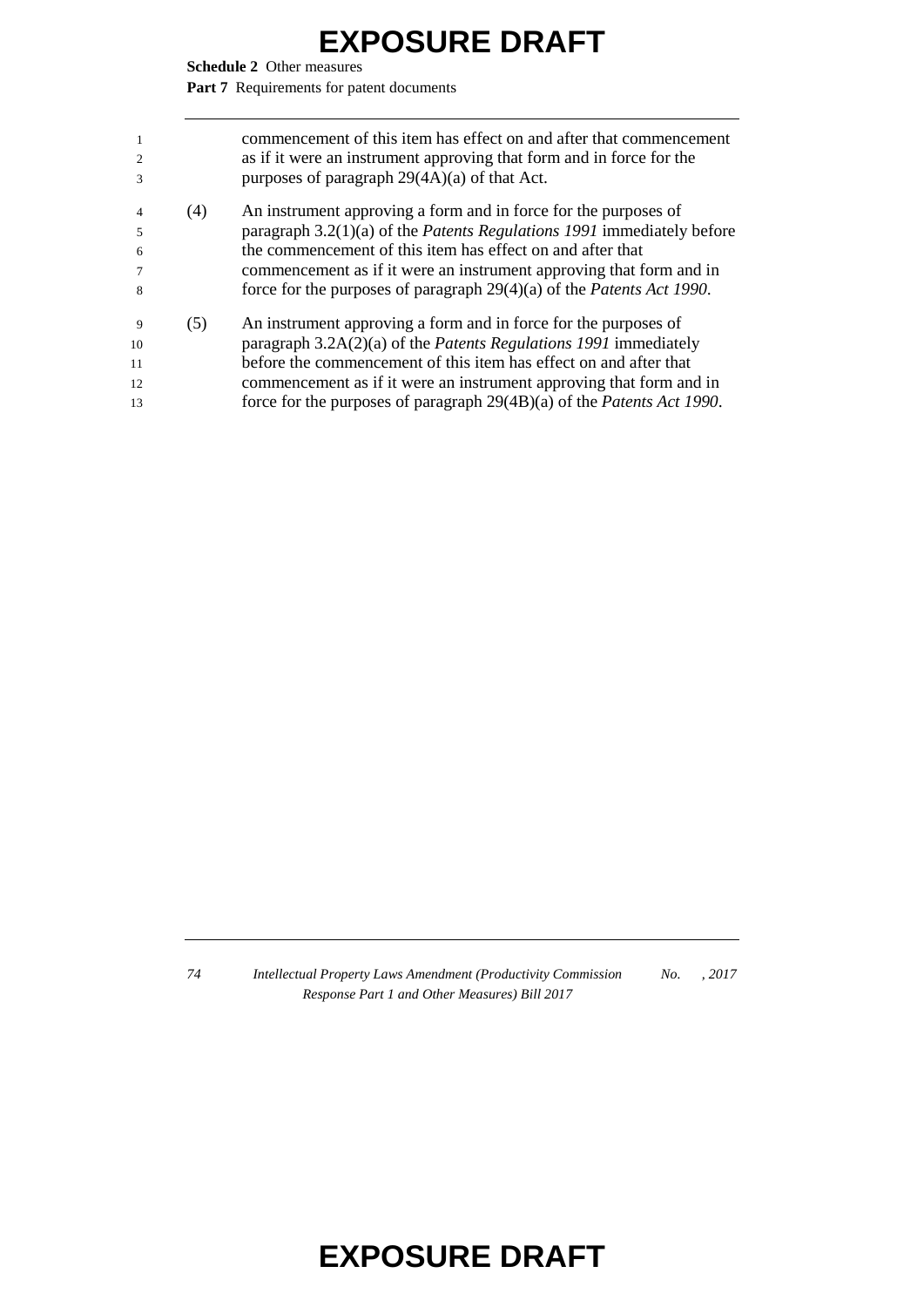Other measures **Schedule 2** Unjustified threats of infringement **Part 8**

#### **Part 8—Unjustified threats of infringement**

- **Division 1—Amendments**
- *Designs Act 2003*

#### **204 After subsection 77(1)**

Insert:

| (1A) The court may include an additional amount in an assessment of                    |
|----------------------------------------------------------------------------------------|
| damages sustained by the applicant as a result of the unjustified                      |
| threats, if the court considers it appropriate to do so having regard                  |
| to:                                                                                    |
| (a) the flagrancy of the threats; and                                                  |
| (b) the need to deter similar threats; and                                             |
| (c) the conduct of the respondent that occurred after the                              |
| respondent made the threats; and                                                       |
| (d) any benefit shown to have accrued to the respondent because<br>of the threats; and |
| (e) all other relevant matters.                                                        |
| 205 Division 3 of Part 3.4 (heading)<br>Repeal the heading, substitute:                |
| Division 3—Unjustified threats                                                         |
| 206 Section 64 (heading)                                                               |
| Repeal the heading, substitute:                                                        |
|                                                                                        |
| 64 Unjustified threats of legal proceedings                                            |
| 207 Paragraph 64(2)(a)                                                                 |

*Response Part 1 and Other Measures) Bill 2017*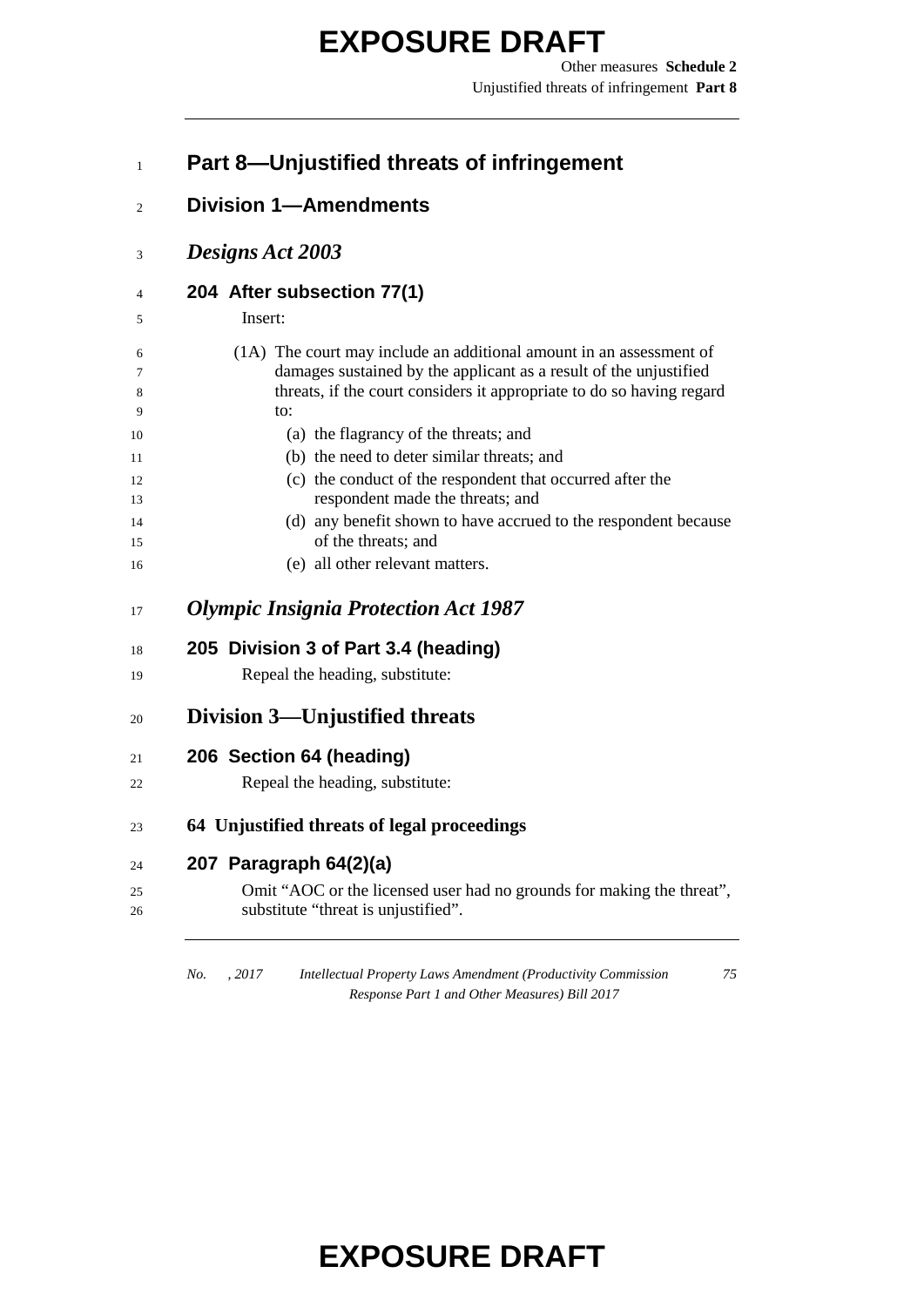**Schedule 2** Other measures **Part 8** Unjustified threats of infringement

| 208 Section 65 (heading)<br>Repeal the heading, substitute:                                                                                                                                                         |
|---------------------------------------------------------------------------------------------------------------------------------------------------------------------------------------------------------------------|
| <b>65 Counterclaim</b>                                                                                                                                                                                              |
| <b>Patents Act 1990</b>                                                                                                                                                                                             |
| 209 After subsection 128(1)                                                                                                                                                                                         |
| Insert:                                                                                                                                                                                                             |
| (1A) The court may include an additional amount in an assessment of<br>damages sustained by the applicant as a result of the unjustifiable<br>threats, if the court considers it appropriate to do so having regard |
| to:                                                                                                                                                                                                                 |
| (a) the flagrancy of the threats; and<br>(b) the need to deter similar threats; and                                                                                                                                 |
| (c) the conduct of the person who made the threats, being<br>conduct that occurred after the person made the threats; and                                                                                           |
| (d) any benefit shown to have accrued to the person who made<br>the threats because of the threats; and                                                                                                             |
| (e) all other relevant matters.                                                                                                                                                                                     |
| <b>Plant Breeder's Rights Act 1994</b>                                                                                                                                                                              |
| 210 Subsection 3(1)                                                                                                                                                                                                 |
| Insert:                                                                                                                                                                                                             |
| legal practitioner means a barrister or solicitor of the High Court<br>or of the Supreme Court of a State or Territory.                                                                                             |
| 211 At the end of Part 5                                                                                                                                                                                            |
| Add:                                                                                                                                                                                                                |
| 57A Application for relief from unjustified threats                                                                                                                                                                 |
| (1) If a person is threatened by another person (the <i>respondent</i> ) with                                                                                                                                       |

 *Intellectual Property Laws Amendment (Productivity Commission No. , 2017 Response Part 1 and Other Measures) Bill 2017*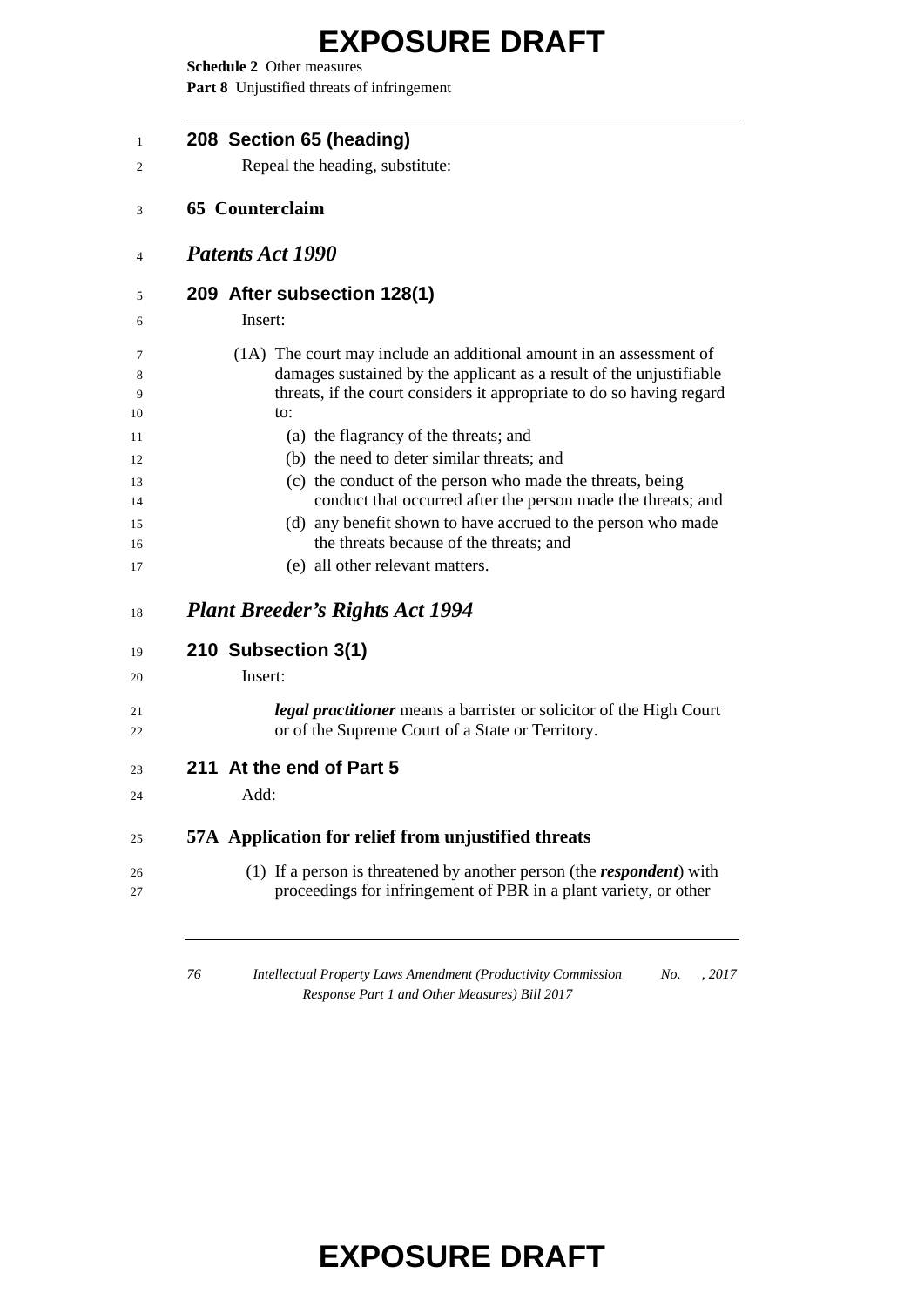Other measures **Schedule 2** Unjustified threats of infringement **Part 8**

| similar proceedings, an aggrieved person (the <i>applicant</i> ) may                                                               |
|------------------------------------------------------------------------------------------------------------------------------------|
| apply to the Federal Court or Federal Circuit Court for:                                                                           |
| (a) a declaration that the threats are unjustified; and                                                                            |
| (b) an injunction against the continuance of the threats; and                                                                      |
| (c) the recovery of any damages sustained by the applicant as a                                                                    |
| result of the threats.                                                                                                             |
| (2) The Federal Court or Federal Circuit Court may include an                                                                      |
| additional amount in an assessment of damages sustained by the                                                                     |
| applicant as a result of the unjustified threats, if the Court considers                                                           |
| it appropriate to do so having regard to:                                                                                          |
| (a) the flagrancy of the threats; and                                                                                              |
| (b) the need to deter similar threats; and                                                                                         |
| (c) the conduct of the respondent that occurred after the<br>respondent made the threats; and                                      |
| (d) any benefit shown to have accrued to the respondent because                                                                    |
| of the threats; and                                                                                                                |
| (e) all other relevant matters.                                                                                                    |
|                                                                                                                                    |
| (3) A threat mentioned in subsection (1) may be by means of circulars,                                                             |
| advertisements or otherwise.                                                                                                       |
| (4) Subsection (1) applies whether or not the respondent is the grantee                                                            |
| of the PBR in the plant variety or an exclusive licensee of the                                                                    |
| grantee.                                                                                                                           |
| 57B Court's power to grant relief                                                                                                  |
|                                                                                                                                    |
|                                                                                                                                    |
| The Federal Court or Federal Circuit Court may grant the relief<br>sought by an applicant under section 57A, unless the respondent |
| satisfies the Court that:                                                                                                          |
| (a) the respondent is the grantee of the PBR in the plant variety                                                                  |
| or an exclusive licensee of the grantee; and                                                                                       |
| (b) the acts about which the threats were made infringe, or would<br>infringe, the PBR in the plant variety.                       |
| <b>57C</b> Counterclaim for infringement                                                                                           |
| (1) The respondent in proceedings under section 57A may apply, by                                                                  |

*Response Part 1 and Other Measures) Bill 2017*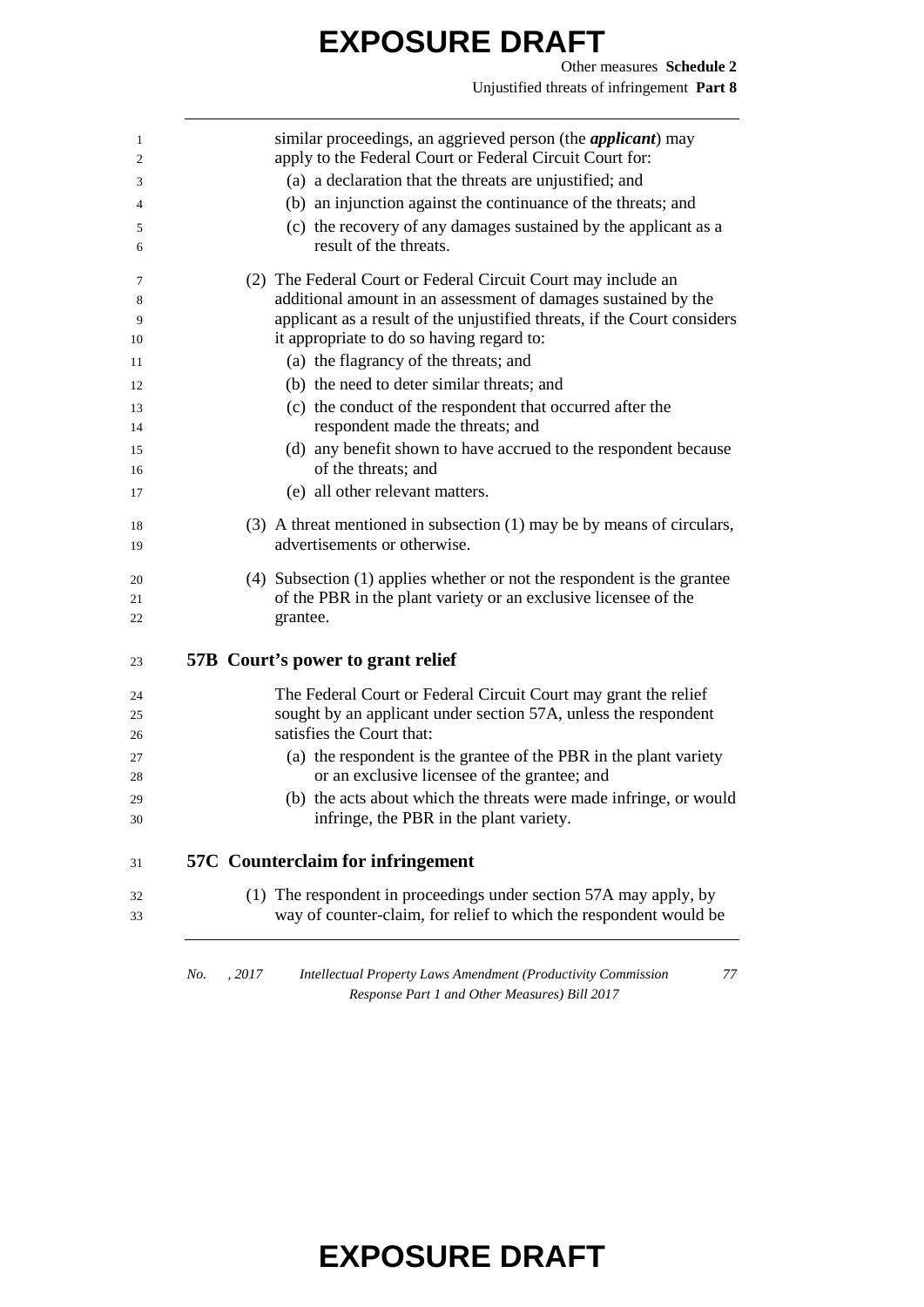**Schedule 2** Other measures

**Part 8** Unjustified threats of infringement

| (2) The provisions of this Act relating to proceedings for infringement<br>of PBR in a plant variety apply, with the necessary changes, to a<br>counter-claim under subsection (1).<br>57D Notification of PBR in a plant variety not a threat |
|------------------------------------------------------------------------------------------------------------------------------------------------------------------------------------------------------------------------------------------------|
|                                                                                                                                                                                                                                                |
|                                                                                                                                                                                                                                                |
| The mere notification of the existence of PBR in a plant variety<br>does not constitute a threat of proceedings for the purposes of<br>section 57A.                                                                                            |
| <b>57E</b> Liability of legal practitioner                                                                                                                                                                                                     |
| A legal practitioner is not liable to proceedings under section 57A<br>in respect of an act done in a professional capacity on behalf of a<br>client.                                                                                          |
| <b>Trade Marks Act 1995</b>                                                                                                                                                                                                                    |
| 212 Section 129 (heading)                                                                                                                                                                                                                      |
| Repeal the heading, substitute:                                                                                                                                                                                                                |
| 129 Application for relief from unjustified threats                                                                                                                                                                                            |
| 213 Paragraph 129(2)(a)<br>Omit "defendant has no grounds for making the threat", substitute<br>"threat is unjustified".                                                                                                                       |
| 214 After subsection 129(2)                                                                                                                                                                                                                    |
| Insert:                                                                                                                                                                                                                                        |
| (2A) The court may include an additional amount in an assessment of<br>damages the plaintiff has sustained because of the defendant's<br>conduct, if the court considers it appropriate to do so having regard<br>to:                          |
| (a) the flagrancy of the threat; and<br>(b) the need to deter similar threats; and                                                                                                                                                             |
|                                                                                                                                                                                                                                                |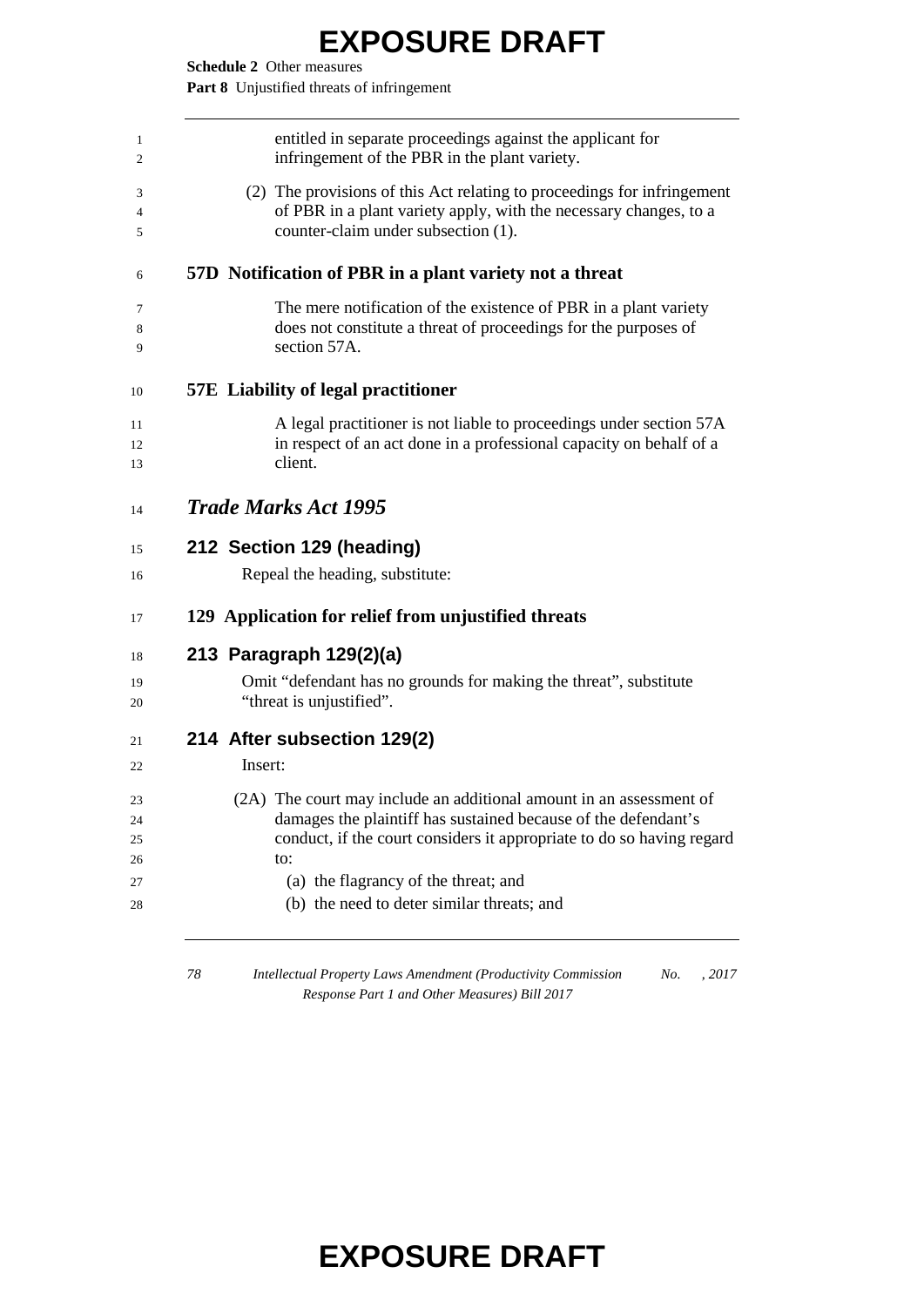Other measures **Schedule 2** Unjustified threats of infringement **Part 8**

| $\mathbf{1}$<br>$\overline{c}$ |     | (c) the conduct of the defendant that occurred after the defendant<br>made the threat; and    |
|--------------------------------|-----|-----------------------------------------------------------------------------------------------|
| 3                              |     | (d) any benefit shown to have accrued to the defendant because                                |
| 4                              |     | of the threat; and                                                                            |
| 5                              |     | (e) all other relevant matters.                                                               |
| 6                              |     | 215 Subsection 129(5)                                                                         |
| 7                              |     | Repeal the subsection.                                                                        |
| 8                              |     | 216 Section 130 (heading)                                                                     |
| 9                              |     | Repeal the heading, substitute:                                                               |
| 10                             |     | 130 Counterclaim for infringement                                                             |
| 11                             |     | 217 At the end of Part 12                                                                     |
| 12                             |     | Add:                                                                                          |
| 13                             |     | 130A Mere notification of registered trade mark not a threat                                  |
| 14                             |     | The mere notification of the existence of a registered trade mark                             |
| 15<br>16                       |     | does not constitute a threat to bring an action for the purposes of<br>section 129.           |
| 17                             |     | Division 2-Application and saving provisions                                                  |
| 18                             |     | 218 Application and saving provisions                                                         |
| 19                             |     | Designs                                                                                       |
| 20                             | (1) | The amendment of section 77 of the Designs Act 2003 made by this Part                         |
| 21                             |     | applies in relation to threats of the kind referred to in subsection $77(1)$                  |
| 22                             |     | of that Act that are made on or after the commencement of this item.                          |
| 23                             |     | Olympic expressions                                                                           |
| 24                             | (2) | The amendments of section 64 of the Olympic Insignia Protection Act                           |
| 25                             |     | 1987 made by this Part apply in relation to threats of the kind referred to                   |
| 26<br>27                       |     | in subsection $64(1)$ of that Act that are made on or after the<br>commencement of this item. |
|                                |     |                                                                                               |

*No. , 2017 Intellectual Property Laws Amendment (Productivity Commission Response Part 1 and Other Measures) Bill 2017*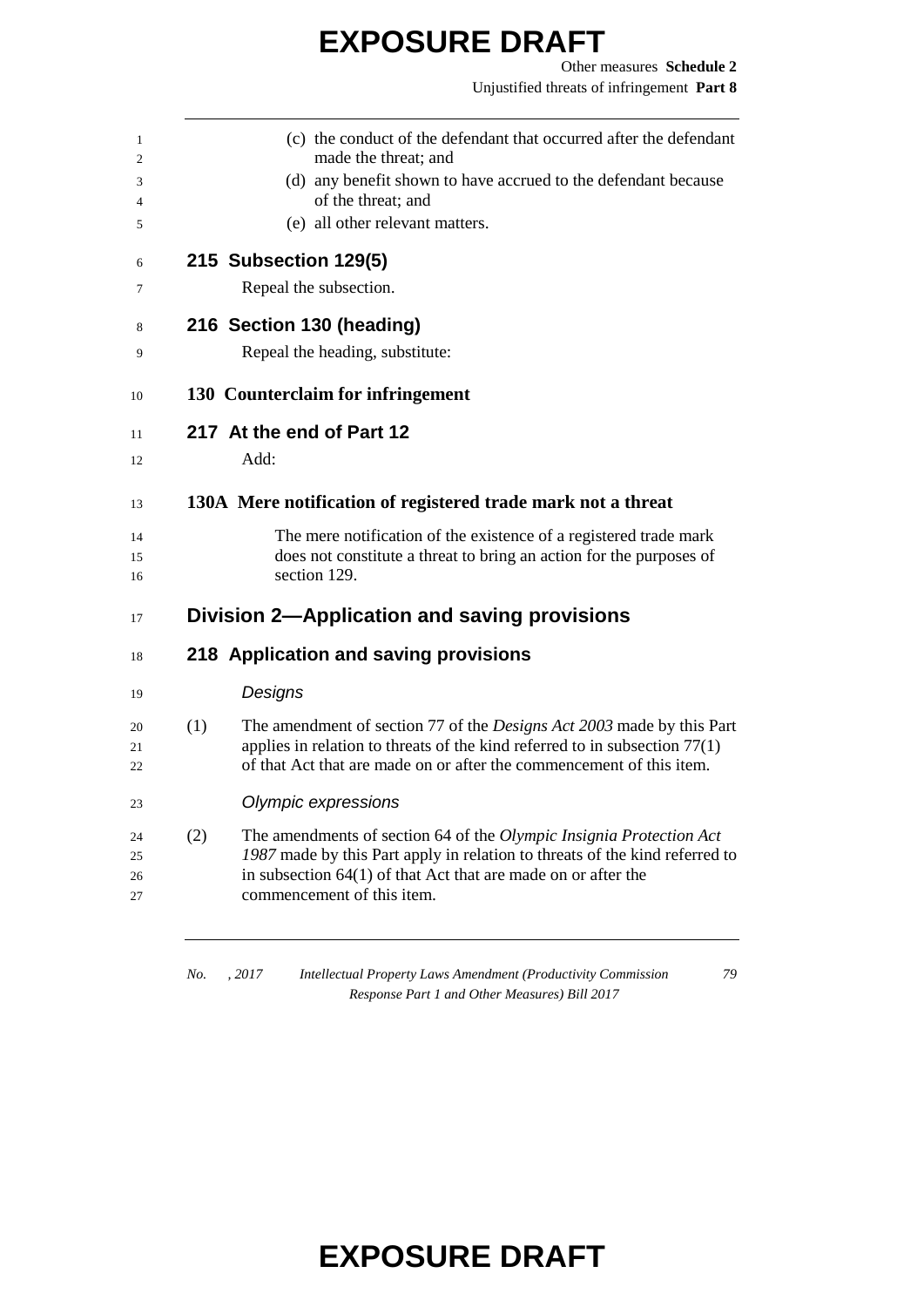**Schedule 2** Other measures

**Part 8** Unjustified threats of infringement

| Patents |
|---------|
|         |

| $\overline{c}$<br>3 | (3) | The amendment of section 128 of the <i>Patents Act 1990</i> made by this<br>Part applies in relation to threats of the kind referred to in |
|---------------------|-----|--------------------------------------------------------------------------------------------------------------------------------------------|
| $\overline{4}$      |     | subsection $128(1)$ of that Act that are made on or after the                                                                              |
| 5                   |     | commencement of this item.                                                                                                                 |
| 6                   |     | Plant breeder's rights                                                                                                                     |
| 7                   | (4) | Section 57A of the <i>Plant Breeder's Rights Act 1994</i> , as added by this                                                               |
| 8                   |     | Schedule, applies in relation to threats of the kind referred to in                                                                        |
| 9                   |     | subsection $57A(1)$ of that Act that are made on or after the                                                                              |
| 10                  |     | commencement of this item.                                                                                                                 |
| 11                  |     | Trade marks                                                                                                                                |
| 12                  | (5) | The amendments of section 129 of the Trade Marks Act 1995 made by                                                                          |
| 13                  |     | this Part (except the repeal of subsection 129(5) of that Act) apply in                                                                    |
| 14                  |     | relation to threats of the kind referred to in subsection $129(1)$ of that Act                                                             |
| 15                  |     | that are made on or after the commencement of this item.                                                                                   |
| 16                  | (6) | Despite the repeal of subsection 129(5) of the <i>Trade Marks Act 1995</i>                                                                 |
| 17                  |     | made by this Part, that subsection, as in force immediately before the                                                                     |
| 18                  |     | commencement of this item, continues to apply on and after that                                                                            |
| 19                  |     | commencement in relation to an action for infringement of a trade mark                                                                     |
| 20                  |     | begun before that commencement.                                                                                                            |
|                     |     |                                                                                                                                            |

 *Intellectual Property Laws Amendment (Productivity Commission Response Part 1 and Other Measures) Bill 2017 No. , 2017*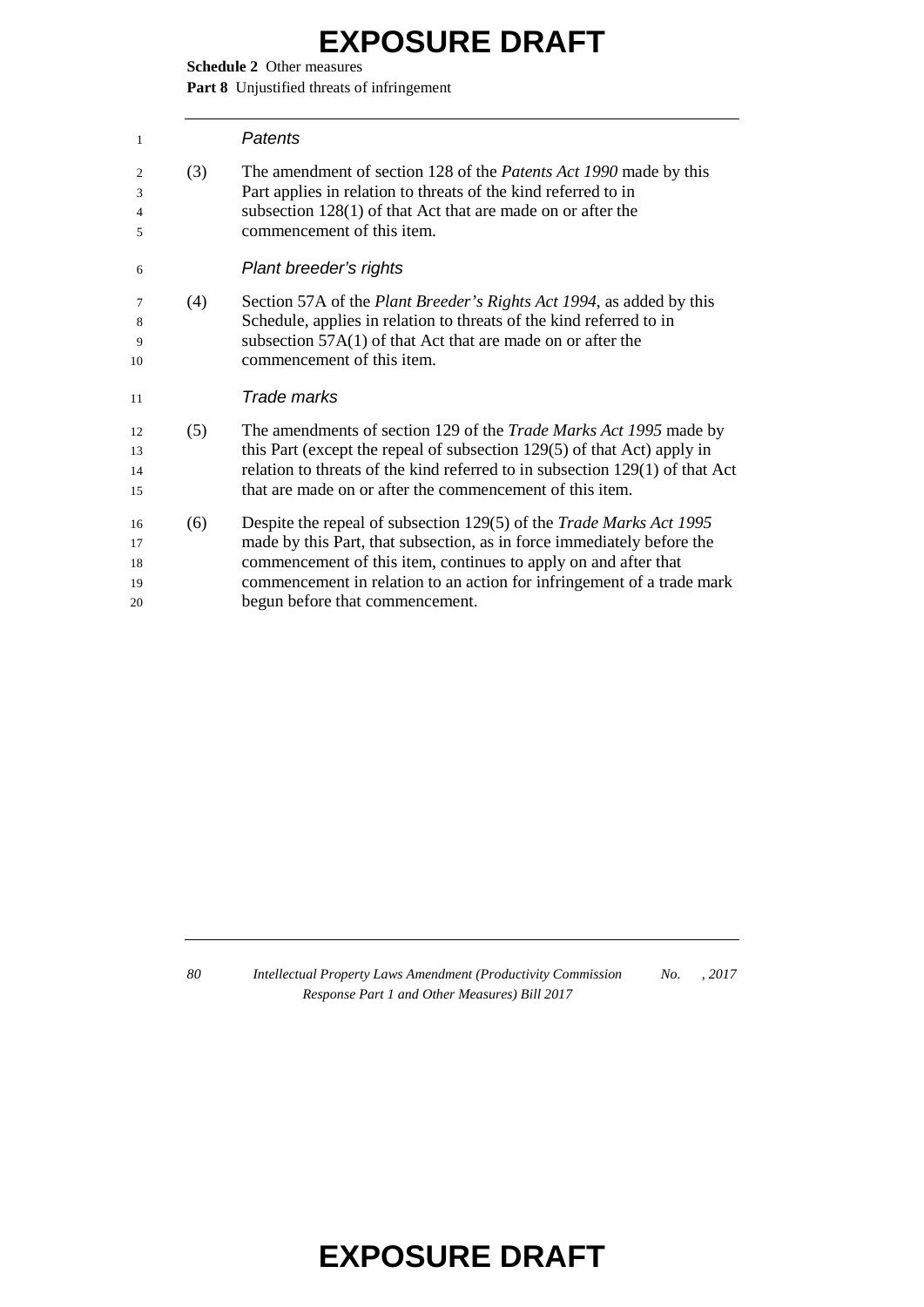Other measures **Schedule 2** Ownership of PBR and entries in the Register **Part 9**

#### **Part 9—Ownership of PBR and entries in the Register**

| 219 Subsection 3(1)                                                                                                                        |
|--------------------------------------------------------------------------------------------------------------------------------------------|
| Insert:                                                                                                                                    |
| <i>relevant proceedings</i> , in relation to PBR in a plant variety, means                                                                 |
| proceedings in a court or in the AAT relating to:                                                                                          |
| (a) the grant of the PBR; or                                                                                                               |
| (b) the infringement of the PBR; or                                                                                                        |
| (c) a decision to revoke, or not to revoke, the PBR.                                                                                       |
| 220 Subsection 45(1)                                                                                                                       |
| Omit "subsections (2) and (3)", substitute "subsection (3)".                                                                               |
| 221 At the end of subsection 45(1)                                                                                                         |
| Add:                                                                                                                                       |
| Note:<br>If PBR is granted to persons who make a joint application, the PBR is<br>granted to those persons jointly: see subsection 44(11). |
| 222 Subsection 45(2)                                                                                                                       |
| Repeal the subsection.                                                                                                                     |
| 223 At the end of Part 6                                                                                                                   |
| Add:                                                                                                                                       |
| 62A Registrar's power to rectify Register                                                                                                  |
| (1) The Registrar may rectify the Register if the Registrar is satisfied,                                                                  |
| whether on application or otherwise, of any of the following:                                                                              |
| (a) the omission of an entry from the Register;                                                                                            |
| (b) an entry made in the Register without sufficient cause;                                                                                |
| (c) an entry wrongly existing in the Register;<br>(d) an error or defect in an entry in the Register.                                      |

*No. , 2017 Intellectual Property Laws Amendment (Productivity Commission Response Part 1 and Other Measures) Bill 2017*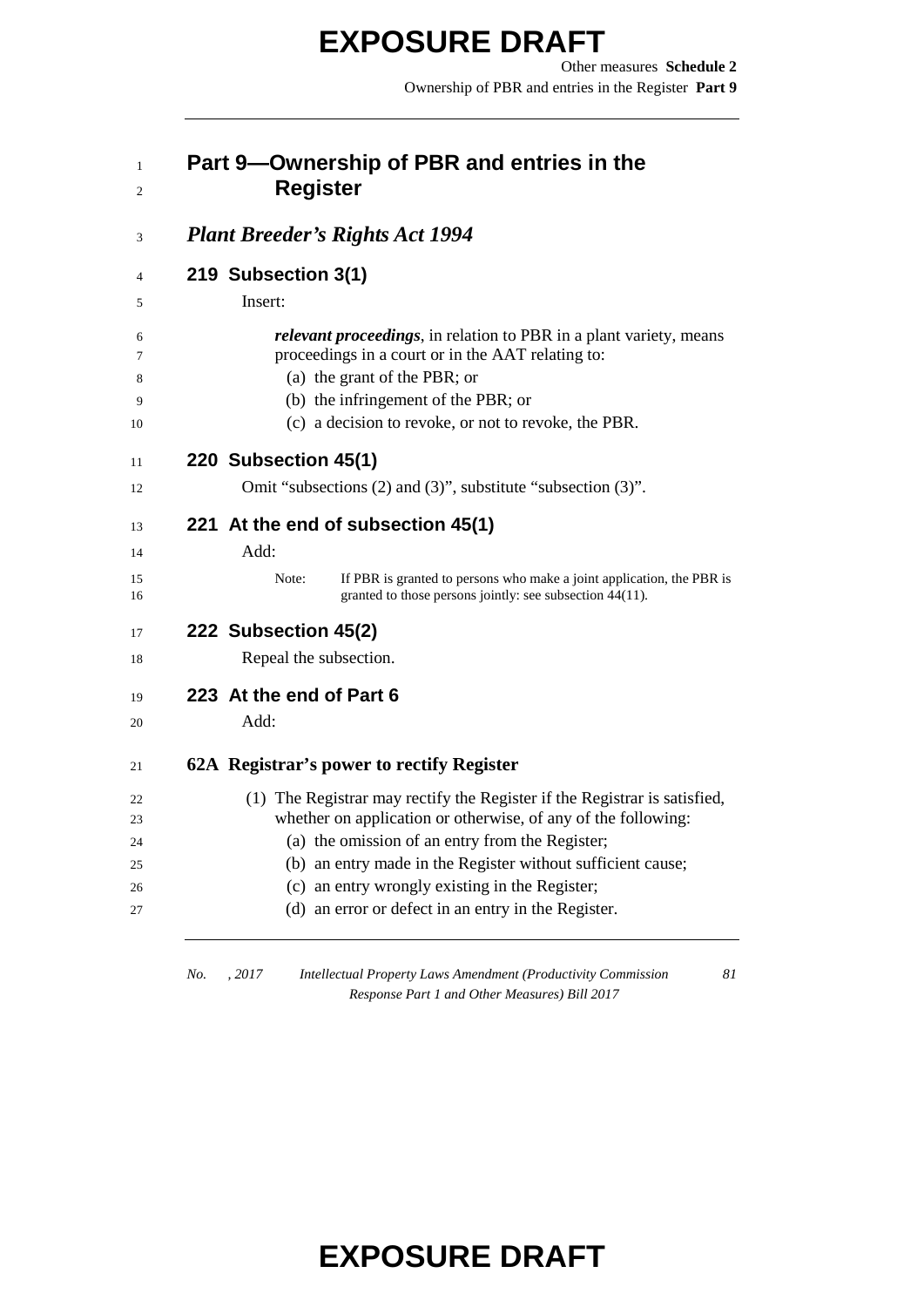**Schedule 2** Other measures

Part 9 Ownership of PBR and entries in the Register

| 1        | Form of application                                                                                                                 |
|----------|-------------------------------------------------------------------------------------------------------------------------------------|
| 2        | $(2)$ An application under subsection $(1)$ must be in the approved form.                                                           |
| 3        | Further information                                                                                                                 |
| 4        | (3) The Registrar:                                                                                                                  |
| 5        | (a) may seek further information from any person for the                                                                            |
| 6        | purpose of considering an application under subsection (1);                                                                         |
| 7        | and                                                                                                                                 |
| 8        | (b) is not required to consider the application while seeking the                                                                   |
| 9        | further information.                                                                                                                |
| 10       | Persons to be heard                                                                                                                 |
| 11       | (4) The Registrar must not rectify the Register under this section in                                                               |
| 12       | relation to PBR in a plant variety without first giving the following                                                               |
| 13       | persons a reasonable opportunity to be heard:                                                                                       |
| 14       | (a) in the case of an application to rectify the Register—the                                                                       |
| 15       | applicant;                                                                                                                          |
| 16       | (b) the grantee of the PBR as recorded in the Register;                                                                             |
| 17       | (c) any other person the Registrar considers appropriate.                                                                           |
| 18       | Relevant proceedings pending                                                                                                        |
| 19       | (5) The Registrar must not rectify the Register under this section in                                                               |
| 20       | relation to PBR in a plant variety while:                                                                                           |
| 21       | (a) relevant proceedings in relation to the PBR are pending; or                                                                     |
| 22       | (b) proceedings in a court or in the AAT, relating to a decision                                                                    |
| 23       | under section 21 to amend, or refuse to amend, the Register                                                                         |
| 24       | in relation to the PBR, are pending.                                                                                                |
| 25<br>26 | A decision under this section to rectify, or refuse to rectify, the<br>Note:<br>Register is reviewable by the AAT under section 77. |
| 27       | 224 At the end of paragraph 77(1)(b)                                                                                                |
| 28       | Add:                                                                                                                                |
| 29       | (xvii) under section 62A to rectify, or refuse to rectify, the                                                                      |
| 30       | Register.                                                                                                                           |
|          |                                                                                                                                     |

 *Intellectual Property Laws Amendment (Productivity Commission Response Part 1 and Other Measures) Bill 2017 No. , 2017*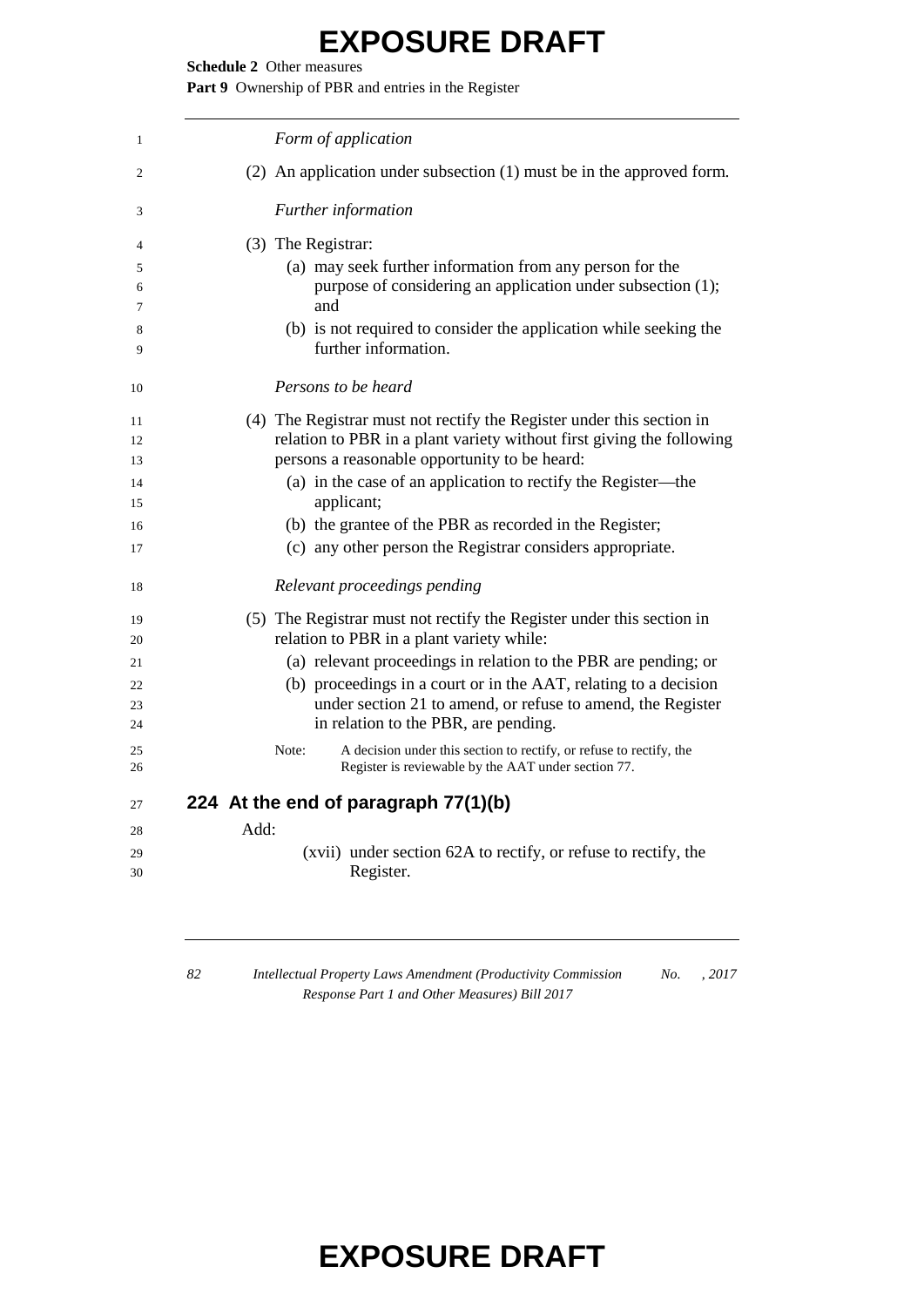Other measures **Schedule 2** Ownership of PBR and entries in the Register **Part 9**

#### **225 Paragraph 80(2)(d)**

After "mistake", insert ", or for any other purpose".

#### **226 Application provision**

- Section 62A of the *Plant Breeder's Rights Act 1994*, as added by this Part, applies in relation to:
- (a) PBR in a plant variety granted before, on or after the commencement of this item; and
- (b) entries made in the Register before, on or after that commencement.

*No. , 2017 Intellectual Property Laws Amendment (Productivity Commission Response Part 1 and Other Measures) Bill 2017*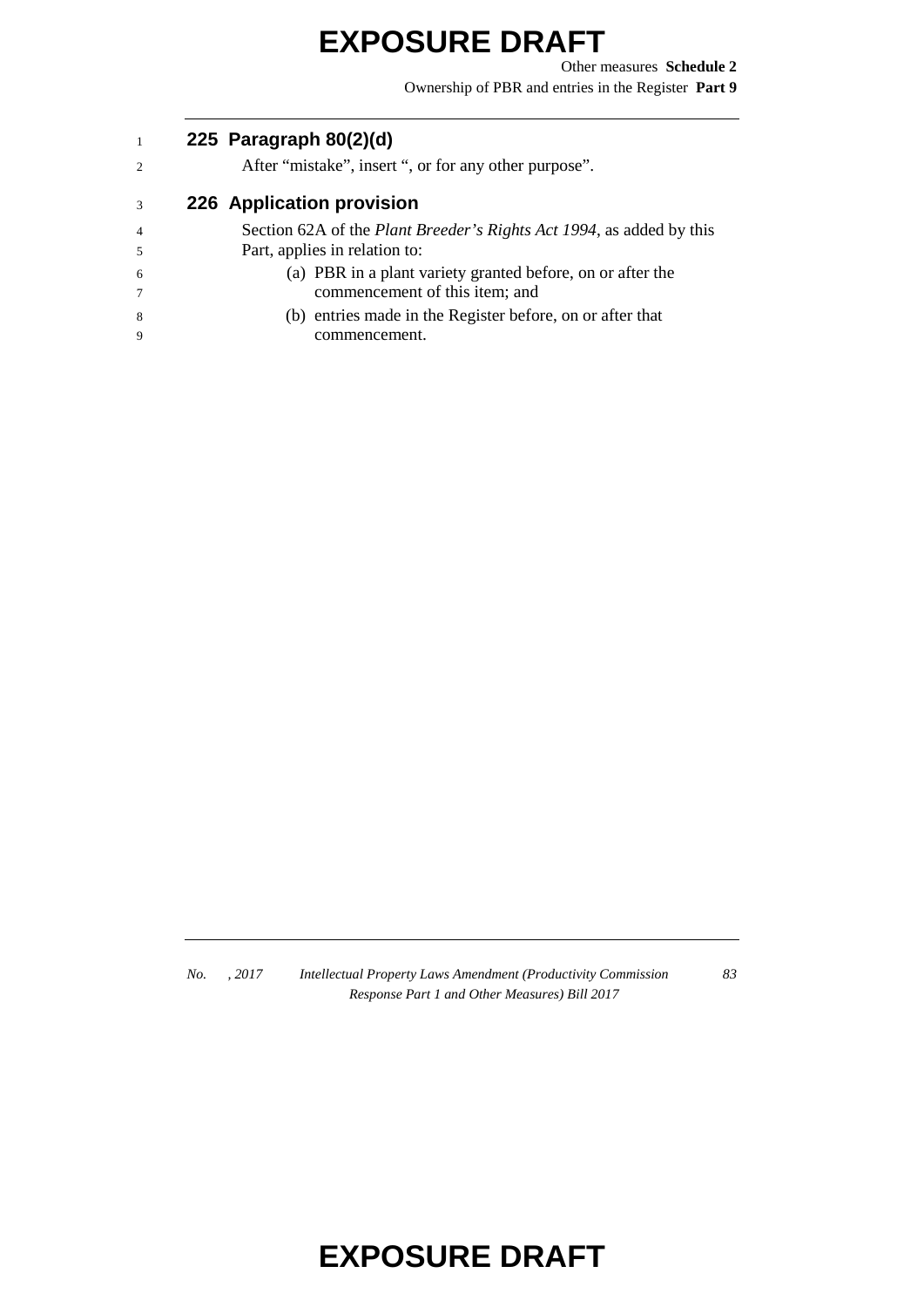**Schedule 2** Other measures Part 10 Trade mark oppositions

#### **Part 10—Trade mark oppositions**

*Trade Marks Act 1995*

#### **227 Paragraph 222(a)**

4 After "subsection", insert "65A(4), 83A(4) or".

#### **228 Subsection 231(3)**

Omit "and 92", substitute ", 65A, 83A and 96".

#### **229 Application provision**

| -8  | The amendment of paragraph 222(a) of the <i>Trade Marks Act 1995</i> made |
|-----|---------------------------------------------------------------------------|
| - 9 | by this Part applies in relation to a request referred to in              |
| 10  | subsection $65A(4)$ or $83A(4)$ of that Act that is made on or after the  |

commencement of this item.

 *Intellectual Property Laws Amendment (Productivity Commission Response Part 1 and Other Measures) Bill 2017 No. , 2017*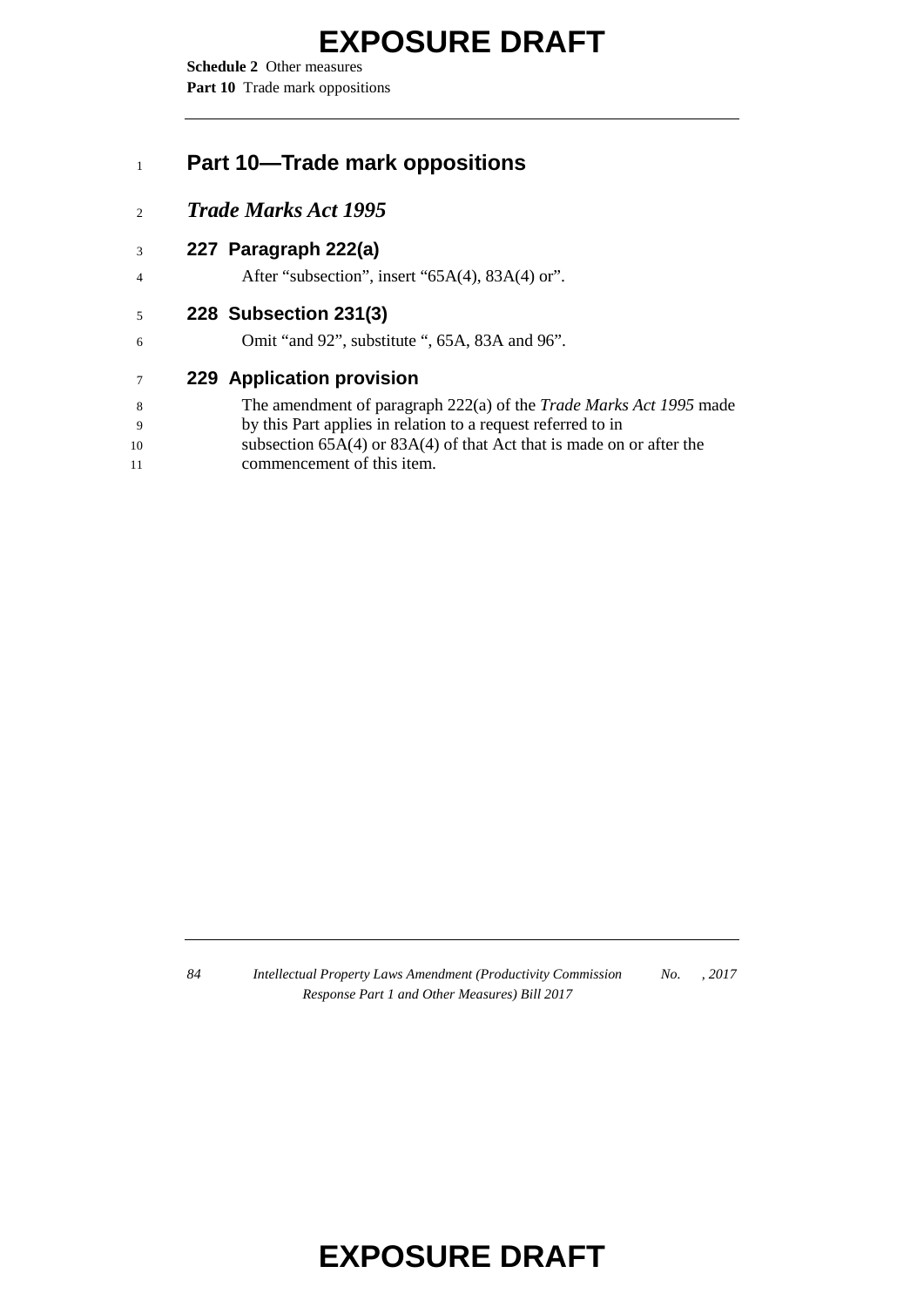Other measures **Schedule 2** Further power to award damages under the Plant Breeder's Rights Act **Part 11**

#### **Part 11—Further power to award damages under the Plant Breeder's Rights Act**

| <b>Plant Breeder's Rights Act 1994</b>                                                                                          |
|---------------------------------------------------------------------------------------------------------------------------------|
| 230 After subsection 56(3)                                                                                                      |
| Insert:                                                                                                                         |
| (3A) The Federal Court may include an additional amount in an<br>assessment of damages for an infringement of PBR, if the Court |
| considers it appropriate to do so having regard to:                                                                             |
| (a) the flagrancy of the infringement; and                                                                                      |
| (b) the need to deter similar infringements of PBR; and                                                                         |
| (c) the conduct of the party that infringed the PBR that occurred:                                                              |
| (i) after the act constituting the infringement; or                                                                             |
| (ii) after that party was informed that it had allegedly                                                                        |
| infringed the PBR; and                                                                                                          |
| (d) any benefit shown to have accrued to that party because of                                                                  |
| the infringement; and                                                                                                           |
| (e) all other relevant matters.                                                                                                 |
| 231 After subsection 56A(3)                                                                                                     |
| Insert:                                                                                                                         |
| (3A) The Federal Circuit Court may include an additional amount in an                                                           |
| assessment of damages for an infringement of PBR, if the Court                                                                  |
| considers it appropriate to do so having regard to:                                                                             |
| (a) the flagrancy of the infringement; and                                                                                      |
| (b) the need to deter similar infringements of PBR; and                                                                         |
| (c) the conduct of the party that infringed the PBR that occurred:                                                              |
| (i) after the act constituting the infringement; or                                                                             |
| (ii) after that party was informed that it had allegedly                                                                        |
|                                                                                                                                 |
| infringed the PBR; and                                                                                                          |
| (d) any benefit shown to have accrued to that party because of                                                                  |
| the infringement; and<br>(e) all other relevant matters.                                                                        |

*No. , 2017 Intellectual Property Laws Amendment (Productivity Commission Response Part 1 and Other Measures) Bill 2017*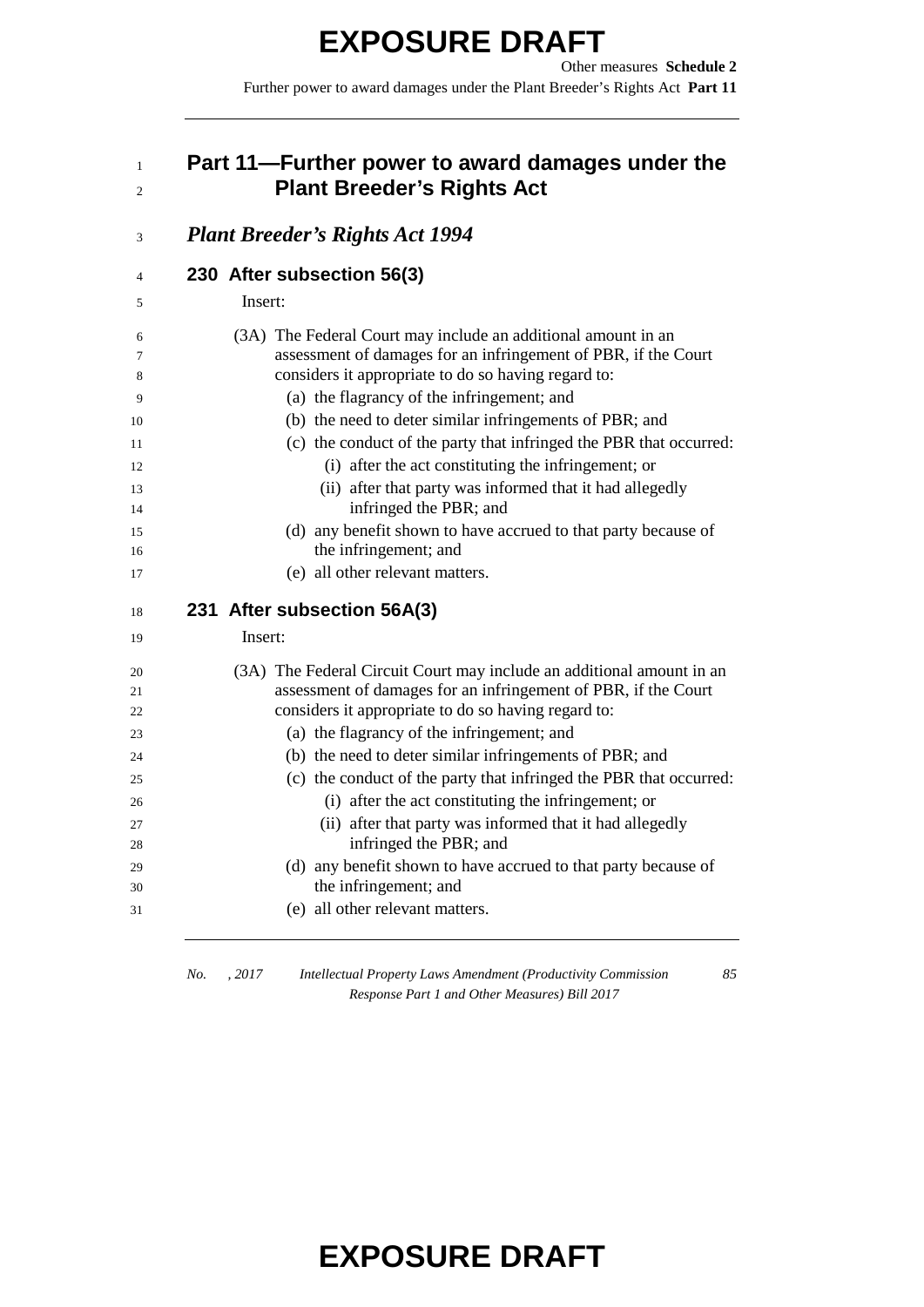**Schedule 2** Other measures

**Part 11** Further power to award damages under the Plant Breeder's Rights Act

#### **232 Application and transitional provisions**

- (1) The amendments of sections 56 and 56A of the *Plant Breeder's Rights Act 1994* made by this Part apply in relation to infringements of PBR that occur on or after the commencement of that Part.
- (2) If, on or after the commencement of this Part, an action for infringement of PBR is begun in relation to conduct engaged in before and on or after that commencement, the Federal Court or the Federal Circuit Court may include an additional amount in an assessment of damages under subsection 56(3A) or 56A(3A) of the *Plant Breeder's Rights Act 1994*  only in relation to the conduct that was engaged in on or after commencement.

 *Intellectual Property Laws Amendment (Productivity Commission Response Part 1 and Other Measures) Bill 2017 No. , 2017*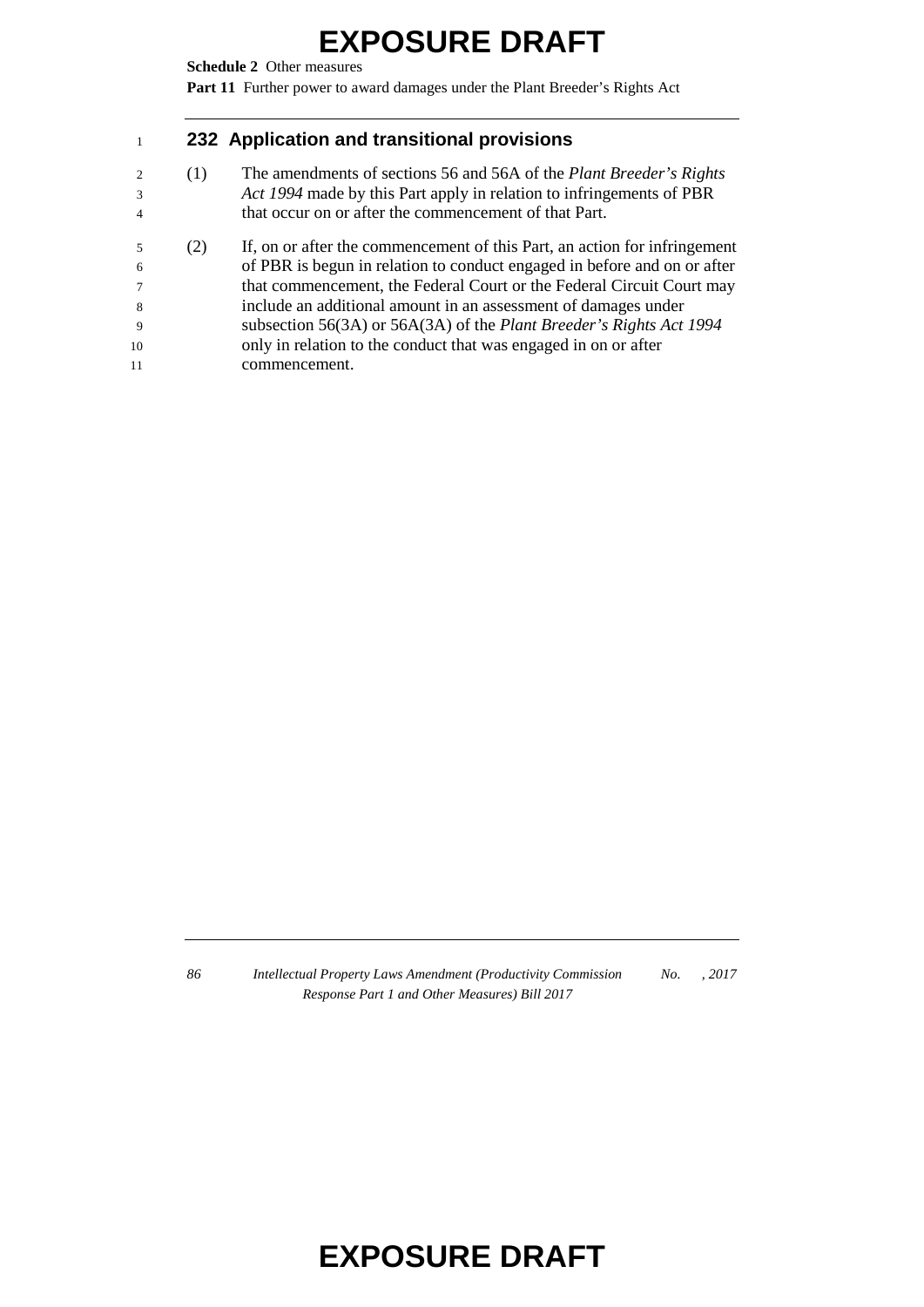Other measures **Schedule 2** Exclusive licensees in the Plant Breeder's Rights Act **Part 12**

#### **Part 12—Exclusive licensees in the Plant Breeder's Rights Act**

#### *Plant Breeder's Rights Act 1994*

**233 Section 3**

Insert:

 *exclusive licensee* of the grantee of PBR in a plant variety means a licensee under a licence granted by the grantee that confers on the licensee, or on the licensee and persons authorised by the licensee, PBR in the plant variety to the exclusion of the grantee and all other persons.

| 11 | 234 Paragraph 51(1)(b) |  |
|----|------------------------|--|
|    |                        |  |

**Omit "54(3)"**, substitute "54A(2)".

#### **235 At the end of section 53**

Add:

 (4) In this section, if a grantee of a PBR in a plant variety has granted an exclusive licence in relation to that right, a reference to the grantee is taken to be a reference to the exclusive licensee.

#### **236 At the end of subsection 54(1)**

Add "or an exclusive licensee of the grantee".

#### **237 Subsections 54(2) to (4)**

- Repeal the subsections, substitute:
- (2) If an exclusive licensee of a grantee of PBR in a plant variety begins an action for infringement of that right, the licensee must make the grantee a defendant in the action, unless the grantee is joined as a plaintiff.
- (3) A grantee who is made a defendant in an action is not liable for costs if the grantee does not take part in the proceedings.

*No. , 2017 Intellectual Property Laws Amendment (Productivity Commission Response Part 1 and Other Measures) Bill 2017*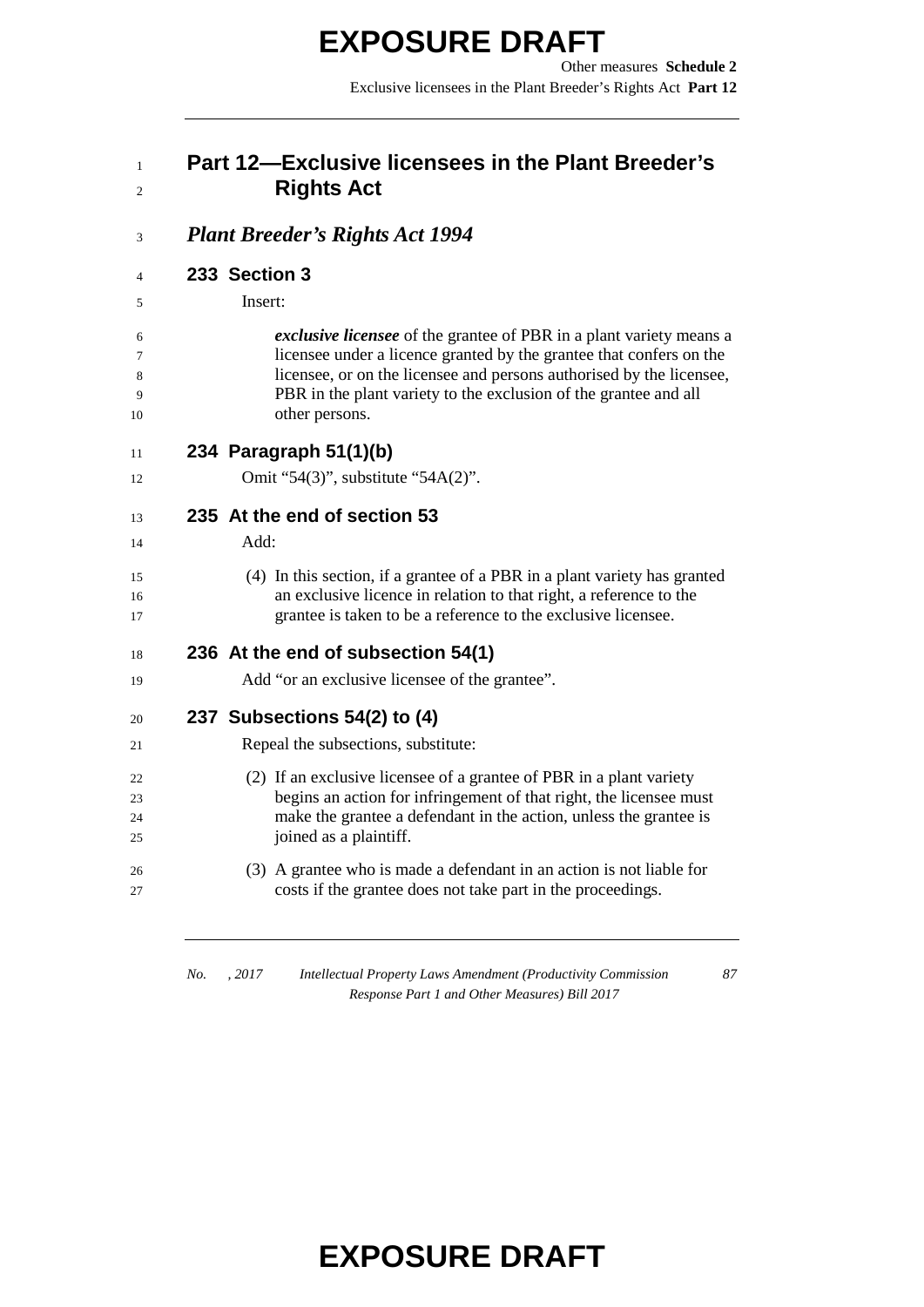**Schedule 2** Other measures

**Part 12** Exclusive licensees in the Plant Breeder's Rights Act

|     | 238 After section 54                                                                                                                                                                                        |
|-----|-------------------------------------------------------------------------------------------------------------------------------------------------------------------------------------------------------------|
|     | Insert:                                                                                                                                                                                                     |
|     | 54A Counterclaims to actions for infringement                                                                                                                                                               |
|     | (1) A defendant in an action for infringement of PBR in a plant variety                                                                                                                                     |
|     | may apply, by way of counterclaim, for revocation of that right on<br>the ground that:                                                                                                                      |
|     | (a) the variety was not a new plant variety; or                                                                                                                                                             |
|     | (b) facts exist that would have resulted in the refusal of the grant                                                                                                                                        |
|     | of that right if they had been known to the Registrar before                                                                                                                                                |
|     | the grant of that right.                                                                                                                                                                                    |
|     | (2) If, in an action for infringement of PBR in a plant variety:                                                                                                                                            |
|     | (a) the defendant applies, by way of counterclaim, for the                                                                                                                                                  |
|     | revocation of that right; and<br>(b) the court is satisfied that a ground for revocation of that right                                                                                                      |
|     | exists;                                                                                                                                                                                                     |
|     | the court may make an order revoking that right.                                                                                                                                                            |
|     | (3) If the court revoked PBR in a plant variety on the counterclaim of a                                                                                                                                    |
|     | defendant, the court may order the defendant to serve on the                                                                                                                                                |
|     | Registrar a copy of the order revoking that right.                                                                                                                                                          |
|     | 239 At the end of section 55                                                                                                                                                                                |
|     | Add:                                                                                                                                                                                                        |
|     | (7) The grantee must be joined as a respondent in the proceedings.                                                                                                                                          |
|     | (8) In this section:                                                                                                                                                                                        |
|     | <i>grantee</i> includes an exclusive licensee of the grantee.                                                                                                                                               |
|     | 240 Application and transitional provisions                                                                                                                                                                 |
| (1) | The amendments made by this Part apply in relation to conduct engaged<br>in on or after the commencement of this Part.                                                                                      |
| (2) | If, on or after the commencement of this Part, an exclusive licensee of<br>PBR in a plant variety begins an action for infringement of PBR in<br>relation to conduct engaged in before and on or after that |

 *Intellectual Property Laws Amendment (Productivity Commission Response Part 1 and Other Measures) Bill 2017 No. , 2017*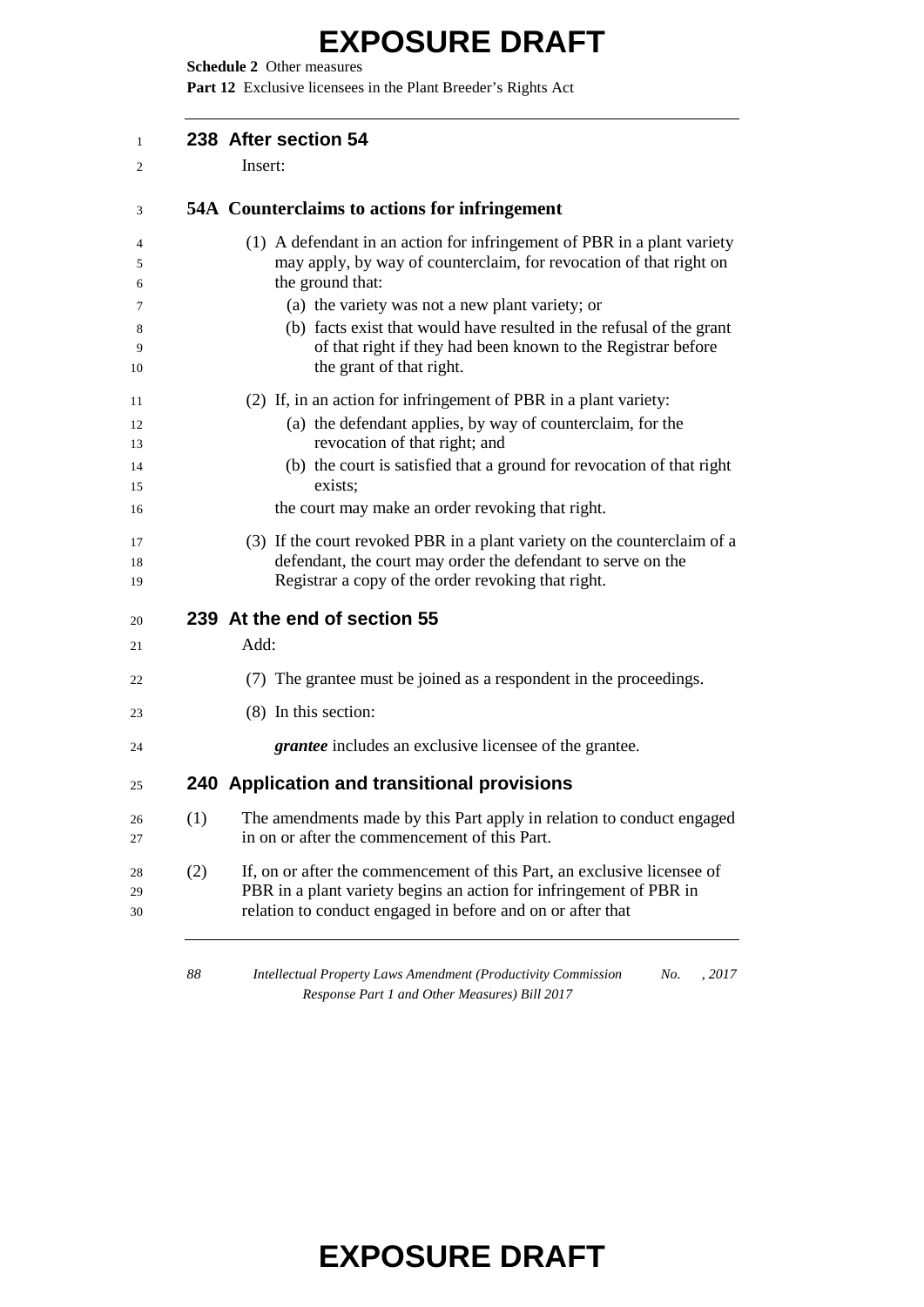Other measures **Schedule 2** Exclusive licensees in the Plant Breeder's Rights Act **Part 12**

| $\overline{1}$ | commencement, the Federal Court or the Federal Circuit Court may               |
|----------------|--------------------------------------------------------------------------------|
| 2              | only grant relief under section 56 or 56A of the <i>Plant Breeder's Rights</i> |
| $\mathcal{R}$  | Act 1994 in relation to the conduct that was engaged in on or after            |
| $\overline{4}$ | commencement.                                                                  |

*No. , 2017 Intellectual Property Laws Amendment (Productivity Commission Response Part 1 and Other Measures) Bill 2017*

*89*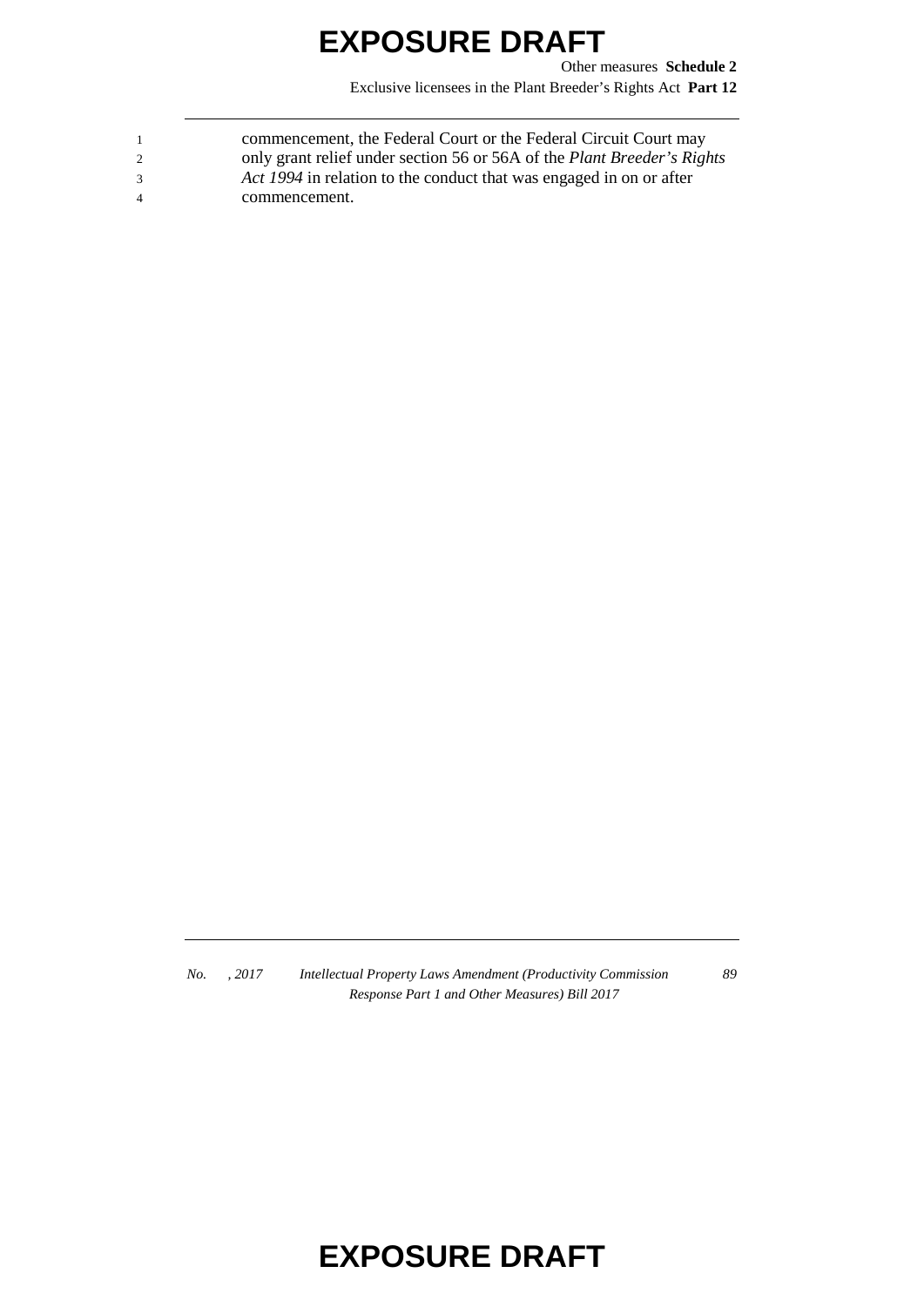**Schedule 2** Other measures Part 13 Publishing personal information of registered patent or trade marks attorneys

#### **Part 13—Publishing personal information of registered patent or trade marks attorneys**

| <b>Patents Act 1990</b>                                                                                                                                 |
|---------------------------------------------------------------------------------------------------------------------------------------------------------|
| 241 After subsection 183(1)                                                                                                                             |
| Insert:                                                                                                                                                 |
| (1A) The Designated Manager may disclose to the Board personal                                                                                          |
| information (within the meaning of the Privacy Act 1988):                                                                                               |
| (a) that is about a registered patent attorney; and                                                                                                     |
| (b) that the Designated Manager considers to be relevant to the<br>Board's functions.                                                                   |
| 242 After section 227A                                                                                                                                  |
| Insert:                                                                                                                                                 |
| 227B Publishing personal information of registered patent attorneys                                                                                     |
|                                                                                                                                                         |
| (1) The Board may publish on its website any or all of the following                                                                                    |
| that is about a registered patent attorney:                                                                                                             |
| personal information (within the meaning of the Privacy Act 1988)                                                                                       |
| (a) the name of the attorney;<br>(b) the country in which the attorney's work address is located;                                                       |
| (c) if the attorney's work address is located in Australia—the                                                                                          |
| State or Territory in which the attorney's work address is                                                                                              |
| located:                                                                                                                                                |
| (d) if the attorney's work address is located in a foreign                                                                                              |
| country-the state, territory, province, region or other                                                                                                 |
|                                                                                                                                                         |
| political subdivision (however described) of that country in<br>which the attorney's work address is located;<br>(e) the attorney's work email address. |
| (2) Subsection (1) does not prevent the Board from publishing on its                                                                                    |

 *Intellectual Property Laws Amendment (Productivity Commission No. , 2017 Response Part 1 and Other Measures) Bill 2017*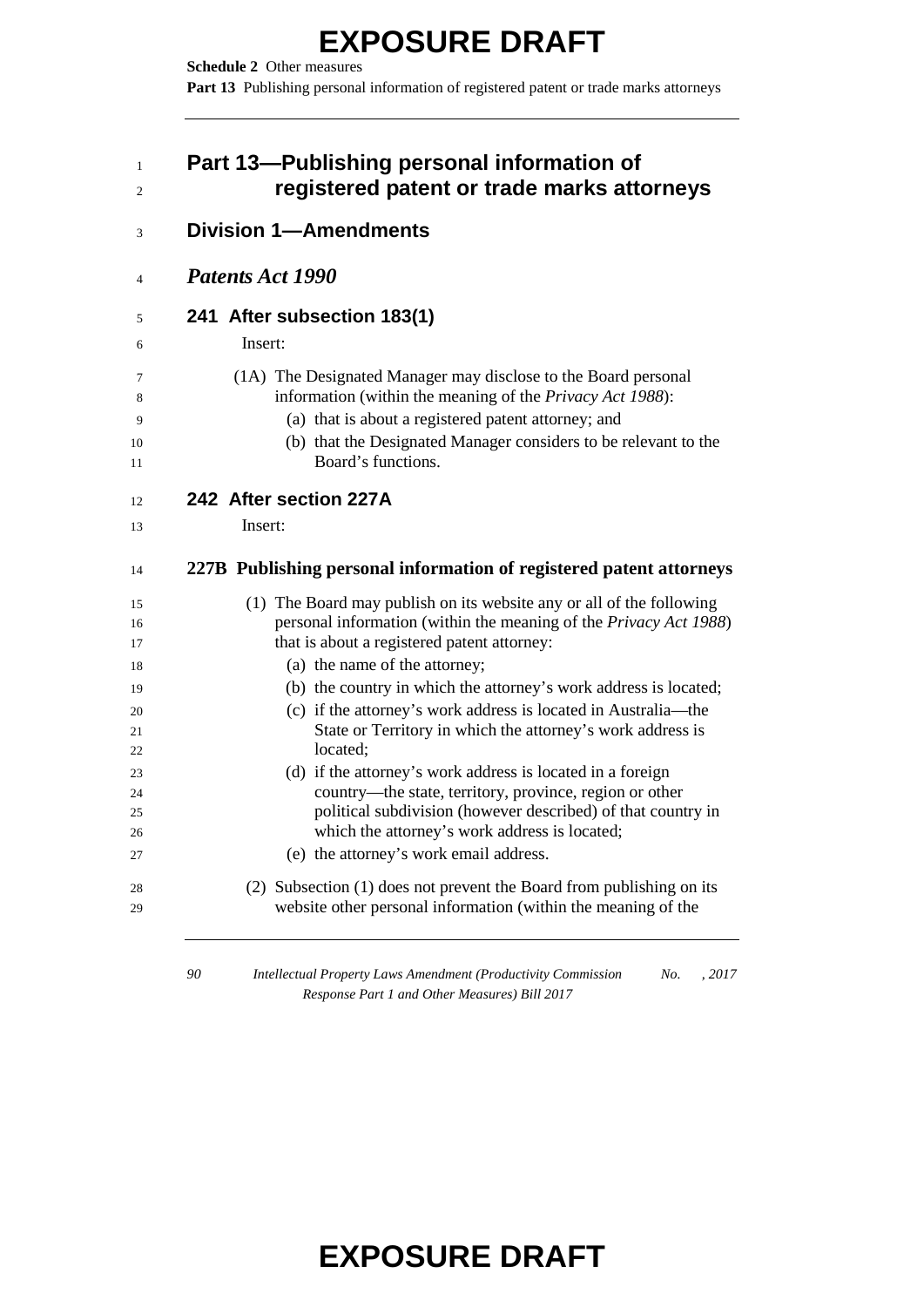Publishing personal information of registered patent or trade marks attorneys **Part 13**

|         | <i>Privacy Act 1988</i> ) that is about a registered patent attorney with the<br>attorney's written consent.                                |
|---------|---------------------------------------------------------------------------------------------------------------------------------------------|
|         | <b>Trade Marks Act 1995</b>                                                                                                                 |
|         | 243 After section 229                                                                                                                       |
| Insert: |                                                                                                                                             |
|         | 229AA Designated Manager may disclose information to Board                                                                                  |
|         | The Designated Manager may disclose to the Board personal<br>information:                                                                   |
|         | (a) that is about a registered trade marks attorney; and                                                                                    |
|         | (b) that the Designated Manager considers to be relevant to the<br>Board's functions.                                                       |
|         | 244 After section 229A                                                                                                                      |
| Insert: |                                                                                                                                             |
|         | 229B Publishing personal information of registered trade marks<br>attorneys                                                                 |
|         |                                                                                                                                             |
|         | (1) The Board may publish on its website any or all of the following<br>personal information that is about a registered trade marks         |
|         | attorney:<br>(a) the name of the attorney;                                                                                                  |
|         | (b) the country in which the attorney's work address is located;                                                                            |
|         | (c) if the attorney's work address is located in Australia—the<br>State or Territory in which the attorney's work address is                |
|         | located:                                                                                                                                    |
|         | (d) if the attorney's work address is located in a foreign                                                                                  |
|         | country—the state, territory, province, region or other<br>political subdivision (however described) of that country in                     |
|         | which the attorney's work address is located;                                                                                               |
|         | (e) the attorney's work email address.                                                                                                      |
|         | (2) Subsection (1) does not prevent the Board from publishing on its<br>website other personal information that is about a registered trade |

*No. , 2017 Intellectual Property Laws Amendment (Productivity Commission Response Part 1 and Other Measures) Bill 2017*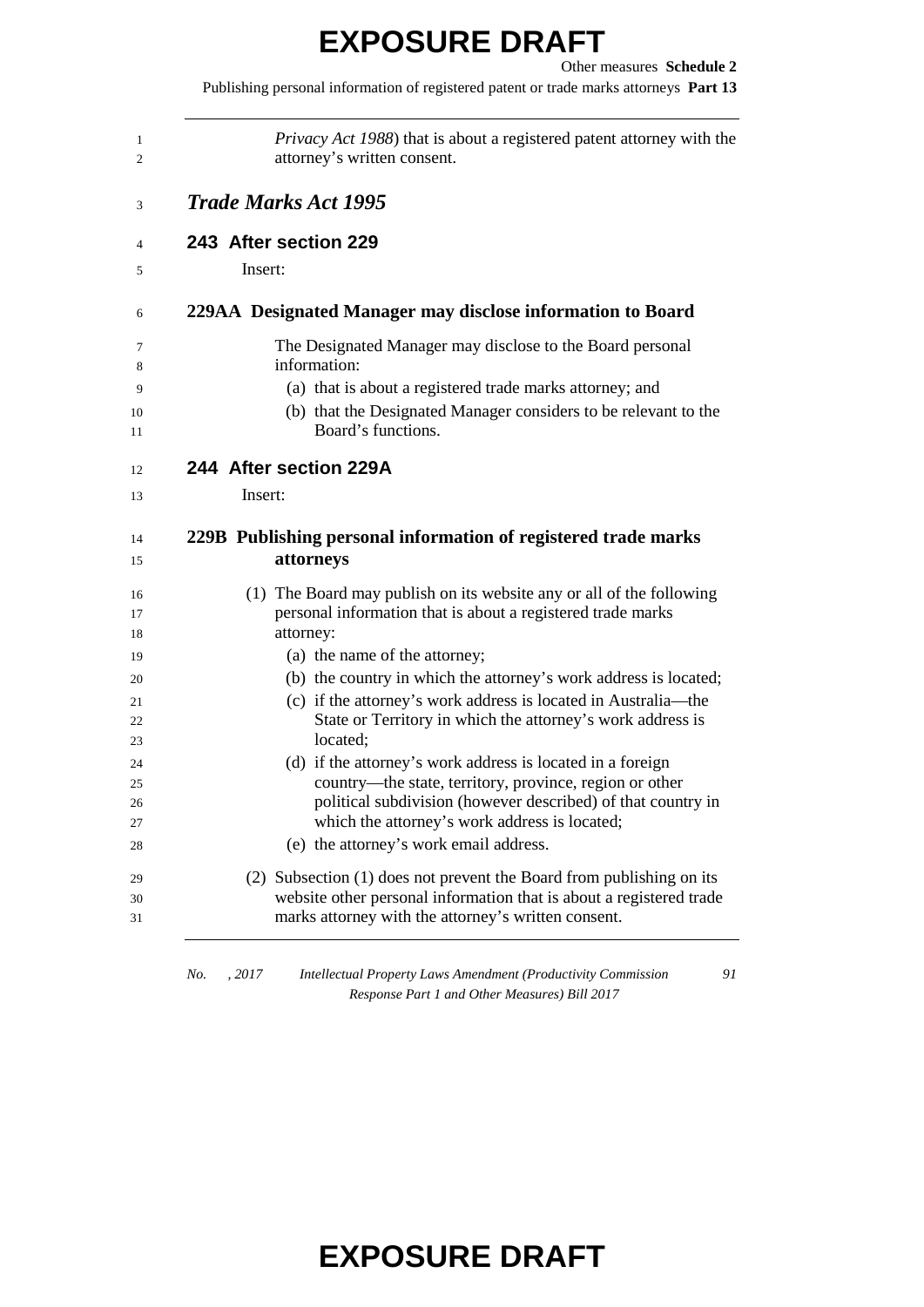**Schedule 2** Other measures

Part 13 Publishing personal information of registered patent or trade marks attorneys

#### **Division 2—Application provisions**

#### **245 Application provisions**

#### *Patents*

 (1) The amendments of the *Patents Act 1990* made by this Part apply in relation to information about a registered patent attorney obtained before, on or after the commencement of this item (whether the attorney was registered under that Act before, on or after that commencement).

#### *Trade marks*

 (2) The amendments of the *Trade Marks Act 1995* made by this Part apply in relation to information about a registered trade marks attorney obtained before, on or after the commencement of this item (whether the attorney was registered under that Act before, on or after that commencement).

 *Intellectual Property Laws Amendment (Productivity Commission Response Part 1 and Other Measures) Bill 2017 No. , 2017*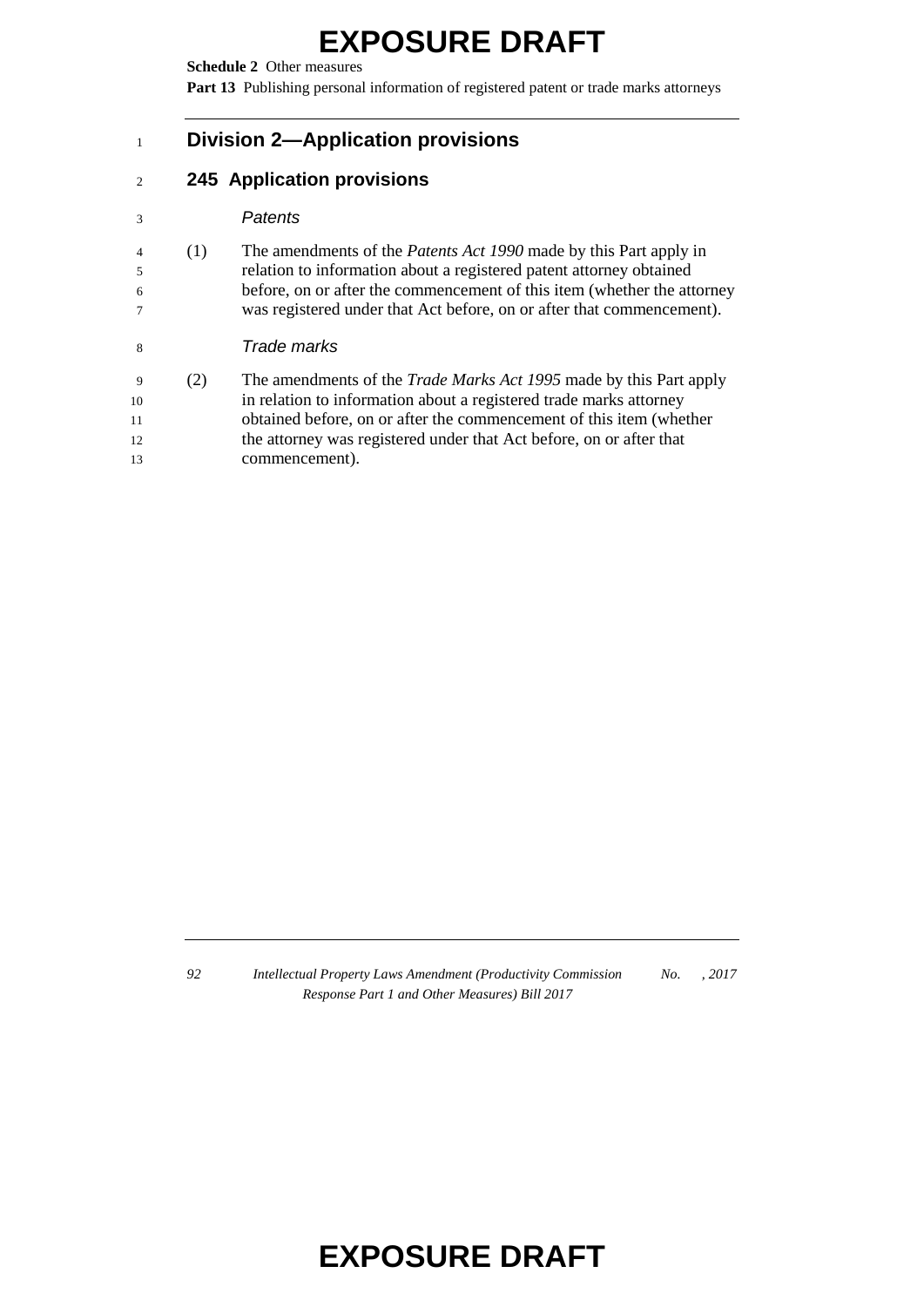Other measures **Schedule 2** Secretary's role in the Plant Breeder's Rights Act **Part 14**

#### **Part 14—Secretary's role in the Plant Breeder's Rights Act**

| <b>Plant Breeder's Rights Act 1994</b>                                                                                                                                |
|-----------------------------------------------------------------------------------------------------------------------------------------------------------------------|
| 246 Subsection 3(1) (definition of approved form)                                                                                                                     |
| Repeal the definition, substitute:                                                                                                                                    |
| <i>approved form</i> , in relation to a provision of this Act, means a form<br>approved in an instrument under subsection (1B) for the purposes<br>of that provision. |
| 247 Subsection 3(1) (definition of genetic resource centre)<br>Omit "Secretary", substitute "Registrar".                                                              |
| 248 Subsection 3(1) (definition of <i>herbarium</i> )                                                                                                                 |
| Omit "Secretary", substitute "Registrar".                                                                                                                             |
| 249 Subsection 3(1) (definition of Secretary)                                                                                                                         |
| Repeal the definition.                                                                                                                                                |
| 250 After subsection 3(1A)                                                                                                                                            |
| Insert:                                                                                                                                                               |
| (1B) The Registrar may, by writing, approve a form for the purposes of                                                                                                |
| a provision of this Act.                                                                                                                                              |
| 251 Subsection 8(1)                                                                                                                                                   |
| Omit "Secretary", substitute "Registrar".                                                                                                                             |
| 252 Subsections 19(3) and (4) and (6) to (11)                                                                                                                         |
| Omit "Secretary" (wherever occurring), substitute "Registrar".                                                                                                        |
| 253 Subsection 24(1)                                                                                                                                                  |
| Omit "Secretary", substitute "Registrar".                                                                                                                             |

*No. , 2017 Intellectual Property Laws Amendment (Productivity Commission Response Part 1 and Other Measures) Bill 2017*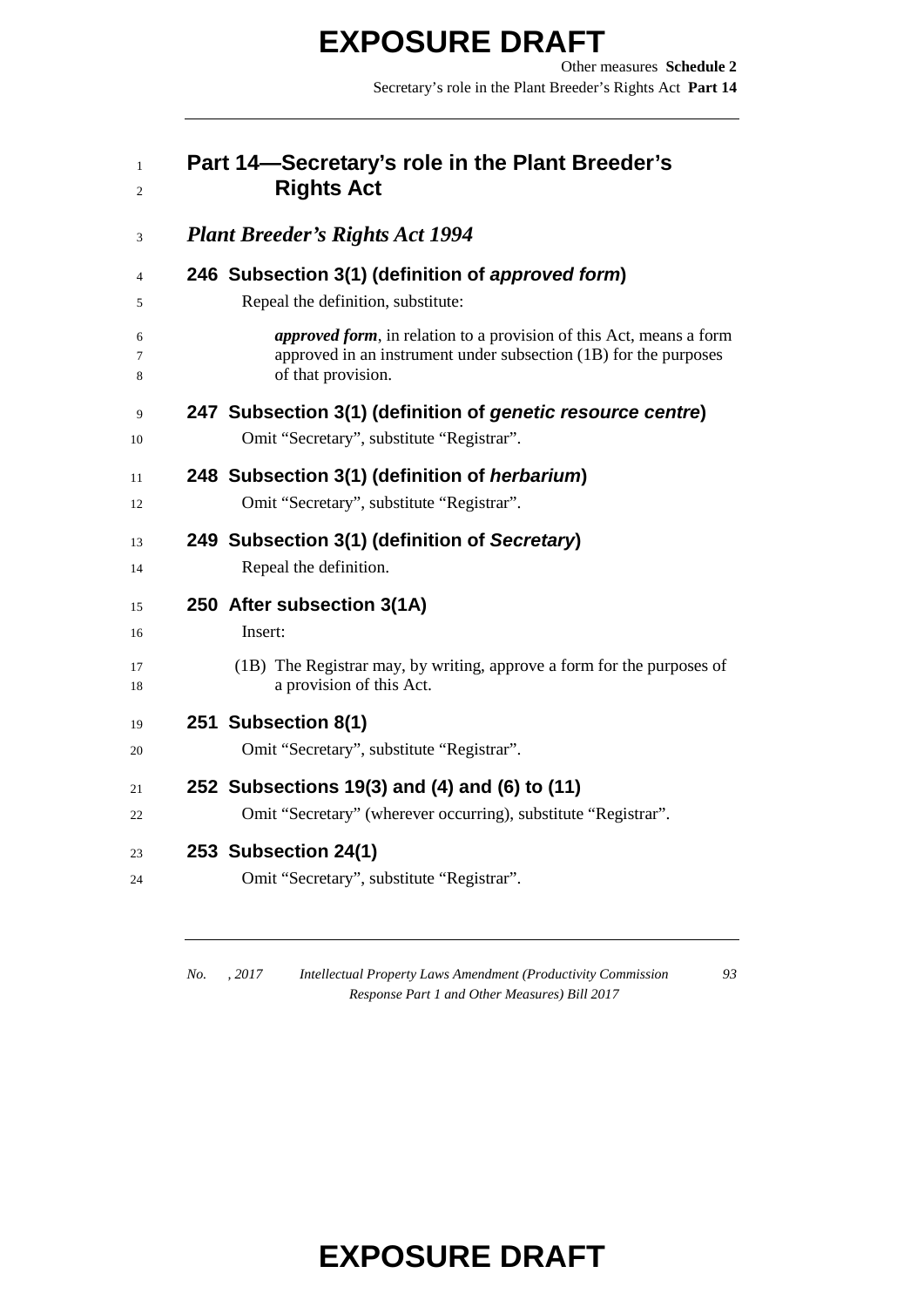**Schedule 2** Other measures Part 14 Secretary's role in the Plant Breeder's Rights Act

| 1<br>2   | 254 Subparagraph 26(2)(i)(iii)<br>Omit "Secretary", substitute "Registrar".                                    |
|----------|----------------------------------------------------------------------------------------------------------------|
| 3<br>4   | 255 Subsections 28(1), (2) and (3)<br>Omit "Secretary", substitute "Registrar".                                |
| 5<br>6   | 256 Subsections 29(3) and (4)<br>Omit "Secretary", substitute "Registrar".                                     |
| 7<br>8   | 257 Subsections 30(1) to (5)<br>Omit "Secretary" (wherever occurring), substitute "Registrar".                 |
| 9<br>10  | 258 Subsections 31(1), (2), (4), (5) and (6)<br>Omit "Secretary" (wherever occurring), substitute "Registrar". |
| 11<br>12 | 259 Subsections 32(1) to (5)<br>Omit "Secretary" (wherever occurring), substitute "Registrar".                 |
| 13<br>14 | 260 Subsection 33(2)<br>Omit "Secretary", substitute "Registrar".                                              |
| 15<br>16 | 261 Section 34 (heading)<br>Repeal the heading, substitute:                                                    |
| 17<br>18 | 34 Detailed description in support of application to be given to<br><b>Registrar</b>                           |
| 19<br>20 | 262 Subsections 34(1), (2), (5) and (6)<br>Omit "Secretary" (wherever occurring), substitute "Registrar".      |
| 21<br>22 | 263 Subsections 35(1) and (2)<br>Omit "Secretary" (wherever occurring), substitute "Registrar".                |
| 23<br>24 | 264 Paragraph 36(3)(d)<br>Omit "Secretary", substitute "Registrar".                                            |

 *Intellectual Property Laws Amendment (Productivity Commission Response Part 1 and Other Measures) Bill 2017 No. , 2017*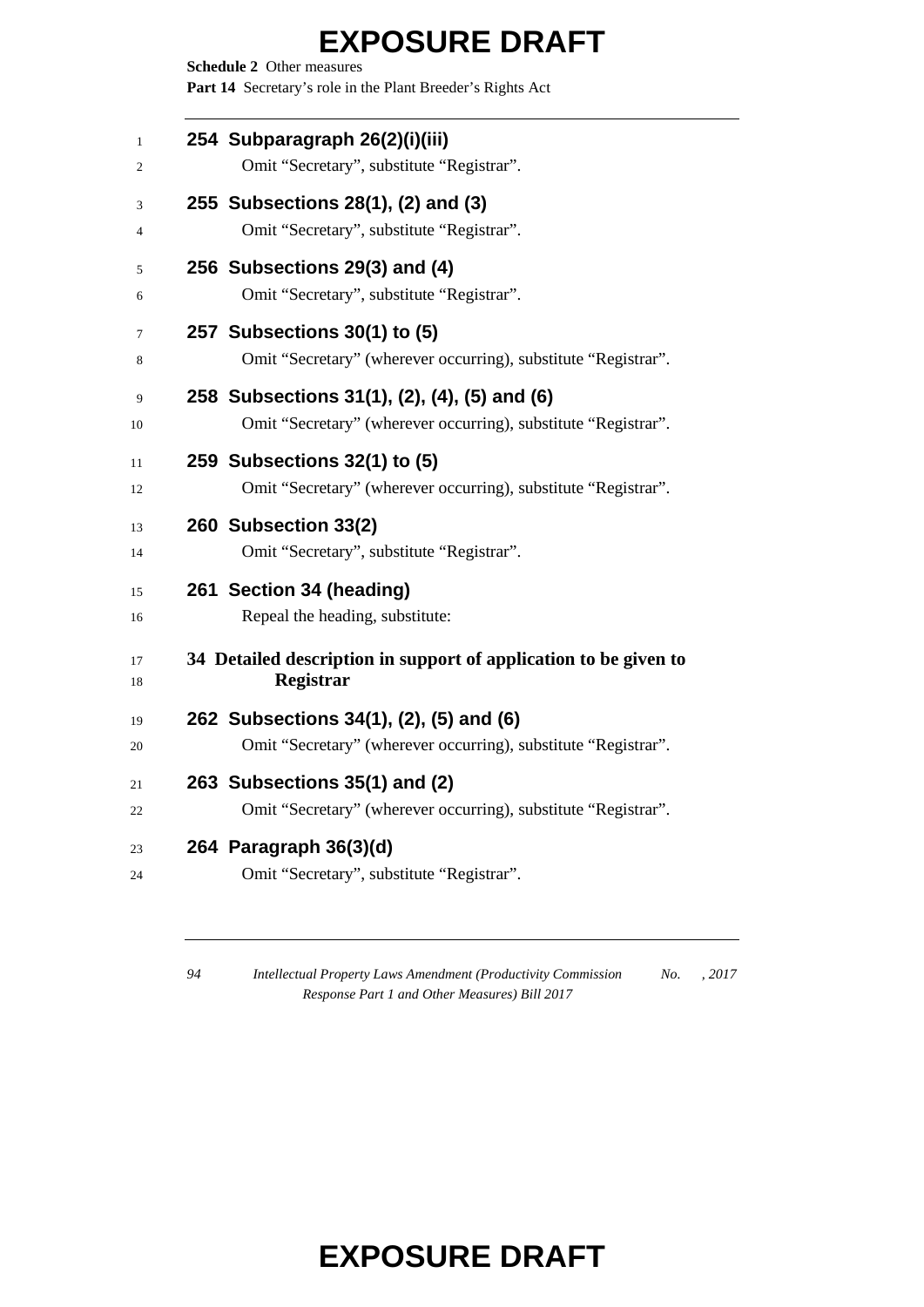Other measures **Schedule 2** Secretary's role in the Plant Breeder's Rights Act **Part 14**

| $\mathbf{1}$<br>2 | 265 Subsection 37(1)<br>Omit "Secretary" (wherever occurring), substitute "Registrar".                                          |
|-------------------|---------------------------------------------------------------------------------------------------------------------------------|
| 3<br>4            | 266 Subsection 37(2)<br>Omit "Secretary's", substitute "Registrar's".                                                           |
| 5<br>6            | 267 Paragraph 37(2)(b)<br>Omit "Secretary" (wherever occurring), substitute "Registrar".                                        |
| 7<br>8            | 268 Subsections 37(2B), (3), (4), (6) and (7)<br>Omit "Secretary" (wherever occurring), substitute "Registrar".                 |
| 9<br>10           | 269 Subsections 38(4) and (5)<br>Omit "Secretary", substitute "Registrar".                                                      |
| 11<br>12          | 270 Subsection 38(5) (note)<br>Omit "Secretary", substitute "Registrar".                                                        |
| 13<br>14          | 271 Subsections 39(1), (2) and (4)<br>Omit "Secretary" (wherever occurring), substitute "Registrar".                            |
| 15<br>16          | 272 Subsections 40(1), (3), (6), (7), (8), (9), (10) and (11)<br>Omit "Secretary" (wherever occurring), substitute "Registrar". |
| 17<br>18          | 273 Subsections 41(1), (2) and (5)<br>Omit "Secretary" (wherever occurring), substitute "Registrar".                            |
| 19<br>20          | 274 Subsections 44(1), (2), (3), (4), (5), (6) and (9)<br>Omit "Secretary" (wherever occurring), substitute "Registrar".        |
| 21<br>22<br>23    | 275 Subsection 44(10)<br>Omit "issue to that person by the Secretary", substitute "issue to that<br>person by the Registrar".   |
| 24<br>25          | 276 Subsection 44(10)<br>Omit "the Secretary or".                                                                               |

*No. , 2017 Intellectual Property Laws Amendment (Productivity Commission Response Part 1 and Other Measures) Bill 2017*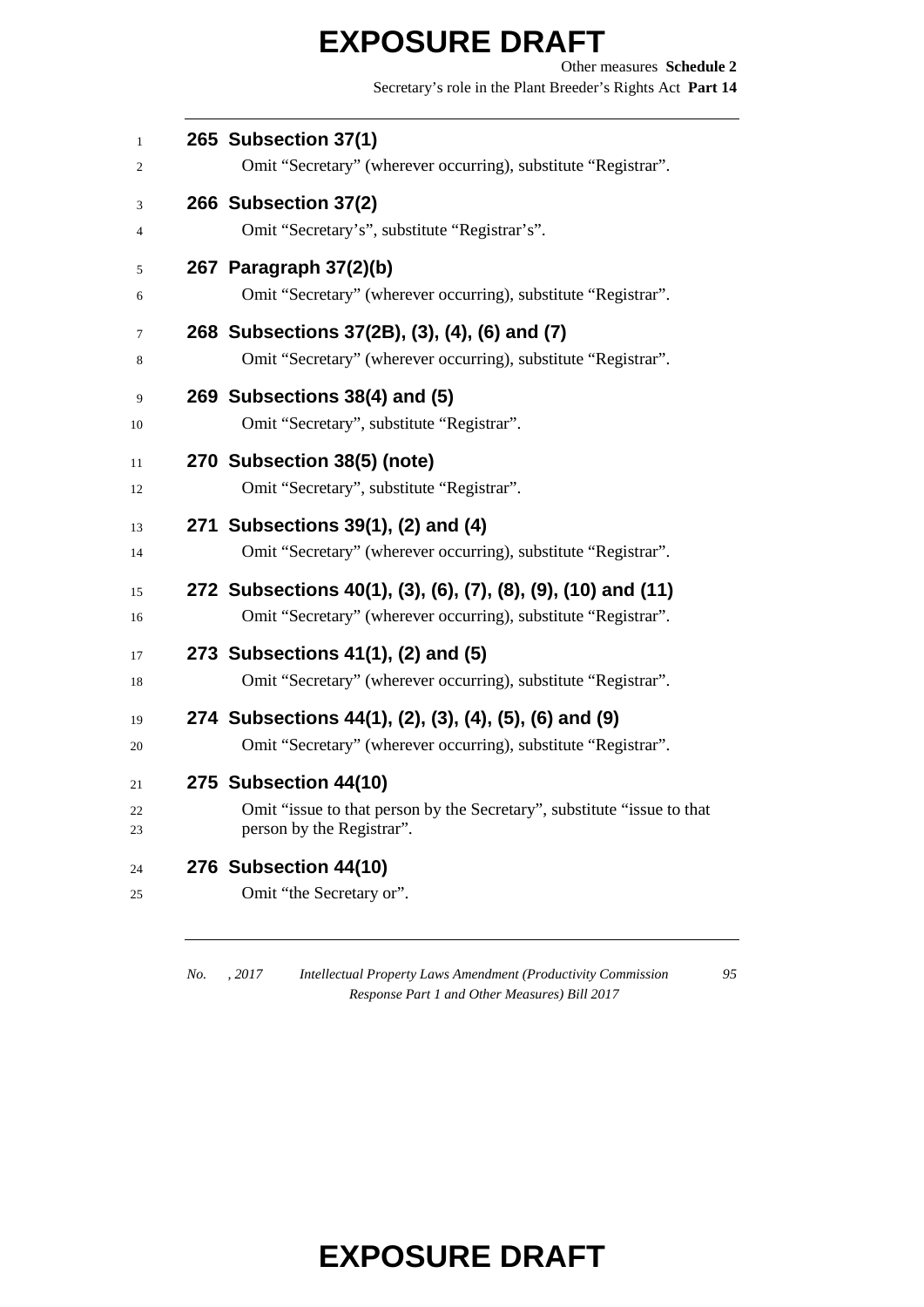**Schedule 2** Other measures Part 14 Secretary's role in the Plant Breeder's Rights Act

| 277 Subsection 44(10)<br>Omit "as the Secretary", substitute "as the Registrar".                                                                                                       |
|----------------------------------------------------------------------------------------------------------------------------------------------------------------------------------------|
| 278 Subsection 44(12)<br>Omit "Secretary" (wherever occurring), substitute "Registrar".                                                                                                |
| 279 Subsection 46(1)<br>Omit "Secretary", substitute "Registrar".                                                                                                                      |
| 280 Subsections 47(1) and (2)<br>Omit "Secretary", substitute "Registrar".                                                                                                             |
| 281 Paragraph 49(3)(a)<br>Omit "Secretary", substitute "Registrar".                                                                                                                    |
| 282 Subsections 50(1), (2), (3), (4), (5), (8), (9) and (10)<br>Omit "Secretary" (wherever occurring), substitute "Registrar".                                                         |
| 283 Subsections 51(1) and (3)<br>Omit "Secretary" (wherever occurring), substitute "Registrar".                                                                                        |
| 284 Section 52<br>Omit "Secretary", substitute "Registrar".                                                                                                                            |
| 285 Subsection 58(3)<br>Repeal the subsection, substitute:<br>(3) The Registrar has the functions and powers that are conferred on<br>the Registrar by this Act or by the regulations. |
| 286 Subsection 59(2)<br>Repeal the subsection.                                                                                                                                         |
| 287 Subsection 59(4)<br>Omit "the Minister or the Secretary under subsection (1) or (2)",<br>substitute "the Minister under subsection (1)".                                           |

 *Intellectual Property Laws Amendment (Productivity Commission Response Part 1 and Other Measures) Bill 2017 No. , 2017*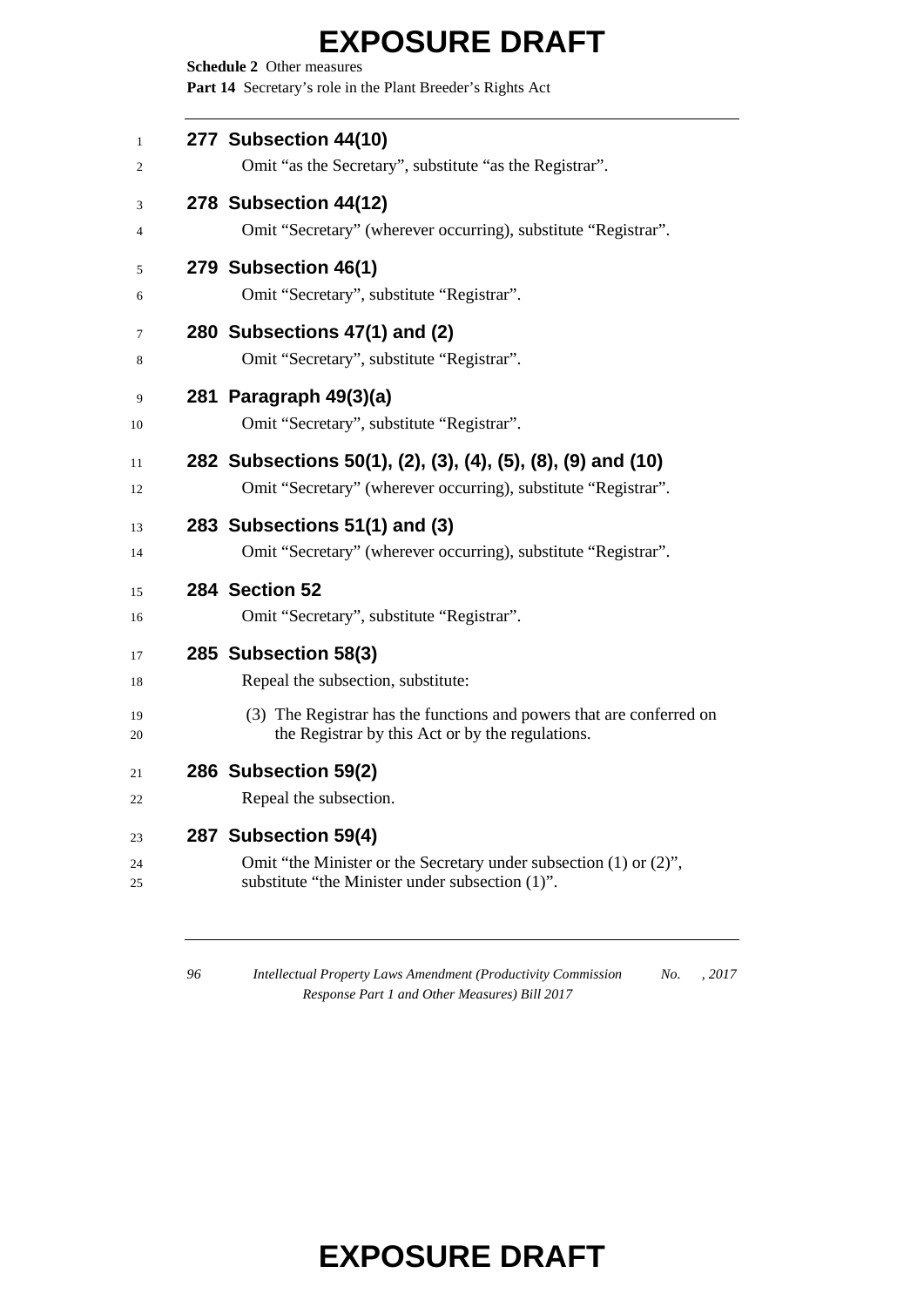Other measures **Schedule 2** Secretary's role in the Plant Breeder's Rights Act **Part 14**

| 1        | 288 Subsection 59(5)                                                                                                              |
|----------|-----------------------------------------------------------------------------------------------------------------------------------|
| 2<br>3   | Omit "person who originally delegated the corresponding power or<br>function under subsection (1) or (2)", substitute "Minister". |
| 4        | 289 Paragraph 60(1)(a)                                                                                                            |
| 5        | Repeal the paragraph.                                                                                                             |
| 6        | 290 Subsection 61(1)                                                                                                              |
| 7        | Omit "Secretary", substitute "Registrar".                                                                                         |
| 8        | 291 Subsections 68(1), (2), (3) and (4)                                                                                           |
| 9        | Omit "Secretary" (wherever occurring), substitute "Registrar".                                                                    |
| 10       | 292 Subsection 70(1)                                                                                                              |
| 11       | Omit "Secretary" (wherever occurring), substitute "Registrar".                                                                    |
| 12       | 293 Section 71                                                                                                                    |
| 13       | Omit "Secretary" (wherever occurring), substitute "Registrar".                                                                    |
| 14       | 294 Paragraph 73(b)                                                                                                               |
| 15       | Omit "the Secretary or".                                                                                                          |
| 16       | 295 Subsection 75(1)                                                                                                              |
| 17       | Omit "the Secretary or".                                                                                                          |
| 18       | 296 Paragraph 77(1)(b)                                                                                                            |
| 19       | Omit "by the Secretary", substitute "by the Registrar".                                                                           |
| 20       | 297 After subparagraph 77(1)(b)(iv)                                                                                               |
| 21       | Insert:                                                                                                                           |
| 22<br>23 | (iva) under section 21 to amend, or refuse to amend, the<br>Register; or                                                          |
| 24       | 298 Subparagraphs 77(1)(b)(ix) and (x)                                                                                            |
| 25       | Omit "Secretary", substitute "Registrar".                                                                                         |
|          |                                                                                                                                   |

*No. , 2017 Intellectual Property Laws Amendment (Productivity Commission Response Part 1 and Other Measures) Bill 2017*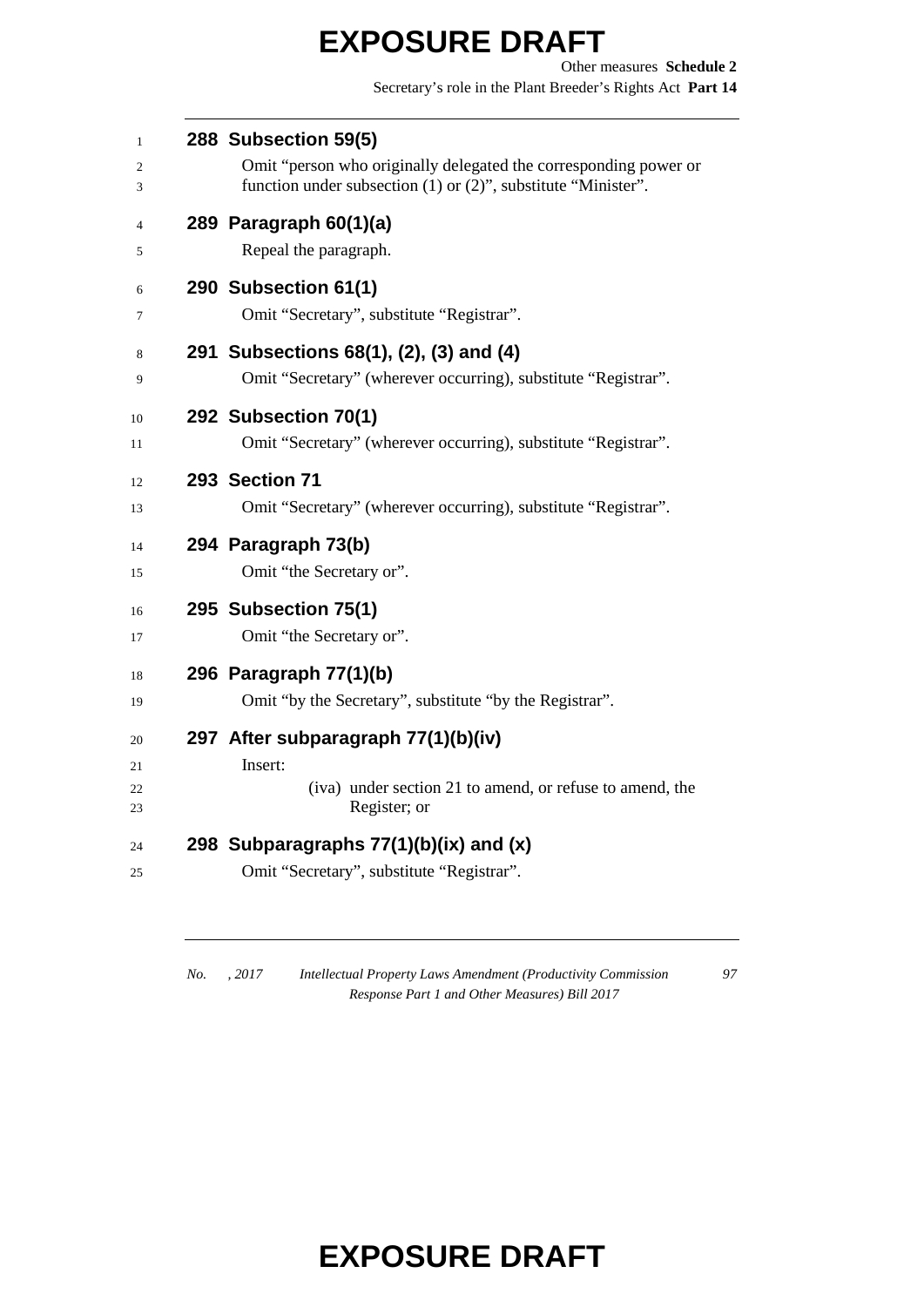**Schedule 2** Other measures

Part 14 Secretary's role in the Plant Breeder's Rights Act

 **299 Paragraph 77(1)(c)** Repeal the paragraph. **300 Subsection 77(3)** Omit "Secretary", substitute "Registrar". **301 Subparagraph 80(2)(a)(iv)** Omit "Secretary", substitute "Registrar". **302 Saving and transitional provisions** (1) A thing done by, or in relation to, the Secretary under the *Plant Breeder's Rights Act 1994* before the commencement of this item has effect on and after that commencement as if it had been done by, or in relation to, the Registrar. (2) A form approved by the Secretary and in force immediately before the commencement of this item for the purposes of a provision of the *Plant Breeder's Rights Act 1994* has effect on and after that commencement as if it were a form approved by the Registrar in an instrument under subsection 3(1B) of that Act for the purposes of that provision. (3) Despite the repeal of paragraph 60(1)(a) of the *Plant Breeder's Rights Act 1994* made by this Part, that paragraph, as in force immediately before the commencement of this item, continues in force on and after that commencement for the period of 12 months beginning on the day 21 this item commences. (4) Paragraph 77(1)(c) of the *Plant Breeder's Rights Act 1994*, as in force immediately before the commencement of this item, continues to apply on and after that commencement in relation to a decision of the Registrar, before that commencement, under section 21 of that Act to amend, or refuse to amend, the Register.

 *Intellectual Property Laws Amendment (Productivity Commission Response Part 1 and Other Measures) Bill 2017 No. , 2017*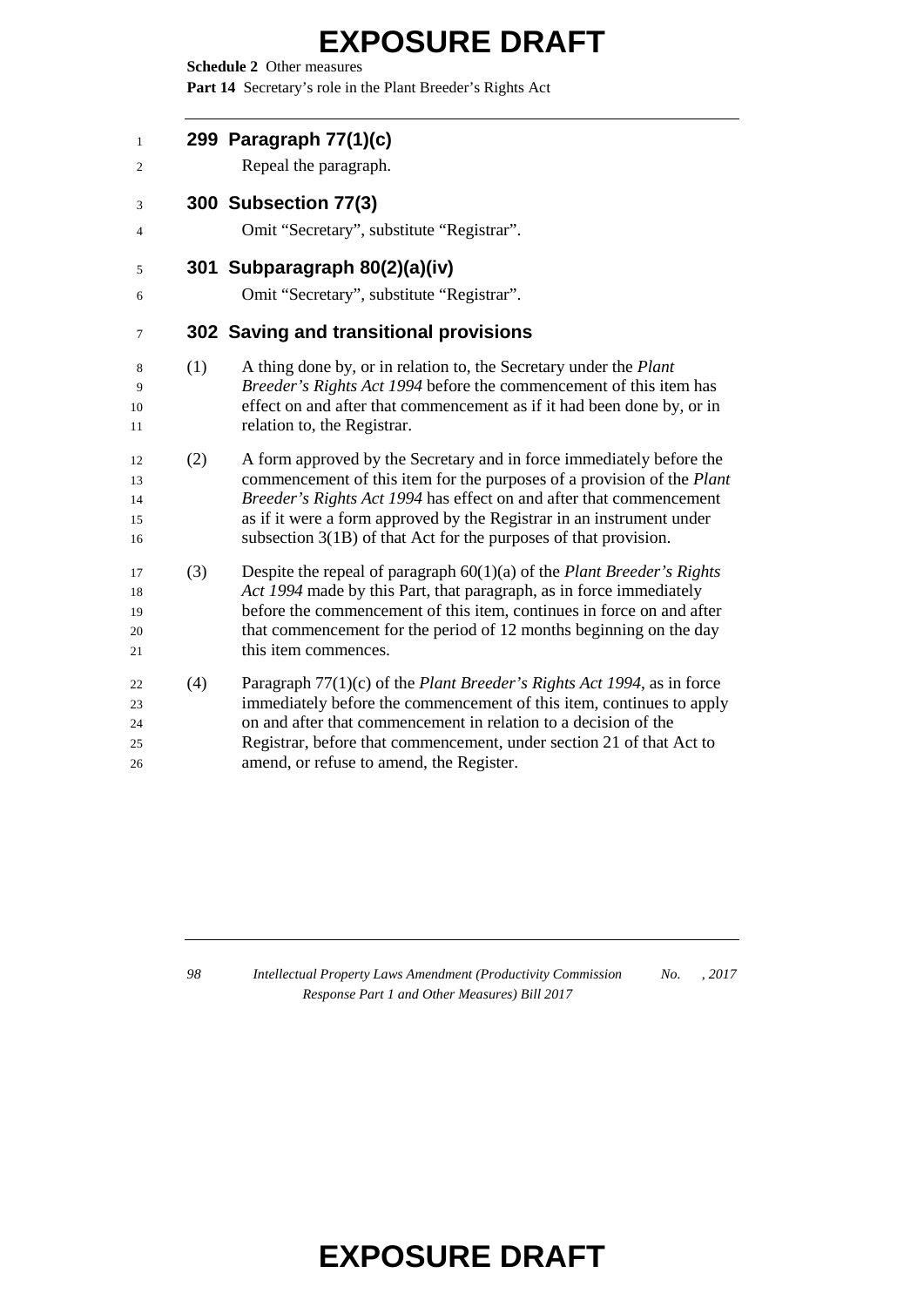Other measures **Schedule 2** Seizure notices **Part 15**

| <b>Division 1-Amendments</b>                                                                                                                    |
|-------------------------------------------------------------------------------------------------------------------------------------------------|
|                                                                                                                                                 |
| Copyright Act 1968                                                                                                                              |
| 303 Subsection 135AC(1)                                                                                                                         |
| Omit "either personally or by post, a written notice", substitute "by any<br>means of communication (including by electronic means), a notice". |
| 304 Paragraphs 135AC(3)(c) and (d)                                                                                                              |
| Repeal the paragraphs, substitute:                                                                                                              |
| (c) if the notice is given to the objector—state the name and the                                                                               |
| address of the place of business or residence of the importer                                                                                   |
| (if known), unless the Comptroller-General of Customs is<br>satisfied, for reasons of confidentiality, that it is not desirable                 |
| to do so; and                                                                                                                                   |
| (d) if the notice is given to the importer—state the name and the                                                                               |
| address of the place of business or residence of:                                                                                               |
| (i) the objector; or                                                                                                                            |
| (ii) if the objector has nominated a person to be the                                                                                           |
| objector's agent or representative for the purposes of<br>this Division—that person;                                                            |
| unless the Comptroller-General of Customs is satisfied, for                                                                                     |
| reasons of confidentiality, that it is not desirable to do so.                                                                                  |
| <b>Olympic Insignia Protection Act 1987</b>                                                                                                     |
| 305 Subsection 55(1)                                                                                                                            |
| Omit "either personally or by post, a written notice", substitute "by any                                                                       |
| means of communication (including by electronic means), a notice".                                                                              |
| 306 Paragraph 55(2)(a)                                                                                                                          |
| Repeal the paragraph, substitute:                                                                                                               |
| (a) state the name and the address of the place of business or<br>residence of the designated owner (if known), unless the                      |

*Response Part 1 and Other Measures) Bill 2017*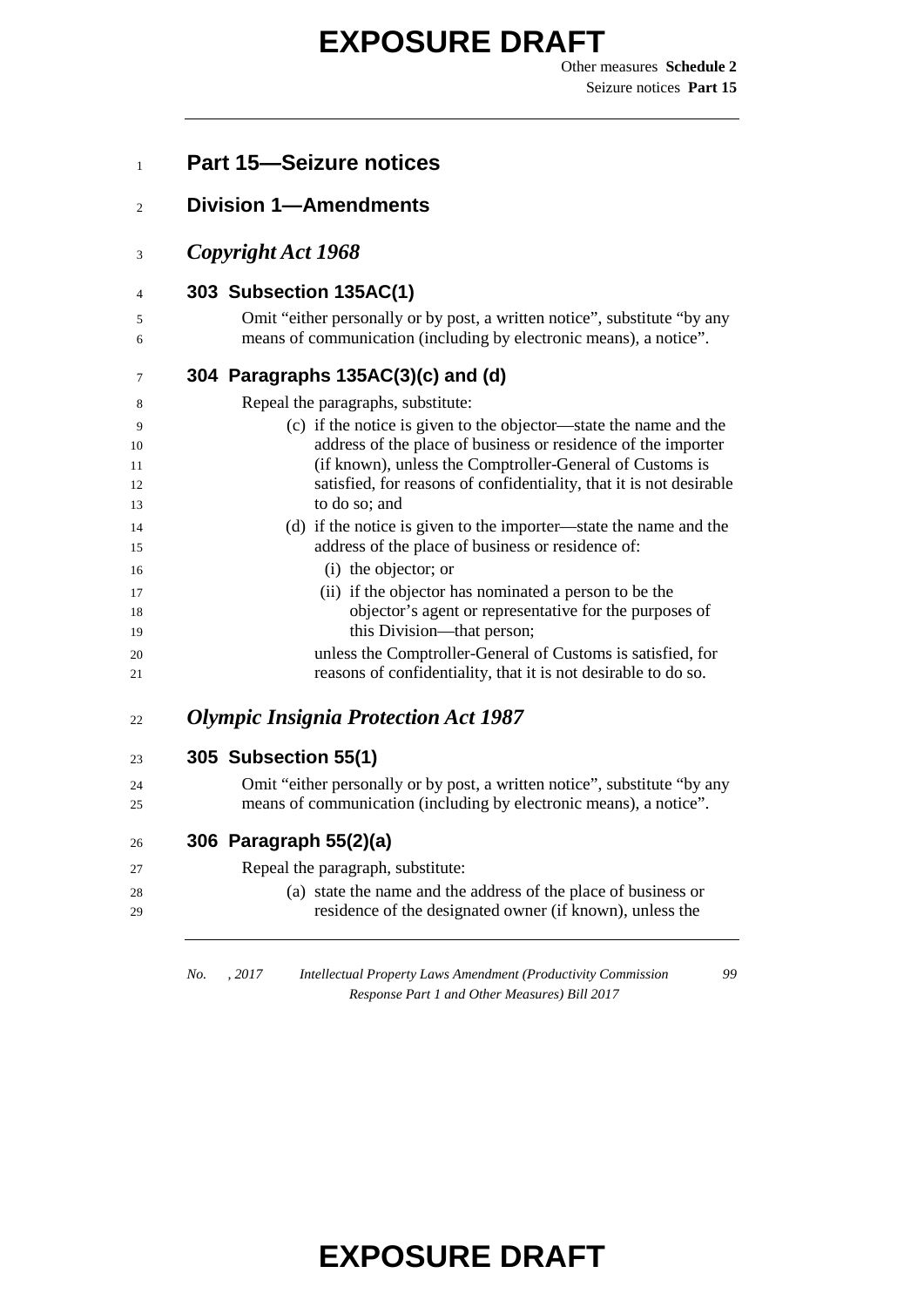**Schedule 2** Other measures Part 15 Seizure notices

| Comptroller-General of Customs is satisfied, for reasons of<br>confidentiality, that it is not desirable to do so; and                          |
|-------------------------------------------------------------------------------------------------------------------------------------------------|
| <b>Trade Marks Act 1995</b>                                                                                                                     |
| 307 Subsection 134(1)                                                                                                                           |
| Omit "either personally or by post, a written notice", substitute "by any<br>means of communication (including by electronic means), a notice". |
| 308 Paragraphs 134(3)(c) and (d)                                                                                                                |
| Repeal the paragraphs, substitute:                                                                                                              |
| (c) if the notice is given to the objector—state the name and the                                                                               |
| address of the place of business or residence of the                                                                                            |
| designated owner (if known), unless the Comptroller-General                                                                                     |
| of Customs is satisfied, for reasons of confidentiality, that it<br>is not desirable to do so; and                                              |
| (d) if the notice is given to the designated owner—state the name                                                                               |
| and the address of the place of business or residence of:                                                                                       |
| (i) the objector; or                                                                                                                            |
| (ii) if the objector has nominated a person to be the                                                                                           |
| objector's agent or representative for the purposes of                                                                                          |
| this Division—that person;                                                                                                                      |
| unless the Comptroller-General of Customs is satisfied, for                                                                                     |
| reasons of confidentiality, that it is not desirable to do so.                                                                                  |

#### **309 Application provisions**

#### *Copyright*

| 25 | (1) | The amendments of section 135AC of the <i>Copyright Act 1968</i> made by |
|----|-----|--------------------------------------------------------------------------|
| 26 |     | this Part apply in relation to notices given under subsection $135AC(1)$ |
| 27 |     | of that Act on or after the commencement of this item.                   |

 *Intellectual Property Laws Amendment (Productivity Commission Response Part 1 and Other Measures) Bill 2017 No. , 2017*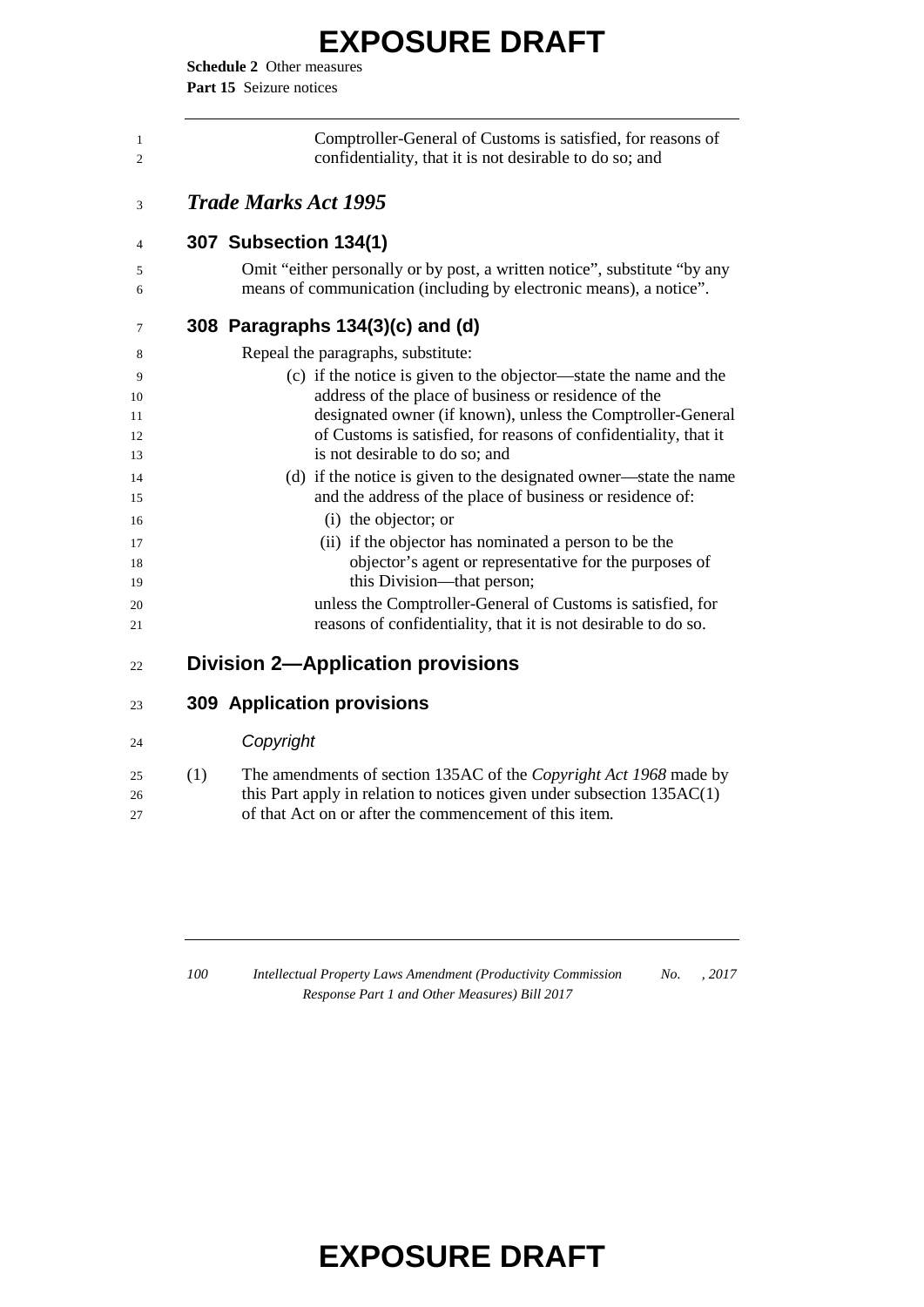Other measures **Schedule 2** Seizure notices **Part 15**

#### 1 *Olympic expressions*

2 (2) The amendments of section 55 of the *Olympic Insignia Protection Act*  3 *1987* made by this Part apply in relation to notices given under 4 subsection 55(1) of that Act on or after the commencement of this item.

#### 5 *Trade marks*

6 (3) The amendments of section 134 of the *Trade Marks Act 1995* made by 7 this Part apply in relation to notices given under subsection 134(1) of 8 that Act on or after the commencement of this item.

*No. , 2017 Intellectual Property Laws Amendment (Productivity Commission Response Part 1 and Other Measures) Bill 2017*

*101*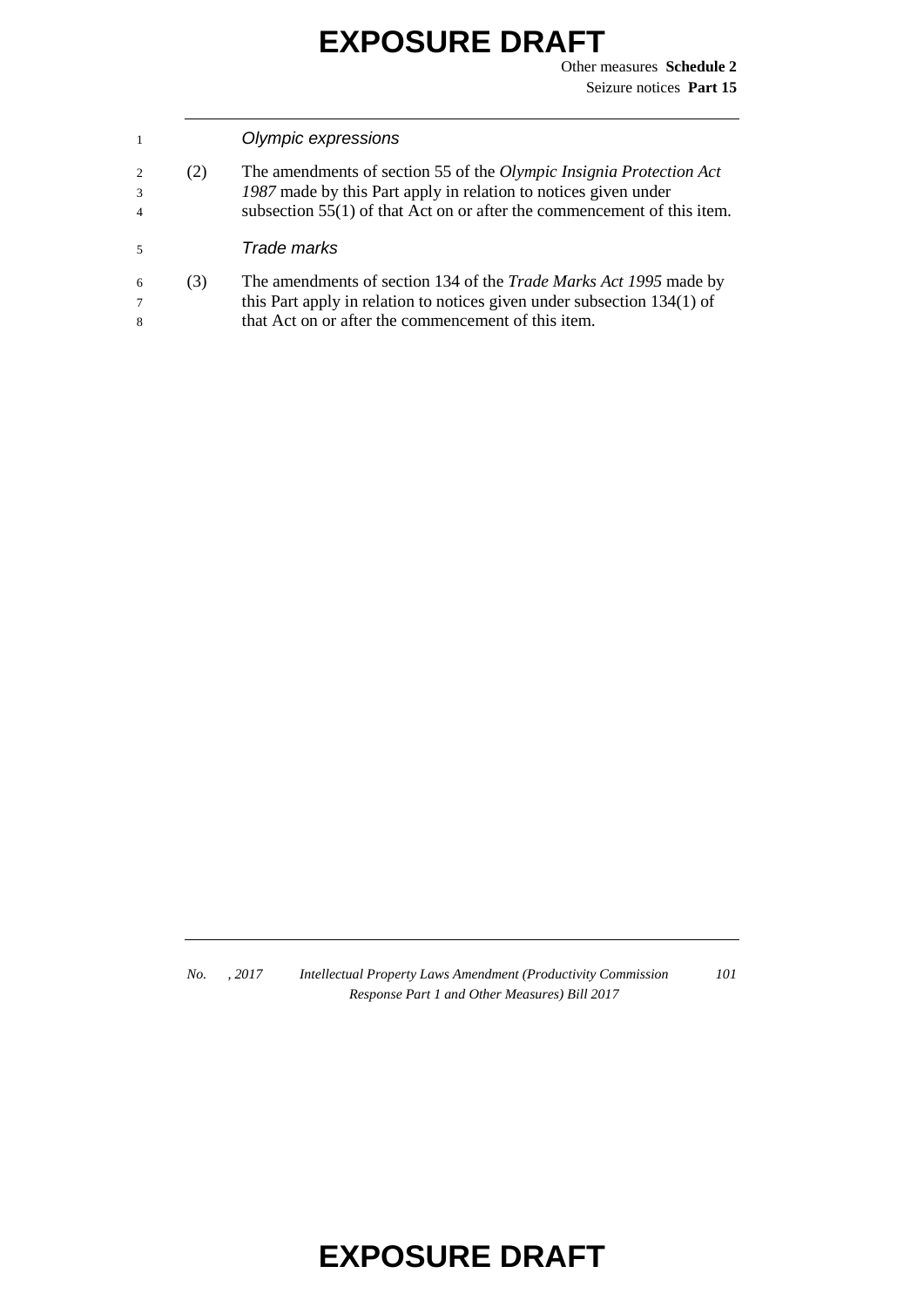**Schedule 2** Other measures Part 16 Prosecutions

| $\mathbf{1}$ | <b>Part 16–Prosecutions</b>                                             |
|--------------|-------------------------------------------------------------------------|
| 2            | <b>Division 1-Amendments</b>                                            |
| 3            | <b>Patents Act 1990</b>                                                 |
| 4            | <b>310 Section 204</b>                                                  |
| 5            | Omit "or $(5)$ ", substitute ", $(5)$ or $(6)$ or $201B(1)$ or $(2)$ ". |
| 6            | 311 Section 204                                                         |
| 7            | After "202A", insert ", 202B".                                          |
| 8            | <b>Trade Marks Act 1995</b>                                             |
| 9            | 312 Subsection 156(3A)                                                  |
| 10           | Omit "the company" (first occurring).                                   |
| 11           | 313 Before subsection 156(4)                                            |
| 12           | Insert:                                                                 |
| 13           | Common rules                                                            |
| 14           | 314 At the end of section 157A                                          |
| 15           | Add:                                                                    |
| 16           | Time for starting prosecutions                                          |
| 17           | (9) Despite section 15B of the Crimes Act 1914, a prosecution for an    |
| 18           | offence against this section may be started at any time within 5        |
| 19           | years after the offence was committed.                                  |

 *Intellectual Property Laws Amendment (Productivity Commission Response Part 1 and Other Measures) Bill 2017 No. , 2017*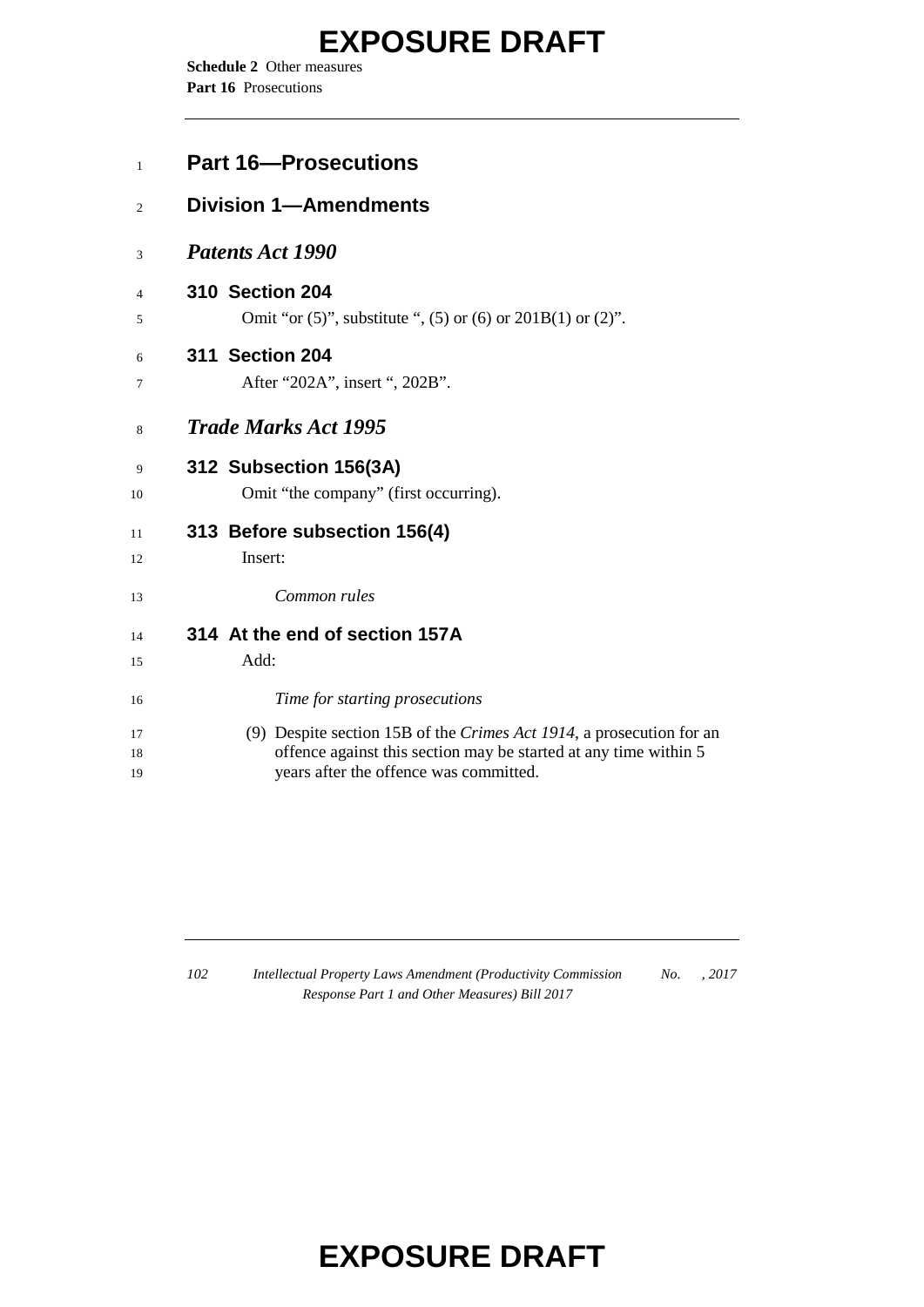Other measures **Schedule 2** Prosecutions **Part 16**

#### <sup>1</sup> **Division 2—Application provision**

#### <sup>2</sup> **315 Application provision**

- 3 The amendments of section 204 of the *Patents Act 1990* and of
- 4 section 157A of the *Trade Marks Act 1995* made by this Part apply in
- 5 relation to offences committed on or after the commencement of this 6 item.

*No. , 2017 Intellectual Property Laws Amendment (Productivity Commission Response Part 1 and Other Measures) Bill 2017*

*103*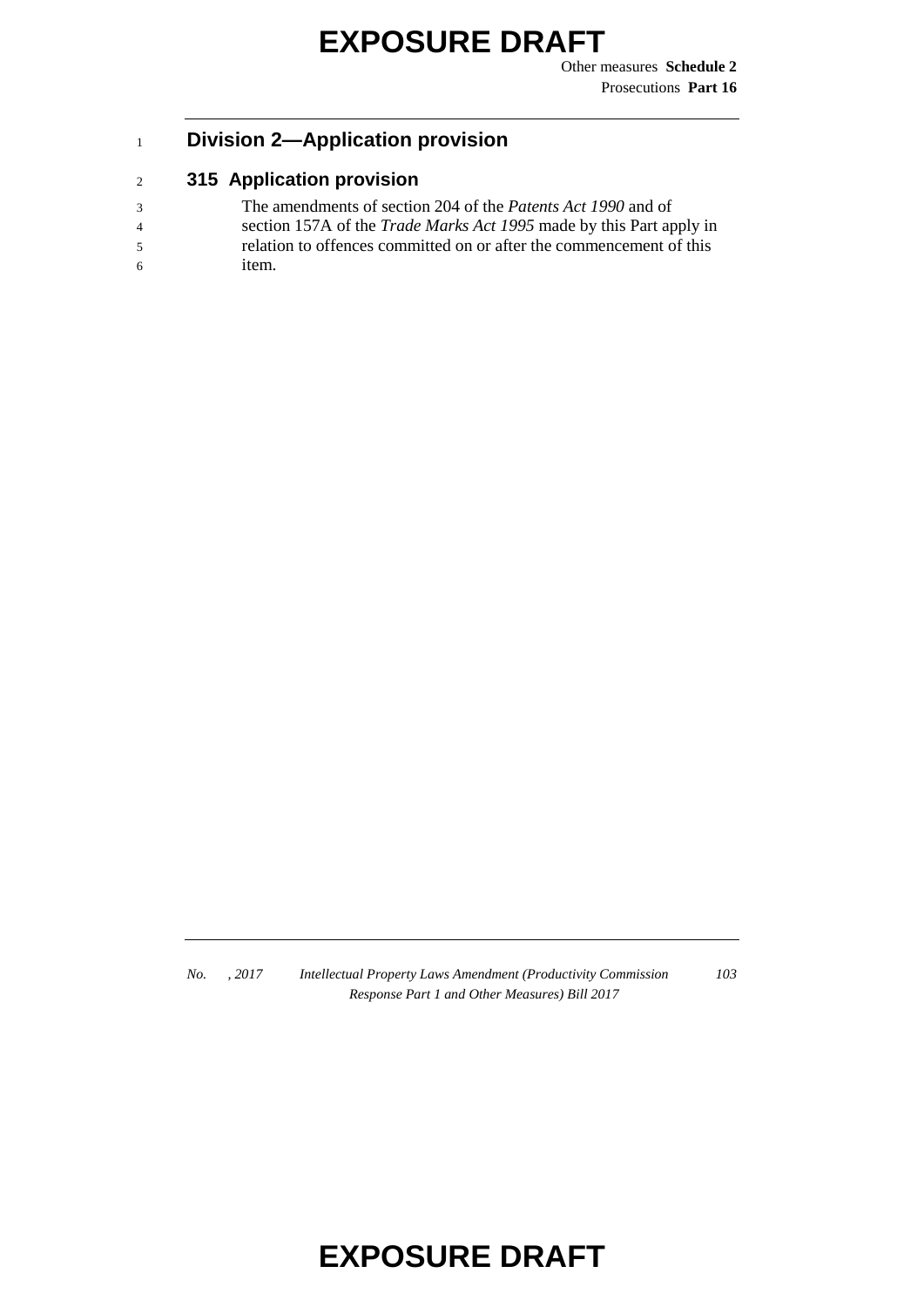**Schedule 2** Other measures Part 17 Updating references to Designs Act

| <b>Olympic Insignia Protection Act 1987</b>                                                                     |
|-----------------------------------------------------------------------------------------------------------------|
| 316 Subsection 2(1) (definition of Registrar)                                                                   |
| Omit "Designs Act 1906", substitute "Designs Act 2003".                                                         |
| 317 Subsection 2(2)                                                                                             |
| Repeal the subsection.                                                                                          |
| 318 Subsection 2(3)                                                                                             |
| Omit "Designs Act 1906" (wherever occurring), substitute "Designs Act"<br>2003".                                |
| 319 Paragraph 10(7)(e)                                                                                          |
| Omit "Designs Act 1906", substitute "Designs Act 2003".                                                         |
| 320 Subsection 10(12) (paragraph (a) of the definition of<br>published design)                                  |
| Omit "Designs Act 1906", substitute "Designs Act 2003".                                                         |
| 321 Subsection 12(5)                                                                                            |
| Omit "Section 36 of the <i>Designs Act 1906"</i> , substitute "Section 131 of<br>the <i>Designs Act 2003</i> ". |
| 322 Section 13                                                                                                  |
| Omit "Section 8A of the Designs Act 1906", substitute "Section 124 of<br>the <i>Designs Act 2003</i> ".         |
| 323 Section 18 (heading)                                                                                        |
| Repeal the heading, substitute:                                                                                 |
| 18 Protected designs not to be registered under the Designs Act 2003                                            |
| 324 Section 18                                                                                                  |
| Omit "Designs Act 1906", substitute "Designs Act 2003".                                                         |

 *Intellectual Property Laws Amendment (Productivity Commission Response Part 1 and Other Measures) Bill 2017 No. , 2017*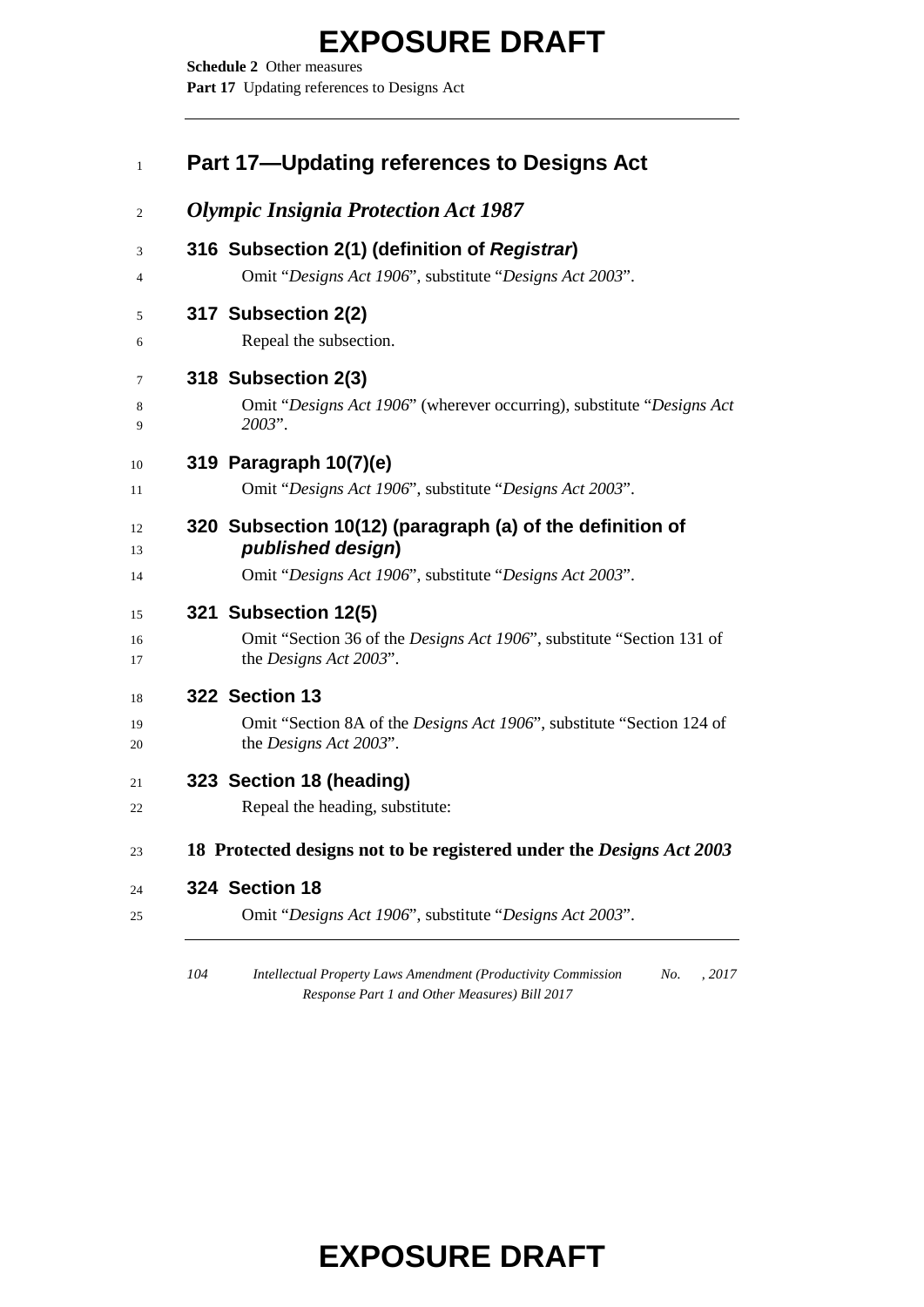Other measures **Schedule 2** Updating references to Designs Act **Part 17**

#### <sup>1</sup> **325 Paragraphs 20(1)(b) and (3)(d)**

2 Omit "*Designs Act 1906*", substitute "*Designs Act 2003*".

*No. , 2017 Intellectual Property Laws Amendment (Productivity Commission Response Part 1 and Other Measures) Bill 2017*

*105*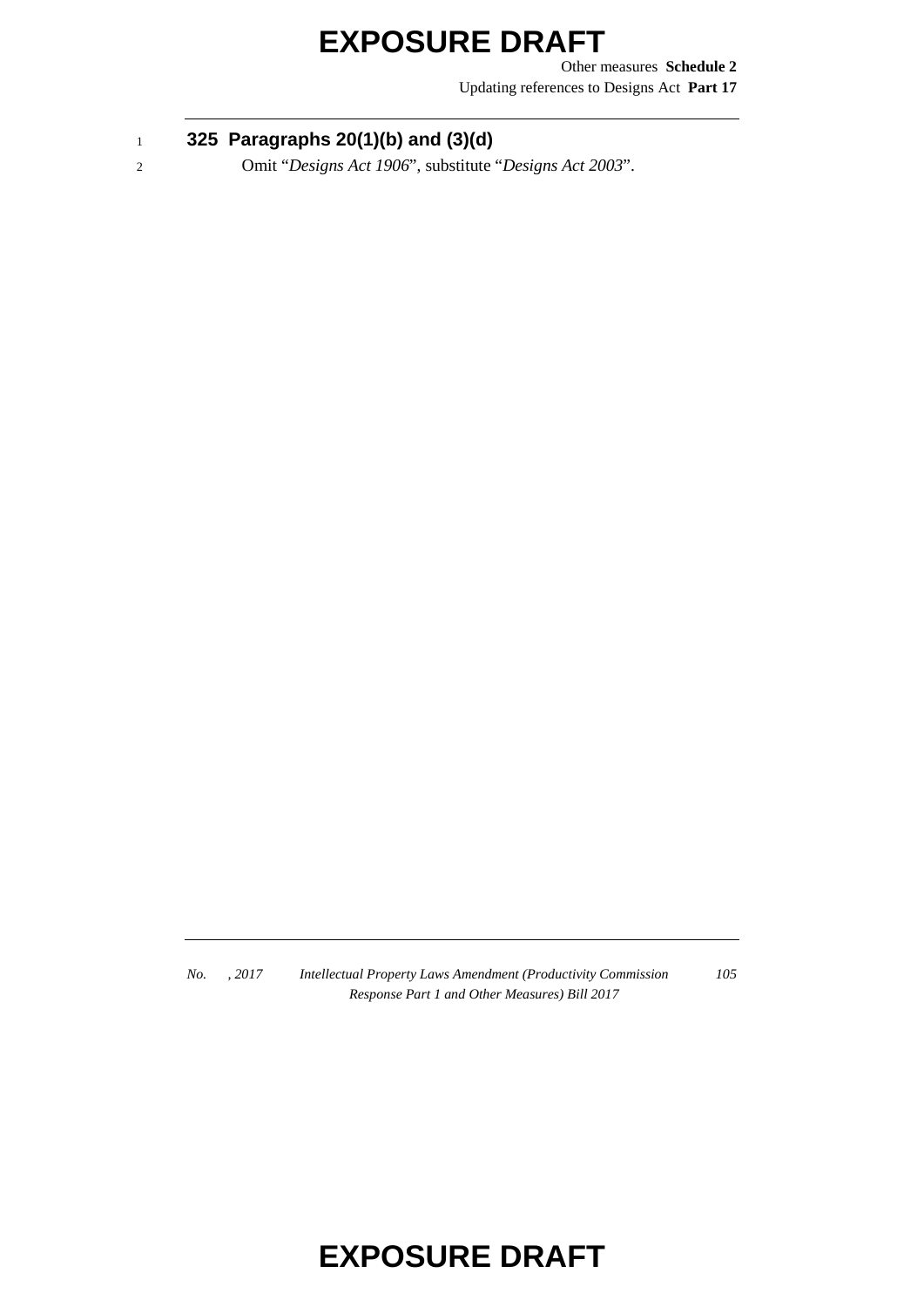**Schedule 2** Other measures Part 18 Removing certain references to New Zealand

#### **Part 18—Removing certain references to New Zealand**

#### *Patents Act 1990*

| $\overline{4}$<br>5 | 326 Section 3 (list of definitions)<br>Omit "New Zealand Assistant Commissioner of Patents".             |
|---------------------|----------------------------------------------------------------------------------------------------------|
| 6<br>7              | 327 Section 3 (list of definitions)<br>Omit "New Zealand delegate".                                      |
| 8<br>9<br>10        | 328 Subsection 20(2)<br>Omit "an employee, or a New Zealand delegate,", substitute "or an<br>employee,". |
| 11<br>12            | 329 Subsection 20(3)<br>Repeal the subsection.                                                           |
| 13<br>14            | 330 Subsections 183(5) and (6)<br>Repeal the subsections.                                                |
| 15<br>16            | 331 Subsections 209(1A) and (1B)<br>Repeal the subsections.                                              |
| 17<br>18            | 332 Subsection 214(1)<br>Omit " $(1)$ ".                                                                 |
| 19<br>20            | 333 Subsections 214(2) and (3)<br>Repeal the subsections.                                                |
| 21<br>22            | 334 Paragraph 223(1)(ba)<br>Repeal the paragraph.                                                        |
| 23<br>24            | 335 Subsections 223(1A) and (1B)<br>Repeal the subsections.                                              |

 *Intellectual Property Laws Amendment (Productivity Commission Response Part 1 and Other Measures) Bill 2017 No. , 2017*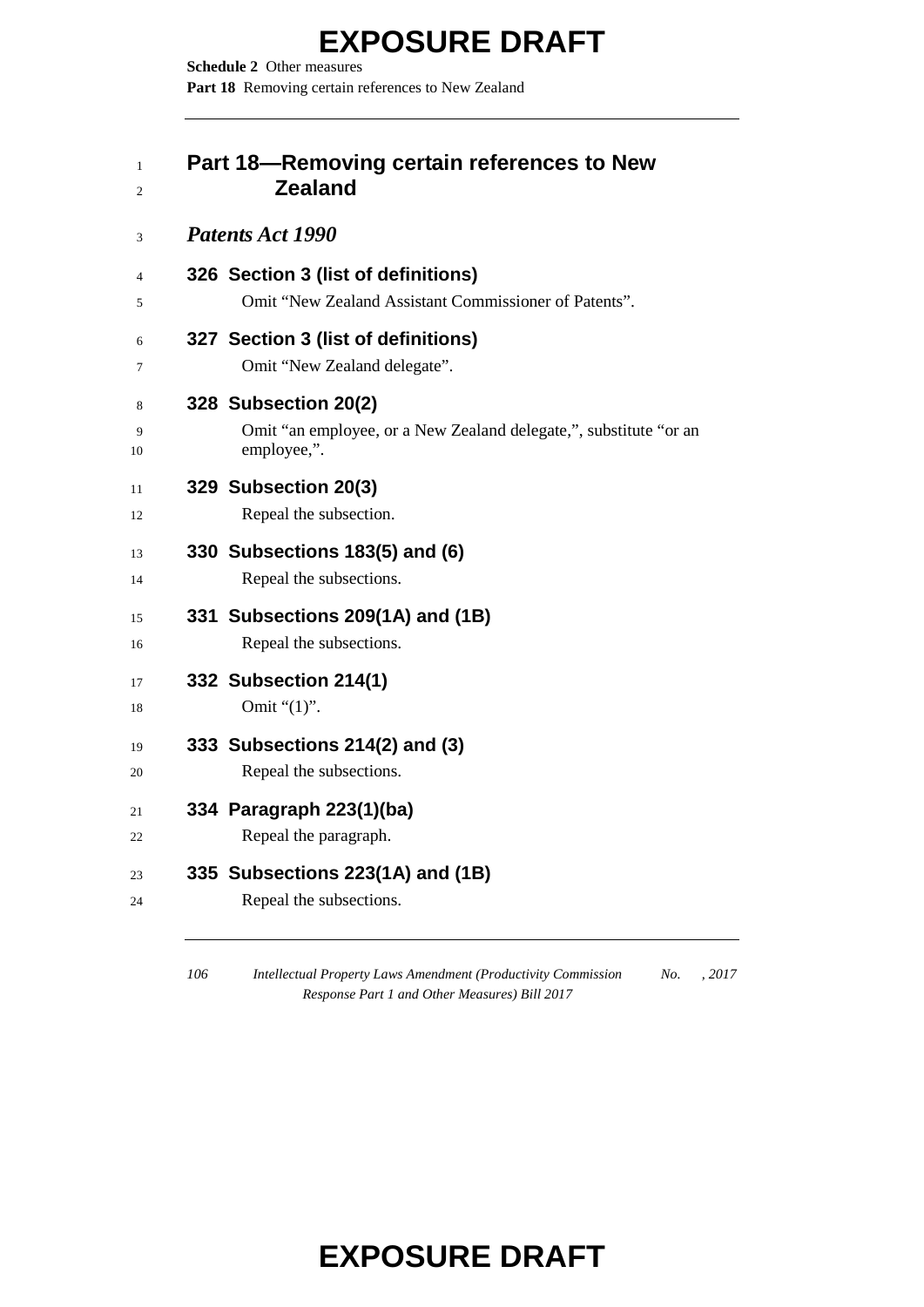Other measures **Schedule 2** Removing certain references to New Zealand **Part 18**

- **336 Subsection 224(3A)**
- Repeal the subsection.
- **337 Subsections 227(6) and (7)**
- Repeal the subsections.
- **338 Section 227AA**
- Repeal the section.

#### **339 Schedule 1 (definitions of** *New Zealand Assistant Commissioner of Patents* **and** *New Zealand delegate***)**

Repeal the definitions.

*No. , 2017 Intellectual Property Laws Amendment (Productivity Commission Response Part 1 and Other Measures) Bill 2017*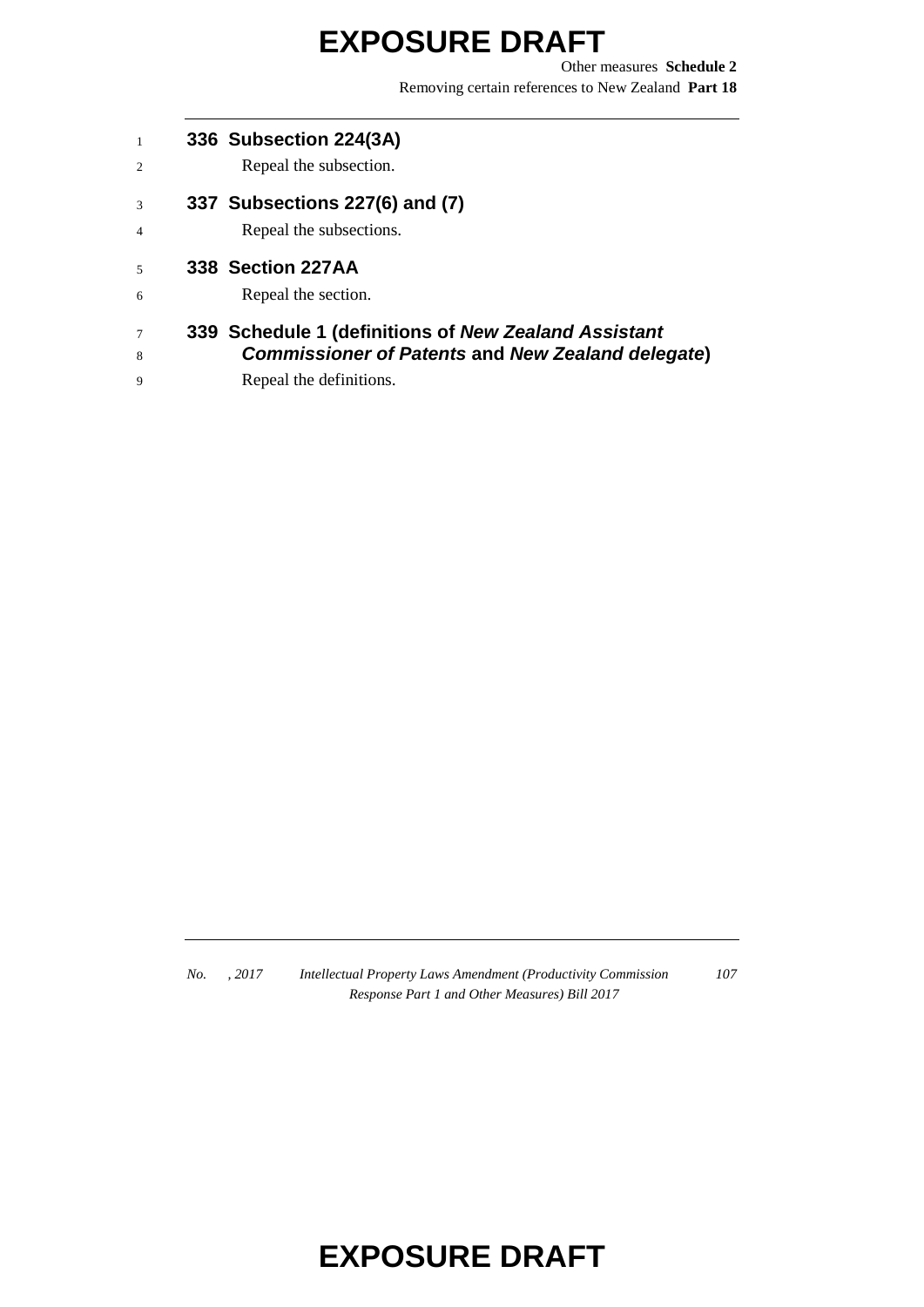**Schedule 2** Other measures **Part 19** International Convention for the Protection of New Varieties of Plants

#### **Part 19—International Convention for the Protection of New Varieties of Plants**

| 340 Subsection 3(1)                                                                                                                                                                                                                                                                                         |
|-------------------------------------------------------------------------------------------------------------------------------------------------------------------------------------------------------------------------------------------------------------------------------------------------------------|
| Insert:                                                                                                                                                                                                                                                                                                     |
| 1991 Act of the Convention means the Act of the International<br>Convention for the Protection of New Varieties of Plants, done at<br>Geneva on 19 March 1991, as that Act is in force for Australia<br>from time to time.                                                                                  |
| Note:<br>The text of the 1991 Act of the Convention is set out in Australian<br>Treaty Series 2000 No. 6 ([2000] ATS 6). In 2017, the text of a<br>Convention in the Australian Treaty Series was accessible through the<br>Australian Treaties Library on the AustLII website<br>(www.austlii.edu.au).     |
| Act of the Convention means:                                                                                                                                                                                                                                                                                |
| (a) the Act of the International Convention for the Protection of<br>New Varieties of Plants, done at Geneva on 23 October 1978,<br>as that Act is in force for Australia from time to time; or                                                                                                             |
| (b) the 1991 Act of the Convention; or                                                                                                                                                                                                                                                                      |
| (c) any other Act of that Convention determined by the Minister<br>under subsection (1A), as that Act is in force for Australia<br>from time to time.                                                                                                                                                       |
| Note:<br>The text of the Act mentioned in paragraph (a) is set out in Australian<br>Treaty Series 1989 No. 2 ([1989] ATS 2). In 2017, the text of a<br>Convention in the Australian Treaty Series was accessible through the<br>Australian Treaties Library on the AustLII website<br>(www.austlii.edu.au). |
| 341 Subsection 3(1) (definition of Convention)                                                                                                                                                                                                                                                              |
| Repeal the definition.                                                                                                                                                                                                                                                                                      |
| 342 Subsection 3(1) (definition of contracting party)                                                                                                                                                                                                                                                       |
| Omit "that is a party to the Convention", substitute "in relation to which<br>Australia has obligations under an Act of the Convention".                                                                                                                                                                    |

 *Intellectual Property Laws Amendment (Productivity Commission No. , 2017 Response Part 1 and Other Measures) Bill 2017*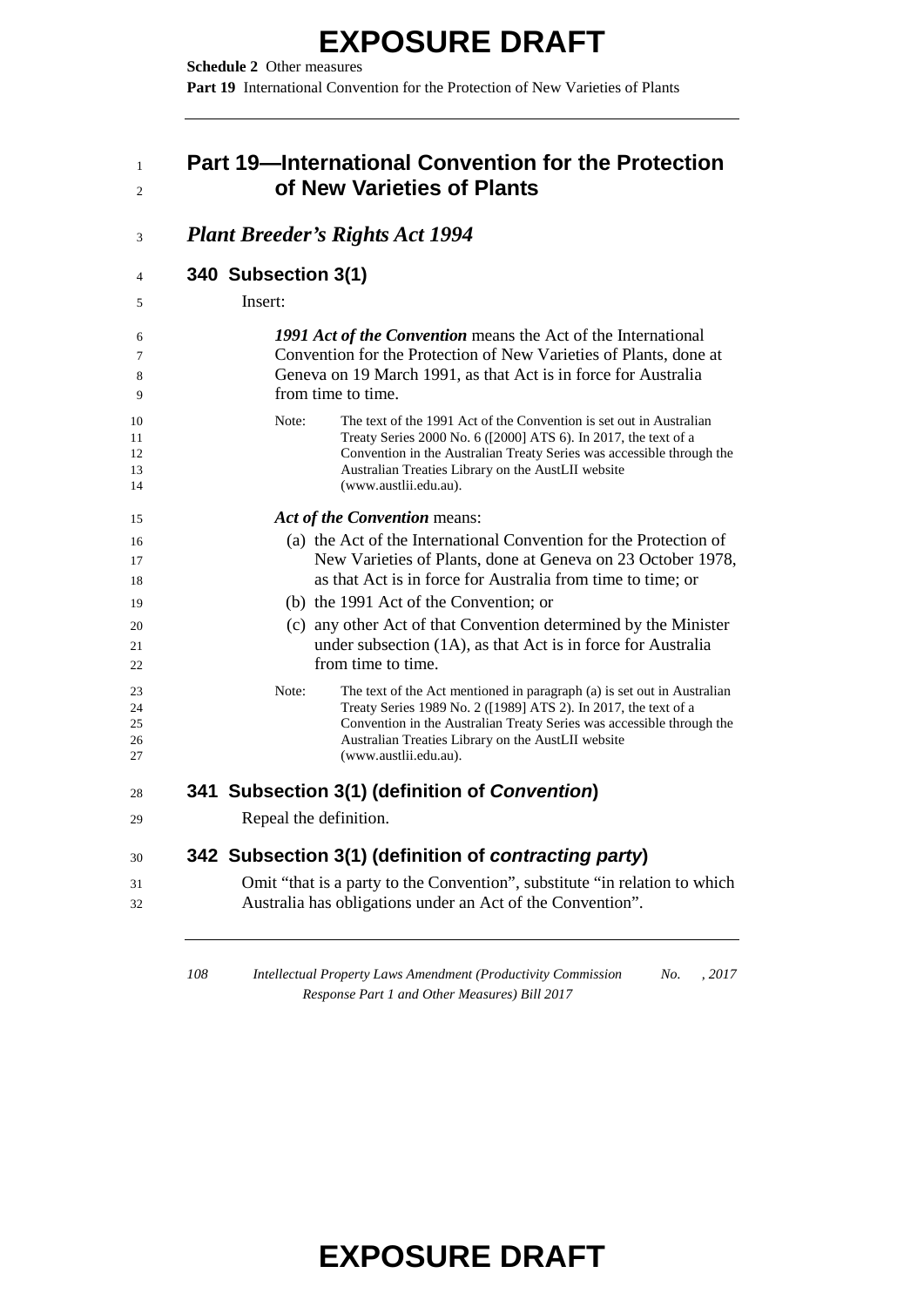International Convention for the Protection of New Varieties of Plants **Part 19**

|       | 343 Subsection 3(1) (definition of PBR, twice occurring)                                                                                                                                                                                                      |
|-------|---------------------------------------------------------------------------------------------------------------------------------------------------------------------------------------------------------------------------------------------------------------|
|       | Repeal the definitions, substitute:                                                                                                                                                                                                                           |
|       | <b>PBR</b> means:                                                                                                                                                                                                                                             |
|       | (a) in relation to a plant variety registered (or to be registered) in<br>Australia under this Act—the plant breeder's right specified<br>in section 11; or                                                                                                   |
|       | (b) in relation to a plant variety registered (or to be registered) in<br>another contracting party-a plant breeder's right,<br>corresponding to the right specified in section 11, conferred<br>under the law of that contracting party; or                  |
|       | (c) in relation to a plant variety registered (or to be registered) in<br>a foreign country that is not a contracting party-a plant<br>breeder's right corresponding to the right specified in<br>section 11 conferred under the law of that foreign country. |
| Note: | The Plant Breeder's Rights Act 1994, as in force before the commencement of this item,<br>contained 2 definitions of <b>PBR</b> .                                                                                                                             |
|       | 344 Subsection 3(1) (definition of Union)                                                                                                                                                                                                                     |
|       | Omit "Convention", substitute "1991 Act of the Convention".                                                                                                                                                                                                   |
|       | 345 After subsection 3(1)                                                                                                                                                                                                                                     |
|       | Insert:                                                                                                                                                                                                                                                       |
|       | Act of the Convention                                                                                                                                                                                                                                         |
|       |                                                                                                                                                                                                                                                               |
|       | for the purposes of paragraph (c) of the definition of <i>Act of the</i><br><b>Convention</b> in subsection (1).                                                                                                                                              |
|       | 346 Paragraph 10(a)                                                                                                                                                                                                                                           |
|       | Omit "the Convention" (first occurring), substitute "an Act of the<br>Convention".                                                                                                                                                                            |
|       | 347 Paragraph 10(a)                                                                                                                                                                                                                                           |
|       | Omit "the Convention" (second occurring), substitute "that Act".                                                                                                                                                                                              |
|       | (1A) The Minister may, by legislative instrument, make a determination<br>348 Subsection 29(4)                                                                                                                                                                |

*Response Part 1 and Other Measures) Bill 2017*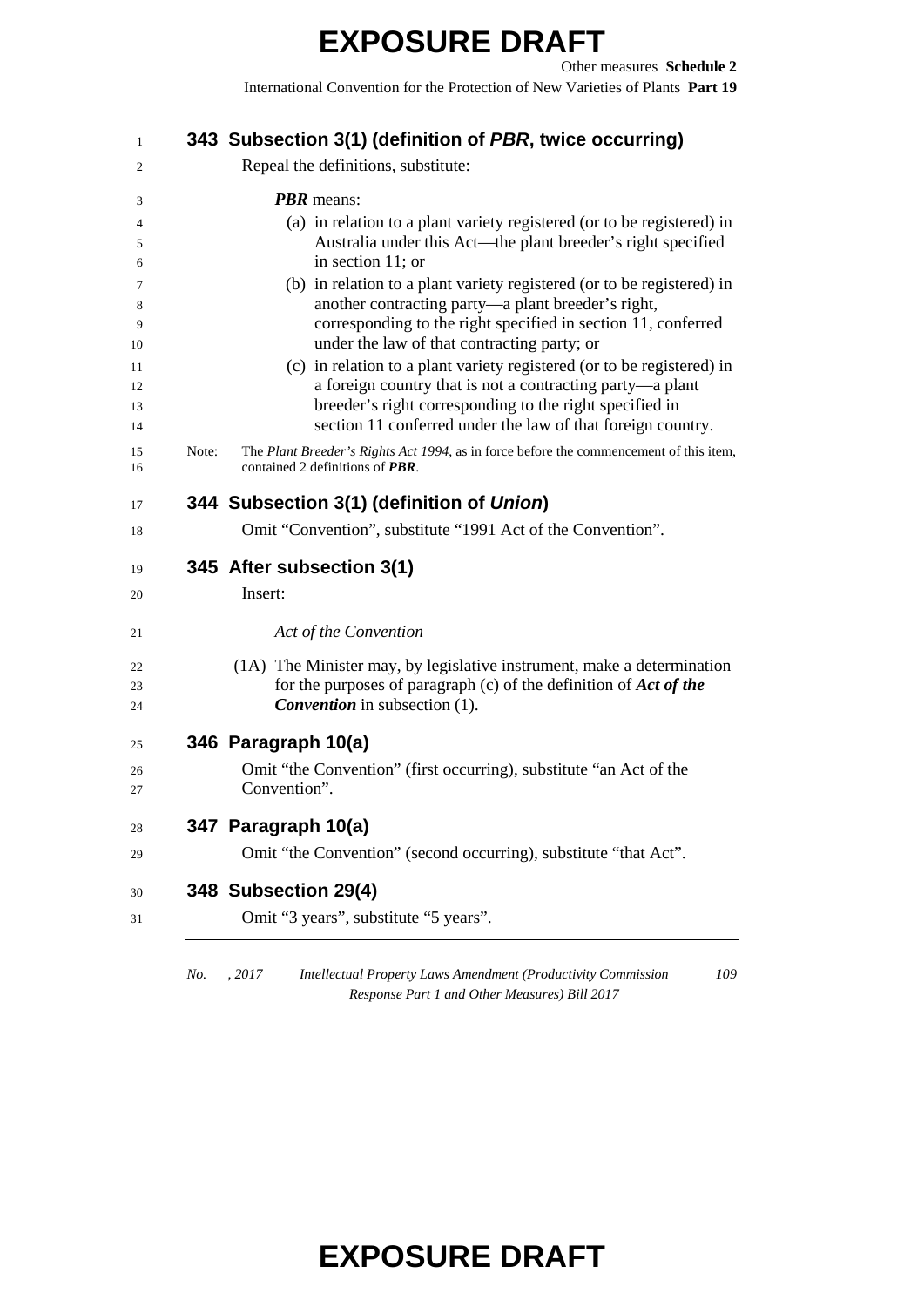**Schedule 2** Other measures **Part 19** International Convention for the Protection of New Varieties of Plants

#### **349 Paragraph 43(6)(b)**

| 2<br>3          | Omit "in the territory of another contracting party", substitute "outside"<br>of Australia". |
|-----------------|----------------------------------------------------------------------------------------------|
| $\overline{4}$  | 350 Subsection 43(8)                                                                         |
| 5               | After "contracting party", insert ", or in a foreign country that is not a                   |
| 6               | contracting party".                                                                          |
| $7\phantom{.0}$ | 351 Subsection 43(10) (definitions of <i>authority</i> and <i>territory</i> )                |
| 8               | Repeal the definitions.                                                                      |
| 9               | 352 Subsection 43(10) (definition of variety)                                                |

Omit "Convention", substitute "1991 Act of the Convention".

#### **353 Application provision**

- The amendments made by this Part apply in relation to a grant of PBR
- in a plant variety on or after the commencement of this item, whether
- the application for that right is made before, on or after that
- commencement.

 *Intellectual Property Laws Amendment (Productivity Commission Response Part 1 and Other Measures) Bill 2017 No. , 2017*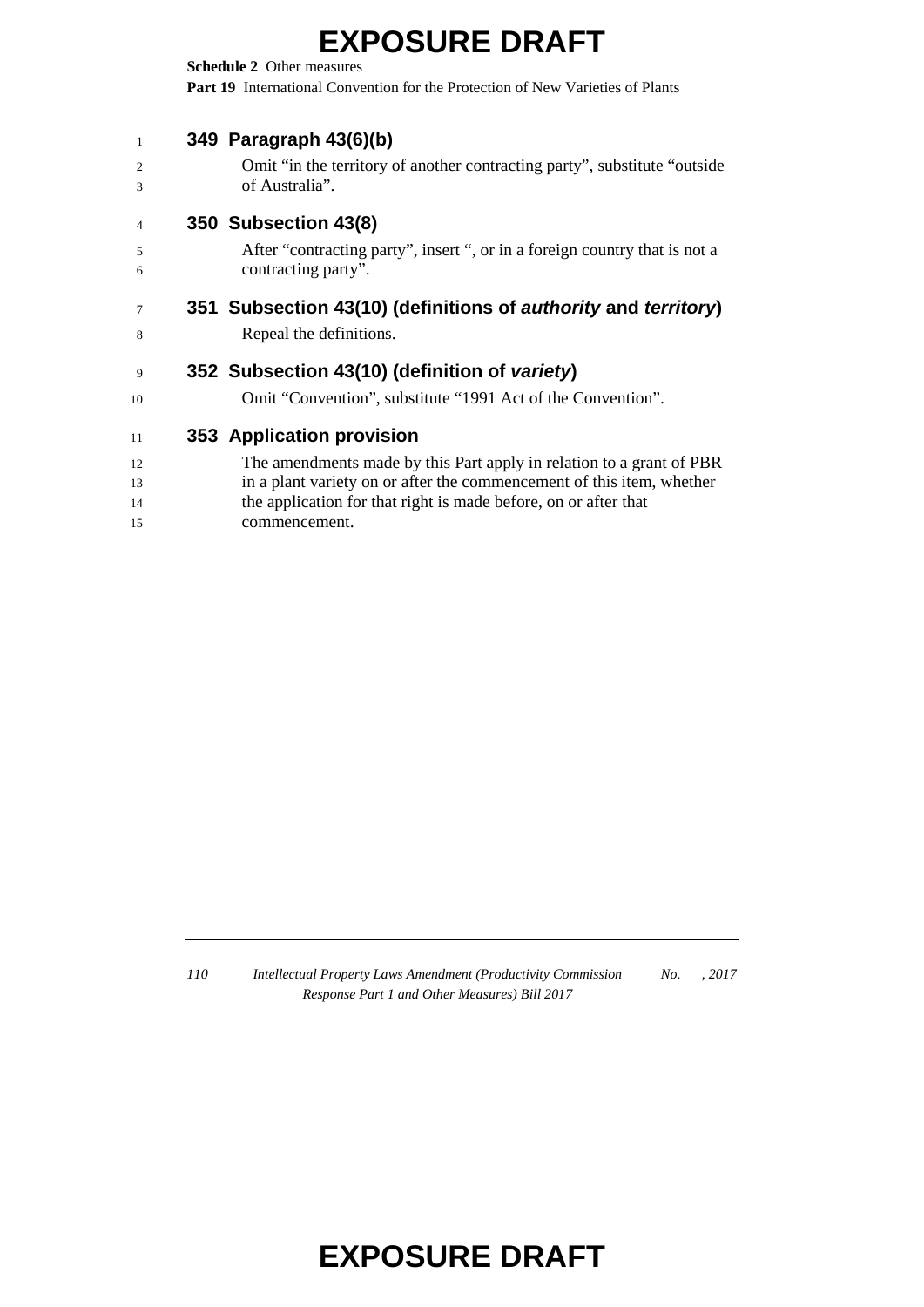Other measures **Schedule 2** Other amendments **Part 20**

# **Part 20—Other amendments**

- *Patents Act 1990*
- **354 Subsection 222(2)**
- Omit ", and of complete specifications which are open to public inspection".

#### *Plant Breeder's Rights Act 1994*

- **355 Section 42**
- Repeal the section.

#### **356 Subsection 49(2)**

Omit "appropriate", substitute "to be necessary in the public interest".

#### **357 Subsection 69(1)**

**Omit ", 22(3) or 42(1)", substitute "or 22(3)"**.

*No. , 2017 Intellectual Property Laws Amendment (Productivity Commission Response Part 1 and Other Measures) Bill 2017*